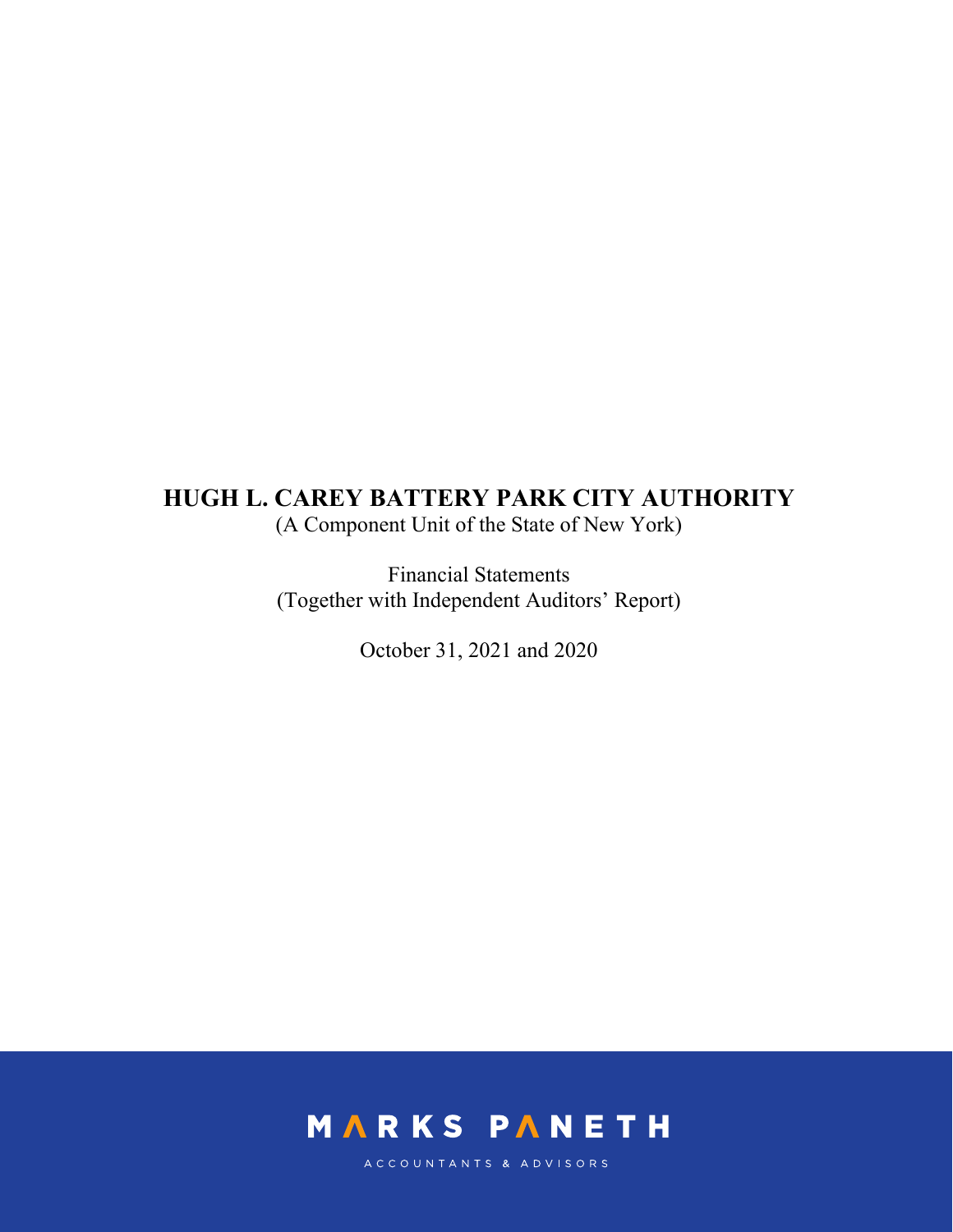(A Component Unit of the State of New York)

# FINANCIAL STATEMENTS (Together with Independent Auditors' Report)

October 31, 2021 and 2020

# **Table of Contents**

|                                                                                   | Pages     |
|-----------------------------------------------------------------------------------|-----------|
| Independent Auditors' Report                                                      | $1 - 2$   |
| Management's Discussion and Analysis (Unaudited)                                  | $3-19$    |
| <b>Basic Financial Statements:</b>                                                |           |
| <b>Statements of Net Position (Deficit)</b>                                       | $20 - 21$ |
| Statements of Revenues, Expenses, and Changes in Net Position (Deficit)           | 22        |
| <b>Statements of Cash Flows</b>                                                   | $23 - 24$ |
| Notes to Financial Statements                                                     | $25-61$   |
| Required Supplementary Information (Unaudited):                                   |           |
| Schedule of the Organization's Proportionate Share of the Net Pension Liability   | 62        |
| Schedule of Employer Contributions                                                | 63        |
| Schedule of Changes in Total OPEB Liability and Related Ratios                    | 64        |
| Other Supplementary Information:                                                  |           |
| Combining Statements of Net Position (Deficit)                                    | 65-68     |
| Combining Statements of Revenues, Expenses, and Changes in Net Position (Deficit) | 69-70     |
| Combining Statements of Cash Flows                                                | 71-74     |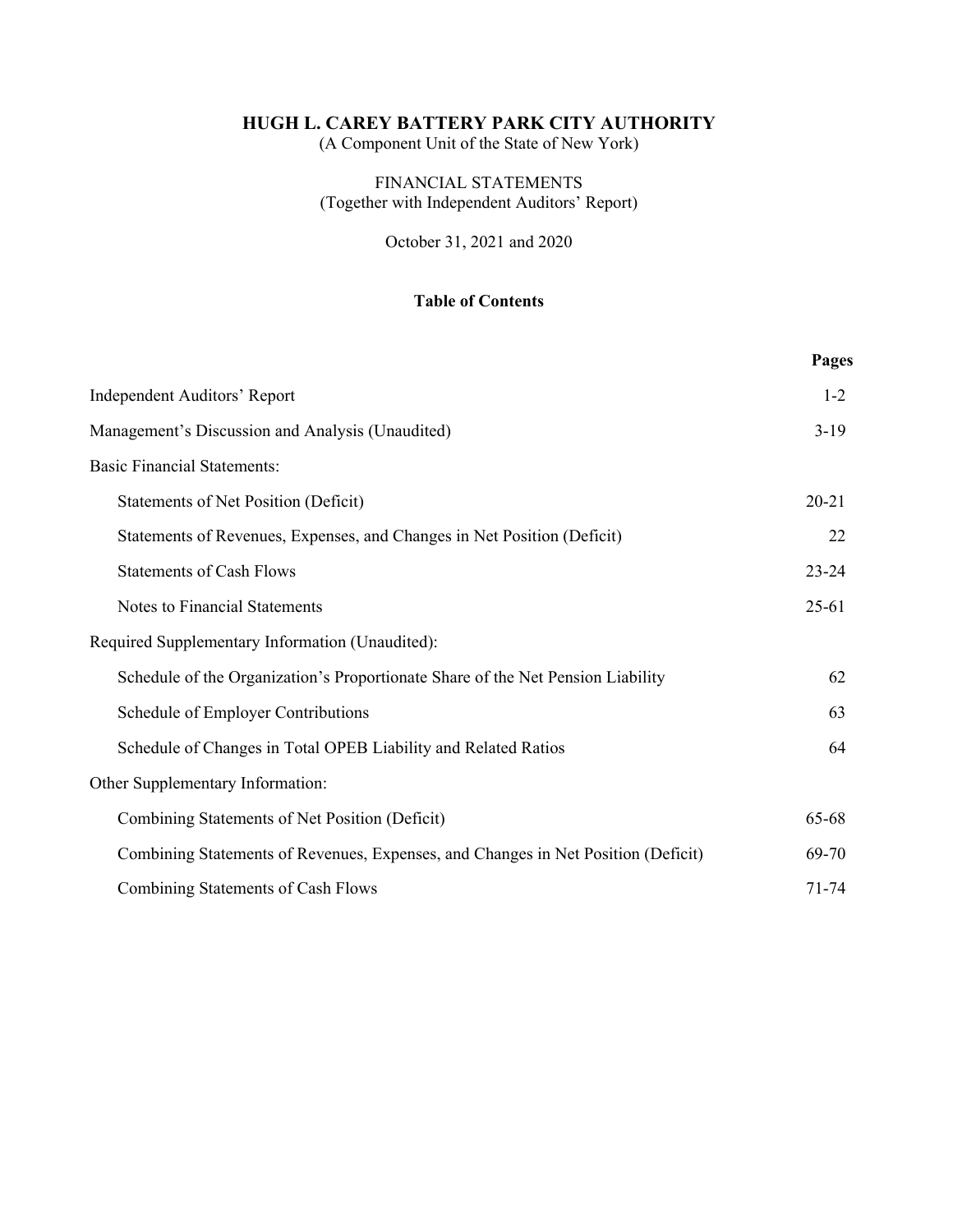# **Independent Auditors' Report**

To the Members of Hugh L. Carey Battery Park City Authority:

#### **Report on the Financial Statements**

We have audited the accompanying financial statements of Hugh L. Carey Battery Park City Authority (the "Organization"), a component unit of the State of New York, as of and for the years ended October 31, 2021 and 2020, and the related notes to the financial statements, which collectively comprise the Organization's basic financial statements as listed in the table of contents.

#### *Management's Responsibility for the Financial Statements*

Management is responsible for the preparation and fair presentation of these financial statements in accordance with accounting principles generally accepted in the United States of America; this includes the design, implementation, and maintenance of internal control relevant to the preparation and fair presentation of financial statements that are free from material misstatement, whether due to fraud or error.

# *Auditors' Responsibility*

Our responsibility is to express an opinion on these financial statements based on our audits. We conducted our audits in accordance with auditing standards generally accepted in the United States of America, and the standards applicable to financial audits contained in *Government Auditing Standards*, issued by the Comptroller General of the United States. Those standards require that we plan and perform the audit to obtain reasonable assurance about whether the financial statements are free from material misstatement.

An audit involves performing procedures to obtain audit evidence about the amounts and disclosures in the financial statements. The procedures selected depend on the auditor's judgment, including the assessment of the risks of material misstatement of the financial statements, whether due to fraud or error. In making those risk assessments, the auditor considers internal control relevant to the entity's preparation and fair presentation of the financial statements in order to design audit procedures that are appropriate in the circumstances, but not for the purpose of expressing an opinion on the effectiveness of the entity's internal control. Accordingly, we express no such opinion. An audit also includes evaluating the appropriateness of accounting policies used and the reasonableness of significant accounting estimates made by management, as well as evaluating the overall presentation of the financial statements.

We believe that the audit evidence we have obtained is sufficient and appropriate to provide a basis for our audit opinion.

# *Opinion*

In our opinion, the financial statements referred to above present fairly, in all material respects, the financial position of the Organization as of October 31, 2021 and 2020, and the related changes in its financial position and its cash flows for the years then ended in accordance with accounting principles generally accepted in the United States of America.

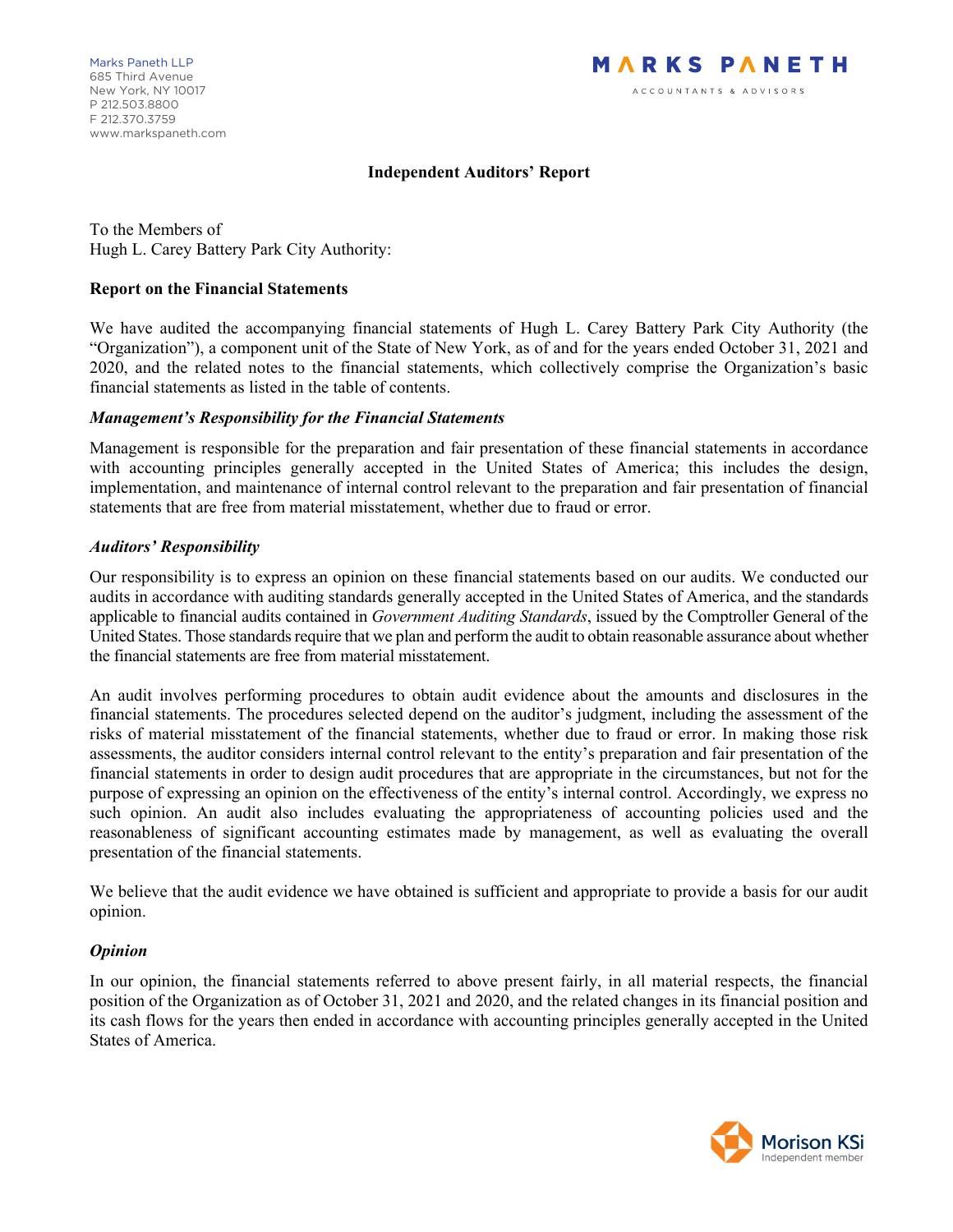#### *Other Matters*

#### *Required Supplementary Information*

Accounting principles generally accepted in the United States of America require that the management's discussion and analysis on pages 3 through 19, the schedule of the Organization's proportionate share of the net pension liability on page 62, the schedule of employer contributions on page 63, and the schedule of changes in total OPEB liability and related ratios on page 64, be presented to supplement the basic financial statements. Such information, although not a part of the basic financial statements, is required by the Governmental Accounting Standards Board, who considers it to be an essential part of financial reporting for placing the basic financial statements in an appropriate operational, economic, or historical context. We have applied certain limited procedures to the required supplementary information in accordance with auditing standards generally accepted in the United States of America, which consisted of inquiries of management about the methods of preparing the information and comparing the information for consistency with management's responses to our inquiries, the basic financial statements, and other knowledge we obtained during our audits of the basic financial statements. We do not express an opinion or provide any assurance on the information because the limited procedures do not provide us with sufficient evidence to express an opinion or provide any assurance.

#### *Report on Supplementary Information*

Our audits were conducted for the purpose of forming an opinion on the basic financial statements as a whole. The supplementary information shown on pages 65 through 74 is presented for purposes of additional analysis and is not a required part of the basic financial statements. The supplementary information is the responsibility of management and was derived from and relates directly to the underlying accounting and other records used to prepare the basic financial statements. The information has been subjected to the auditing procedures applied in the audits of the basic financial statements and certain additional procedures, including comparing and reconciling such information directly to the underlying accounting and other records used to prepare the basic financial statements or to the basic financial statements themselves, and other additional procedures in accordance with auditing standards generally accepted in the United States of America. In our opinion, the information is fairly stated in all material respects in relation to the basic financial statements as a whole.

#### **Other Reporting Required by** *Government Auditing Standards*

In accordance with *Government Auditing Standards,* we have also issued our report dated January 31, 2022 on our consideration of the Organization's internal control over financial reporting and on our tests of its compliance with certain provisions of laws, regulations, contracts and grant agreements and other matters. The purpose of that report is solely to describe the scope of our testing of internal control over financial reporting and compliance and the results of that testing, and not to provide an opinion on the effectiveness of the Organization's internal control over financial reporting or on compliance. That report is an integral part of an audit performed in accordance with *Government Auditing Standards* in considering the Organization's internal control over financial reporting and compliance.

Marks Panell LLP

New York, NY January 31, 2022

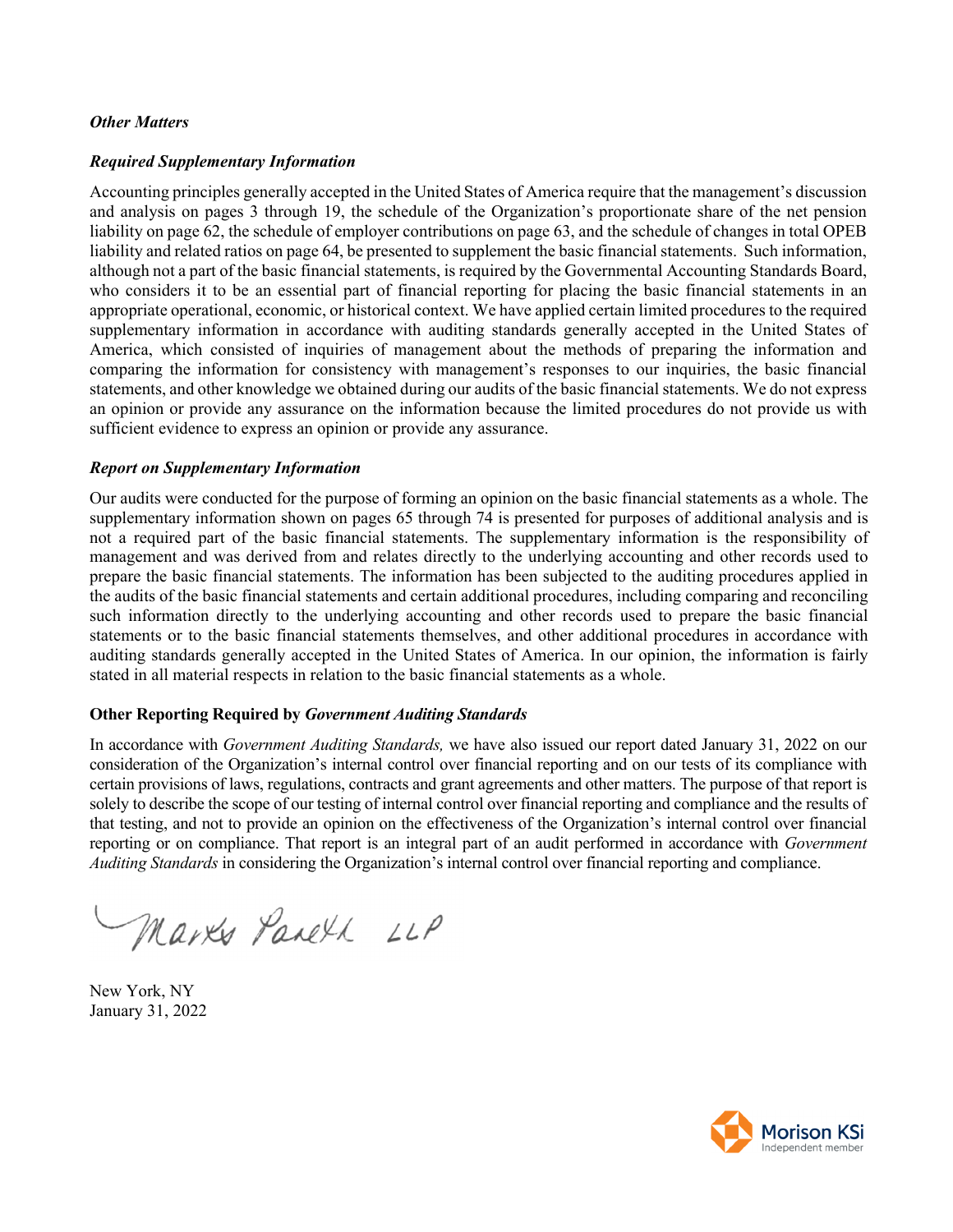(A Component Unit of the State of New York)

Management's Discussion and Analysis

October 31, 2021 and 2020 (Unaudited)

#### **Overview**

The following is an overview of the financial activities of Hugh L. Carey Battery Park City Authority (the "Authority") and the Battery Park City Parks Conservancy (the "Conservancy"), a blended component unit of the Authority, collectively referred to as the "Organization," for the fiscal years ended October 31, 2021 and 2020. The basic financial statements, which include the statements of net position (deficit), the statements of revenues, expenses, and changes in net position (deficit), the statements of cash flows, and the notes to the financial statements, provide information about the Organization in accordance with accounting principles generally accepted in the United States of America. All transactions between the Authority and Conservancy have been eliminated. The financial statements are prepared using the economic resources measurement focus and the accrual basis of accounting.

# *Comparison of 2021 to 2020 and 2020 to 2019*

# *Financial Highlights – 2021*

- The fiscal year ended October 31, 2021 yielded a total of \$364.0 million in operating revenues, representing an increase of \$15.7 million or 4.5% over the prior fiscal year. Payments in lieu of taxes ("PILOT") revenue totaling \$283.4 million (78% of the Authority's operating revenues for the fiscal year ended October 31, 2021) increased \$12.4 million or 4.6% compared to the fiscal year ended October 31, 2020. Base rent increased \$1.3 million or 2.1% to \$64.4 million for the fiscal year ended October 31, 2021. Civic facilities payments and other operating revenues increased \$2.8 million or 21.0% to \$16.2 million for the fiscal year ended October 31, 2021. Total operating expenses increased \$12.2 million or 21.4% to \$69.1 million for the fiscal year ended October 31, 2021.
- A payment of \$185.0 million was made in June 2021 towards the provision for the transfer to the City of New York (the "City") for the fiscal year ended October 31, 2020. A \$178.4 million provision was recorded representing the PILOT-related portion of fiscal year 2021 excess revenues charged to nonoperating expenses for the fiscal year ended October 31, 2021 (see note 14). This was a decrease of \$6.6 million over the amount recorded for the fiscal year ended October 31, 2020. Generally, the Authority's net position decreases with increases in the amount of excess revenues provided to the City, which has an adverse effect on the Authority's net position.
- A payment of \$44.7 million was made in October 2021 towards the provision for the transfer to the City for the "pay-as-you-go" capital payment for the fiscal year ended October 31, 2020. As of October 31, 2021, pursuant to the 2010 Agreement (see note 14), the Authority recorded an additional provision for the transfer of \$2.0 million to the City for the fiscal year ended October 31, 2021, a decrease of \$42.8 million under the amount recorded for the fiscal year ended October 31, 2020. The \$2.0 million transfer satisfies the Authority's obligation pursuant to the 2010 Agreement. The excess will then be accumulated in accordance with the Settlement Agreement.
- As of October 31, 2021, \$69.3 million remained in the Project Cost funds to be used for certain park, street, other infrastructure improvements, and other capital expenditures (see note 8), as compared to \$92.7 million as of October 31, 2020.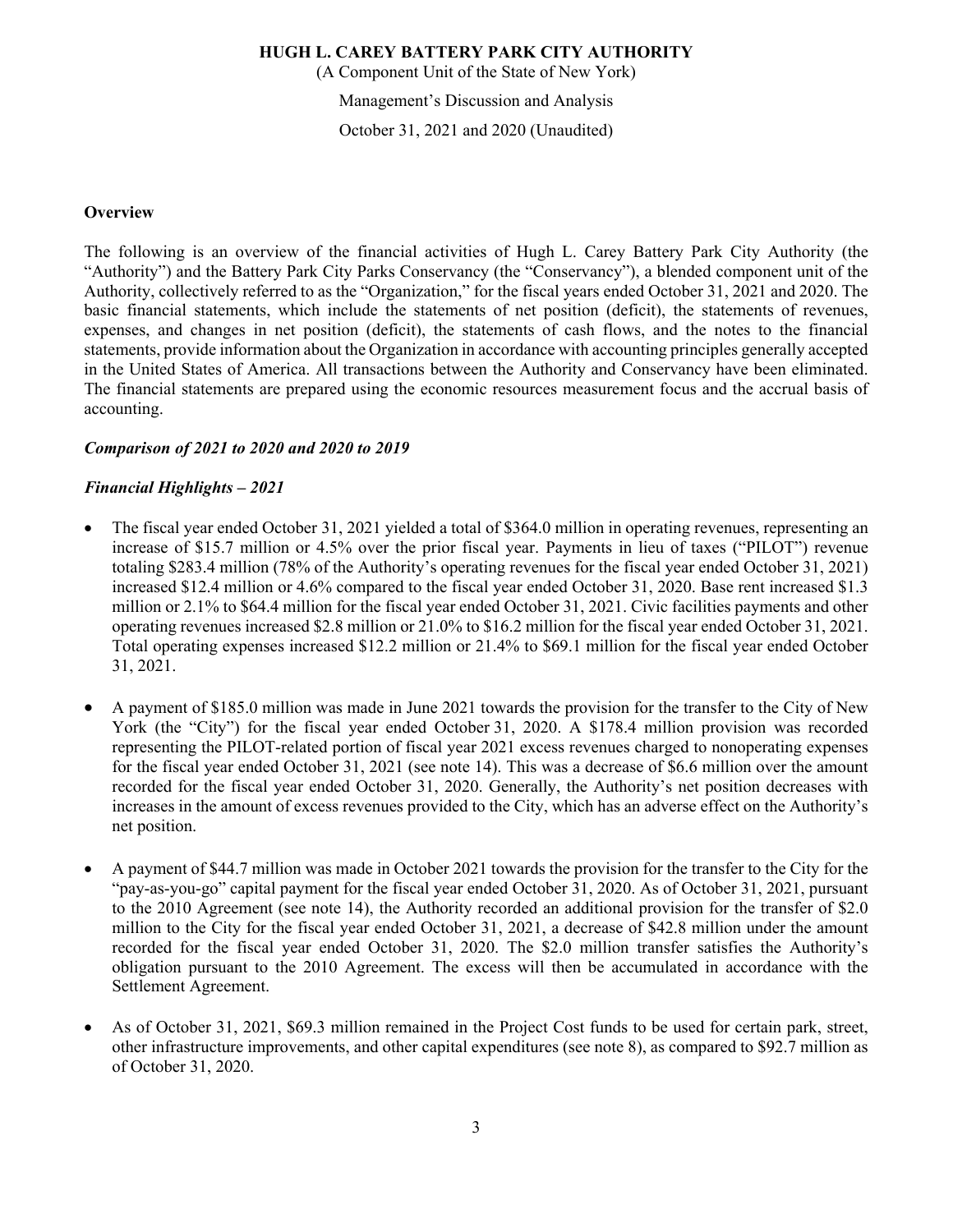(A Component Unit of the State of New York)

Management's Discussion and Analysis

October 31, 2021 and 2020 (Unaudited)

# *Financial Highlights – 2020*

- The fiscal year ended October 31, 2020 yielded a total of \$348.4 million in operating revenues, representing an increase of \$23.8 million or 7.3% over the prior fiscal year. PILOT revenue totaling \$271.0 million (78% of the Authority's operating revenues for the fiscal year ended October 31, 2020) increased \$25.4 million or 10.3% compared to the fiscal year ended October 31, 2019. Base rent increased \$1.1 million or 1.8% to \$63.1 million for the fiscal year ended October 31, 2020. Civic facilities payments and other operating revenues decreased \$2.3 million or 14.7% to \$13.4 million for the fiscal year ended October 31, 2020. Total operating expenses increased \$2.7 million or 5.1% to \$56.9 million for the fiscal year ended October 31, 2020.
- A payment of \$155.4 million was made in April 2020 towards the provision for the transfer to the City for the fiscal year ended October 31, 2019. A \$185.0 million provision was recorded representing the PILOT-related portion of fiscal year 2020 excess revenues charged to nonoperating expenses for the fiscal year ended October 31, 2020. This was an increase of \$29.6 million over the amount recorded for the fiscal year ended October 31, 2019. Generally, the Authority's net position decreases with increases in the amount of excess revenues provided to the City, which has an adverse effect on the Authority's net position.
- A payment of \$41.3 million was made in September 2020 towards the provision for the transfer to the City for the "pay-as-you-go" capital payment for the fiscal year ended October 31, 2019. As of October 31, 2020, pursuant to the 2010 Agreement, the Authority recorded an additional provision for the transfer of \$44.7 million to the City for the fiscal year ended October 31, 2020, an increase of \$3.4 million under the amount recorded for the fiscal year ended October 31, 2019.
- As of October 31, 2020, \$92.7 million remained in the Project Cost funds to be used for certain park, street, other infrastructure improvements, and other capital expenditures, as compared to \$111.3 million as of October 31, 2019.

# *Summary Statement of Net Position (Deficit)*

The summary statement of net position (deficit) presents the financial position of the Organization. The net position (deficit) is the difference between total assets plus total deferred outflows of resources and total liabilities plus the deferred inflows of resources. A summarized comparison of the Organization's assets, deferred outflows of resources, liabilities, deferred inflows of resources, and net position (deficit) at October 31, 2021, 2020 and 2019 follows: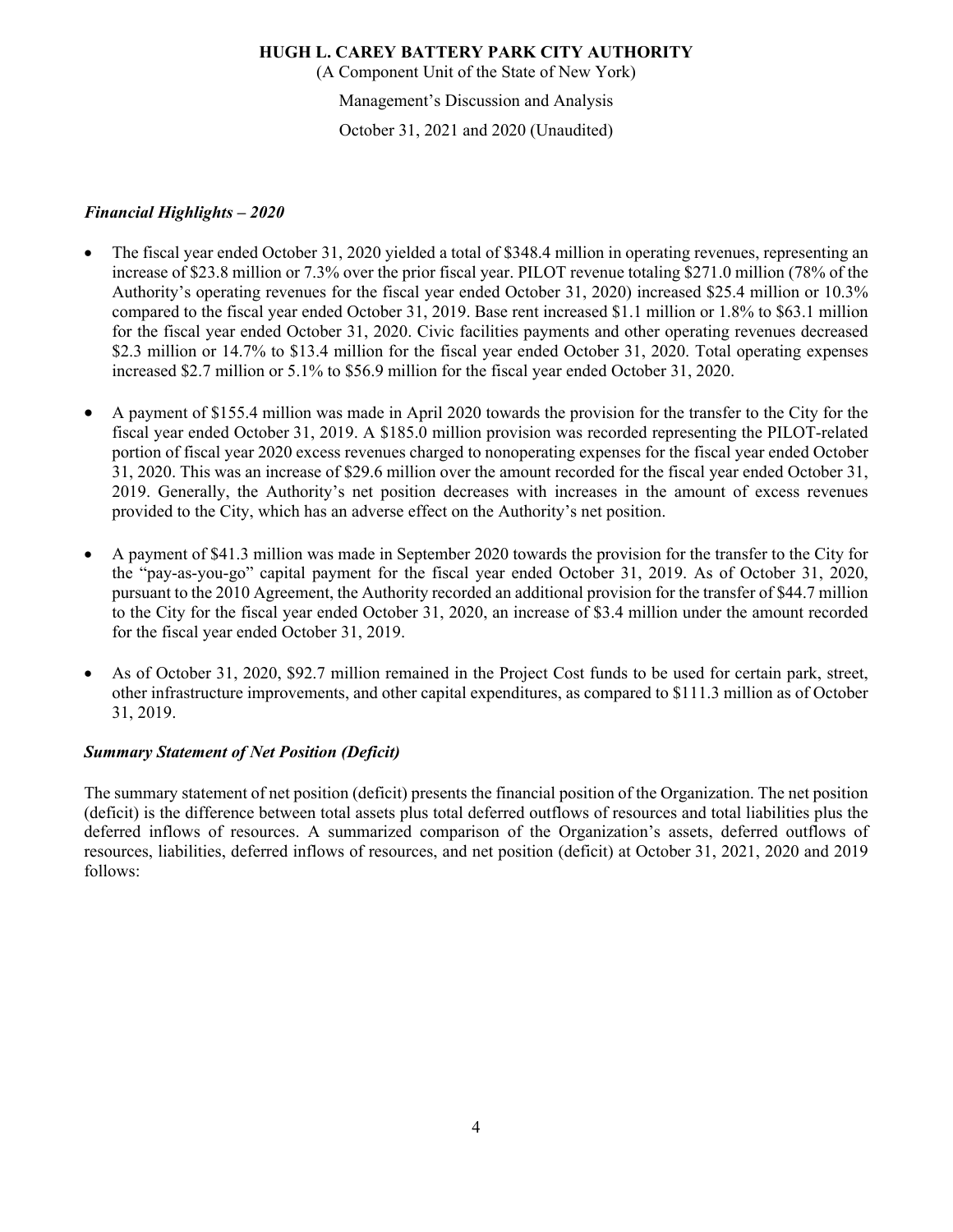(A Component Unit of the State of New York)

#### Management's Discussion and Analysis

October 31, 2021 and 2020 (Unaudited)

|                                                                  |                     | October 31      | 2021 vs       | 2020 vs         |              |
|------------------------------------------------------------------|---------------------|-----------------|---------------|-----------------|--------------|
|                                                                  | 2021                | 2020            | 2019          | 2020            | 2019         |
| Assets:                                                          |                     |                 |               |                 |              |
| Bank deposits, investments and                                   |                     |                 |               |                 |              |
| rents and other receivables<br>Bond resolution restricted assets | \$<br>17,216,845    | 20,592,572      | 25,062,637    | (3,375,727)     | (4,470,065)  |
| (current and noncurrent)                                         | 389,735,861         | 413,763,670     | 402,094,351   | (24,027,809)    | 11,669,319   |
| Battery Park City project assets, net                            | 545,657,338         | 529,934,997     | 521,956,614   | 15,722,341      | 7,978,383    |
| Other current and noncurrent assets                              | 130,400,174         | 125,642,202     | 107,146,063   | 4,757,972       | 18,496,139   |
| Total assets                                                     | 1,083,010,218       | 1,089,933,441   | 1,056,259,665 | (6,923,223)     | 33, 673, 776 |
| Deferred Outflows of Resources:                                  |                     |                 |               |                 |              |
| Deferred pension outflows                                        | 7,360,968           | 5,982,932       | 2,147,067     | 1,378,036       | 3,835,865    |
| Deferred OPEB outflows<br>Accumulated change in fair value of    | 6,703,894           | 3,229,663       | 2,329,507     | 3,474,231       | 900,156      |
| interest rate swaps<br>Unamortized loss on extinguishment of     | 4,286,718           | 16,159,650      | 746,509       | (11, 872, 932)  | 15,413,141   |
| bonds<br>Deferred costs of refunding, less                       | 13,233,329          | 14,532,049      | 15,830,769    | (1,298,720)     | (1,298,720)  |
| accumulated amortization<br>Total deferred outflows of           | 66,136,413          | 72,335,703      | 78,534,994    | (6,199,290)     | (6,199,291)  |
| resources                                                        | 97,721,322          | 112,239,997     | 99,588,846    | (14,518,675)    | 12,651,151   |
| Total assets and deferred<br>outflows of resources               | \$<br>1,180,731,540 | 1,202,173,438   | 1,155,848,511 | (21, 441, 898)  | 46,324,927   |
|                                                                  |                     |                 |               |                 |              |
| Liabilities:                                                     |                     |                 |               |                 |              |
| Current liabilities                                              | \$<br>291,840,431   | 347,304,250     | 301,565,018   | (55, 463, 819)  | 45,739,232   |
| Long-term liabilities                                            | 1,268,237,171       | 1,327,006,549   | 1,361,085,381 | (58, 769, 378)  | (34,078,832) |
| Total liabilities                                                | 1,560,077,602       | 1,674,310,799   | 1,662,650,399 | (114, 233, 197) | 11,660,400   |
| Deferred Inflows of Resources:                                   |                     |                 |               |                 |              |
| Deferred pension inflows                                         | 9,078,009           | 393,925         | 835,556       | 8,684,084       | (441, 631)   |
| Deferred OPEB inflows                                            | 5,987,345           | 7,077,953       | 8,156,163     | (1,090,608)     | (1,078,210)  |
| Total deferred inflows of                                        |                     |                 |               |                 |              |
| resources                                                        | 15,065,354          | 7,471,878       | 8,991,719     | 7,593,476       | (1,519,841)  |
| Net Position (Deficit):                                          |                     |                 |               |                 |              |
| Net investment in capital assets                                 | 28,703,435          | 15,270,063      | 9,365,512     | 13,433,372      | 5,904,551    |
| Restricted                                                       | 94,188,521          | 53,258,828      | 56,501,686    | 40,929,693      | (3,242,858)  |
| Unrestricted                                                     | (517, 303, 372)     | (548, 138, 130) | (581,660,805) | 30,834,758      | 33,522,675   |
| Total net deficit                                                | (394, 411, 416)     | (479, 609, 239) | (515,793,607) | 85,197,823      | 36,184,368   |
| Total liabilities, deferred                                      |                     |                 |               |                 |              |
| inflows of resources and net                                     |                     |                 |               |                 |              |
| position (deficit)                                               | \$<br>1,180,731,540 | 1,202,173,438   | 1,155,848,511 | (21, 441, 898)  | 46,324,927   |

# *Assets and Deferred Outflows of Resources*

#### *2021 vs. 2020*

At October 31, 2021, the Organization maintained total assets and deferred outflows of resources of \$1.18 billion, \$21.4 million lower than the \$1.20 billion at October 31, 2020, primarily due to decreases in the bond resolution restricted funds and the accumulated change in the fair value of interest rate swaps.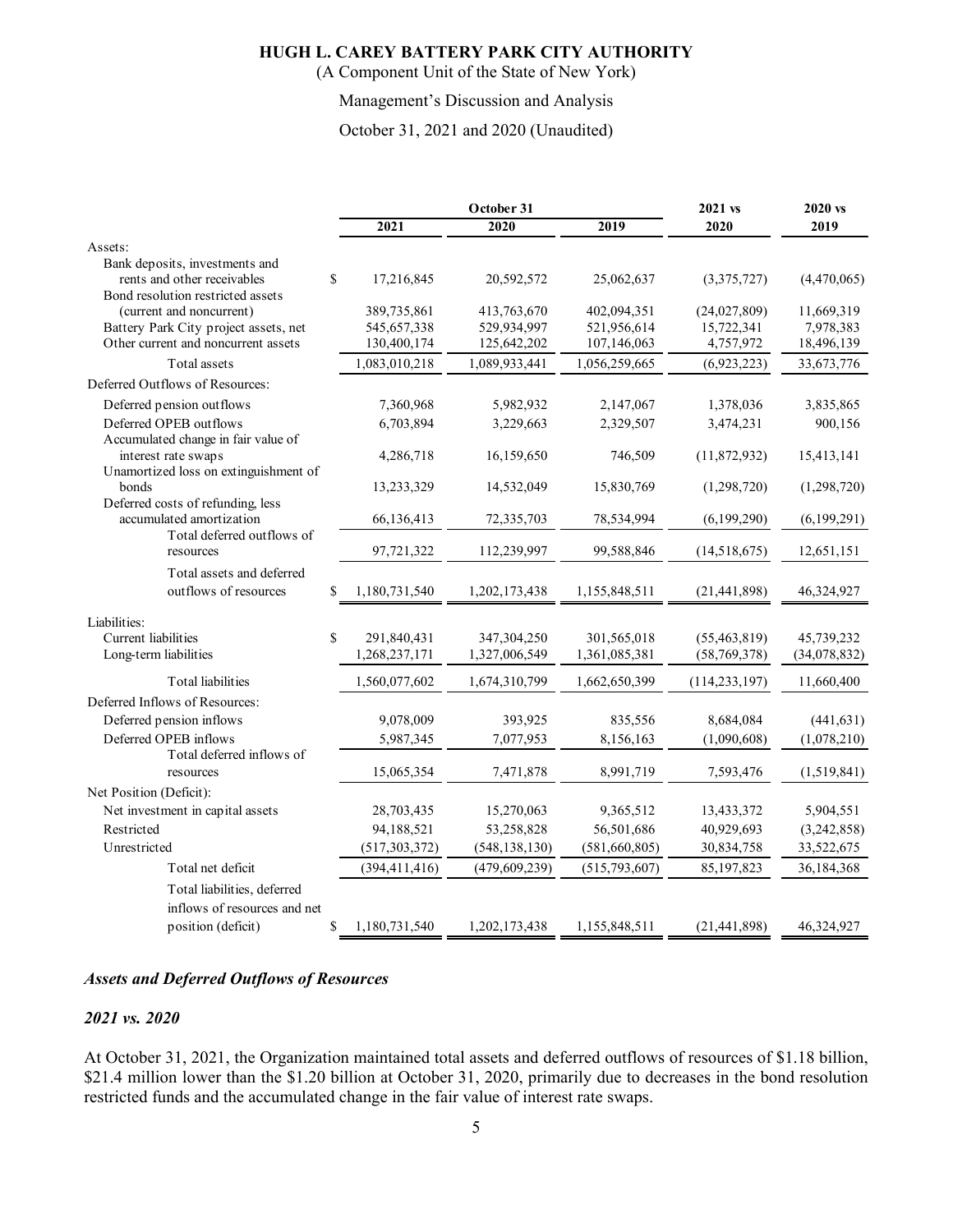(A Component Unit of the State of New York)

Management's Discussion and Analysis

October 31, 2021 and 2020 (Unaudited)

#### *2020 vs. 2019*

At October 31, 2020, the Organization maintained total assets and deferred outflows of resources of \$1.20 billion, \$46.3 million higher than the \$1.16 billion at October 31, 2019, primarily due to increases in the accumulated change in the fair value of interest rate swaps and the corporate-designated, escrowed, and OPEB funds.

# *Bank Deposits, Investments, Rents and Other Receivables*

#### *2021 vs. 2020*

Bank deposits, investments, and rents and other receivables held at October 31, 2021 decreased \$3.4 million over the same period last year. Bank deposits and investments decreased by \$2.4 million and rents and other receivables decreased by \$1.0 million. The decrease in bank deposits and investments primarily relates to less unpledged revenues received in the current fiscal year compared to the prior year. Rents and other receivables increased by \$8.2 million, which was offset by an increase of \$9.2 million in the allowance for uncollectible receivables.

#### *2020 vs. 2019*

Bank deposits, investments, and rents and other receivables held at October 31, 2020 decreased \$4.5 million over the same period last year. Bank deposits and investments decreased by \$3.0 million and rents and other receivables decreased by \$1.4 million. The decrease in bank deposits and investments primarily relates to less unpledged revenues received in the current fiscal year compared to the prior year. The decrease in rents and other receivables of \$1.4 million is due to the collection of receipts of base rent and PILOT in the current year.

#### *Bond Resolution Restricted Assets*

# *2021 vs. 2020*

Bond resolution restricted assets are funds and accounts established in accordance with the 2003 General Bond Resolutions, and the 2009, 2013 and 2019 Revenue Bond Resolutions. Such assets of \$389.7 million at October 31, 2021 were \$24.0 million lower than the fair value of assets held at October 31, 2020 of \$413.8 million (see note 8).

Funds held in the Pledged Revenue Fund ("PRF") of \$211.6 million at October 31, 2021 were \$2.9 million higher than funds held at October 31, 2020.

Funds held in the Debt Service Funds of \$38.3 million at October 31, 2021 were \$29.5 million lower than funds at October 31, 2020.

Funds held in the Project Operating Fund of \$10.2 million were \$2.0 million higher at October 31, 2021 compared to 2020.

Funds held in the Residual Fund for payment to the City of \$47 thousand at October 31, 2021 were \$1.0 million lower than at October 31, 2020.

Funds held under the Resolutions for project infrastructure and certain other asset costs were \$69.3 million as of October 31, 2021, \$23.4 million lower than funds held at October 31, 2020.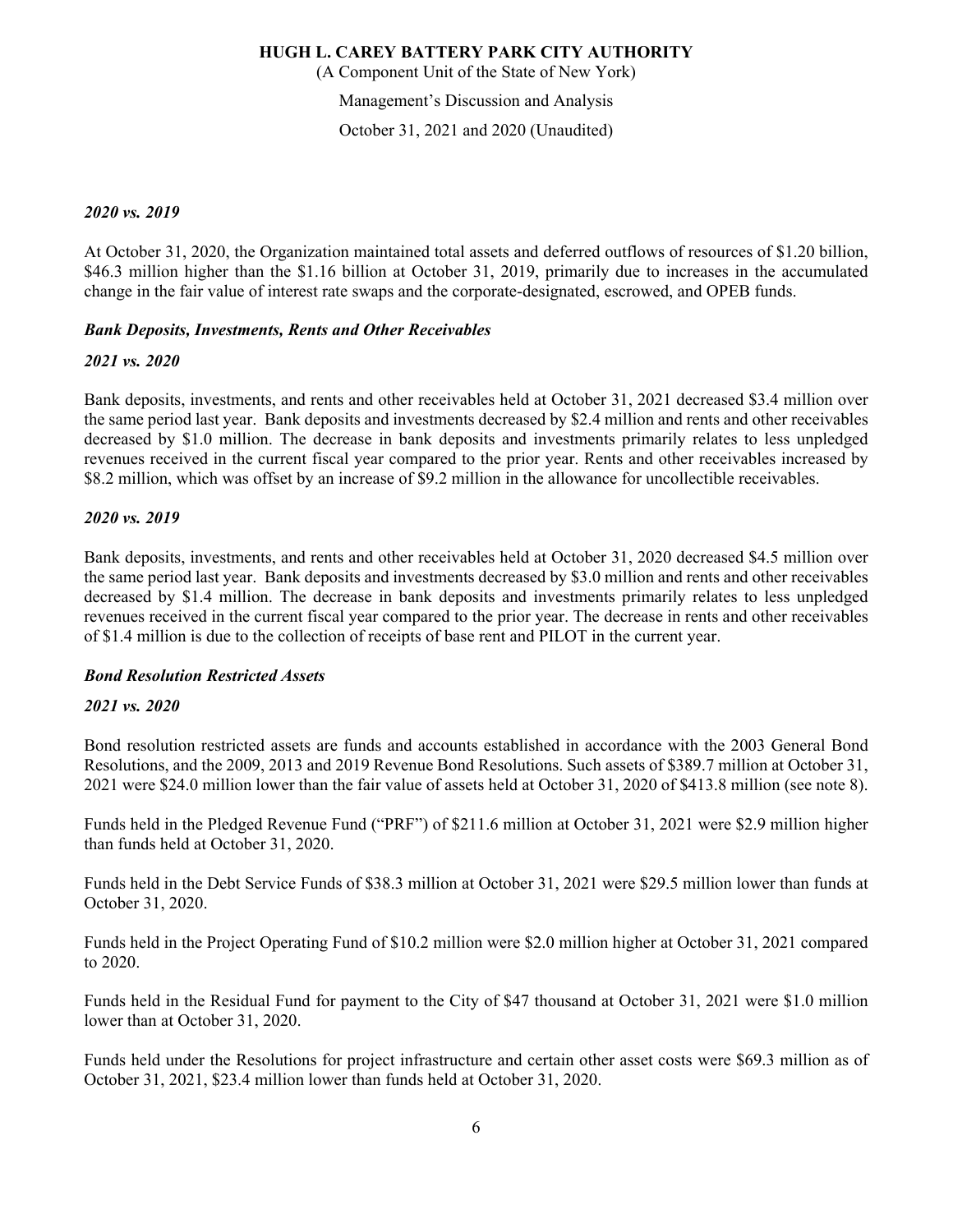(A Component Unit of the State of New York)

Management's Discussion and Analysis

October 31, 2021 and 2020 (Unaudited)

#### *2020 vs. 2019*

Bond resolution restricted assets are funds and accounts established in accordance with the 2003 General Bond Resolutions, and the 2009, 2013 and 2019 Revenue Bond Resolutions. Such assets of \$413.8 million at October 31, 2020 were \$11.7 million higher than the fair value of assets held at October 31, 2019 of \$402.1 million.

Funds held in the PRF of \$208.7 million at October 31, 2020 were \$27.6 million higher than funds held at October 31, 2019.

Funds held in the Debt Service Funds of \$67.8 million at October 31, 2020 were \$6.0 million higher than funds at October 31, 2019.

Funds held in the Project Operating Fund of \$8.2 million were \$255 thousand lower at October 31, 2020 compared to 2019.

Funds held in the Residual Fund for payment to the City of \$1.1 million at October 31, 2020 were \$1.7 million lower than at October 31, 2019.

Funds held under the Resolutions for project infrastructure and certain other asset costs were \$92.7 million as of October 31, 2020, \$18.6 million lower than funds held at October 31, 2019.

#### *Project Assets*

At October 31, 2021, the Authority's investment in project assets, net of accumulated depreciation, was \$545.7 million, an increase of \$15.7 million from October 31, 2020. The Battery Park City project ("Project") consists of approximately 92 acres of landfill created, owned, and operated by the Authority. The Project's development plan includes approximately 36 acres of parkland and open spaces and provides for the construction, by private developers, of approximately 10.7 million square feet of office space, retail space, a marina, two hotels, a multiplex cinema, museums, three public schools, a public library, and approximately 8,600 residential units.

The Authority's project assets include land, site improvements, and a residential building constructed by the Authority on Site 22. Additionally, condominium units owned by the Authority on Sites 1, 3, 16/17, and a community center on Sites 23 and 24, and related infrastructure improvements are included in project assets. The balances at October 31, 2021, 2020 and 2019 were as follows:

|                                                                   |    |                           | October 31                | 2021 vs                   | $2020 \text{ vs.}$ |             |
|-------------------------------------------------------------------|----|---------------------------|---------------------------|---------------------------|--------------------|-------------|
|                                                                   |    | 2021                      | 2020                      | 2019                      | 2020               | 2019        |
| Land<br>Site improvements<br>Residential building and condominium | \$ | 83,015,653<br>501,769,583 | 83,015,653<br>478,798,515 | 83,015,653<br>465,537,094 | 22,971,068         | 13,261,421  |
| units                                                             |    | 145, 316, 216             | 142, 205, 238             | 137,518,866               | 3.110.978          | 4,686,372   |
|                                                                   |    | 730,101,452               | 704,019,406               | 686,071,613               | 26,082,046         | 17,947,793  |
| Less: accumulated depreciation                                    |    | (184, 444, 114)           | (174.084.409)             | (164, 114, 999)           | (10, 359, 705)     | (9,969,410) |
| Total Battery Park City<br>project assets                         | S  | 545,657,338               | 529.934.997               | 521.956.614               | 15.722.341         | 7,978,383   |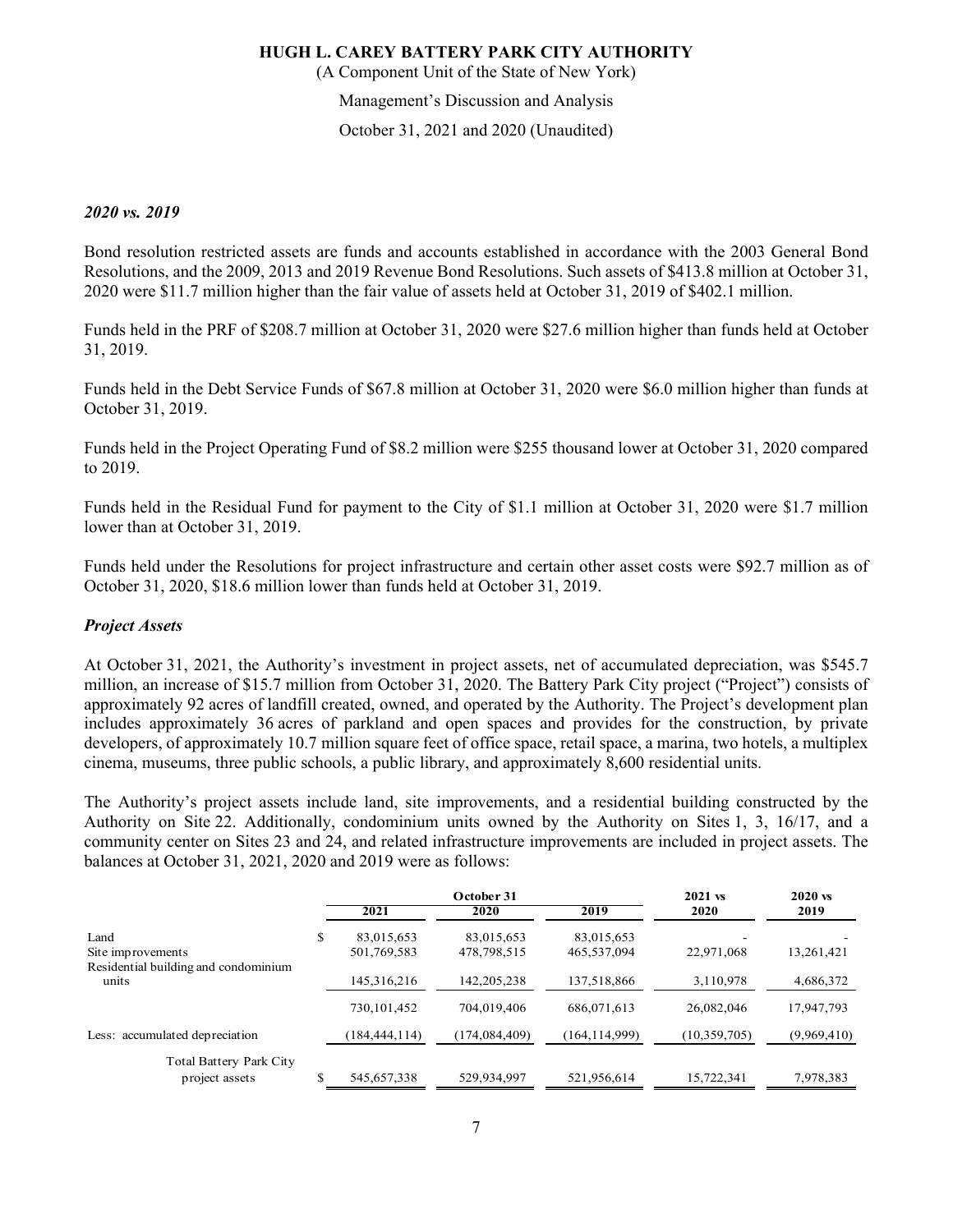(A Component Unit of the State of New York)

Management's Discussion and Analysis

October 31, 2021 and 2020 (Unaudited)

#### *2021 vs. 2020*

For the year ended October 31, 2021, the increase to site improvements of \$23.0 million relates to the Authority's resiliency projects. Additionally, there were improvements at Site 23/24 Community Center, restoration of piles, Rockefeller Park playground, and other minor capital improvements (see note 3(c)).

#### *2020 vs. 2019*

For the year ended October 31, 2020, the increase to site improvements of \$13.3 million relates to improvements at Site 23/24 Community Center, esplanade and restoration of piles, Wagner Park restrooms, Rector Street Grid, Rockefeller Park playground, and other minor capital improvements.

#### *Other Current and Noncurrent Assets*

Other current and noncurrent assets at October 31, 2021, 2020 and 2019 were as follows:

|                                                                        |             | October 31   |              |                   |                   |
|------------------------------------------------------------------------|-------------|--------------|--------------|-------------------|-------------------|
|                                                                        | 2021        | 2020         | 2019         | $2021$ vs<br>2020 | $2020$ vs<br>2019 |
| Residential lease required funds<br>Corporate-designated, escrowed and | 29,780,125  | 29,066,447   | 29, 117, 119 | 713.678           | (50,672)          |
| OPEB funds                                                             | 93,768,758  | 89, 346, 885 | 73,259,518   | 4,421,873         | 16,087,367        |
| Other assets                                                           | 6,851,291   | 7,228,870    | 4,769,426    | (377, 579)        | 2,459,444         |
| Total other current and                                                |             |              |              |                   |                   |
| noncurrent assets                                                      | 130,400,174 | 125,642,202  | 107,146,063  | 4,757,972         | 18,496,139        |

#### *2021 vs. 2020*

Total other current and noncurrent assets increased \$4.8 million from \$125.6 million at October 31, 2020 to \$130.4 million at October 31, 2021, primarily due to the receipt of Federal Emergency Management Agency ("FEMA") proceeds and funding of the corporate designated reserves.

Residential lease required funds, which include security deposits held for condominium buildings, increased by \$714 thousand. Overall, corporate-designated, escrowed and OPEB funds increased \$4.4 million from October 31, 2020.

#### *2020 vs. 2019*

Total other current and noncurrent assets increased \$18.5 million from \$107.1 million at October 31, 2019 to \$125.6 million at October 31, 2020, primarily due to increased funding of \$10 million to the corporate designated reserves.

Residential lease required funds, which include security deposits held for condominium buildings, decreased by \$51 thousand. Overall, corporate-designated, escrowed and OPEB funds increased \$16.1 million from October 31, 2019.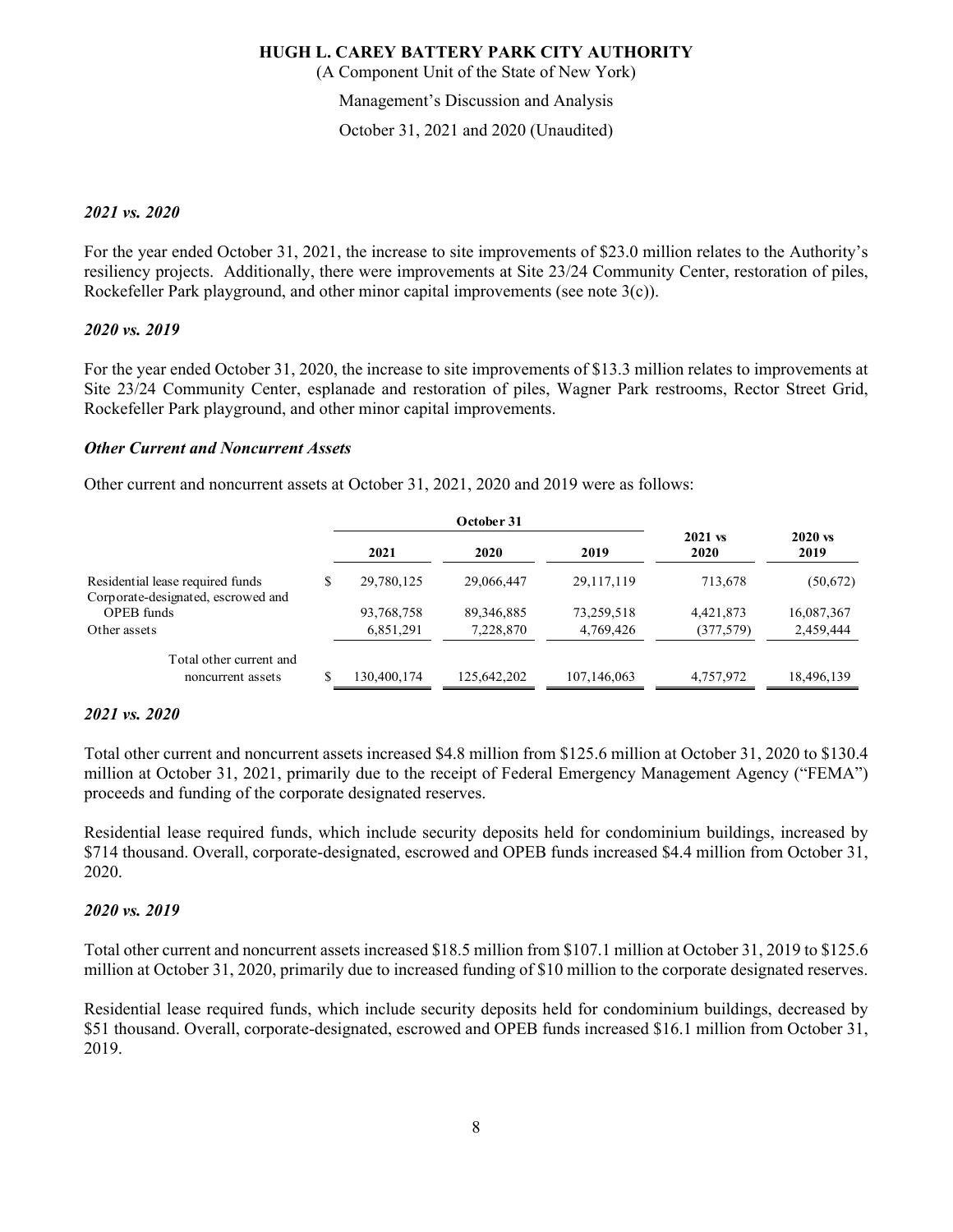(A Component Unit of the State of New York)

Management's Discussion and Analysis

October 31, 2021 and 2020 (Unaudited)

# *Deferred Outflows of Resources*

Deferred outflows of resources at October 31, 2021, 2020 and 2019 were as follows:

|                                     |            | October 31  | $2021$ vs  | $2020$ vs    |             |
|-------------------------------------|------------|-------------|------------|--------------|-------------|
|                                     | 2021       | 2020        | 2019       | 2020         | 2019        |
|                                     |            |             |            |              |             |
| \$                                  | 7,360,968  | 5,982,932   | 2,147,067  | 1,378,036    | 3,835,865   |
|                                     | 6,703,894  | 3,229,663   | 2,329,507  | 3,474,231    | 900,156     |
| Accumulated change in fair value of |            |             |            |              |             |
|                                     | 4,286,718  | 16.159.650  | 746.509    | (11,872,932) | 15.413.141  |
| Unamortized loss on extinguishment  |            |             |            |              |             |
|                                     | 13,233,329 | 14,532,049  | 15,830,769 | (1,298,720)  | (1,298,720) |
|                                     |            |             |            |              |             |
|                                     |            |             |            |              | (6,199,291) |
| Total deferred outflows of          |            |             |            |              |             |
| \$                                  | 97,721,322 | 112,239,997 | 99,588,846 | (14,518,675) | 12,651,151  |
|                                     |            | 66,136,413  | 72,335,703 | 78,534,994   | (6,199,290) |

# *2021 vs. 2020*

Deferred pension outflows of \$7.4 million at October 31, 2021 represents the Authority's portion of the deferred pension outflows from the New York State pension plan.

Deferred OPEB outflows of \$6.7 million at October 31, 2021 represents the Authority's deferred OPEB outflows resulting from Governmental Accounting Standards Board ("GASB") Statement No. 75, *Accounting and Financial Reporting for Postemployment Benefits Other Than Pensions* ("GASB 75").

The accumulated change in fair value of interest rate swaps, which continue in effect and continue as an effective hedge, had a negative fair value of \$16.2 million at October 31, 2020. At October 31, 2021, the interest rate swaps had a negative fair value of \$4.3 million. The change in value is primarily due to changes in the fair value of the swaps liability, which decreased in value due to higher expected future floating interest rates as valued on October 31, 2021, whereby swap rates trended higher for tenors equivalent to the Authority's swaps' remaining tenors at the valuation date relative to the at-the-market rate of the Authority's swaps at August 6, 2019.

The negative fair value has been included as a liability and a deferred outflow of resources in the Authority's statements of net position (deficit).

The unamortized loss on extinguishment of bonds decreased by \$1.3 million from October 31, 2020 to October 31, 2021. The decrease is a result of the amortization during the current fiscal year.

The deferred costs of refunding decreased by \$6.2 million from October 31, 2020 to October 31, 2021. The decrease is a result of the amortization during the current fiscal year.

# *2020 vs. 2019*

Deferred pension outflows of \$6.0 million at October 31, 2020 represents the Authority's portion of the deferred pension outflows from the New York State pension plan.

Deferred OPEB outflows of \$3.2 million at October 31, 2020 represents the Authority's deferred OPEB outflows resulting from GASB 75.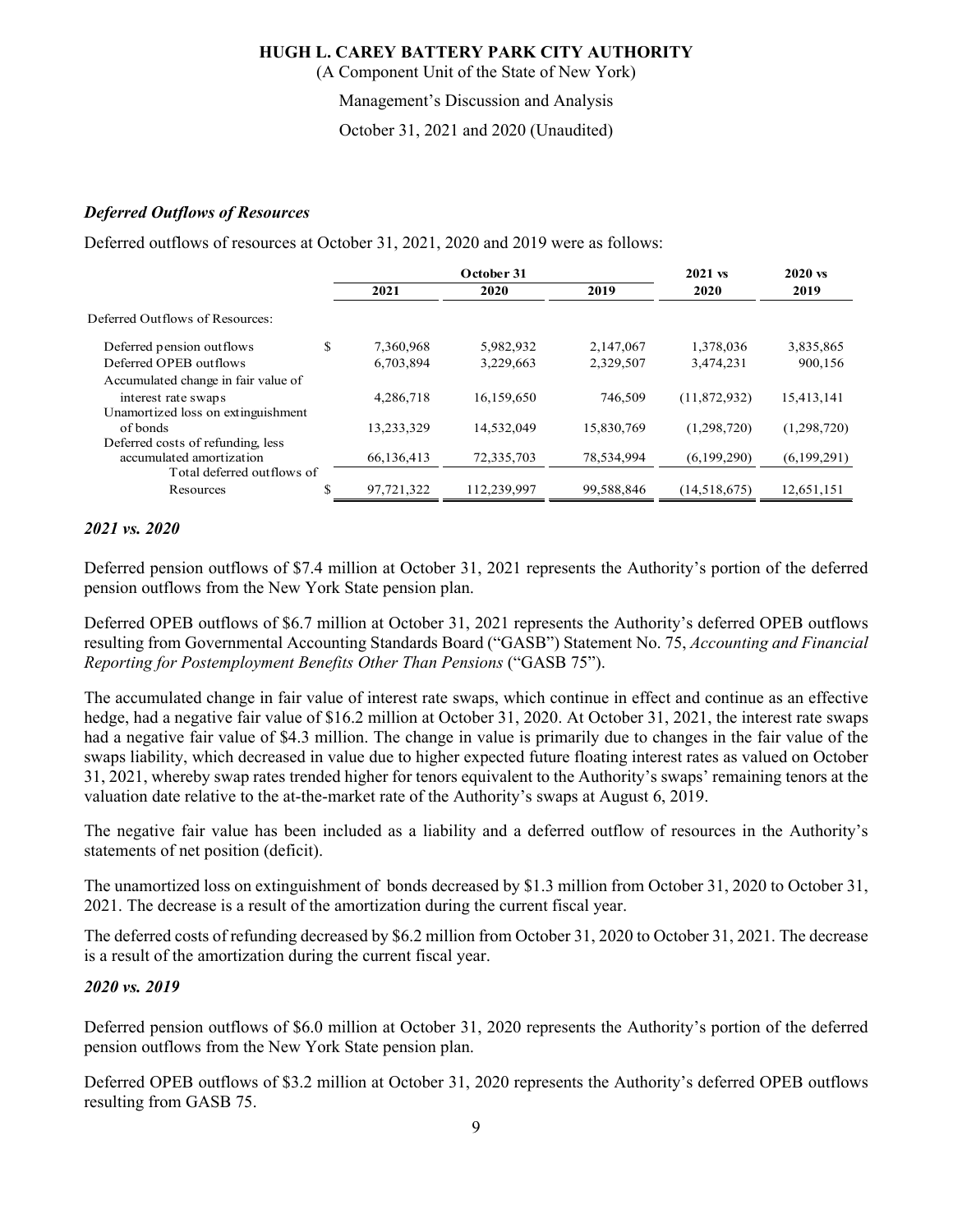(A Component Unit of the State of New York)

Management's Discussion and Analysis

October 31, 2021 and 2020 (Unaudited)

The accumulated change in fair value of interest rate swaps, which continue in effect and continue as an effective hedge, had a negative fair value of \$747 thousand at October 31, 2019. At October 31, 2020, the interest rate swaps had a negative fair value of \$16.2 million.

The change in value is primarily due to changes in the fair value of the swaps, which declined in value due to lower expected future floating interest rates as valued on October 31, 2020, whereby swap rates declined for tenors equivalent to the Authority's swaps' remaining tenors at the valuation date relative to the at-the-market rate of the Authority's swaps at August 6, 2019. The negative fair value has been included as a liability and a deferred outflow of resources in the Authority's statements of net position (deficit).

The unamortized loss on extinguishment of bonds decreased by \$1.3 million from October 31, 2019 to October 31, 2020. The decrease is a result of the amortization during the current fiscal year.

The deferred costs of refunding decreased by \$6.2 million from October 31, 2019 to October 31, 2020. The decrease is a result of the amortization during the current fiscal year.

#### *Liabilities*

Total liabilities at October 31, 2021, 2020 and 2019 were as follows:

|                                        |                    | October 31    |               |                 |                 |
|----------------------------------------|--------------------|---------------|---------------|-----------------|-----------------|
|                                        | 2021               | 2020          | 2019          | 2021 vs<br>2020 | 2020 vs<br>2019 |
| Current liabilities:                   |                    |               |               |                 |                 |
| Accrued interest on bonds              | S<br>11,540,436    | 12,203,688    | 10,074,623    | (663, 252)      | 2,129,065       |
| Accounts payable and other liabilities | 10,384,608         | 6,277,608     | 6,554,103     | 4,107,000       | (276, 495)      |
| Accrued pension payable                | 30,221             | 7,796,174     | 1,897,514     | (7,765,953)     | 5,898,660       |
| Due to the City of New York            | 178,407,943        | 185,036,280   | 155,389,471   | (6,628,337)     | 29,646,809      |
| Due to the City of New York            |                    |               |               |                 |                 |
| 2010 Agreement                         | 1,968,068          | 44,722,646    | 41,323,443    | (42, 754, 578)  | 3,399,203       |
| Due to the Port Authority of NY & NJ   | 869,381            | 869,381       | 869,381       |                 |                 |
| Unearned revenue                       | 56,744,219         | 60,608,735    | 53,974,653    | (3,864,516)     | 6,634,082       |
| Security and other deposits            | 4,738              | 4,738         | 4,738         |                 |                 |
| 2013 Revenue Bonds                     | 27,015,000         | 25,735,000    | 24,590,000    | 1,280,000       | 1,145,000       |
| 2019 Revenue Bonds                     | 4,235,000          | 4,050,000     |               | 185,000         | 4,050,000       |
| Bond resolution fund payables          | 640.817            |               | 6,887,092     | 640.817         | (6,887,092)     |
| Total current liabilities              | 291,840,431        | 347,304,250   | 301,565,018   | (55, 463, 819)  | 45,739,232      |
| Noncurrent liabilities:                |                    |               |               |                 |                 |
| Unearned revenue                       | 201,598,026        | 212,853,972   | 224,825,159   | (11, 255, 946)  | (11, 971, 187)  |
| Security and other deposits            | 29,434,255         | 29,406,518    | 29,112,482    | 27.737          | 294,036         |
| <b>OPEB</b>                            | 45,492,997         | 38,363,000    | 34,844,588    | 7,129,997       | 3,518,412       |
| Fair value of interest rate swaps      | 4,286,718          | 16,159,650    | 746,509       | (11,872,932)    | 15,413,141      |
| Imputed borrowing                      | 66,136,413         | 72,335,703    | 78,534,993    | (6,199,290)     | (6,199,290)     |
| Bonds outstanding:                     |                    |               |               |                 |                 |
| 2013 Revenue Bonds                     | 207,596,716        | 237,443,388   | 266,010,060   | (29, 846, 672)  | (28, 566, 672)  |
| 2019 Revenue Bonds                     | 713,692,046        | 720,444,318   | 727,011,590   | (6,752,272)     | (6, 567, 272)   |
| Total noncurrent liabilities           | 1,268,237,171      | 1,327,006,549 | 1,361,085,381 | (58, 769, 378)  | (34,078,832)    |
| <b>Total liabilities</b>               | S<br>1,560,077,602 | 1,674,310,799 | 1,662,650,399 | (114, 233, 197) | 11,660,400      |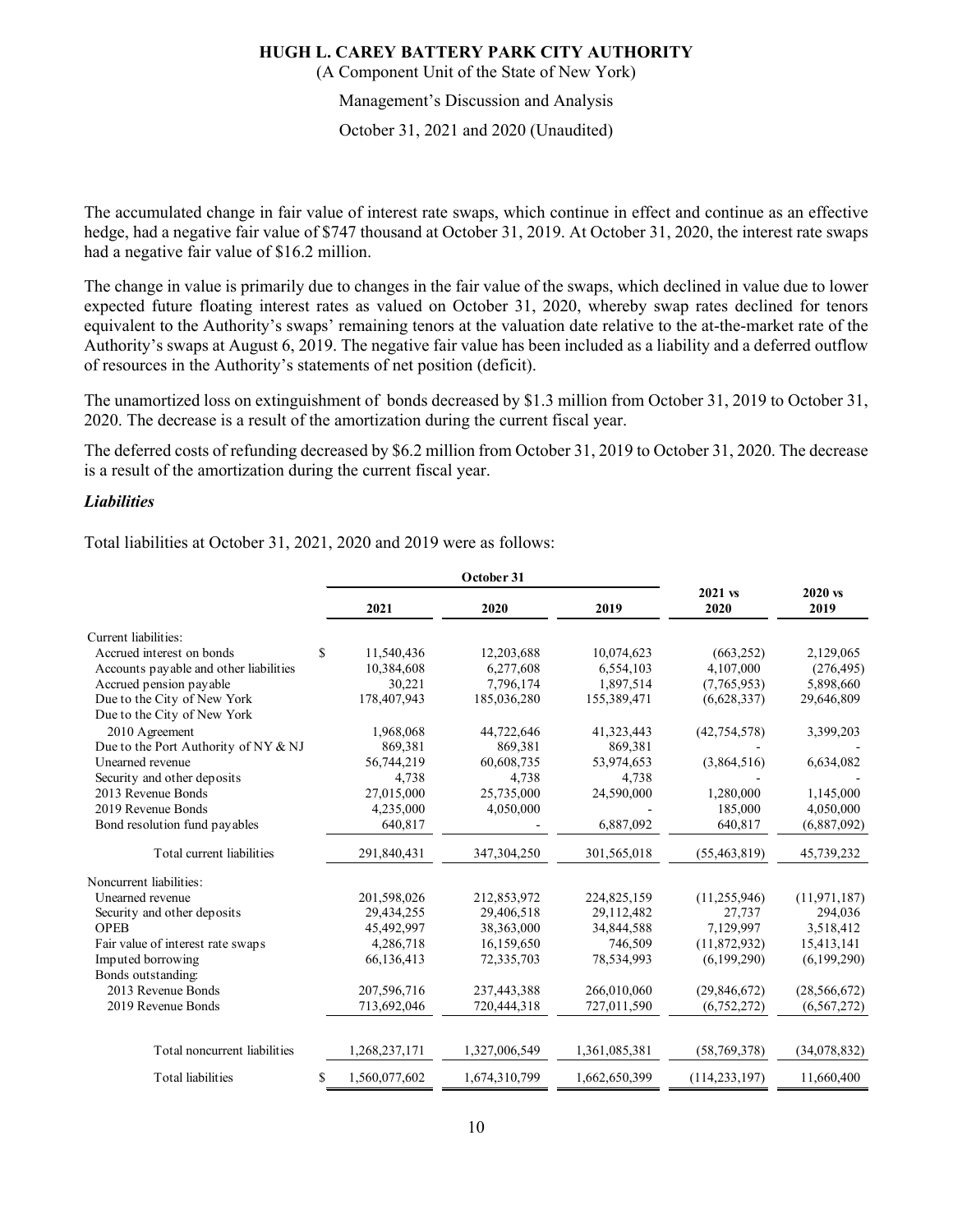(A Component Unit of the State of New York)

Management's Discussion and Analysis

October 31, 2021 and 2020 (Unaudited)

#### *2021 vs. 2020*

The Organization's total liabilities decreased \$114.2 million from \$1.67 billion at October 31, 2020 to \$1.56 billion at October 31, 2021.

Total liabilities comprise amounts due to the City and the Port Authority of New York & New Jersey, accrued interest on bonds, unearned revenue, security and other deposits, OPEB, outstanding bonds, fair value of interest rate swaps, imputed borrowing and accounts payable and accrued expenses.

The \$114.2 million decrease in total liabilities is due to:

- a \$663 thousand decrease in accrued interest payable on bonds from \$12.2 million at October 31, 2020 to \$11.5 million at October 31, 2021.
- a \$4.1 million increase in accounts payable and other liabilities from \$6.3 million at October 31, 2020 to \$10.4 million at October 31, 2021.
- a \$7.8 million decrease in accrued pension payable relates to the Authority's liability portion of the New York State pension plan.
- a \$178.4 million liability was recorded as of October 31, 2021, which includes fiscal 2021 PILOT-related excess revenues to be transferred to the City, a decrease of \$6.6 million from the prior fiscal year provision of \$185.0 million.
- a \$2.0 million liability was recorded as of October 31, 2021, as an expected payment to the City under the provisions of the 2010 Agreement. A payment of \$44.7 million was made in October 2021 towards the provision for the transfer to the City for the "pay-as-you-go" capital payment for the fiscal year ended October 31, 2020.
- a \$15.2 million decrease to \$258.3 million in total unearned revenue from \$273.5 million at October 31, 2021.
- a \$28 thousand increase in total security and other deposits to \$29.4 million at October 31, 2021. Security deposits are held for condominium sites and not rental sites.
- a net increase of \$7.1 million in OPEB liability to \$45.5 million at October 31, 2021 from \$38.4 million at October 31, 2020, primarily due to the change in the discount rate from the actuarial assumptions compared to the prior valuation report.
- the interest rate swap agreements, which continue in effect and continue as an effective hedge, had a negative fair value of \$16.2 million at October 31, 2020. At October 31, 2021, the interest rate swaps had a negative fair value of \$4.3 million. The negative fair value has been included as a liability and a deferred outflow of resources in the Authority's statements of net position (deficit).
- a \$6.2 million decrease in the imputed borrowing represents the revised fair value of the bifurcated swaps at the date of refunding. The \$80.0 million is being amortized using the straight-line method over the remaining life of the original 2003 bonds (see note 10).
- a \$28.6 million decrease in 2013 Revenue Bonds outstanding due to a principal payment of \$25.7 million and bond premium amortization of \$2.8 million (see note 17).
- a \$6.6 million decrease in 2019 Revenue Bonds outstanding due to a principal payment of \$4.1 million and bond premium amortization of \$2.5 million (see note 17).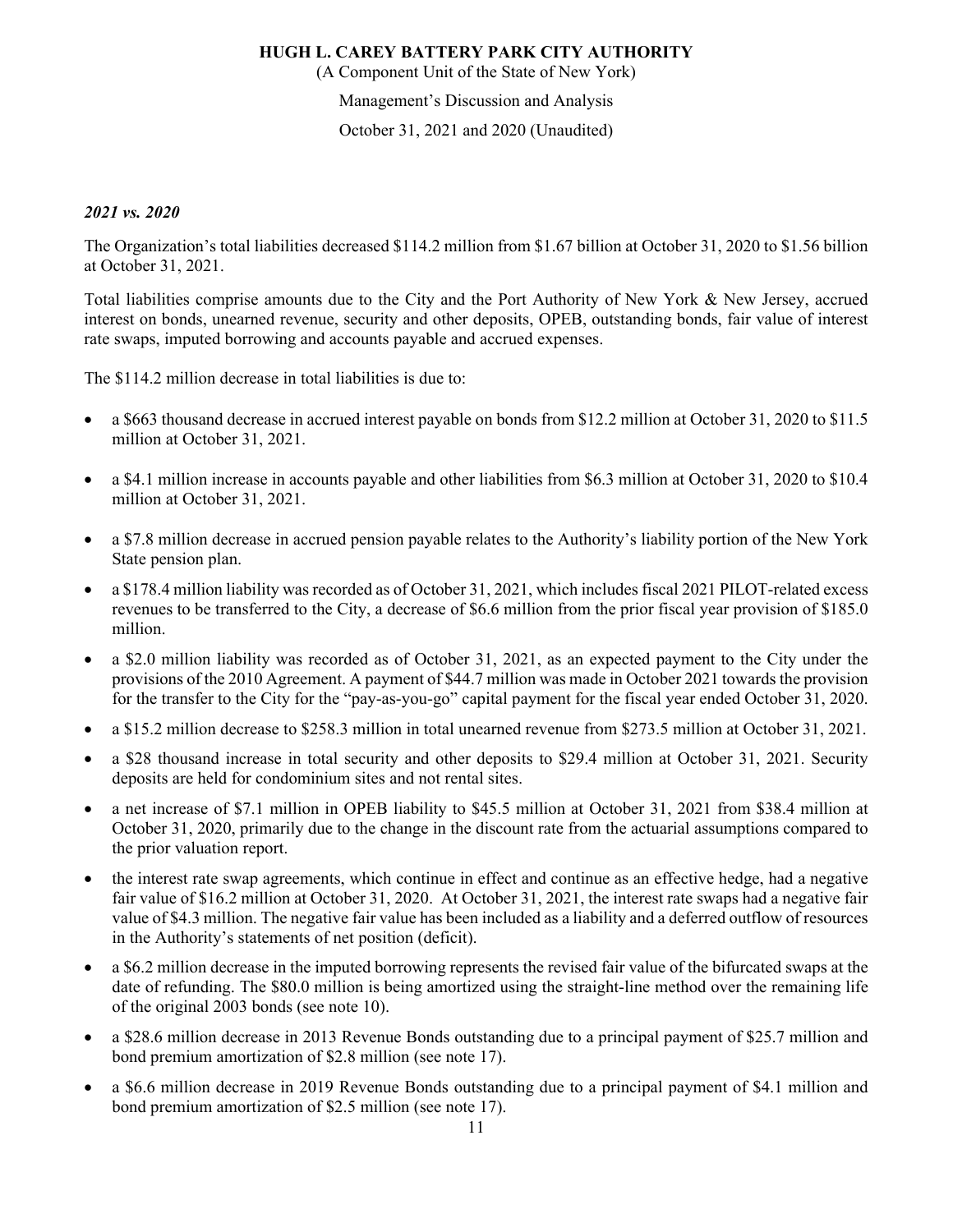(A Component Unit of the State of New York)

Management's Discussion and Analysis

October 31, 2021 and 2020 (Unaudited)

#### *2020 vs. 2019*

The Organization's total liabilities increased \$11.7 million from \$1.66 billion at October 31, 2019 to \$1.67 billion at October 31, 2020.

Total liabilities comprise amounts due to the City and the Port Authority of New York & New Jersey, accrued interest on bonds, unearned revenue, security and other deposits, OPEB, outstanding bonds, fair value of interest rate swaps, imputed borrowing and accounts payable and accrued expenses.

The \$11.7 million increase in total liabilities is due to:

- a \$2.1 million increase in accrued interest payable on bonds from \$10.1 million at October 31, 2019 to \$12.2 million at October 31, 2020.
- a \$276 thousand decrease in accounts payable and other liabilities from \$6.6 million at October 31, 2019 to \$6.3 million at October 31, 2020.
- a \$5.9 million increase in accrued pension payable relates to the Authority's liability portion of the New York State pension plan.
- a \$185.0 million liability was recorded as of October 31, 2020, which includes fiscal 2020 PILOT-related excess revenues to be transferred to the City, an increase of \$29.6 million from the prior fiscal year provision of \$155.4 million.
- a \$44.7 million liability was recorded as of October 31, 2020, as an expected payment to the City under the provisions of the 2010 Agreement. A payment of \$41.3 million was made in September 2020 towards the provision for the transfer to the City for the "pay-as-you-go" capital payment for the fiscal year ended October 31, 2019.
- a \$5.3 million decrease to \$273.5 million in total unearned revenue from \$278.8 million at October 31, 2019 due to revenue of \$5.3 million recognized on leases.
- a \$294 thousand increase in total security and other deposits to \$29.4 million at October 31, 2020. Security deposits are held for condominium sites and not rental sites.
- a net increase of \$3.5 million in OPEB liability to \$38.4 million at October 31, 2020 from \$34.8 million at October 31, 2019, primarily due to the change in the discount rate from the actuarial assumptions compared to the prior valuation report.
- the interest rate swap agreements, which continue in effect and continue as an effective hedge, had a negative fair value of \$747 thousand at October 31, 2019. At October 31, 2020, the interest rate swaps had a negative fair value of \$16.2 million. The negative fair value has been included as a liability and a deferred outflow of resources in the Authority's statements of net position (deficit).
- a \$6.2 million decrease in the imputed borrowing represents the revised fair value of the bifurcated swaps at the date of refunding. The \$80.0 million is being amortized using the straight-line method over the remaining life of the original 2003 bonds.
- a \$27.4 million decrease in 2013 Revenue Bonds outstanding due to a principal payment of \$24.6 million and bond premium amortization of \$2.8 million.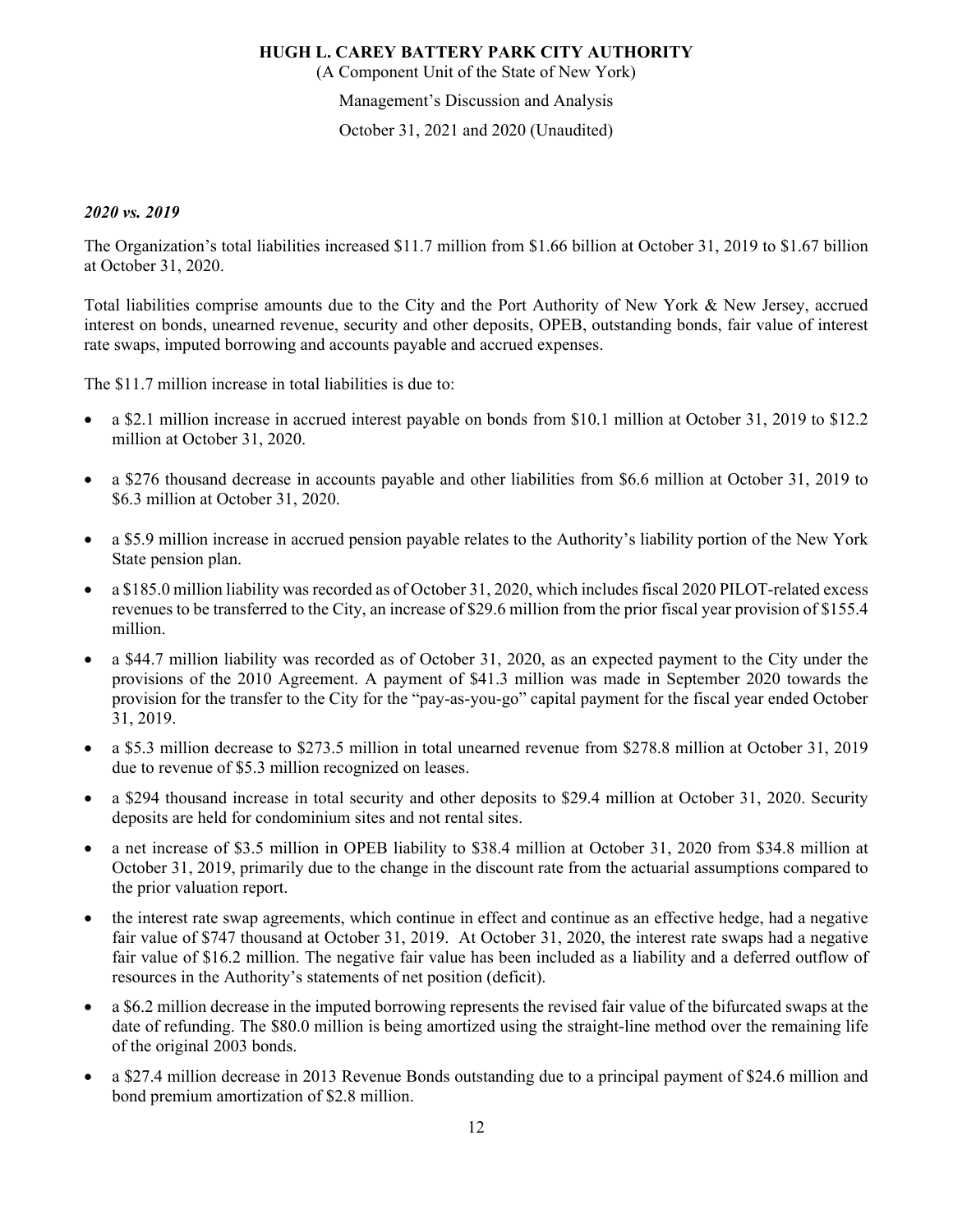(A Component Unit of the State of New York)

Management's Discussion and Analysis

October 31, 2021 and 2020 (Unaudited)

 a \$2.5 million decrease in 2019 Revenue Bonds outstanding due to amortization of the bond premium on the 2019 Senior Series debt in the amount of \$2.5 million.

# *Deferred Inflows of Resources*

|            | October 31 |           | $2021$ vs   | $2020$ vs   |  |
|------------|------------|-----------|-------------|-------------|--|
| 2021       | 2020       | 2019      | 2020        | 2019        |  |
|            |            |           |             |             |  |
| 9,078,009  | 393,925    | 835,556   | 8,684,084   | (441, 631)  |  |
| 5,987,345  | 7.077.953  | 8,156,163 | (1,090,608) | (1,078,210) |  |
|            |            |           |             |             |  |
| 15.065.354 | 7.471.878  | 8.991.719 | 7.593.476   | (1,519,841) |  |
|            |            |           |             |             |  |

#### *2021 vs. 2020*

Deferred pension inflows of \$9.1 million at October 31, 2021 represents the Authority's portion of the deferred pension inflows from the New York State pension plan (see note 18).

Deferred OPEB inflows of \$6.0 million at October 31, 2021 represents the Authority's deferred OPEB outflows resulting from GASB 75 (see note 19).

#### *2020 vs. 2019*

Deferred pension inflows of \$394 thousand at October 31, 2020 represents the Authority's portion of the deferred pension inflows from the New York State pension plan.

Deferred OPEB inflows of \$7.1 million at October 31, 2020 represents the Authority's deferred OPEB outflows resulting from GASB 75.

#### *Net Position (Deficit)*

|                                  |                 | October 31      |               | $2021$ vs    | $2020$ vs   |  |
|----------------------------------|-----------------|-----------------|---------------|--------------|-------------|--|
|                                  | 2021            | 2020            | 2019          | 2020         | 2019        |  |
| Net Position (deficit):          |                 |                 |               |              |             |  |
| Net investment in capital assets | 28,703,435      | 15,270,063      | 9,365,512     | 13,433,372   | 5,904,551   |  |
| Restricted                       | 94,188,521      | 53,258,828      | 56,501,686    | 40,929,693   | (3,242,858) |  |
| Unrestricted                     | (517,303,372)   | (548, 138, 130) | (581,660,805) | 30,834,758   | 33,522,675  |  |
| Total net position (deficit) \$  | (394, 411, 416) | (479,609,239)   | (515,793,607) | 85, 197, 823 | 36,184,368  |  |

#### *2021 vs. 2020*

The change in total net position (deficit) represents a positive change of \$85.2 million in the deficit position from \$479.6 million at October 31, 2020 to \$394.4 million at October 31, 2021.

Net investment in capital assets was a surplus of \$28.7 million and \$15.3 million at October 31, 2021 and 2020, respectively.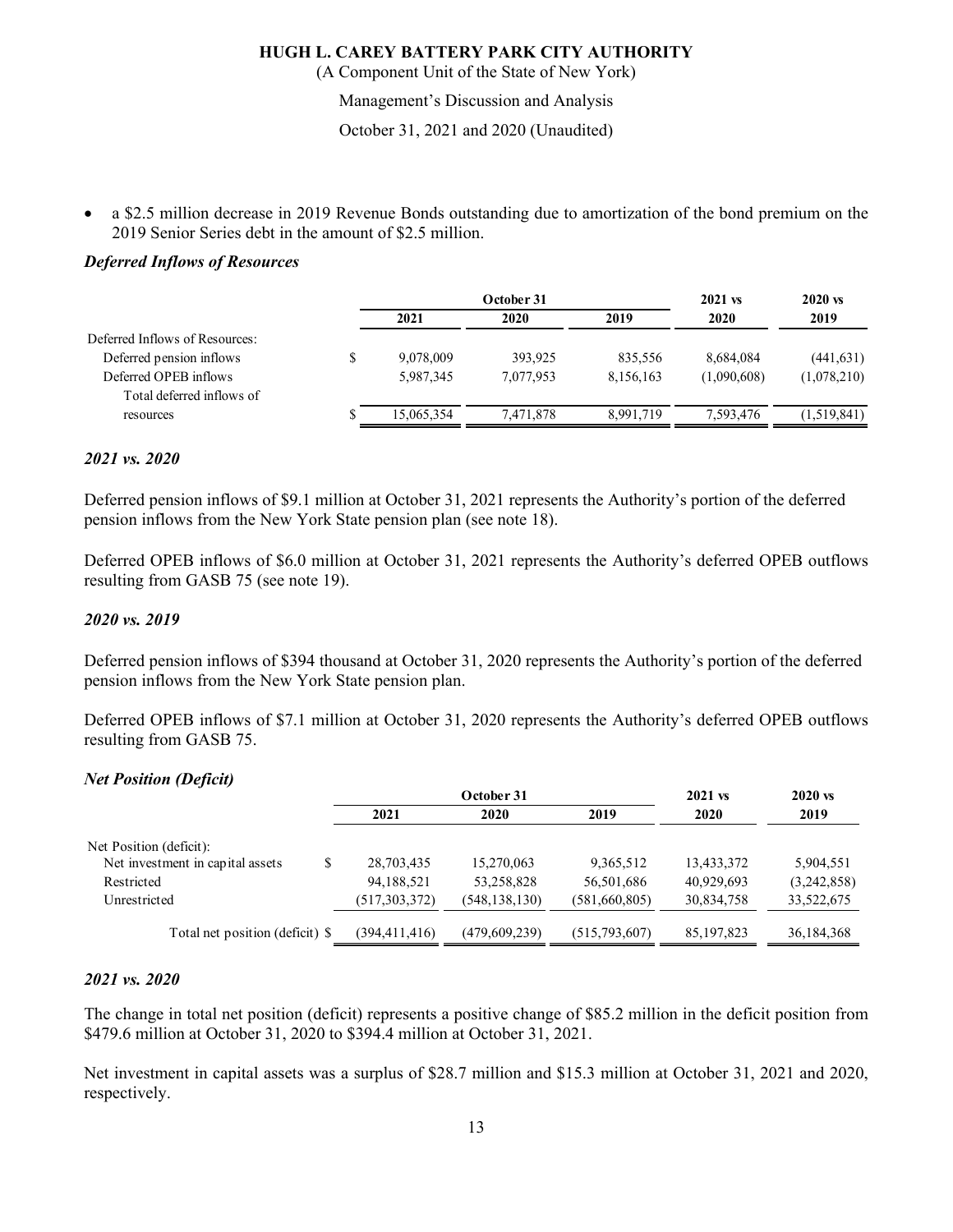(A Component Unit of the State of New York)

Management's Discussion and Analysis

October 31, 2021 and 2020 (Unaudited)

Although investment in capital assets is reported net of related debt, the resources needed to repay this debt must be provided from other sources, since capital assets cannot be used to liquidate these liabilities. The Organization's \$94.2 million of restricted net position at October 31, 2021 represents resources that are subject to various external restrictions. These assets are generally restricted under bond resolutions and other agreements. The remaining balance is classified as an unrestricted deficit totaling \$517.3 million at October 31, 2021 resulting from the cumulative net excess revenues, which are transferred to the City annually (see note 14).

# *2020 vs. 2019*

The change in total net position (deficit) represents a positive change of \$36.2 million in the deficit position from \$515.8 million at October 31, 2019 to \$479.6 million at October 31, 2020.

Net investment in capital assets was a surplus of \$15.3 million and \$9.4 million at October 31, 2020 and 2019, respectively. Although investment in capital assets is reported net of related debt, the resources needed to repay this debt must be provided from other sources, since capital assets cannot be used to liquidate these liabilities. The Organization's \$53.3 million of restricted net position at October 31, 2020 represents resources that are subject to various external restrictions. These assets are generally restricted under bond resolutions and other agreements.

The remaining balance is classified as an unrestricted deficit totaling \$548.1 million at October 31, 2020 resulting from the cumulative net excess revenues, which are transferred to the City annually.

# *Summary Schedule of Revenues, Expenses, and Changes in Net Position (Deficit)*

Below is a summary of the Organization's revenues, expenses, and changes in net position (deficit) for the fiscal years ended October 31, 2021, 2020 and 2019: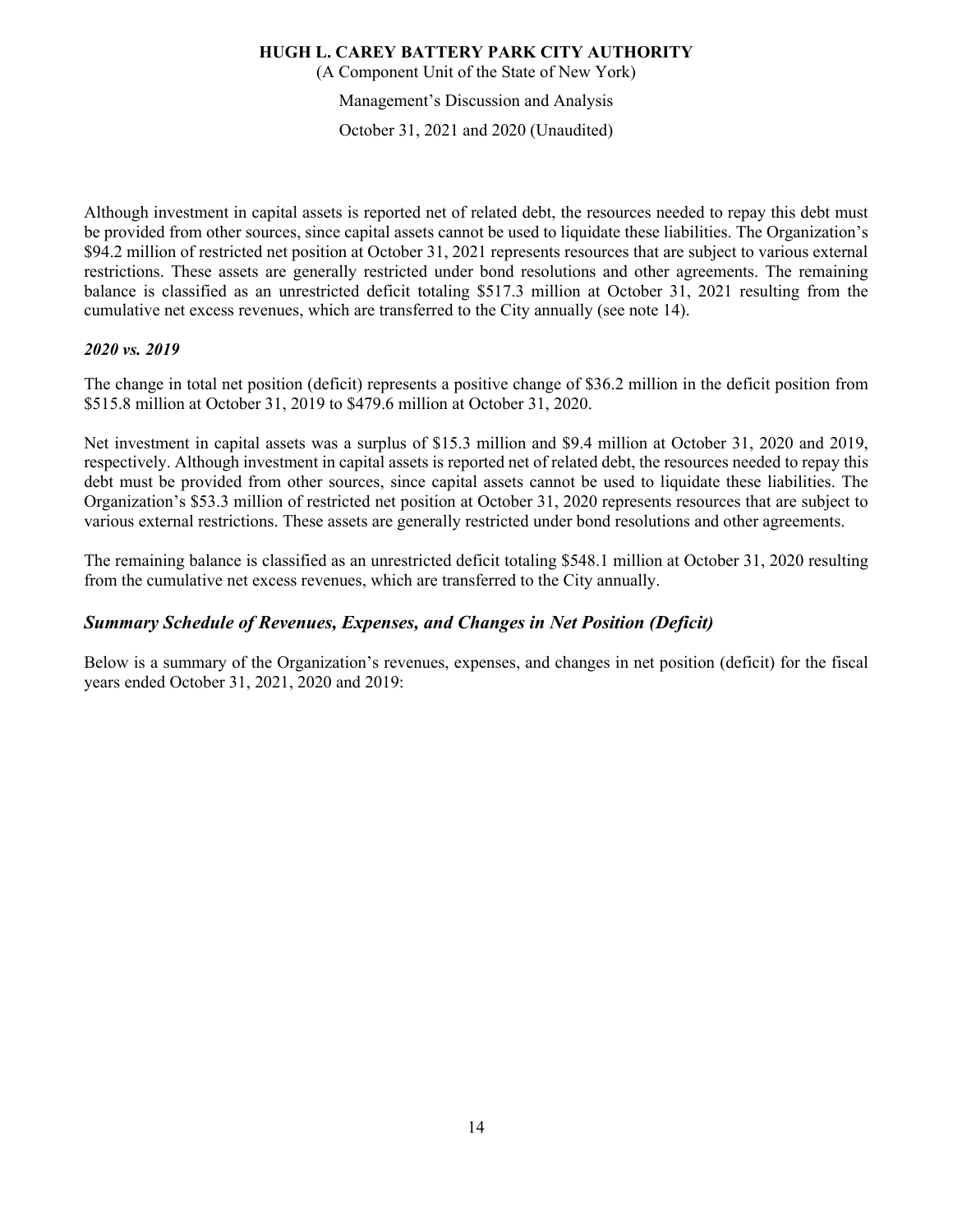(A Component Unit of the State of New York)

#### Management's Discussion and Analysis

October 31, 2021 and 2020 (Unaudited)

|                                                                                                                                                  |                                                     | October 31                                          | 2021 vs                                             | 2020 vs                                         |                                           |
|--------------------------------------------------------------------------------------------------------------------------------------------------|-----------------------------------------------------|-----------------------------------------------------|-----------------------------------------------------|-------------------------------------------------|-------------------------------------------|
|                                                                                                                                                  | 2021                                                | 2020                                                | 2019                                                | 2020                                            | 2019                                      |
| Operating revenues:<br>Revenues from ground leases:                                                                                              |                                                     |                                                     |                                                     |                                                 |                                           |
| Base rent<br>Supplemental rent                                                                                                                   | \$<br>64,411,481                                    | 63,116,514<br>880,724                               | 61,976,552<br>1,321,086                             | 1,294,967<br>(880, 724)                         | 1,139,962<br>(440,362)                    |
| Payments in lieu of real estate<br>taxes<br>Civic facilities payments                                                                            | 283,446,304                                         | 271,007,680                                         | 245,649,054                                         | 12,438,624                                      | 25,358,626                                |
| and other                                                                                                                                        | 16,153,249                                          | 13,351,831                                          | 15,644,134                                          | 2,801,418                                       | (2,292,303)                               |
| Total operating revenues                                                                                                                         | 364,011,034                                         | 348,356,749                                         | 324,590,826                                         | 15,654,285                                      | 23,765,923                                |
| Operating expenses:<br>Wages and related benefits<br><b>OPEB</b><br>Other operating and administrative expenses<br>Depreciation and amortization | 16,470,652<br>3,597,470<br>37,855,298<br>11,170,015 | 18,485,029<br>2,609,378<br>24,973,003<br>10,867,313 | 16,734,791<br>2,563,285<br>24,337,991<br>10,556,289 | (2,014,377)<br>988,092<br>12,882,295<br>302,702 | 1,750,238<br>46,093<br>635,012<br>311,024 |
| Total operating expenses                                                                                                                         | 69,093,435                                          | 56,934,723                                          | 54,192,356                                          | 12,158,712                                      | 2,742,367                                 |
| Operating income                                                                                                                                 | 294,917,599                                         | 291,422,026                                         | 270,398,470                                         | 3,495,573                                       | 21,023,556                                |
| Nonoperating revenues (expenses):<br>Investment and other income (loss)<br>Other revenue                                                         | (897, 122)<br>3,722,874                             | 9,595,499                                           | 15,992,752                                          | (10, 492, 621)<br>3,722,874                     | (6,397,253)                               |
| Loss on project assets<br>Interest expense, net<br>Bond issuance costs<br>Provision for transfer to                                              | (30,953,634)                                        | (760, 462)<br>(33,201,321)<br>(12, 344)             | (37, 232, 117)<br>(3,813,506)                       | 760,462<br>2,247,687<br>12,344                  | (760, 462)<br>4,030,796<br>3,801,162      |
| the City of New York<br>Provision for transfer to                                                                                                | (178, 404, 727)                                     | (185, 033, 064)                                     | (155,386,254)                                       | 6,628,337                                       | (29, 646, 810)                            |
| the City of New York - 2010 Agreement<br>Provision for transfer to NYC - West Thames St.                                                         | (1,968,068)                                         | (44, 722, 646)                                      | (41,326,660)                                        | 42,754,578                                      | (3,395,986)                               |
| Pedestrian Bridge                                                                                                                                | (1,219,099)                                         | (1,103,320)                                         | (3,682,084)                                         | (115,779)                                       | 2,578,764                                 |
| Total nonoperating<br>expenses                                                                                                                   | (209, 719, 776)                                     | (255, 237, 658)                                     | (225, 447, 869)                                     | 45,517,882                                      | (29, 789, 789)                            |
| Change in net position (deficit)                                                                                                                 | 85,197,823                                          | 36,184,368                                          | 44,950,601                                          | 49,013,455                                      | (8,766,233)                               |
| Net deficit, beginning of year                                                                                                                   | (479, 609, 239)                                     | (515,793,607)                                       | (560, 744, 208)                                     | 36,184,368                                      | 44,950,601                                |
| Net deficit, end of year                                                                                                                         | \$<br>(394, 411, 416)                               | (479, 609, 239)                                     | (515,793,607)                                       | 85,197,823                                      | 36,184,368                                |

# *Operating Revenues*

#### *2021 vs. 2020*

Overall operating revenues for the year ended October 31, 2021 totaled \$364.0 million, which were \$15.7 million higher than the year ended October 31, 2020. Lease revenues consist primarily of base (land) rent and PILOT from long-term leaseholds.

Base rent increased \$1.3 million from \$63.1 million for the year ended October 31, 2020. PILOT revenue totaling \$283.4 million (78% of the total operating revenues for the fiscal year ended October 31, 2021), increased by \$12.4 million over the fiscal year ended October 31, 2020, primarily due to increases in PILOT assessments established by the City. The \$2.8 million change in civic facility payments and other is an increase from \$13.4 million for the year ended October 31, 2020 to \$16.2 million for the year ended October 31, 2021.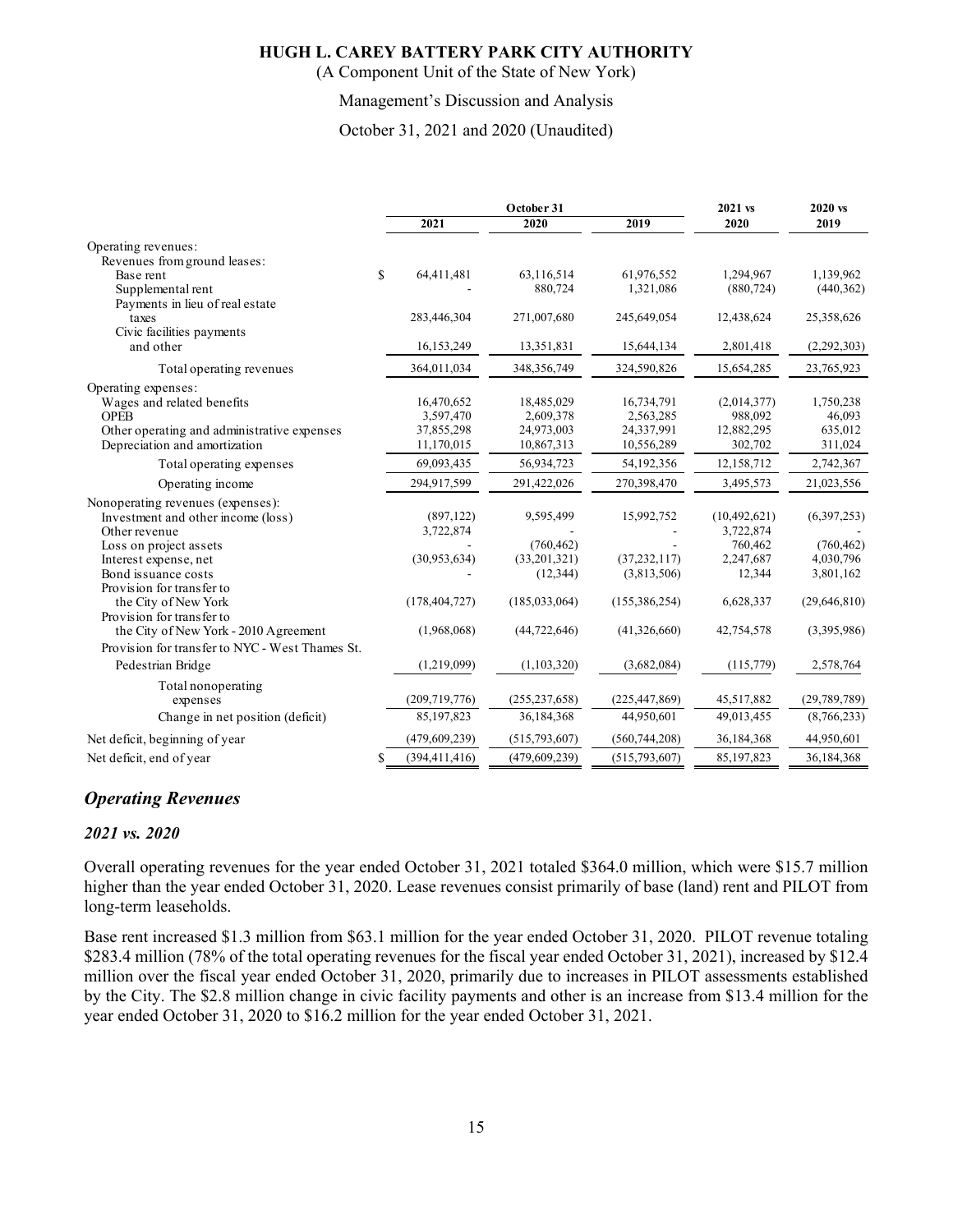(A Component Unit of the State of New York)

Management's Discussion and Analysis

October 31, 2021 and 2020 (Unaudited)

#### *2020 vs. 2019*

Overall operating revenues for the year ended October 31, 2020 totaled \$348.4 million, a net of \$23.8 million higher than the year ended October 31, 2019. Lease revenues consist primarily of base (land) rent and PILOT from longterm leaseholds.

Base rent increased \$1.1 million from \$62.0 million for the year ended October 31, 2019. PILOT revenue totaling \$271.0 million (78% of the total operating revenues for the fiscal year ended October 31, 2020), increased by \$25.4 million over the fiscal year ended October 31, 2019, primarily due to increases in PILOT assessments established by the City. The \$2.3 million change in civic facility payments and other is a decrease from \$15.6 million for the year ended October 31, 2019 to \$13.4 million for the year ended October 31, 2020.

# *Operating Expenses*

# *2021 vs. 2020*

Operating expenses totaled \$69.1 million for the fiscal year ended October 31, 2021, representing a \$12.2 million increase compared to the fiscal year ended October 31, 2020. The expenses include: wages and related benefits; OPEB; other operating and administrative expenses; and depreciation and amortization.

Wages and related benefits totaling \$16.5 million decreased \$2.0 million over the previous fiscal year ended October 31, 2020. This decrease was primarily due to a reduction in pension expense for the year ended October 31, 2021.

OPEB expenses for the Organization increased for the fiscal year ended October 31, 2021 by \$988 thousand compared to the prior year (see note 19).

Other operating and administrative expenses of \$37.9 million increased by \$12.9 million for the year ended October 31, 2021. The increase in operating and administrative expenses is primarily related to the increase in bad debt expense of \$8.8 million and a one-time expense of \$2.9 million made by the Authority for the purchase of air rights.

Depreciation and amortization expenses for the fiscal year ended October 31, 2021 of \$11.2 million was \$303 thousand higher than the year ended October 31, 2020.

# *2020 vs. 2019*

Operating expenses totaled \$56.9 million for the fiscal year ended October 31, 2020, representing a \$2.7 million increase compared to the fiscal year ended October 31, 2019. The expenses include: wages and related benefits; OPEB; other operating and administrative expenses; and depreciation and amortization.

Wages and related benefits totaling \$18.5 million increased \$1.8 million over the previous fiscal year ended October 31, 2019. This increase consisted of pension expense of \$1.4 million, as well as an increase in wages and other benefits of approximately \$400 thousand.

OPEB expenses for the Organization increased for the fiscal year ended October 31, 2020 by \$47 thousand compared to the prior year.

Other operating and administrative expenses of \$25.0 million increased by \$635 thousand for the year ended October 31, 2020.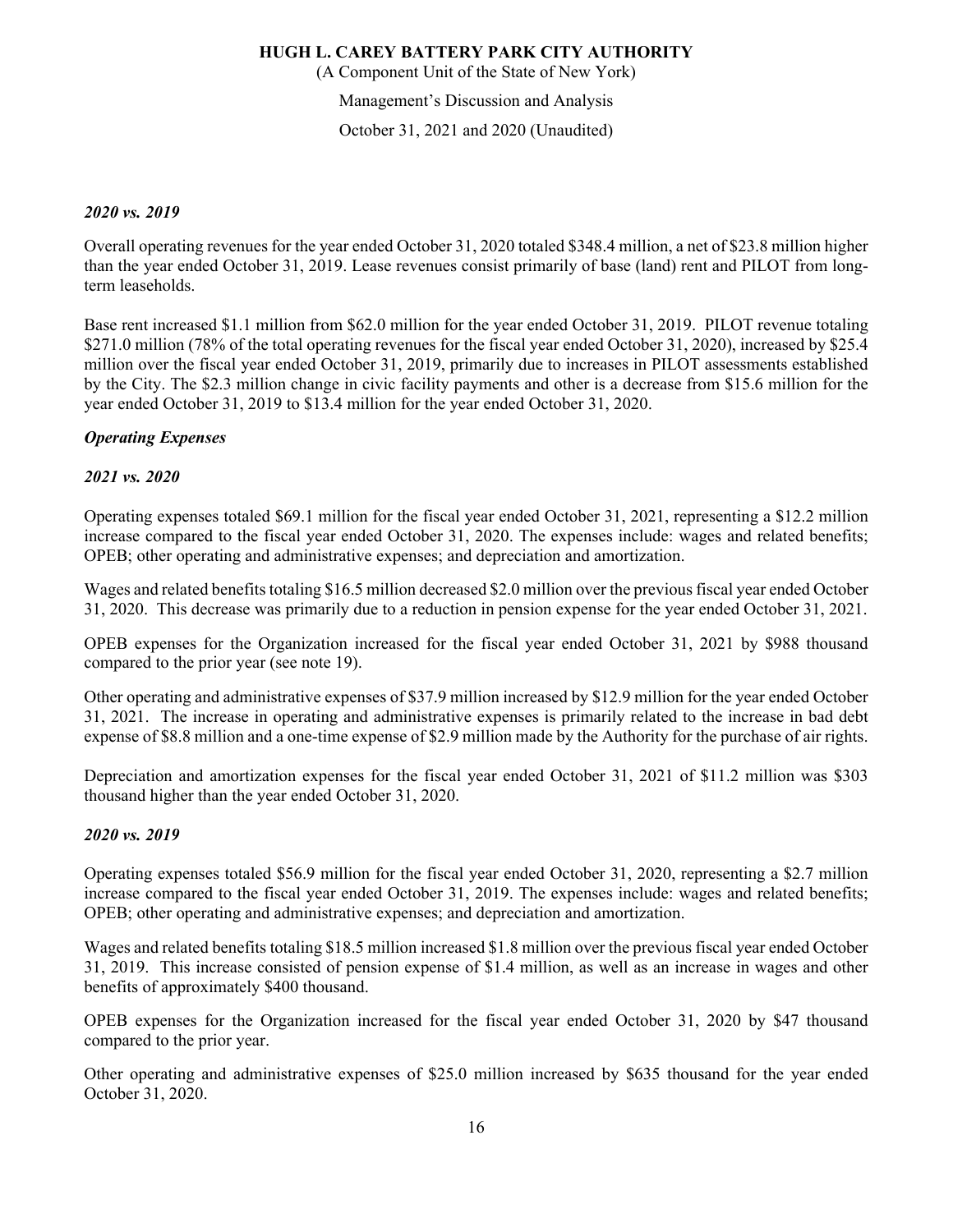(A Component Unit of the State of New York)

Management's Discussion and Analysis

October 31, 2021 and 2020 (Unaudited)

Depreciation and amortization expenses for the fiscal year ended October 31, 2020 of \$10.9 million was \$311 thousand higher than the year ended October 31, 2019.

#### *Nonoperating Revenues (Expenses)*

#### *2021 vs. 2020*

Total nonoperating expenses were a net \$45.5 million lower for the year ended October 31, 2021 than the year ended October 31, 2020. A provision for a transfer to the City of \$178.4 million in excess revenues was charged to expense for the year ended October 31, 2021, a decrease of \$6.6 million from the year ended October 31, 2020. In addition, a provision for transfer to the City for the 2010 Agreement of \$2.0 million was charged to expense for the year ended October 31, 2021, a decrease of \$42.8 million from the year ended October 31, 2020. The Authority has fulfilled its obligation for the 2010 Agreement as of October 31, 2021.

Investment and other income decreased year over year by \$10.5 million primarily due to the realized and unrealized losses in the portfolio during the year ended October 31, 2021. The increase in other revenue primarily relates to FEMA proceeds and grants for capital projects in the amount of \$3.7 million. Additionally, there was a \$2.2 million decrease in interest expense from \$31.9 million for the year ended October 31, 2020 compared to \$29.7 million for the year ended October 31, 2021 for the 2009, 2013 and 2019 Revenue Bonds, as well as the net interest expense for swaps.

#### *2020 vs. 2019*

Total nonoperating expenses were a net \$29.8 million higher for the year ended October 31, 2020 than the year ended October 31, 2019. A provision for a transfer to the City of \$185.0 million in excess revenues was charged to expense for the year ended October 31, 2020, an increase of \$29.7 million from the year ended October 31, 2019. In addition, a provision for transfer to the City for the 2010 Agreement of \$44.7 million was charged to expense for the year ended October 31, 2020, an increase of \$3.4 million from the year ended October 31, 2019.

Investment and other income decreased year over year by \$6.4 million primarily due to \$5.8 million of realized and unrealized gains in the portfolio during the year ended October 31, 2020, plus a \$563 thousand decrease in portfolio investment income. Net interest expense decreased \$7.8 million, including \$3.8 million of bond issuance costs that were not incurred during the year ended October 31, 2020 for the issuance in the prior fiscal year for the 2019 revenue bonds. Additionally, there was a \$4 million decrease in interest expense from \$35.9 million for the year ended October 31, 2019 compared to \$31.9 million for the year ended October 31, 2020 for the 2009, 2013 and 2019 Revenue Bonds, as well as the net interest expense for swaps.

# *Change in Net Position (Deficit)*

The total net deficits at October 31, 2021 and 2020 were \$394.4 million and \$479.6 million, respectively.

The total net deficits at October 31, 2020 and 2019 were \$479.6 million and \$515.8 million, respectively.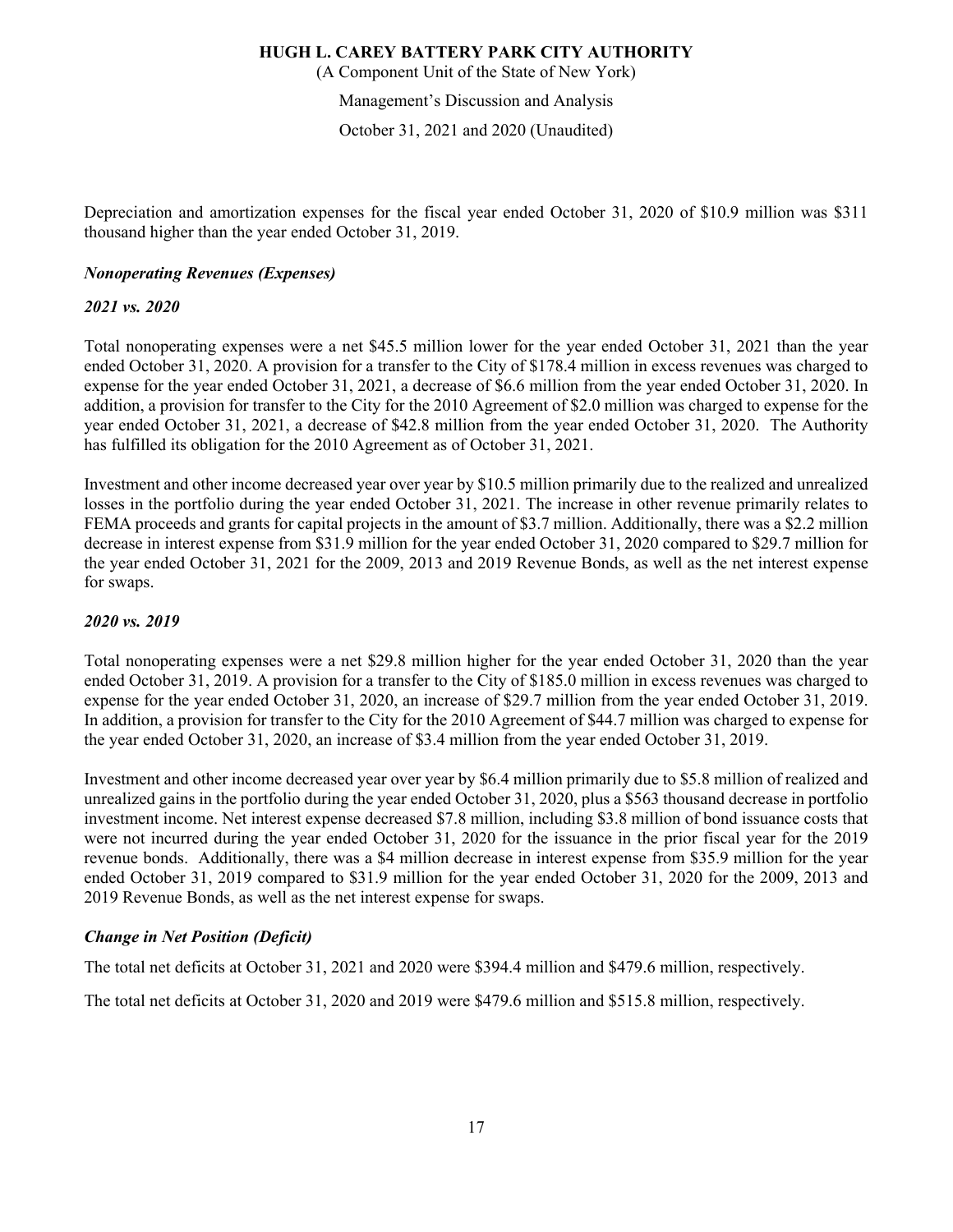(A Component Unit of the State of New York)

Management's Discussion and Analysis

October 31, 2021 and 2020 (Unaudited)

#### *Other Information*

*Debt Administration –* On December 22, 2009, the Authority issued \$56,600,000 of fixed-rate Senior Revenue Bonds, Series A (Federally Taxable – Build America Bonds), (the "2009 Series A Bonds") and \$30,635,000 of fixed-rate Senior Revenue Bonds, Series 2009 B (the "2009 Series B Bonds") (see notes 11 and 17).

At October 31, 2021, there were no 2009 Series A Bonds or 2009 Series B Bonds outstanding. On October 23, 2013, the Authority issued \$356,085,000 of fixed-rate Senior Revenue Bonds, Series 2013A (Tax-Exempt Bonds) (the "2013 Series A Bonds") and \$6,700,000 of fixed-rate Senior Revenue Bonds, Series 2013B (the "2013 Series B Bonds"). In addition, the Authority directly placed \$609,530,000 of variable-rate Junior Revenue Bonds with three banks or bank affiliates, comprising \$210,865,000 of Junior Revenue Bonds, Series 2013C (the "2013 Series C Bonds"), \$199,330,000 of Junior Revenue Bonds, Series 2013D (the "2013 Series D Bonds"), and \$199,335,000 of Junior Revenue Bonds, Series 2013E (the "2013 Series E Bonds") (collectively, the "2013 Series C, D, and E Bonds") (see notes 12 and 17). At October 31, 2021, outstanding bonds and ratings were as follows:

**Outstanding**

|                               | de bt       | Fitch | Moody's |
|-------------------------------|-------------|-------|---------|
| 2013 Senior Revenue A Bonds * | 206,295,000 | AAA   | Aaa     |

\* Source: Fitch - rating as of May 11, 2021, Moody's - rating as of June 14, 2019

On August 6, 2019, the Authority issued \$72,765,000 of fixed-rate tax-exempt Senior Revenue Bonds, Series 2019A (Sustainability Bonds) (the "2019 Series A Bonds"), \$146,510,000 of fixed-rate tax-exempt Senior Revenue Bonds, Series 2019B (the "2019 Series B Bonds"), and \$3,570,000 of fixed-rate Senior Revenue Bonds, Series 2019C (Federally Taxable) (Sustainability Bonds) (the "2019 Series C Bonds"). On that date, the Authority also issued \$300,000,000 of variable-rate Junior Revenue Bonds, Series 2019D (Adjustable Rate Bonds) (the "2019 Series D Bonds"), composed of \$150,000,000 of Subseries 2019D-1 and \$150,000,000 of Subseries 2019D-2 and sold \$150,000,000 of variable-rate Junior Revenue Bonds, Series 2019E (the "2019 Series E Bonds") to a bank (see notes 13 and 17).

At October 31, 2021, outstanding bonds and ratings were as follows:

|                                   | Outstanding |           |           |
|-----------------------------------|-------------|-----------|-----------|
|                                   | de bt       | Fitch     | Moody's   |
| 2019 Senior Revenue A Bonds*<br>S | 72,765,000  | AAA       | Aaa       |
| 2019 Senior Revenue B Bonds*      | 146,510,000 | AAA       | Aaa       |
| 2019 Senior Revenue C Bonds*      | 3,570,000   | AAA       | Aaa       |
| 2019 Junior Revenue D Bonds*      | 297,300,000 | $AA+$     | Aaa       |
| 2019 Junior Revenue E Bonds       | 148,650,000 | Not rated | Not rated |

\* Source: Fitch - rating as of May 11, 2021, Moody's - rating as of June 14, 2019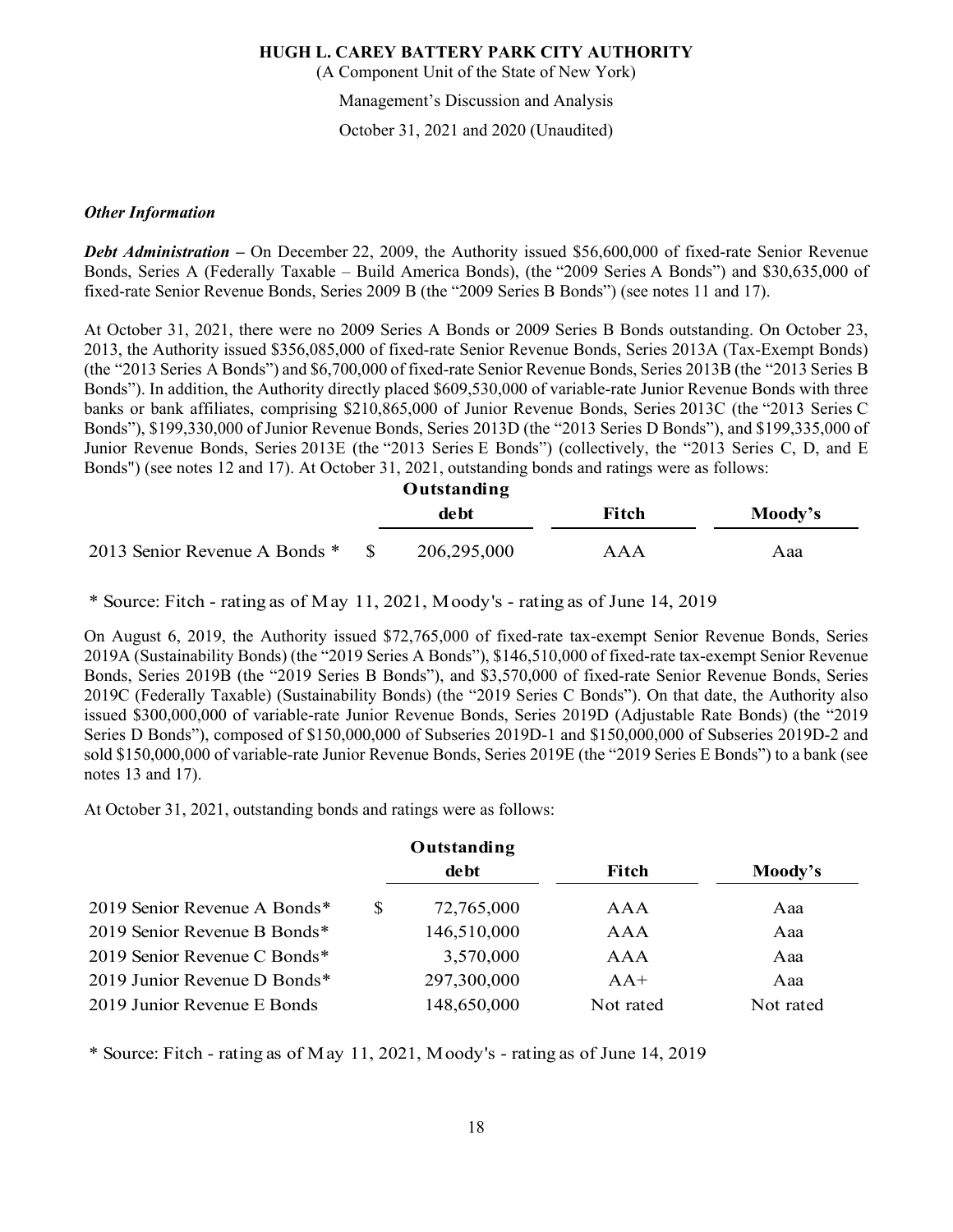(A Component Unit of the State of New York)

Management's Discussion and Analysis

October 31, 2021 and 2020 (Unaudited)

*COVID-19 Pandemic* - The COVID-19 pandemic remains a rapidly evolving situation. The extent of the impact of COVID-19 on the Authority's business and financial results will depend on future developments, including the duration and spread of the outbreak. Due to the rapidly changing business environment, unprecedented market volatility, and other circumstances resulting from the COVID-19 pandemic, the Authority is currently unable to fully determine the extent of COVID-19's impact in future periods. The Authority's performance in future periods will be heavily influenced by the timing, length, and intensity of the economic recoveries in the United States. The Authority continues to monitor evolving economic and general business conditions and the actual and potential impacts on its financial position and results of operations.

*Requests for Information* – This financial report is designed to provide a general overview of the Organization's finances. Questions concerning any of the information provided in this report or requests for additional financial information should be addressed to the Office of the Chief Financial Officer, 200 Liberty Street, 24th Floor, New York, NY 10281. The Authority's Web site is: www.bpca.ny.gov.

\*\*\*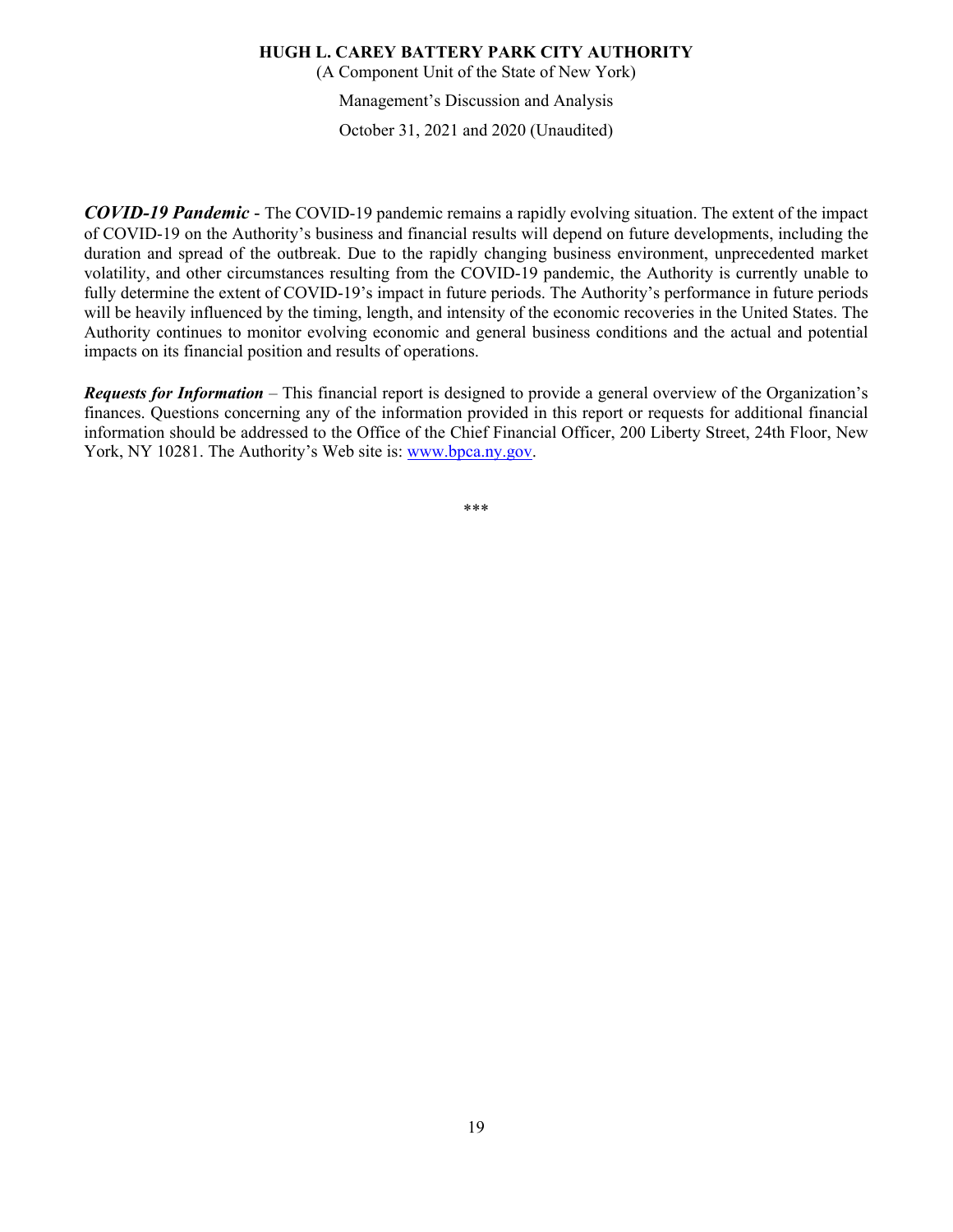(A Component Unit of the State of New York)

Statements of Net Position (Deficit)

October 31, 2021 and 2020

| <b>Assets</b>                                                                      | 2021                | 2020          |
|------------------------------------------------------------------------------------|---------------------|---------------|
| Current assets:                                                                    |                     |               |
| Bank deposits                                                                      | \$<br>58,435        | 55,512        |
| Investments (notes $3(e)$ and $3(k)$ )                                             | 11,894,927          | 14,290,520    |
| Restricted assets:                                                                 |                     |               |
| Rents and other receivables (net of allowance for doubtful                         |                     |               |
| accounts of \$11,426,385 in 2021 and \$2,240,375 in 2020) (note 15)                | 5,263,483           | 6,246,540     |
| 2003 General Bond Resolution Funds (notes 3(e), 3(k), 8, 9, and 10)                | 260,086,789         | 285, 842, 329 |
| 2009 Revenue Bond Resolution Funds (notes $3(e)$ , $3(k)$ , $8$ , $9$ , and 11)    | 108,252             | 380,000       |
| 2013 Revenue Bond Resolution Funds (notes $3(e)$ , $3(k)$ , $8$ , $9$ , and 12)    | 8,106,592           | 7,448,805     |
| 2019 Revenue Bond Resolution Funds (notes $3(e)$ , $3(k)$ , $8$ , $9$ , and 13)    | 16,500,777          | 43,862,301    |
| Bond resolution fund receivables (notes $3(e)$ , 8, 9, 12 and $15(b)$ )            | 25,705,000          | 384,000       |
| Corporate-designated, escrowed, and OPEB funds (notes $3(e)$ , $3(k)$ , 19)        | 1,487,770           | 2,330,704     |
| Total current assets                                                               | 329,212,025         | 360,840,711   |
| Noncurrent assets:                                                                 |                     |               |
| Restricted assets:                                                                 |                     |               |
| 2003 General Bond Resolution Funds (notes $3(e)$ , $3(k)$ , $8$ , $9$ , and $10$ ) | 34,659,520          | 34,849,096    |
| 2009 Revenue Bond Resolution Funds (notes $3(e)$ , $3(k)$ , $8$ , $9$ , and 11)    |                     | 164,169       |
| 2013 Revenue Bond Resolution Funds (notes $3(e)$ , $3(k)$ , $8$ , $9$ , and 12)    | 2,420,998           | 5,847,649     |
| 2019 Revenue Bond Resolution Funds (notes 3(e), 3(k), 8, 9, and 13)                | 42,147,933          | 34,985,321    |
| Residential lease required funds (note $3(e)$ and $3(k)$ )                         | 29,780,125          | 29,066,447    |
| Corporate-designated, escrowed, and OPEB funds (notes $3(e)$ , $3(k)$ , 19)        | 92,280,988          | 87,016,181    |
| Battery Park City project assets - at cost, less accumulated                       |                     |               |
| depreciation (notes 2, $3(c)$ , and 4)                                             | 545,657,338         | 529,934,997   |
| Other assets                                                                       | 6,851,291           | 7,228,870     |
| Total noncurrent assets                                                            | 753,798,193         | 729,092,730   |
| Total assets                                                                       | 1,083,010,218       | 1,089,933,441 |
|                                                                                    |                     |               |
| <b>Deferred Outflows of Resources</b><br>Deferred pension outflows (note 18)       | 7,360,968           | 5,982,932     |
| Deferred OPEB outflows (note 19)                                                   | 6,703,894           | 3,229,663     |
| Accumulated change in fair value of interest rate swaps (notes $3(i)$ and 10)      | 4,286,718           | 16,159,650    |
| Unamortized loss on extinguishment of bonds (notes $3(g)$ , 11 and 12)             | 13,233,329          | 14,532,049    |
| Deferred costs of refunding, less accumulated amortization of                      |                     |               |
| \$13,878,045 in 2021 and \$7,678,755 in 2020 (note 10)                             | 66,136,413          | 72,335,703    |
| Total deferred outflows of resources                                               | 97,721,322          | 112,239,997   |
| Total assets and deferred outflows of resources                                    | \$<br>1,180,731,540 | 1,202,173,438 |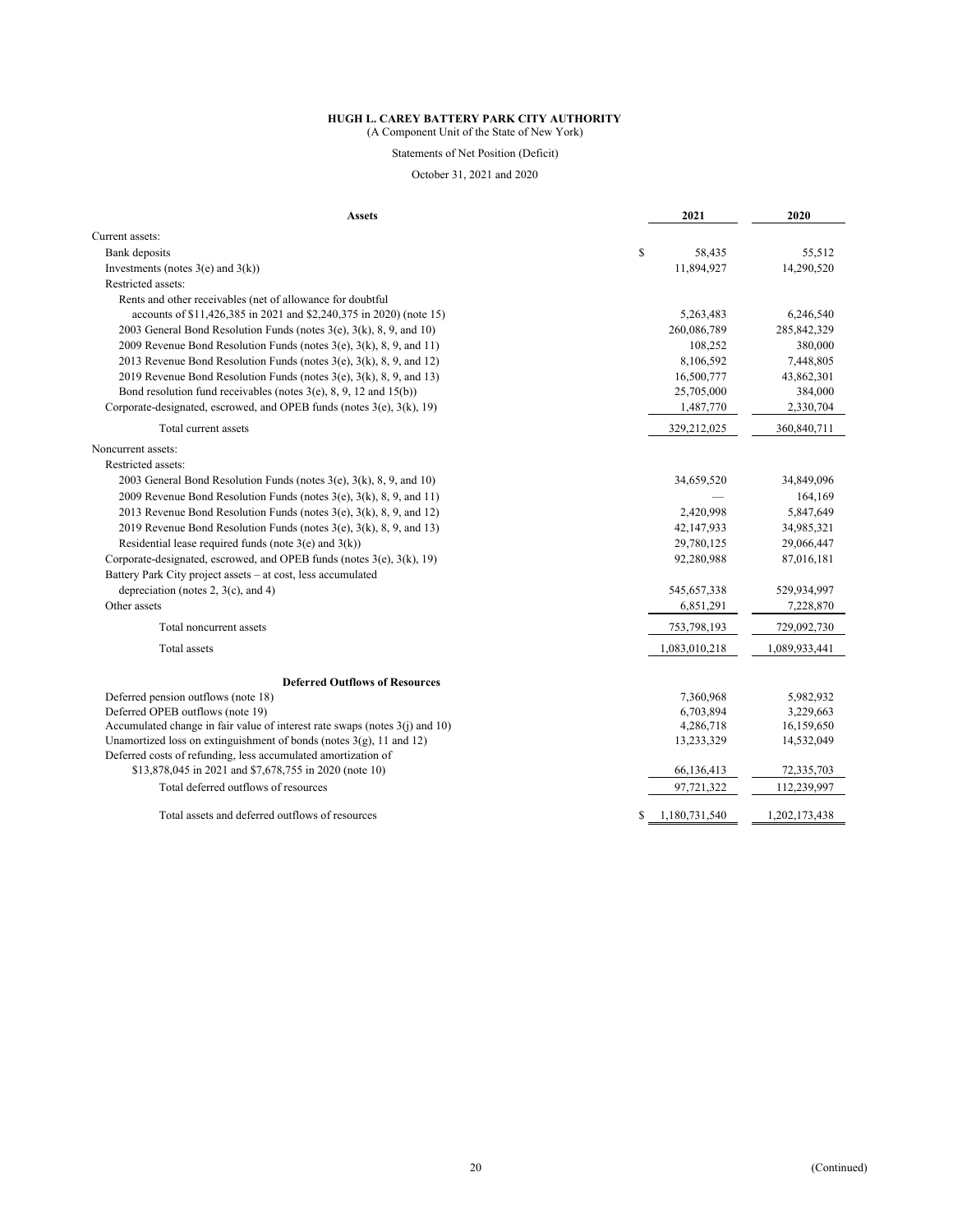(A Component Unit of the State of New York)

# Statements of Net Position (Deficit)

#### October 31, 2021 and 2020

| <b>Liabilities</b>                                                                | 2021            | 2020            |
|-----------------------------------------------------------------------------------|-----------------|-----------------|
| Current liabilities:                                                              |                 |                 |
| Accrued interest on bonds<br>\$                                                   | 11,540,436      | 12,203,688      |
| Accounts payable and other liabilities (note 16a)                                 | 10,384,608      | 6,277,608       |
| Accrued pension payable (note 18)                                                 | 30,221          | 7,796,174       |
| Due to the City of New York (note 14)                                             | 178,407,943     | 185,036,280     |
| Due to the City of New York - 2010 Agreement (note 14)                            | 1,968,068       | 44,722,646      |
| Due to the Port Authority of New York & New Jersey (note $20(c)$ )                | 869,381         | 869,381         |
| Unearned revenue (note $3(d)$ ):                                                  |                 |                 |
| PILOT revenue                                                                     | 41,374,383      | 44,482,150      |
| Base rent and other revenue                                                       | 15,369,836      | 16,126,585      |
| Security and other deposits                                                       | 4,738           | 4,738           |
| 2013 Revenue Bonds (notes 8, 9, and 12)                                           | 27,015,000      | 25,735,000      |
| 2019 Revenue Bonds (notes 8, 9, and 13)                                           | 4,235,000       | 4,050,000       |
| Bond resolution fund payables (notes $3(e)$ , $8$ , $9$ , $12$ and $16b$ )        | 640,817         |                 |
| Total current liabilities                                                         | 291,840,431     | 347,304,250     |
| Noncurrent liabilities:                                                           |                 |                 |
| Unearned revenue (note $3(d)$ ):                                                  |                 |                 |
| Base rent and other revenue                                                       | 201,598,026     | 212,853,972     |
| Security and other deposits                                                       | 29,434,255      | 29,406,518      |
| OPEB (note 19)                                                                    | 45,492,997      | 38,363,000      |
| Fair value of interest rate swaps (notes 3(j) and 10)                             | 4,286,718       | 16,159,650      |
| Imputed borrowing (note $3(j)$ , $3(k)$ and 10)                                   | 66,136,413      | 72,335,703      |
| Bonds outstanding (notes 8, 9, 10, 11, 12, 13 and 17):                            |                 |                 |
| 2013 Revenue Bonds, less accumulated amortization of                              |                 |                 |
| \$22,908,336 in 2021 and \$20,076,664 in 2020                                     | 207,596,716     | 237,443,388     |
| 2019 Revenue Bonds, less accumulated amortization of                              |                 |                 |
| \$4,545,344 in 2021 and \$3,119,861 in 2020                                       | 713,692,046     | 720,444,318     |
| Total noncurrent liabilities                                                      | 1,268,237,171   | 1,327,006,549   |
| <b>Total liabilities</b>                                                          | 1,560,077,602   | 1,674,310,799   |
|                                                                                   |                 |                 |
| <b>Deferred Inflows of Resources</b>                                              |                 |                 |
| Deferred pension inflows (note 18)                                                | 9,078,009       | 393,925         |
| Deferred OPEB inflows (note 19)                                                   | 5,987,345       | 7,077,953       |
| Total deferred inflows of resources                                               | 15,065,354      | 7,471,878       |
| <b>Net Position (Deficit)</b>                                                     |                 |                 |
| Net investment in capital assets                                                  | 28,703,435      | 15,270,063      |
| Restricted:                                                                       |                 |                 |
| Debt service                                                                      | 21,041,583      | 51,237,934      |
| Under bond resolutions and other agreements                                       | 73,146,938      | 2,020,894       |
| Unrestricted (deficit)                                                            | (517, 303, 372) | (548, 138, 130) |
| Total net position (deficit)                                                      | (394, 411, 416) | (479, 609, 239) |
| Total liabilities, deferred inflows of resources and net position (deficit)<br>\$ | 1,180,731,540   | 1,202,173,438   |

See accompanying notes to financial statements.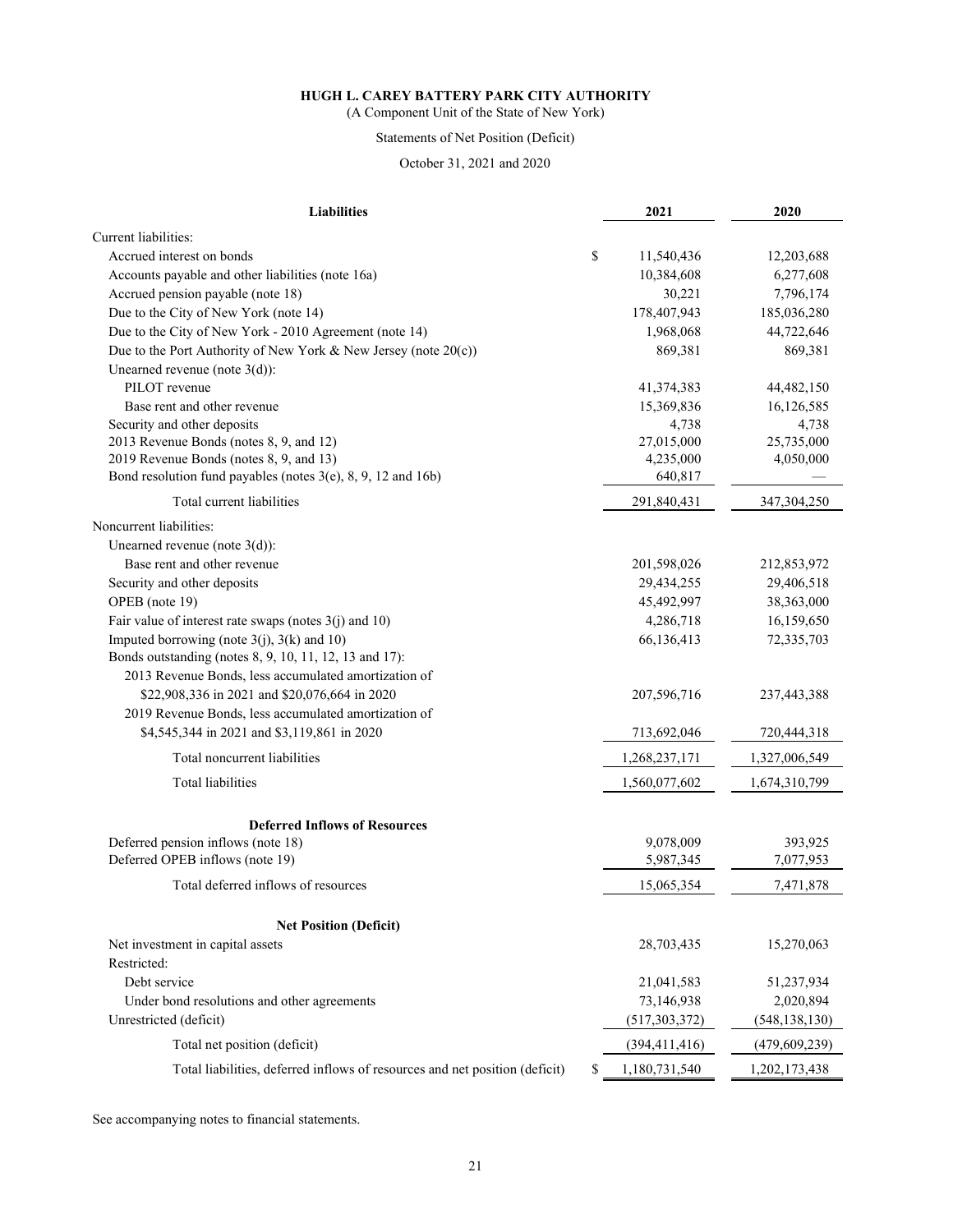(A Component Unit of the State of New York)

# Statements of Revenues, Expenses, and Changes in Net Position (Deficit)

#### Years Ended October 31, 2021 and 2020

|                                                                                   | 2021                  | 2020            |
|-----------------------------------------------------------------------------------|-----------------------|-----------------|
| Operating revenues:                                                               |                       |                 |
| Revenues from ground leases (notes 5, 6, and 7):                                  |                       |                 |
| Base rent                                                                         | \$<br>64,411,481      | 63,116,514      |
| Supplemental rent                                                                 |                       | 880,724         |
| Payments in lieu of real estate taxes (note 14)                                   | 283,446,304           | 271,007,680     |
| Civic facilities payments and other                                               | 16,153,249            | 13,351,831      |
| Total operating revenues                                                          | 364,011,034           | 348, 356, 749   |
| Operating expenses:                                                               |                       |                 |
| Wages and related benefits                                                        | 16,470,652            | 18,485,029      |
| OPEB (note 19)                                                                    | 3,597,470             | 2,609,378       |
| Other operating and administrative expenses                                       | 37,855,298            | 24,973,003      |
| Depreciation of project assets                                                    | 10,359,704            | 10,124,213      |
| Other depreciation and amortization                                               | 810,311               | 743,100         |
| Total operating expenses                                                          | 69,093,435            | 56,934,723      |
| Operating income                                                                  | 294,917,599           | 291,422,026     |
| Nonoperating revenues (expenses):                                                 |                       |                 |
| Investment income on funds relating to:                                           |                       |                 |
| 2003 Revenue Bonds (note 10)                                                      | 1,194,180             | 1,243,753       |
| Corporate-designated, escrowed, and OPEB funds                                    | 1,246,408             | 1,328,832       |
| Realized and unrealized (losses) gains                                            | (3,337,710)           | 7,022,914       |
| Loss on project assets                                                            |                       | (760, 462)      |
| Other revenue                                                                     | 3,722,874             |                 |
| Interest expense relating to:                                                     |                       |                 |
| 2003 Swap agreements – net expense                                                | (11, 438, 456)        | (9,314,163)     |
| 2003 Revenue Bonds (note 10)                                                      | (11, 725)             | (11, 823)       |
| 2013 Revenue Bonds (note 12)                                                      | (7,396,978)           | (8,676,728)     |
| 2019 Revenue Bonds (note 13)                                                      | (10,807,755)          | (13,899,887)    |
| Loss on extinguishment from debt                                                  | (1,298,720)           | (1,298,720)     |
| Bond issuance costs                                                               |                       | (12, 344)       |
| Provision for transfer to the City of New York of payments in                     |                       |                 |
| lieu of real estate taxes and other amounts (note 14)                             | (178, 404, 727)       | (185, 033, 064) |
| Provision for transfer to the City of New York per                                |                       |                 |
| 2010 agreement (note 14)                                                          | (1,968,068)           | (44, 722, 646)  |
| Provision for transfer to the City of New York - West Thames St Pedestrian Bridge | (1,219,099)           | (1,103,320)     |
| Total nonoperating expenses                                                       | (209, 719, 776)       | (255, 237, 658) |
| Change in net position (deficit)                                                  | 85,197,823            | 36,184,368      |
| Net deficit, beginning of year                                                    | (479, 609, 239)       | (515, 793, 607) |
| Net deficit, end of year                                                          | \$<br>(394, 411, 416) | (479, 609, 239) |

See accompanying notes to financial statements.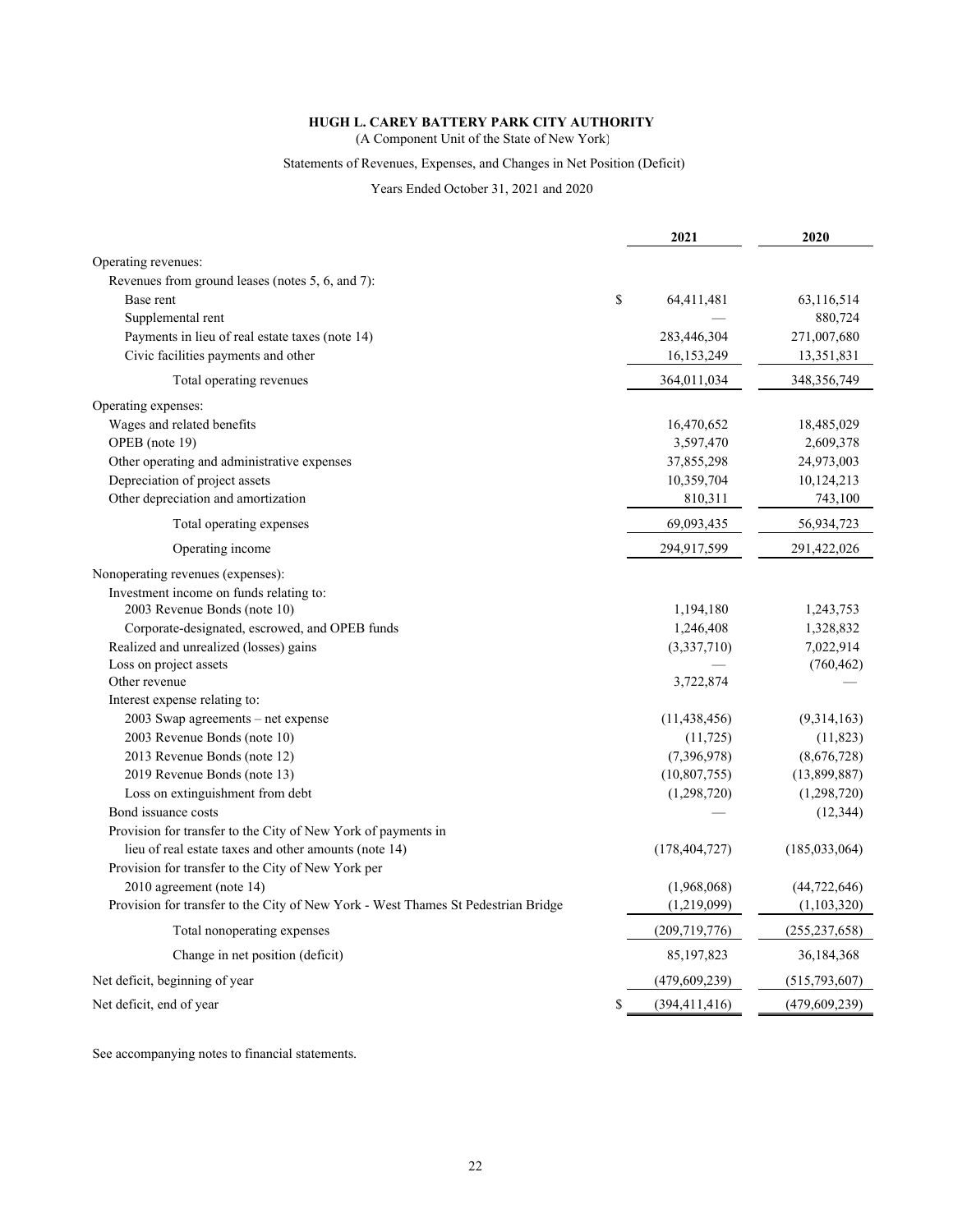# (A Component Unit of the State of New York) Statements of Cash Flows

Years Ended October 31, 2021 and 2020

|                                                               | 2021            | 2020            |
|---------------------------------------------------------------|-----------------|-----------------|
| Cash flows from operating activities:                         |                 |                 |
| Cash receipts from:                                           |                 |                 |
| Tenant payments<br>\$                                         | 337,850,634     | 342,189,818     |
| Miscellaneous receipts                                        | 2,073,545       | 364,648         |
| Total cash receipts from operating activities                 | 339,924,179     | 342,554,466     |
| Cash payments for:                                            |                 |                 |
| Salaries and benefits                                         | (17, 754, 130)  | (17,771,684)    |
| Services and supplies                                         | (27, 247, 614)  | (25,885,820)    |
| Total cash payments for operating activities                  | (45,001,744)    | (43, 657, 504)  |
| Net cash provided by operating activities                     | 294,922,435     | 298,896,962     |
| Cash flows from noncapital financing activities:              |                 |                 |
| Payments from LMDC West Thames St Pedestrian Bridge           | 4,723,427       | 1,709,003       |
| Payments to NYC EDC - West Thames St Pedestrian Bridge        | (5,394,458)     | (2,581,243)     |
| Payments to the City of New York                              | (229, 755, 710) | (196, 709, 698) |
| Receipts from FEMA                                            | 3,289,203       |                 |
| Net cash used in noncapital financing activities              | (227, 137, 538) | (197, 581, 938) |
| Cash flows from capital and related financing activities:     |                 |                 |
| Development costs – site improvements and construction        | (23,667,134)    | (19, 455, 573)  |
| Capital asset expenditures                                    | (639, 959)      | (1,046,366)     |
| Receipts for capital projects                                 | 1,366,891       | 533,084         |
| Payments for bond issuance costs                              |                 | (12, 344)       |
| Auction fees for variable debt                                | (11, 725)       | (11, 823)       |
| Swap payment made on the 2003 Swap agreement                  | (11, 465, 336)  | (9, 288, 312)   |
| Swap interest payments received on the 2003 Swap agreement    | 29,645          | 316,946         |
| Interest paid on 2013 Senior Revenue Bonds                    | (10, 868, 525)  | (12,098,150)    |
| Principal paydown on 2013 Senior Revenue Bonds                | (25,735,000)    | (24,590,000)    |
| Interest paid on 2019 Senior Revenue Bonds                    | (10, 755, 371)  | (7,917,148)     |
| Interest paid on 2019 Junior Revenue Bonds                    | (1, 139, 884)   | (4,651,104)     |
| Principal paydown on 2019 Junior Revenue Bonds                | (4,050,000)     |                 |
| Remarketing fees for Series 2019D                             | (148, 662)      | (150, 103)      |
| Bond purchase agreement fees for Series 2019D                 | (1,310,324)     | (1,304,747)     |
| Net cash used in capital and related financing activities     | (88, 395, 384)  | (79,675,640)    |
| Cash flows from investing activities:                         |                 |                 |
| Interest and realized gains received on investment securities | 2,508,376       | 7,892,576       |
| Maturities and redemptions of investment securities           | 841,780,525     | 921,282,583     |
| Purchases of investment securities                            | (865, 483, 557) | (1,000,912,419) |
| Net cash used in investing activities                         | (21, 194, 656)  | (71, 737, 260)  |
| Decrease in cash and cash equivalents                         | (41,805,143)    | (50,097,876)    |
| Cash and cash equivalents, beginning of year                  | 116,149,184     | 166,247,060     |
| \$<br>Cash and cash equivalents, end of year                  | 74,344,041      | 116,149,184     |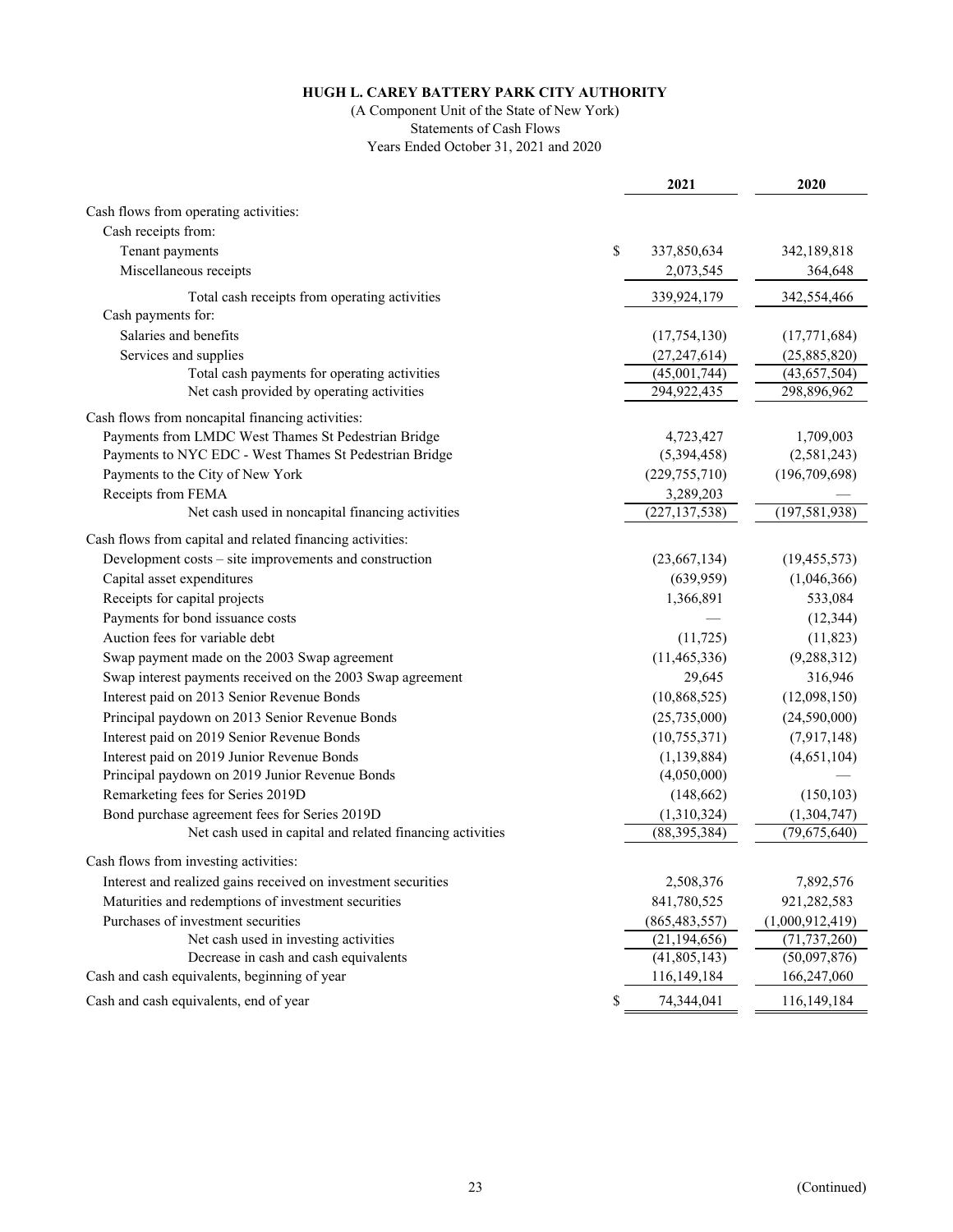(A Component Unit of the State of New York)

Statements of Cash Flows

Years Ended October 31, 2021 and 2020

|                                                               | 2021           | 2020        |
|---------------------------------------------------------------|----------------|-------------|
| Reconciliation of operating income to net cash provided by    |                |             |
| operating activities:                                         |                |             |
| \$<br>Operating income                                        | 294,917,599    | 291,422,026 |
| Adjustments to reconcile operating income to net cash         |                |             |
| provided by operating activities:                             |                |             |
| Provision for bad debt expense                                | 9,186,010      | 436,503     |
| Depreciation and amortization                                 | 11,170,015     | 10,867,313  |
| Other                                                         | 202,828        | (75, 913)   |
| Changes in operating assets and liabilities:                  |                |             |
| (Increase) decrease in rents and other receivables            | (8,028,066)    | 996,936     |
| Decrease (increase) in other assets                           | 207,227        | (2,231,446) |
| Increase (decrease) in accounts payable and other liabilities | 282,031        | (342, 562)  |
| (Decrease) in revenue received in advance                     | (15, 120, 462) | (5,337,105) |
| Increase in OPEB                                              | 7,129,997      | 3,518,412   |
| (Decrease) increase in pension liability                      | (7,765,953)    | 5,898,660   |
| Changes in deferred resources:                                |                |             |
| Deferred pension resources                                    | 7,306,048      | (4,277,496) |
| Deferred OPEB resources                                       | (4, 564, 839)  | (1,978,366) |
| Net cash provided by operating activities<br>S                | 294,922,435    | 298,896,962 |
| Reconciliation to cash and cash equivalents, end of year:     |                |             |
| \$<br>Bank deposits                                           | 58,435         | 55,512      |
| Cash and cash equivalents (note $3(e)$ )                      | 37,887,337     | 45,387,330  |
| Investments with less than 91-day maturities (note $3(e)$ )   | 36,398,269     | 70,706,342  |
| Cash and cash equivalents, end of year<br>\$                  | 74,344,041     | 116,149,184 |

See accompanying notes to financial statements.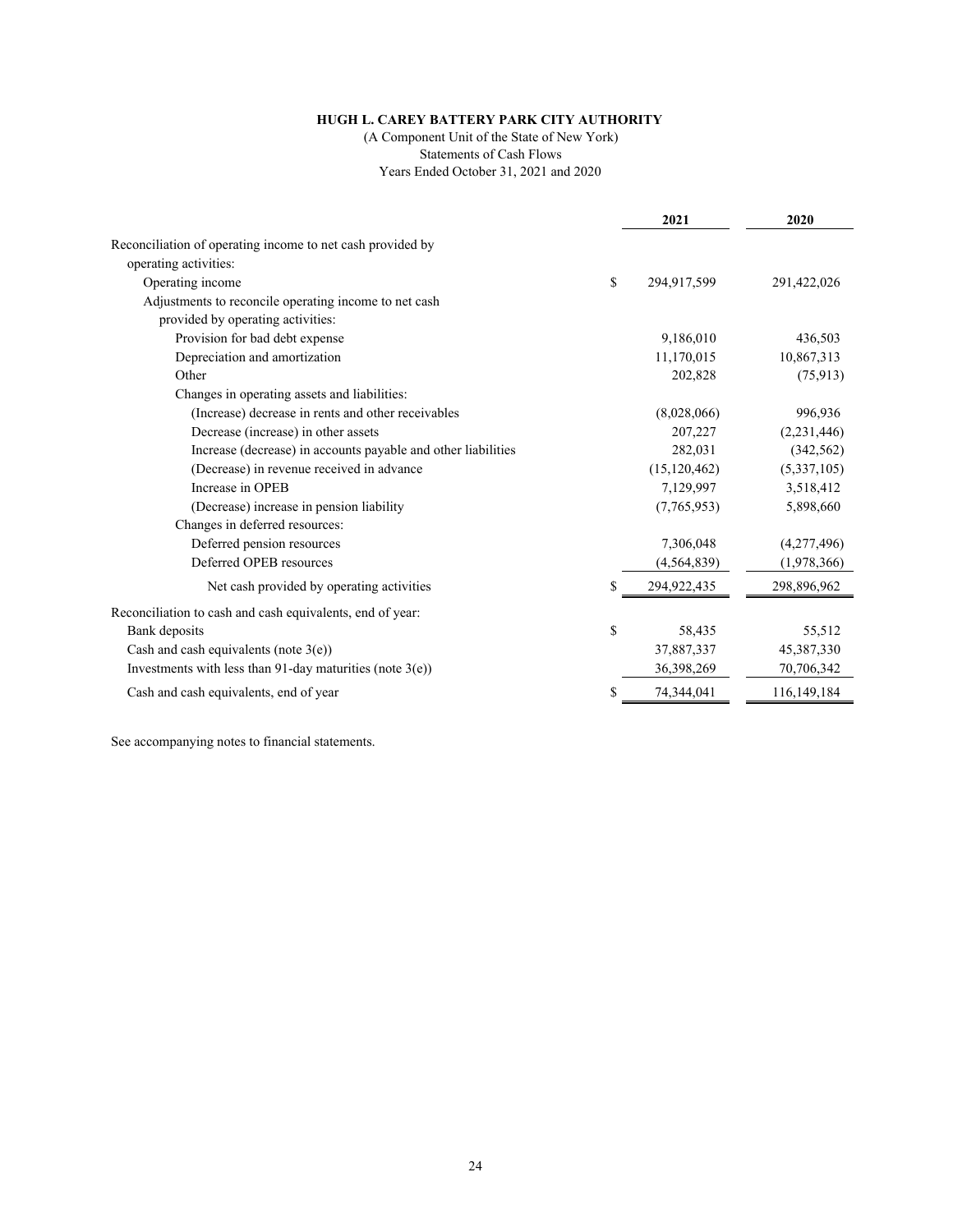(A Component Unit of the State of New York)

Notes to Financial Statements

October 31, 2021 and 2020

#### **(1) General**

Hugh L. Carey Battery Park City Authority (the "Authority") is a public benefit corporation created in 1968 under the laws of the State of New York (the "State") pursuant to the Battery Park City Authority Act (the "Act") and is a legally separate entity from the State. The Authority has been doing business as the Hugh L. Carey Battery Park City Authority since 1999. For financial reporting purposes, the Authority is a component unit of the State and is included in the State's comprehensive annual financial report.

The Authority's reporting entity comprises itself and the Battery Park City Parks Conservancy (the "Conservancy"). The Conservancy was incorporated on December 2, 1987 as a New York not-for-profit corporation and is a blended component unit of the Authority in accordance with Governmental Accounting Standards Board ("GASB") standards. The Conservancy's assets, liabilities, and results of operations are combined with the operations of the Authority for financial reporting purposes (see note 21).

The Authority and its blended component unit, the Conservancy, are referred to collectively as "the Organization" in the financial statements. All significant transactions between the Authority and the Conservancy have been eliminated.

The Act sets forth the purposes of the Authority, including: the improvement of the Battery Park City project (the "Project") area; the creation in such area, in cooperation with the City of New York (the "City") and the private sector, of a mixed commercial and residential community; and the making of loans secured by first mortgages to any housing company organized to provide housing within the project area pursuant to the New York State Private Housing Finance Law. The Act also authorizes the Authority to pledge and assign revenues to secure financing for low- and moderate-income housing developments outside the project area, as well as issue bonds for the purposes of furthering the development of a commodities and futures exchange facility in Battery Park City, repaying certain State appropriations, and making a payment to the City and the State (see note 9).

The Act provides that the Authority and its corporate existence shall continue until terminated by law, provided, however, that no such law shall take effect so long as the Authority shall have bonds, notes, and other obligations outstanding, unless adequate provision has been made for the payment of those obligations.

# **(2) Description of Project**

The Project consists of approximately 92 acres of landfill created, owned, and operated by the Authority (see note 4). The Project's development plan includes approximately 36 acres of parkland and open spaces and provides for the construction, by private developers, of approximately 10.7 million square feet of office space, retail space, a marina, two hotels, a multiplex cinema, museums, three public schools, a community center, a public library, four not-for-profit condos owned by the Authority, and approximately 8,600 residential units (see notes 5, 6, and 7).

The Authority also owns and controls significant air rights throughout the Project. Ground rents, payments in lieu of real estate taxes ("PILOT"), and other lease payments are received under the ground leases, all expiring in 2069. All sites on the Project have been developed.

# **(3) Summary of Significant Accounting Policies**

# *(a) Financial Reporting*

The Organization follows accounting principles generally accepted in the United States of America ("U.S. GAAP") as promulgated by GASB.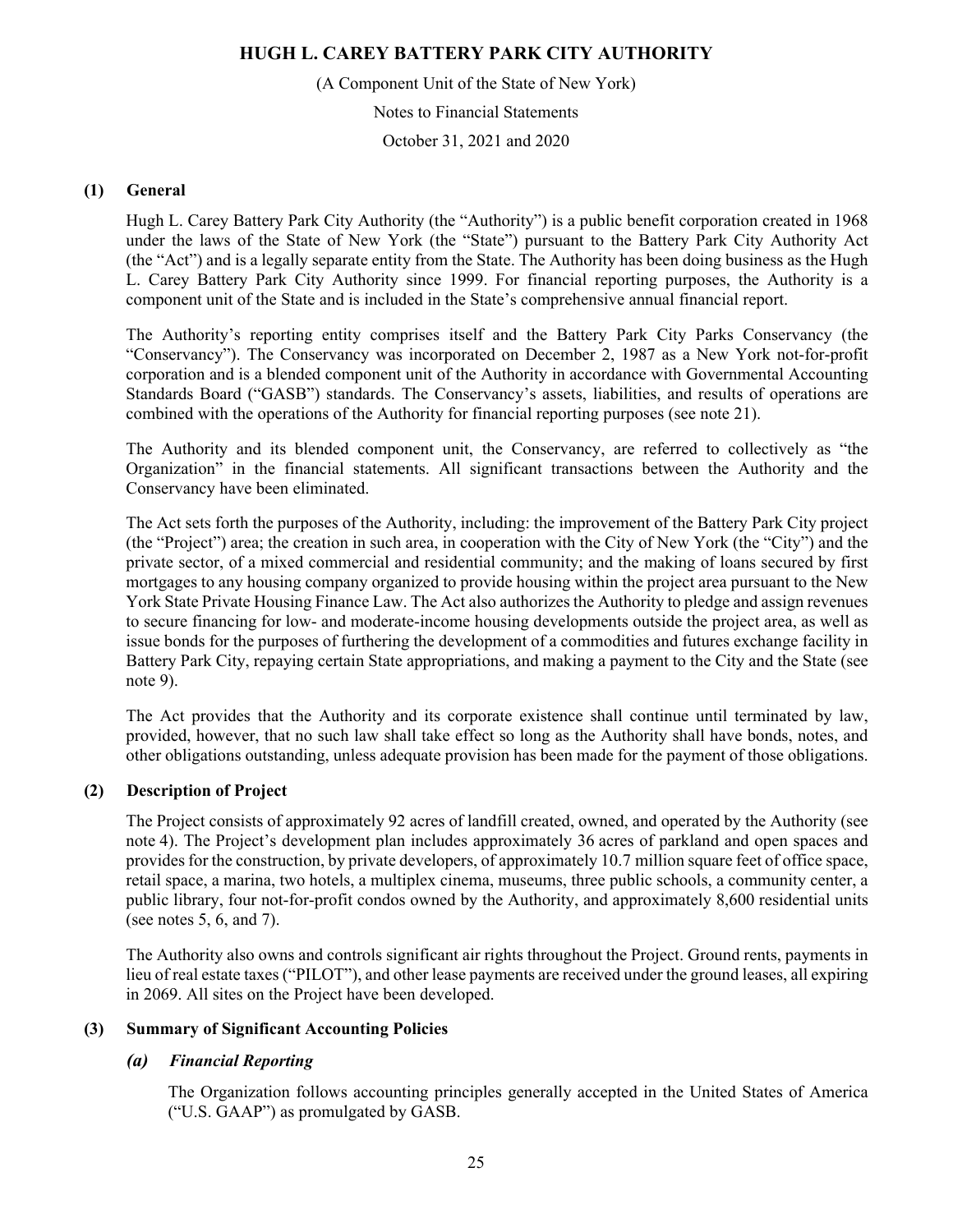(A Component Unit of the State of New York)

Notes to Financial Statements

October 31, 2021 and 2020

The Organization's financial statements are prepared using the economic resources measurement focus and the accrual basis of accounting. Under this basis, revenues are recognized in the period they are earned and expenses are recognized in the period they are incurred.

#### *(b) Use of Estimates*

The preparation of financial statements in accordance with GAAP requires management to make certain estimates and assumptions that affect amounts reported and disclosed in the financial statements and related notes. Estimates include reserves for doubtful accounts, useful lives of project assets, net pension liability and other postemployment benefits. Actual results could differ from those estimates.

#### *(c) Project Assets*

Costs incurred by the Authority in developing the Project as of October 31, 2021 and 2020 were capitalized as project assets and were classified as follows:

|                                          |    | <b>Balance at</b><br>October 31,<br>2020 | <b>Additions</b> | <b>Deletions</b> | <b>Balance</b> at<br>October 31,<br>2021 |
|------------------------------------------|----|------------------------------------------|------------------|------------------|------------------------------------------|
| Land                                     | S  | 83,015,653                               |                  |                  | 83,015,653                               |
| Site improvements                        |    | 478,798,516                              | 22,971,067       |                  | 501,769,583                              |
| Residential building and<br>condominiums |    | 142, 205, 238                            | 3,110,978        |                  | 145,316,216                              |
| Total project assets                     |    | 704,019,407                              | 26,082,045       |                  | 730, 101, 452                            |
| Less: accumulated depreciation:          |    |                                          |                  |                  |                                          |
| Site improvements                        |    | 133,766,754                              | 7,017,981        |                  | 140,784,735                              |
| Residential building<br>and condominiums |    | 40,317,656                               | 3,341,723        |                  | 43,659,379                               |
| Total accumulated                        |    |                                          |                  |                  |                                          |
| depreciation                             |    | 174,084,410                              | 10,359,704       |                  | 184,444,114                              |
| Net project assets                       | \$ | 529,934,997                              | 15,722,341       |                  | 545,657,338                              |

|                                 | <b>Balance at</b><br>October 31, |                  |                  | <b>Balance at</b><br>October 31, |
|---------------------------------|----------------------------------|------------------|------------------|----------------------------------|
|                                 | 2019                             | <b>Additions</b> | <b>Deletions</b> | 2020                             |
| Land                            | \$<br>83,015,653                 |                  |                  | 83,015,653                       |
| Site improvements               | 465,537,094                      | 14,176,686       | 915,264          | 478,798,516                      |
| Residential building and        |                                  |                  |                  |                                  |
| condominiums                    | 137,518,866                      | 4,686,372        |                  | 142, 205, 238                    |
| Total project assets            | 686,071,613                      | 18,863,058       | 915,264          | 704,019,407                      |
| Less: accumulated depreciation: |                                  |                  |                  |                                  |
| Site improvements               | 127, 113, 644                    | 6,807,912        | 154,802          | 133,766,754                      |
| Residential building            |                                  |                  |                  |                                  |
| and condominiums                | 37,001,355                       | 3,316,301        |                  | 40,317,656                       |
| Total accumulated               |                                  |                  |                  |                                  |
| depreciation                    | 164, 114, 999                    | 10,124,213       | 154,802          | 174,084,410                      |
| Net project assets              | \$<br>521,956,614                | 8,738,845        | 760,462          | 529,934,997                      |

The Authority records project assets at historical cost. The costs of normal maintenance of the Project that do not add to the value of the Project or extend its useful life are not capitalized.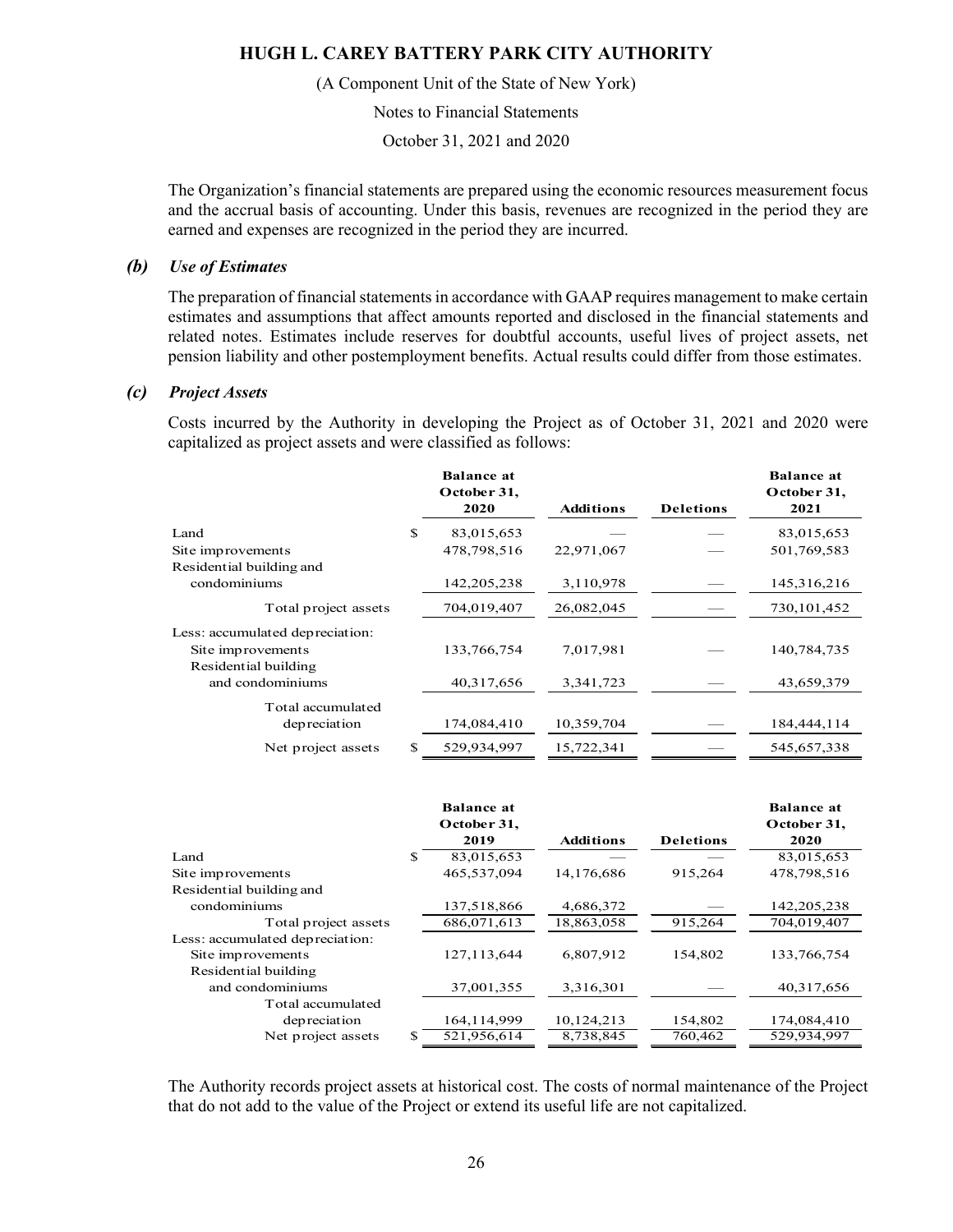(A Component Unit of the State of New York)

Notes to Financial Statements

October 31, 2021 and 2020

Upon completion, site improvement costs, which consist principally of infrastructure, streets, and civic and public facilities, are being depreciated by the straight-line method over the remaining lease years (to 2069). Interest costs incurred during construction related to cost of infrastructure and facilities for phases being developed were capitalized until such phases were substantially completed and ready for construction of buildings. The residential building is being depreciated over a useful life of 50 years and the condominium units through the first appraisal date of each lease.

#### *(d) Revenue from Ground Leases*

Revenue from ground leases is recognized as income as such amounts become receivable under the provisions of each lease, except that PILOT and upfront lease payments received in advance of the period to which they apply are deferred and recognized as income during future periods. Given the nature of the Authority's operations, revenue from ground leases and related fees and agreements are considered operating revenues. All other revenues are considered nonoperating. In accordance with the lease terms, the Authority received upfront lease payments in fiscal periods prior to 2021 of \$40.7 million, \$60 million, \$42.5 million, \$22.5 million, \$33.9 million, \$4.75 million and \$4 million from residential buildings on Site 22, Site 16/17, Site 3, Site 23, Site 24, Site 2A and Site 13, respectively.

In August 2005, the Site 26 commercial ground lease was signed providing for a one-time lump sum base rent payment of \$161 million to be deposited with an escrow agent, which was paid in June 2007. In the fiscal year ended October 31, 2010, the Authority received \$169.3 million from the escrow account as the project was completed and various conditions were performed by the City. Base rent revenue relating to the one-time payment is being recognized on a pro rata basis over the lease term, which ends in 2069.

# *(e) Investments*

The Authority carries all investments at fair value. Inherent risks that could affect the Authority's ability to provide services and meet its obligations as they become due are reported in accordance with U.S. GAAP. The Authority's permitted investments include: (i) 100% U.S. government guaranteed securities (U.S. Treasury notes, bonds, strips, T-bills, Ginnie Mae securities); (ii) notes, bonds, debentures, and mortgages of U.S. government-sponsored agencies provided that its obligations receive the highest credit rating at the time of purchase from all rating agencies that rate the obligation; (iii) obligations of any corporation organized under the laws of any state in the United States maturing within 270 days provided that such obligations receive the highest rating of two independent rating services (commercial paper); (iv) municipal bonds issued by the State of New York, its counties, towns and cities and New York authorities; and (v) the general obligations of any state provided that such obligations receive the highest rating by at least one rating agency. The Organization maintains its cash in bank accounts that are fully collateralized or backed by the Federal Deposit Insurance Corporation ("FDIC") or letters of credit. All investments held in funds and accounts established in accordance with bond resolutions are held as trust assets by the trustee banks in the Authority's name. Total investments held by the Authority at October 31, 2021 and 2020, included within the statements of net position (deficit) as investments, corporate designated, escrowed and OPEB funds, bond resolution funds (see note 8) and residential lease required fund accounts, were as follows: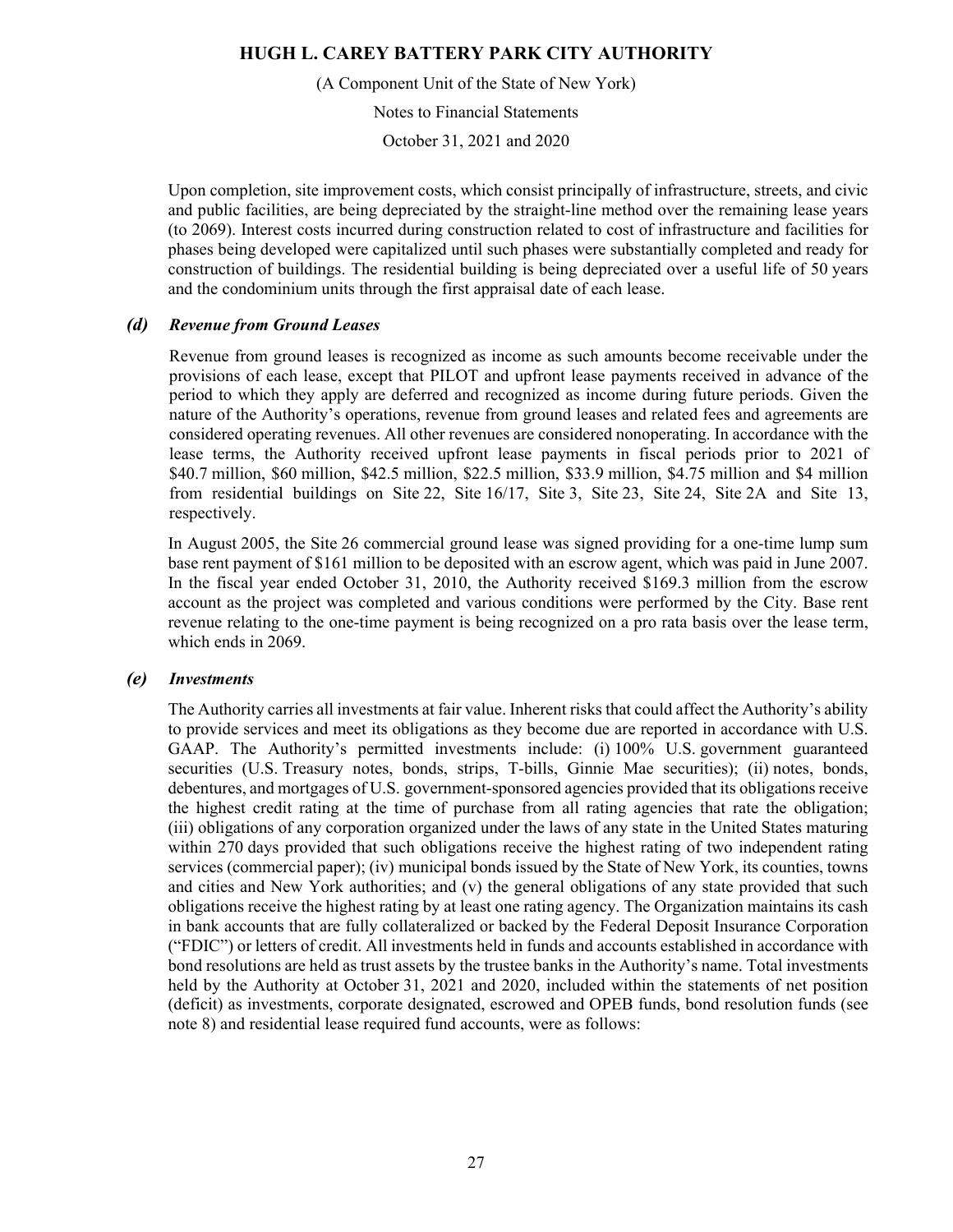#### (A Component Unit of the State of New York)

#### Notes to Financial Statements

#### October 31, 2021 and 2020

|                            |             | October 31, 2021  |                                                  |                   | October 31, 2020  |                                                    |
|----------------------------|-------------|-------------------|--------------------------------------------------|-------------------|-------------------|----------------------------------------------------|
|                            | Cost        | <b>Fair value</b> | Weighted<br>average<br>maturity<br>$(years)$ (a) | Cost              | <b>Fair value</b> | Weighted<br>average<br>maturity<br>$(years)$ $(a)$ |
| U.S. Treasury securities:  |             |                   |                                                  |                   |                   |                                                    |
| <b>Treasury Bills</b><br>S | 284,443,705 | 284,458,532       | 0.25                                             | 362,958,734<br>S  | 363,089,845       | 0.20                                               |
| <b>Treasury Bonds</b>      | 96,519,069  | 95,838,581        | 3.29                                             | 78,024,170        | 80,306,380        | 3.45                                               |
| Treasury Strips            | 2,478,639   | 2,599,300         | 3.27                                             | 2,478,639         | 2,624,746         | 4.24                                               |
| Total                      |             |                   |                                                  |                   |                   |                                                    |
| U.S. Treasury              |             |                   |                                                  |                   |                   |                                                    |
| securities                 | 383,441,413 | 382,896,413       |                                                  | 443,461,543       | 446,020,971       |                                                    |
| Commercial paper           | 52,561,966  | 52,587,689        | 0.29                                             | 19,572,406        | 19,598,474        | 0.11                                               |
| Federal agency securities  | 1,334,865   | 1,334,953         | 0.06                                             | 6,398,995         | 6,408,720         | 0.13                                               |
| Federal agency mortgage    |             |                   |                                                  |                   |                   |                                                    |
| backed securities          | 2,493,819   | 2,582,321         | 3.19                                             | 4,031,734         | 4,187,861         | 2.91                                               |
| Municipal bonds            | 3,907,027   | 3,983,409         | 2.91                                             | 9,635,082         | 9,745,913         | 1.84                                               |
| Supra National Agency      | 18,158,318  | 18,202,549        | 2.99                                             | 14,428,780        | 14,734,253        | 2.65                                               |
| Total                      |             |                   |                                                  |                   |                   |                                                    |
| investments                | 461,897,408 | 461, 587, 334     | 1.05                                             | 497,528,540       | 500,696,192       | 0.87                                               |
| Cash and cash equivalents  | 37,887,337  | 37,887,337        |                                                  | 45,387,330        | 45,387,330        |                                                    |
| Total                      |             |                   |                                                  |                   |                   |                                                    |
| S<br>investments           | 499,784,745 | 499,474,671       |                                                  | 542,915,870<br>\$ | 546,083,522       |                                                    |

(a) Portfolio weighted average effective duration

As of October 31, 2021 and 2020, restricted assets included cash and cash equivalents and investments with less than 91-day maturities amounting to \$74,285,606 and \$116,093,672, respectively.

The Authority's investment objectives for the portfolio are legal compliance, safety of principal, to meet liquidity requirements and to maximize legally allowable return.

Interest rate risk is the probability of loss on investments from future changes in interest rates, which can adversely affect their fair value. Duration is a measure of a debt investment's exposure to fair value changes arising from changes in interest rates. It uses the present value of cash flows, weighted for those cash flows as a percentage of the investment's full price. Effective duration takes into account the change in cash flow expectations of securities with embedded options such as callable bonds and mortgage-backed securities. The interest rate risk of the Authority's portfolio is measured according to effective duration.

Investments of amounts in funds and accounts established under the 2003 General Bond Resolution, and the 2009, 2013 and 2019 Revenue Bond Resolutions are presently restricted to obligations of the State, U.S. government and its agencies, or in any other obligations in which the Comptroller of the State of New York is authorized to invest pursuant to Section 98 of the State Finance Law.

Corporate-designated and escrowed funds represent funds designated by the Authority's Board of Directors for specific purposes such as budget reserves, the Special Fund (see note 12), project contingency reserves, restoration reserves, insurance reserves, and arbitrage reserves and funds designated for the payment of medical benefits to the Authority's retirees (OPEB funds).

Residential lease required funds represent funds held by the Authority in accordance with its residential leases. These funds are largely comprised of security and escrow deposits held by the Authority for the residential buildings.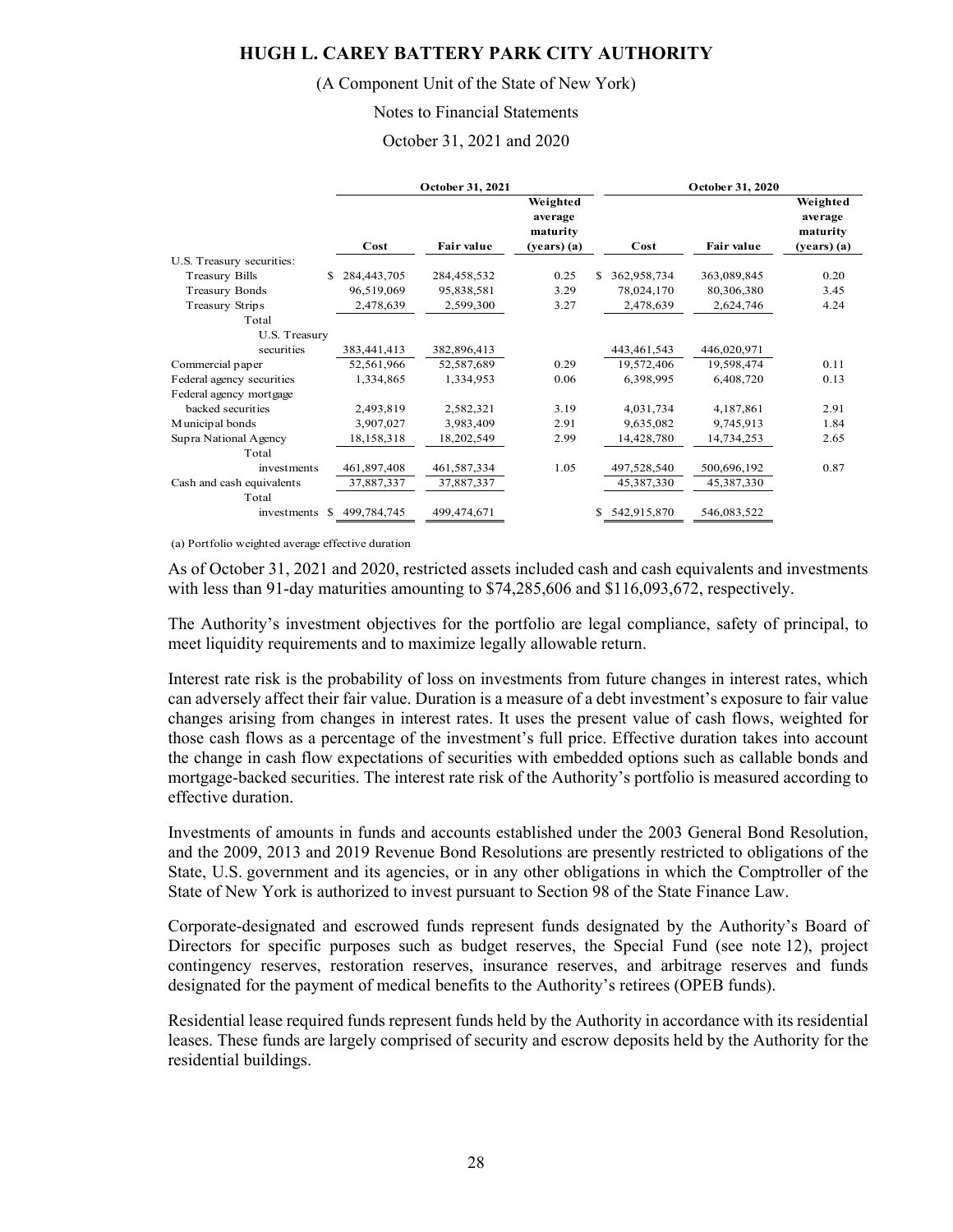(A Component Unit of the State of New York)

Notes to Financial Statements

October 31, 2021 and 2020

#### *(f) Net Position (Deficit)*

The Organization's net position (deficit) is classified in the following categories: net investment in capital assets, restricted, and unrestricted. Net investment in capital assets consists of project assets, net of accumulated depreciation and deferred costs reduced by the outstanding balance of debt attributable to the acquisition, construction, or improvement of those assets. Restricted net position consists of assets restricted for specific purposes by law or by parties external to the Organization. Unrestricted net position (deficit) consist of net position that are not classified as net investment in capital assets or that are not restricted. When both restricted and unrestricted resources are available for use, it is the Authority's policy to use restricted resources first, consistent with any respective restrictions, and then to use unrestricted resources as they are needed.

#### *(g) Bond Insurance Costs*

The bond insurance costs for the 2003 Bonds are included in unamortized loss on extinguishment of debt in deferred outflows of resources and are amortized using the straight-line method over the remaining period to the maturity of the extinguished bonds.

#### *(h) Statements of Cash Flows*

For the purpose of the statements of cash flows, the Organization considers all highly liquid investments with maturities of three months or less when purchased to be cash equivalents.

#### *(i) Other Postemployment Benefits*

GASB Statement No. 75, *Accounting and Financial Reporting for Postemployment Benefits Other Than Pensions* ("GASB 75") governs the specifics of accounting for public other postemployment benefit ("OPEB") plan obligations for participating employers. GASB 75 requires a liability for OPEB obligations, known as the net OPEB liability (total OPEB liability for unfunded plans), to be recognized in the statements of net position (deficit) of participating employers. Changes in the net OPEB liability will be immediately recognized as OPEB expense in the statement of revenues, expenses and changes in net position (deficit) or reported as deferred inflows/outflows of resources depending on the nature of the change. GASB 75 establishes standards for the measurement, recognition, and financial statement presentation of OPEB expenses and related liabilities (assets), note disclosures, and, if applicable, required supplementary information in the financial reports of state and local governmental employers.

# *(j) Accounting and Financial Reporting for Derivative Instruments, Deferred Outflows and Inflows of Resources, and Net Position*

On August 6, 2019, the Authority refunded its 2013 Series C, 2013 Series D, and 2013 Series E variable-rate Junior Revenue Bonds and issued 2019 Series D and 2019 Series E variable-rate bonds. The interest rates on these bonds were hedged by interest rate swaps, which were bifurcated as of the date of the refunding. As defined by GASB Statement No. 53, *Accounting and Financial Reporting for Derivative Instruments* ("GASB 53"), debt-type instruments (swaps) with market exposure are accounted for by bifurcating the transaction between a borrowing and an embedded derivative. The fair values of each element of the bifurcation can be made by estimating the fair value of the instrument (swaps) less the fair value of the borrowing. GASB 53 requires that associated interest swaps be tested for hedge effectiveness to qualify for the application of hedge accounting. On October 31, 2021 and 2020, the associated interest swaps were tested and qualified for hedge accounting. Accordingly, the fair value of the interest rate swaps on August 6, 2019 of negative \$80 million was recorded as an imputed borrowing and a deferred outflow of resources by the Authority.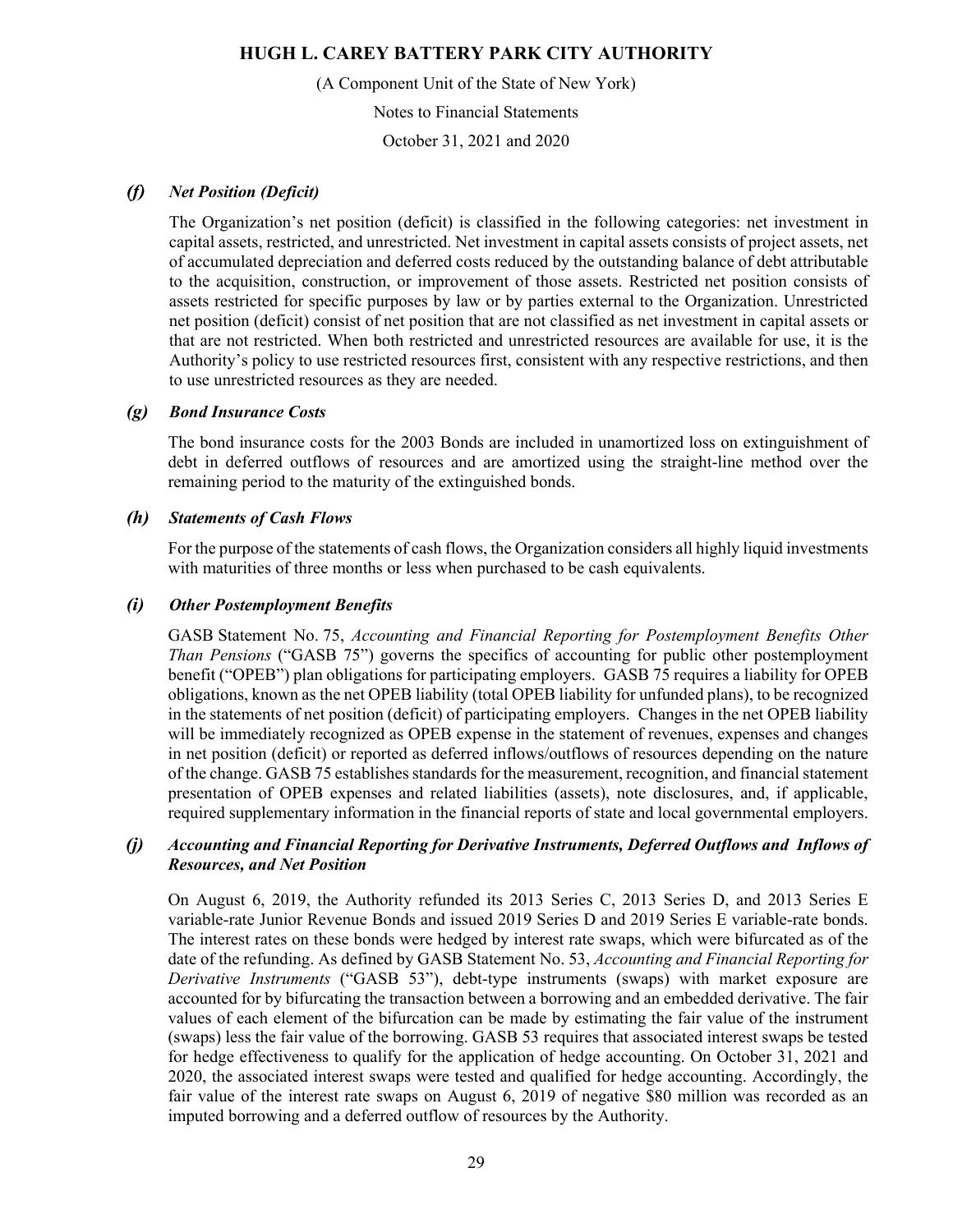(A Component Unit of the State of New York)

Notes to Financial Statements

October 31, 2021 and 2020

These amounts are being amortized on a straight-line basis over the remaining life of the swaps and were \$66.1 million and \$72.3 million at October 31, 2021 and 2020, respectively. Apart from the imputed borrowing, the interest rate swap agreements, which continue in effect and continue as a hedge, had a negative fair value (from August 6, 2019) of \$4.3 million and \$16.2 million at October 31, 2021 and 2020, respectively. This negative fair value is recorded as a deferred outflow of resources and a liability on the Authority's statements of net position (deficit).

#### *(k) Fair Value Measurement and Application*

GASB No. 72, *Fair Value Measurement and Application,* requires the reporting of all assets and liabilities measurable at fair value to be disclosed in accordance with a defined fair value hierarchy. The fair value hierarchy prioritizes the inputs used to measure fair value into three broad levels (Levels 1, 2 and 3), moving from quoted prices in active markets in Level 1 to unobservable inputs in Level 3.

Level 1 inputs – observable, quoted prices for identical assets or liabilities in active markets.

Level 2 inputs – quoted prices for similar assets or liabilities in active markets; quoted prices for identical or similar assets in markets that are not active; and inputs other than quoted prices e.g. interest rates and yield curves.

Level 3 inputs – unobservable inputs for the asset or liability. These should be based on the best information available. The Organization should utilize all reasonably available information, but need not incur excessive cost or effort to do so. However, it should not ignore information that can be obtained without undue cost and effort. As such, the reporting entity's own data should be adjusted if information is reasonably available without undue cost and effort.

The fair value measurement of the Organization's assets and liabilities at October 31, 2021 and 2020 were as follows:

|                                                    | October 31, 2021 |            |           |              |
|----------------------------------------------------|------------------|------------|-----------|--------------|
|                                                    | Level 1          | Level 2    | Level 3   | <b>Total</b> |
| Assets at fair value:<br>U.S. Treasury Securities: |                  |            |           |              |
| <b>Treasury Bills</b><br>S.                        | 284,458,532      |            |           | 284,458,532  |
| <b>Treasury Bonds</b>                              | 95,838,581       |            |           | 95,838,581   |
| Treasury Strips                                    | 2,599,300        |            |           | 2,599,300    |
| Commercial Paper                                   |                  | 52,587,689 |           | 52,587,689   |
| Federal Agency Securities                          |                  | 1,334,953  |           | 1,334,953    |
| Federal Agency Mortgage Backed Securities          |                  | 2,582,321  |           | 2,582,321    |
| Municipal Bonds                                    |                  | 3,983,409  |           | 3,983,409    |
| Supra National Bonds                               |                  | 18,202,549 |           | 18,202,549   |
| Total assets at fair value<br>S.                   | 382,896,413      | 78,690,921 |           | 461,587,334  |
| Liabilities at fair value:                         |                  |            |           |              |
| \$<br>Interest rate swaps                          |                  |            | 4,286,718 | 4,286,718    |
| Total liabilities at fair value<br>\$              |                  |            | 4,286,718 | 4,286,718    |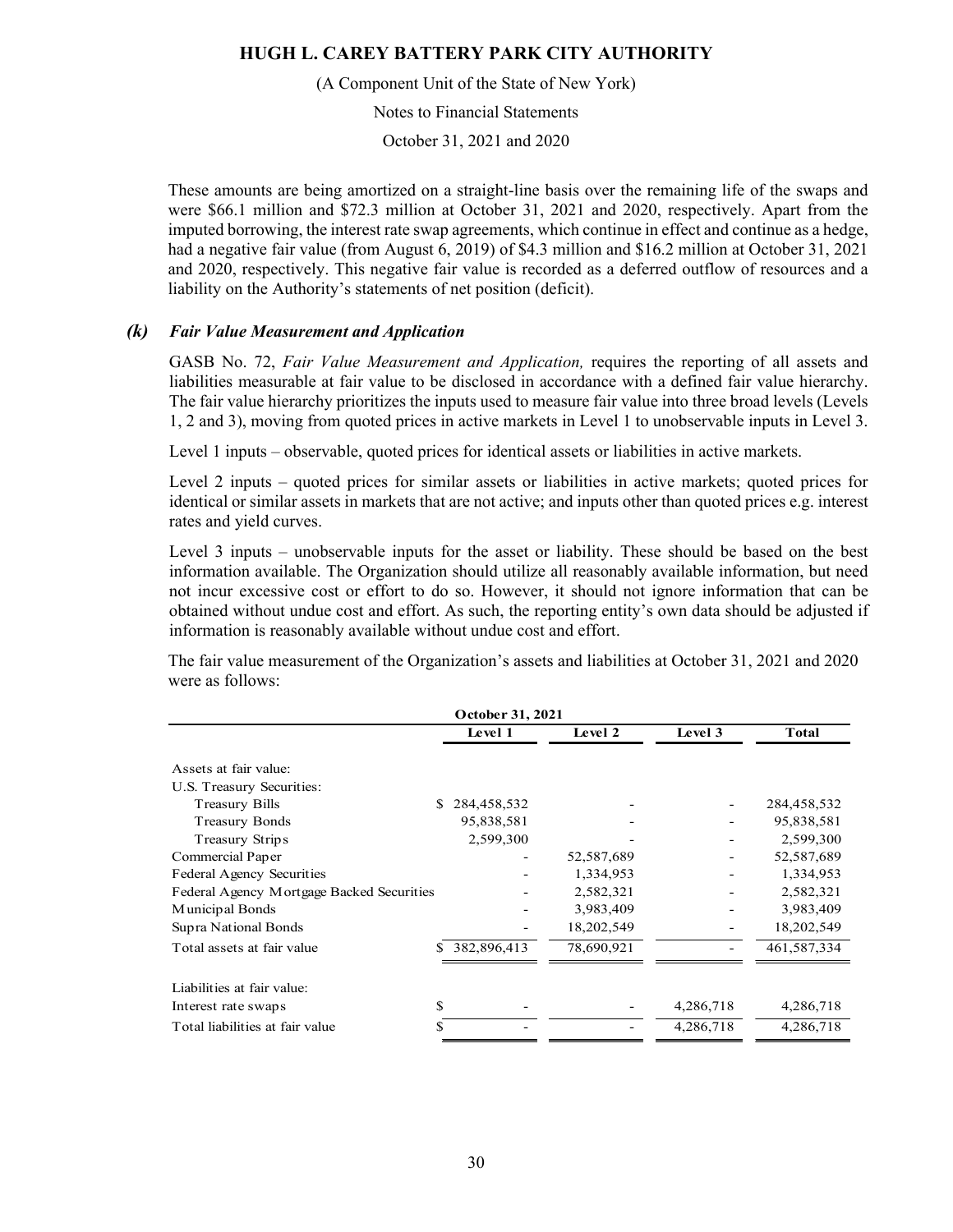(A Component Unit of the State of New York)

Notes to Financial Statements

October 31, 2021 and 2020

|                                           | October 31, 2020 |            |            |             |
|-------------------------------------------|------------------|------------|------------|-------------|
|                                           | Level 1          | Level 2    | Level 3    | Total       |
| Assets at fair value:                     |                  |            |            |             |
| U.S. Treasury Securities:                 |                  |            |            |             |
| <b>Treasury Bills</b>                     | 363,089,845<br>S |            |            | 363,089,845 |
| <b>Treasury Bonds</b>                     | 80,306,380       |            |            | 80,306,380  |
| Treasury Strips                           | 2,624,746        |            |            | 2,624,746   |
| Commercial Paper                          |                  | 19,598,474 |            | 19,598,474  |
| <b>Federal Agency Securities</b>          |                  | 6,408,720  |            | 6,408,720   |
| Federal Agency Mortgage Backed Securities |                  | 4,187,861  |            | 4,187,861   |
| Municipal Bonds                           |                  | 9,745,913  |            | 9,745,913   |
| Supra National Bonds                      |                  | 14,734,253 |            | 14,734,253  |
| Total assets at fair value                | 446,020,971      | 54,675,221 |            | 500,696,192 |
| Liabilities at fair value:                |                  |            |            |             |
| Interest rate swaps                       | \$               |            | 16,159,650 | 16,159,650  |
|                                           |                  |            |            |             |
| Total liabilities at fair value           | S                |            | 16,159,650 | 16,159,650  |

#### *(l) Tax Abatements*

The primary objective of GASB 77 is to disclose the nature and magnitude of the reduction in tax revenues through tax abatement programs. The New York State Real Property Tax Code, Article 4, Title 2, allows for partial City property tax exemptions, namely 421a abatements for residential condominiums and 467a tax abatements for residential real property held in the cooperative or condominium form of ownership. The City determines the properties within the Project eligible for the tax abatements and the Authority administers the abatements to qualified properties by reducing future PILOT billings.

The 421a tax abatements for the years ended October 31, 2021 and 2020 were \$11.9 million and \$15.9 million, respectively.

The 467a tax abatements for the years ended October 31, 2021 and 2020 were \$6.8 million and \$6.8 million, respectively.

#### *(m) Certain Disclosures Related to Debt, Including Direct Borrowings and Direct Placements*

All of the Authority's bonds outstanding as of October 31, 2021 (see notes 11, 12 and 13) are governed by the 2003 General Bond Resolution, which states that upon any event of default, the Trustee may, upon the written request of the Holders of not less than twenty-five per centum (25%) in principal amount of the outstanding bonds, proceed to protect and enforce the rights of the Bondholders, as the Trustee, shall deem most effectual to protect and enforce such rights. The 2003 General Bond Resolution does not, however, contain any remedial provision for acceleration of bond maturity.

The Authority's Supplemental Resolutions pertaining to the 2019 Series D Bonds and the 2019 Series E Bonds, respectively, provide that the occurrence and during the continuance of an event of default, the Bonds of each of those series, and all obligations secured under the applicable Supplemental Resolution, shall bear interest at a default rate, which shall be payable by the Authority to each Bondholder on each interest payment date.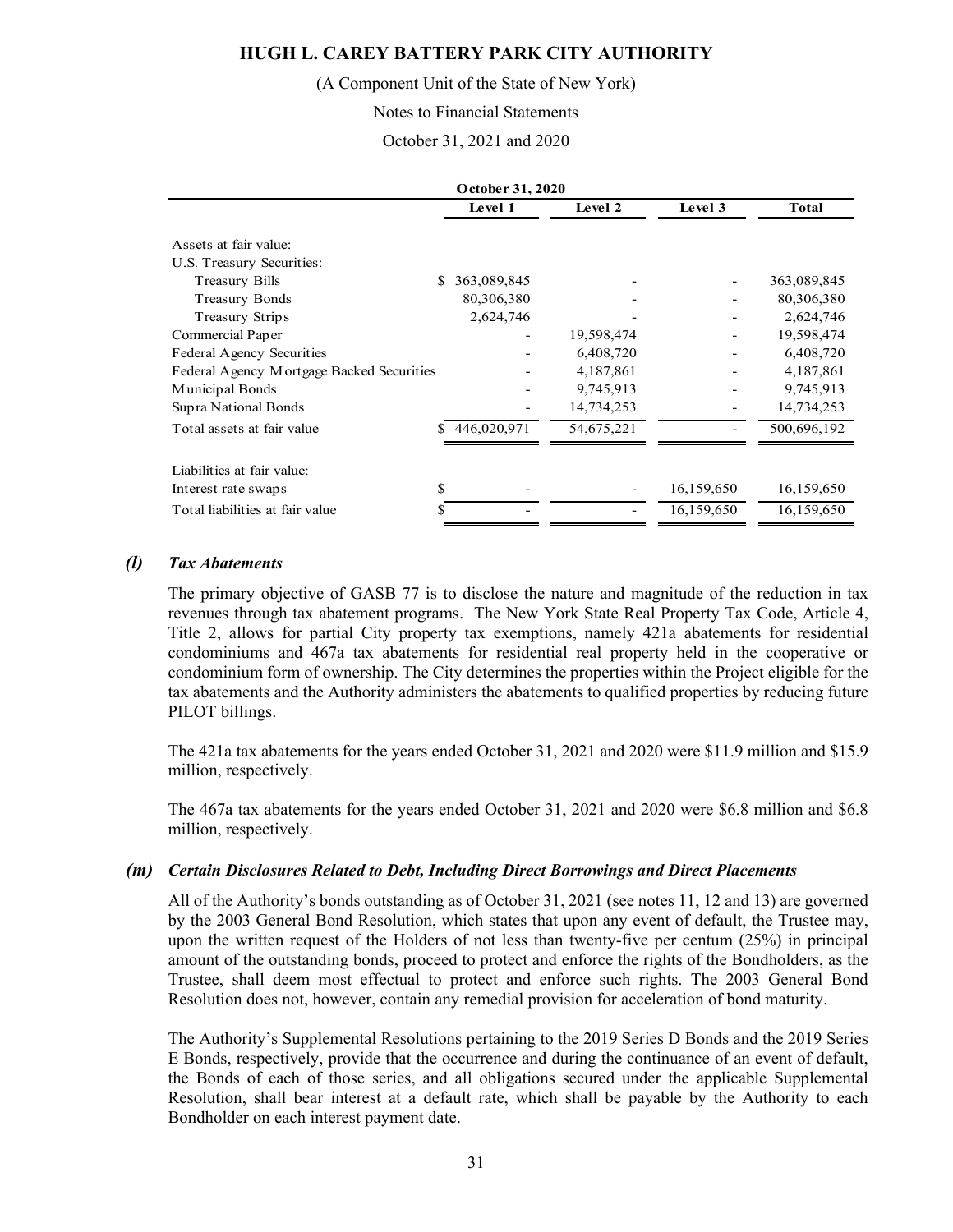(A Component Unit of the State of New York)

Notes to Financial Statements

October 31, 2021 and 2020

#### *(n) New Accounting Pronouncements*

GASB Statement No. 87, *Leases*, ("GASB 87") is effective for reporting periods beginning after June 15, 2021. The objective of GASB 87 is to improve accounting and financial reporting for leases by governments. This statement increases the usefulness of governments' financial statements by requiring recognition of certain lease assets and liabilities for leases that previously were classified as operating leases and recognized as inflows of resources or outflows of resources based on the payment provisions of the contract. It establishes a single model for lease accounting based on the foundational principle that leases are financings of the right to use an underlying asset. Under this statement, a lessee is required to recognize a lease liability and an intangible right-to-use lease asset, and a lessor is required to recognize a lease receivable and a deferred inflow of resources, thereby enhancing the relevance and consistency of information about governments' leasing activities. The Authority has started evaluating the impact of GASB 87 on the Authority's financial statements. The Authority has determined that the impact of implementation will have a material impact on the Authority's statement of net position (deficit) when implemented in April 2022.

GASB Statement No. 89, *Accounting for Interest Cost Incurred before the End of a Construction Period*, ("GASB 89") is effective for reporting periods beginning after December 15, 2020. The objectives of GASB 89 are to enhance the relevance and comparability of information about capital assets and the cost of borrowing for a reporting period and to simplify accounting for interest cost incurred before the end of a construction period. This statement requires that interest cost incurred before the end of a construction period be recognized as an expense in the period in which the cost is incurred for financial statements prepared using the economic resources measurement focus. As a result, interest cost incurred before the end of a construction period will not be included in the historical cost of a capital asset reported in a business-type activity or enterprise fund. This statement also reiterates that in financial statements prepared using the current financial resources measurement focus, interest cost incurred before the end of a construction period should be recognized as an expenditure on a basis consistent with governmental fund accounting principles. The Authority has determined that GASB 89 does not have an impact on the Authority's financial statements.

GASB Statement No. 90, *Majority Equity Interests*, ("GASB 90") is effective for reporting periods beginning after December 15, 2019. GASB 90 clarifies the accounting and financial reporting requirements for a state or local government's majority equity interest in an organization that remains legally separate after acquisition. The adoption of GASB 90 did not have an impact on the Authority's financial statements.

GASB Statement No. 91, *Conduit Debt Obligations*, ("GASB 91") is effective for reporting periods beginning after December 15, 2021. The primary objective of GASB 91 is to provide a single method of reporting conduit debt obligations by issuers and eliminate diversity in practice with commitments extended by issuers, arrangements associated with conduit debt obligations, and related note disclosures. The Authority has determined that GASB 91 does not have an impact on the Authority's financial statements.

GASB Statement No. 92, *Omnibus 2020*, ("GASB 92"). GASB 92 is generally effective for reporting periods beginning after June 15, 2021. The objective of GASB 92 is to enhance comparability in accounting and financial reporting and to improve the consistency of authoritative literature by addressing practice issues that have been identified during implementation and application of certain GASB Statements. The Authority has determined that GASB 92 does not have an impact on the Authority's financial statements.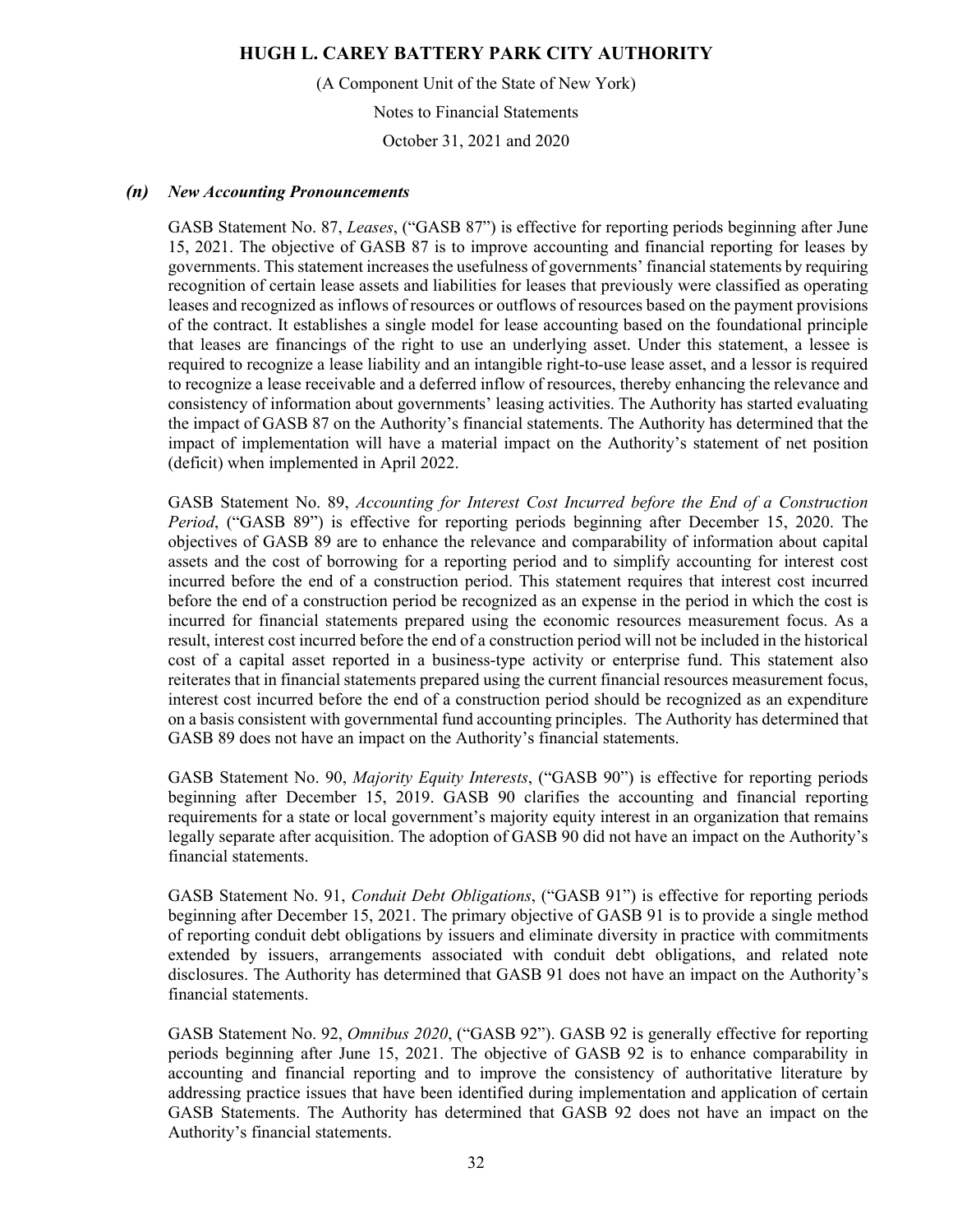(A Component Unit of the State of New York)

Notes to Financial Statements

October 31, 2021 and 2020

GASB Statement No. 93, *Replacement of Interbank Offered Rates*, ("GASB 93"). The objective of GASB 93 is to address the accounting and financial reporting implications that result from the replacement of interbank offering rates ("IBOR"). As a result of global reference rate reform, LIBOR will cease to exist in its current form on June 30, 2023, which prompted governments to amend or replace financial instruments for the purpose of replacing LIBOR with other reference rates, by either changing the reference rate or adding or changing fallback provisions related to the reference rate. The Authority has completed the process of evaluating GASB 93 and implementation is referenced under note 10.

GASB Statement No. 94, *Public-Private and Public-Public Partnerships and Availability Payment Arrangements*, ("GASB 94"). GASB 94 improves financial reporting by addressing issues related to public-private and public-public partnership arrangements ("PPPs"). The requirements for GASB 94 are effective for fiscal years beginning after June 15, 2022, and all reporting periods thereafter. The Authority has not completed the process of evaluating GASB 94, but does not expect it to have an impact on the Authority's financial statements.

GASB Statement No. 95, *Postponement of the Effective Dates of Certain Authoritative Guidance*. The primary objective of this Statement is to provide temporary relief to governments and other stakeholders in light of the COVID-19 pandemic. That objective is accomplished by postponing the effective dates of certain provisions in Statements and Implementation Guides that first became effective or are scheduled to become effective for periods beginning after June 15, 2018, and later.

GASB Statement No. 96, *Subscription-Based Information Technology Arrangements*, ("GASB 96"). GASB 96 provides guidance on the accounting and financial reporting for subscription-based information technology arrangements ("SBITAs") for government end users (governments). The requirements GASB 96 are effective for fiscal years beginning after June 15, 2022, and all reporting periods thereafter. The Authority has not completed the process of evaluating GASB 96, but does not expect it to have an impact on the Authority's financial statements.

GASB Statement No. 97, *Certain Component Unit Criteria, and Accounting and Financial Reporting for Internal Revenue Code Section 457 Deferred Compensation Plans*, ("GASB 97"). The objectives of GASB 97 are to 1) increase consistency and comparability related to the reporting of fiduciary component units in circumstances in which a potential component unit does not have a governing board and the primary government performs the duties that a governing board typically would perform; (2) mitigate costs associated with the reporting of certain defined contribution pension plans, defined contribution other postemployment benefit (OPEB) plans, and employee benefit plans other than pension plans or OPEB plans (other employee benefit plans) as fiduciary component units in fiduciary fund financial statements; and (3) enhance the relevance, consistency, and comparability of the accounting and financial reporting for Internal Revenue Code (IRC) Section 457 deferred compensation plans (Section 457 plans) that meet the definition of a pension plan and for benefits provided through those plans. The Authority has determined that GASB 97 will not have an impact on the Authority's financial statements.

GASB Statement No. 98, *The Annual Comprehensive Financial Report*, ("GASB 98"). The objective of this Statement is to address references in authoritative literature to the term comprehensive annual financial report. This Statement establishes the term annual comprehensive financial report and its acronym ACFR.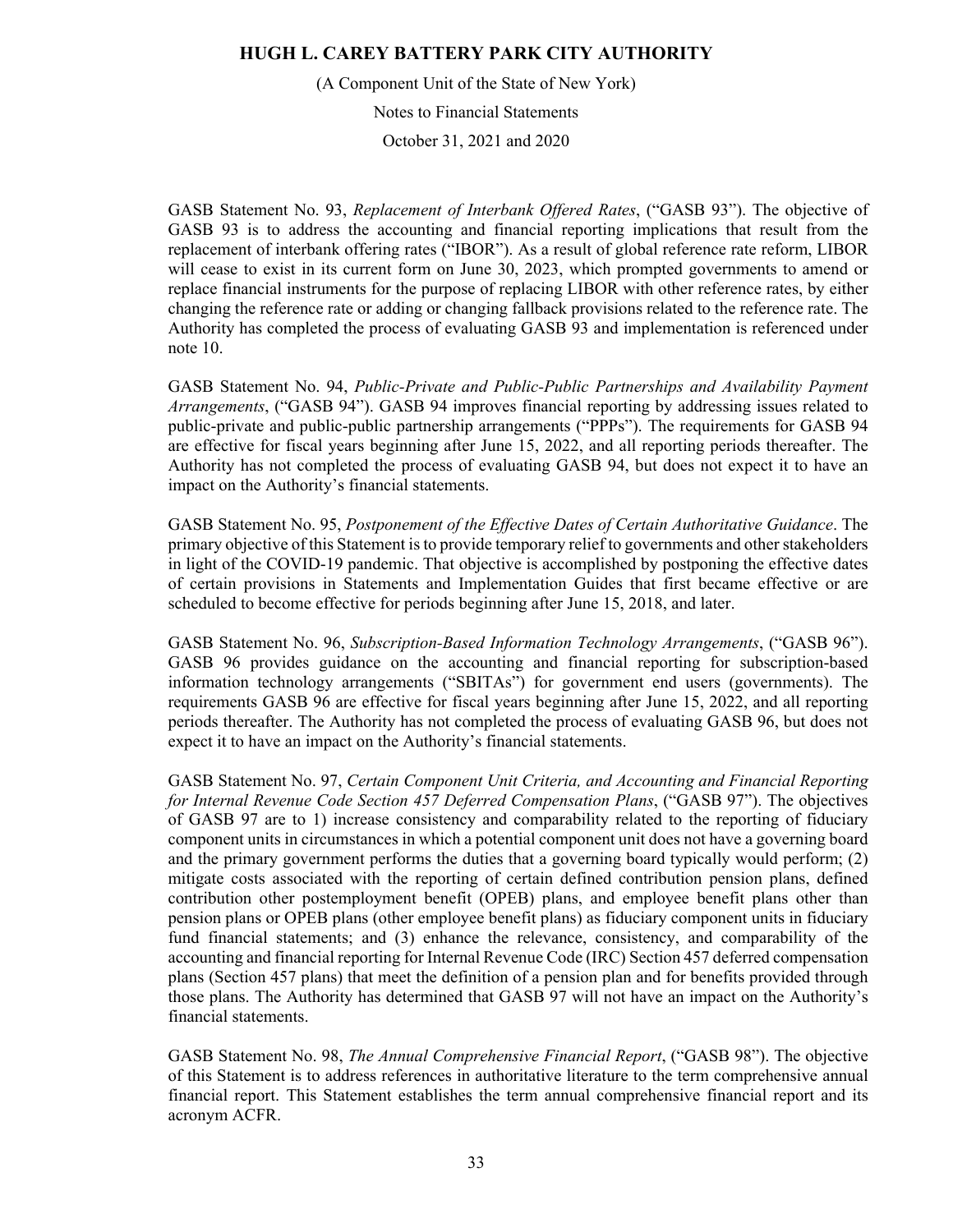(A Component Unit of the State of New York)

Notes to Financial Statements

October 31, 2021 and 2020

That new term and acronym replace instances of comprehensive annual financial report and its acronym in generally accepted accounting principles for state and local governments. The requirements of this Statement are effective for fiscal years ending after December 15, 2021. The Authority has determined that GASB 98 will not have an impact on the Authority's financial statements.

# **(4) Rights of City To Reacquire Project Site**

The fee interest in the Project site formerly owned by the City was conveyed to the Authority in the early 1980s for a nominal consideration. The City has the right to reacquire the Project site at any time, subject to the then existing leases, for a nominal consideration after: (a) all notes, bonds, and other indebtedness incurred by the Authority, or for which the Authority's revenues have been pledged, have been repaid or defeased; and (b) satisfaction or provision for payment of its contractual obligations and other contingent liabilities. The City may provide for repayment or defeasance of indebtedness incurred by the Authority under its various bond resolutions. As of October 31, 2021, the City had not expressed its intent regarding its right to reacquire the Project site.

# **(5) Commercial Development**

In 1981, the Authority and Olympia & York Battery Park Company ("O&Y"), an affiliate of Olympia & York Development Limited, entered into a lease, pursuant to which O&Y constructed four buildings, consisting of approximately 8,000,000 square feet of office space and a maximum of 325,000 square feet of retail space. These buildings are collectively known as Brookfield Place ("BP"). In 1983, the lease was replaced with four separate severance leases, one of which was assigned by  $O\&Y$  to the American Express Company and certain of its affiliates ("American Express"). O&Y has been reorganized as a result of bankruptcy proceedings and has changed its name to Brookfield Financial Properties ("BFP").

In September 2002, BFP acquired an interest in approximately 50% of Brookfield Place 200 Vesey Street from American Express. In November 2013, BFP acquired the lease hold interest in the New York Mercantile Exchange ("NYMEX", currently known as 300 Vesey) lease consisting of approximately 502,000 additional square feet.

As of October 31, 2021, all commercial development leases expire in 2069 and provide for future base rent payments aggregating \$977 million over the lease terms, which includes base rent of \$20.1 million per annum from 2022 through 2069 payable by the commercial development leases (see note 7). Annual PILOT is also required to be paid to the Authority based on the assessed value of each building and the tax rate then applicable to real property located in the borough of Manhattan, unless alternative PILOT arrangements are set forth in the ground lease. The City determines the assessed value of each building. Each lessee, or certain authorized tenants of the lessee, has the right to appeal the assessment to the City Tax Commission and bring tax certiorari proceedings in State court to seek reductions in the amounts of such assessments. A number of administrative and judicial appeals on some of the parcels are currently pending for the current and prior tax years. While any such proceedings are pending, the lessee is required to pay PILOT based upon the assessments established by the City. If a lessee is successful in any such proceedings, subsequent PILOT payments to the Authority will be reduced to the extent necessary to offset the prior overpayment of PILOT as a result of the revised assessment.

# **(6) Residential and Other Development**

In 1980, the Authority entered into a lease with a limited profit housing company (the "Housing Company"), which constructed an apartment complex consisting of 1,712 rental apartment units (the "Gateway Project").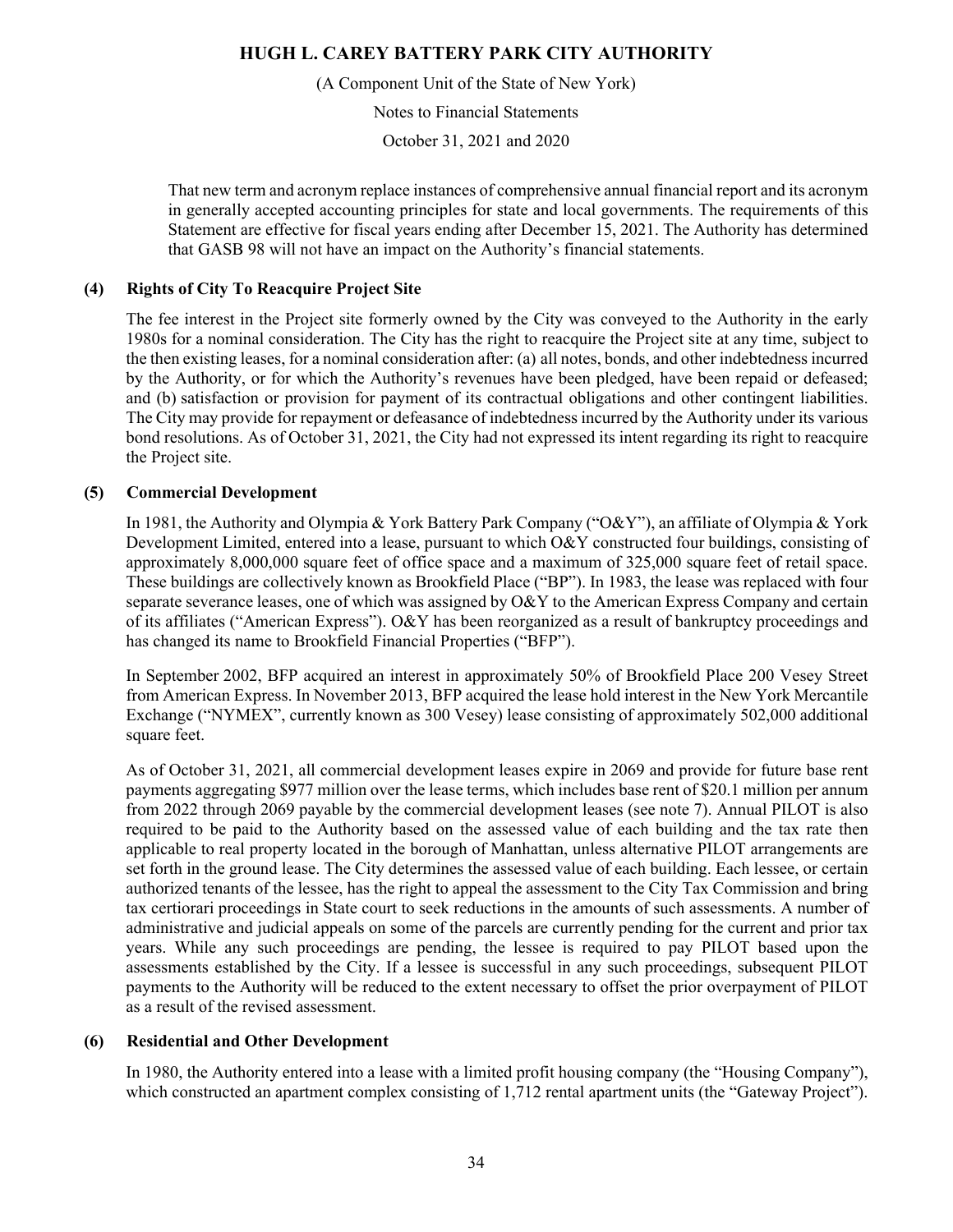(A Component Unit of the State of New York)

Notes to Financial Statements

October 31, 2021 and 2020

In addition to the Gateway Project, the Authority has entered into 30 leases of residential buildings consisting of 8,275 units containing 3,750 condominium and 4,525 rental units, including 115 condominium units in a mixed-use building containing a museum and The Wagner Hotel. All the leases expire in 2069.

Future base rent payments are fixed through the first lease appraisal date, which varies among the projects, but is generally the first day of the calendar month next succeeding the twentieth or twenty-fifth anniversary of the date on which a temporary certificate of occupancy is issued.

For lease years subsequent to the first appraisal date, the leases provide for base rent payments, subject to limitations, based upon a percentage of the fair market value of the land, but generally not less than an amount in excess of the highest base rent payable for any lease year ending prior to the first appraisal date. Reappraisal dates occur every 15 years, commencing on the fifteenth anniversary of the first appraisal date. Thirteen leases for residential buildings in the south neighborhood were modified to provide for increased fixed ground rents spread over the first two reappraisal periods. This modification reduced the ground rent increases from the original terms at 6% of fair market value.

Annual PILOT is also required to be paid to the Authority during the term of these leases. Certain leases provide for an abatement equivalent to the real estate tax abatements assessed by the New York City Department of Finance.

Certain residential leases also provide for supplemental rental payments, generally through the first appraisal date, which are to be paid if, and only to the extent, the PILOT payments are less than the minimum specified in each lease (see note 7).

The residential leases also provide for payments to the Authority for the operation and maintenance of civic facilities installed by the Authority and, in some cases, of percentage rent based on rentals from commercial facilities.

Certain leases also provide, among other matters, for the lessees to make payments to the Authority in the event of a conversion to a cooperative or condominium form of ownership.

## **(7) Future Minimum Lease Revenue**

The future minimum base rent and other minimum lease payments (including supplemental rent, as applicable, through the first appraisal date (see note 6)) to be received under the ground leases during each of the Authority's five fiscal years ending from October 31, 2022 through 2026 and through the end of the lease term (thereafter), are as follows (in 000s):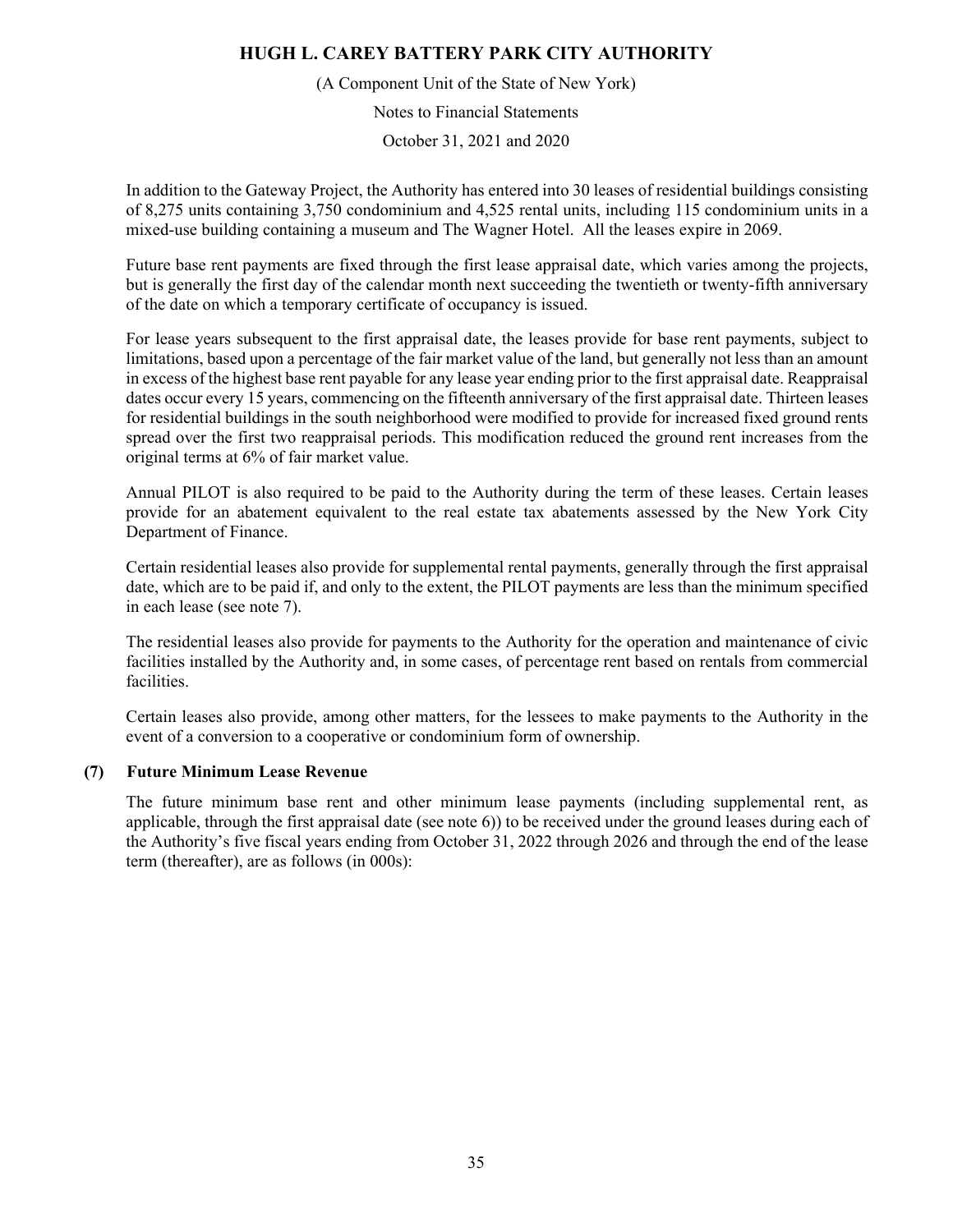## (A Component Unit of the State of New York)

Notes to Financial Statements

October 31, 2021 and 2020

|                           | 2022         | 2023   | 2024   | 2025   | 2026   | Thereafter | <b>Total</b> |     |
|---------------------------|--------------|--------|--------|--------|--------|------------|--------------|-----|
| Commercial development:   |              |        |        |        |        |            |              |     |
| Base rent                 | \$<br>20,137 | 20,137 | 20,137 | 20,137 | 20,137 | 876,691    | 977,376      |     |
| Residential developments: |              |        |        |        |        |            |              |     |
| Gateway project base rent | 305          | 305    | 305    | 305    | 305    | 4,174      | 5,699        | (a) |
| S. Res. Neighborhood:     |              |        |        |        |        |            |              |     |
| Base rent                 | 20,807       | 21,223 | 21,609 | 22,006 | 22,857 | 1,636,025  | 1,744,527    |     |
| Other minimum payments    | 11,504       | 11,801 | 12,105 | 12,417 | 12,738 | 55,507     | 116,072      |     |
| Subtotal S. Res.          | 32,311       | 33,024 | 33,714 | 34,423 | 35,595 | 1,691,532  | 1,860,599    |     |
| N. Res. Neighborhood:     |              |        |        |        |        |            |              |     |
| Base rent                 | 9.189        | 9.463  | 9.743  | 10,029 | 10,324 | 704,915    | 753,663      |     |
| Other minimum payments    | 16,433       | 17,819 | 18,990 | 20,472 | 21,745 | 392,925    | 488,384      |     |
| Subtotal N. Res.          | 25,622       | 27,282 | 28,733 | 30,501 | 32,069 | 1,097,840  | 1,242,047    |     |
| Total                     | \$<br>78,375 | 80,748 | 82,889 | 85,366 | 88,106 | 3,670,237  | 4,085,721    |     |

(a) Does not include extension period (see note 6).

Amounts in the above tabulation do not include PILOT (other than minimum supplemental, incremental or minimum PILOT rent payments under the residential leases) and other payments to be received under the ground leases. These minimum payments will be recorded as revenues (supplemental rents) only to the extent that minimum amounts exceed PILOT revenues due. Contingent payments are also excluded from the above tabulation.

#### **(8) 2003 General Bond Resolution Funds and 2009, 2013 and 2019 Revenue Bond Resolution Funds**

The current and noncurrent balance in the funds and accounts established in accordance with the Authority's 2003 General Bond Resolution Funds and held by trustees were as follows at October 31, 2021 and 2020:

| <b>2003 General Bond Resolution Funds</b> |                   |              |              |                      |  |  |  |
|-------------------------------------------|-------------------|--------------|--------------|----------------------|--|--|--|
|                                           | General           |              |              | <b>Total General</b> |  |  |  |
|                                           | <b>Bond</b>       | Senior       | Junior       | <b>Bond</b>          |  |  |  |
|                                           | <b>Resolution</b> | <b>Bonds</b> | <b>Bonds</b> | Resolution           |  |  |  |
| \$                                        | 34,659,520        |              |              | 34,659,520           |  |  |  |
|                                           | 10,156,991        |              |              | 10,156,991           |  |  |  |
|                                           |                   | 24,055,169   | 14,274,088   | 38,329,257           |  |  |  |
|                                           | 47,074            |              |              | 47,074               |  |  |  |
|                                           | 211,553,467       |              |              | 211,553,467          |  |  |  |
|                                           | 256,417,052       | 24,055,169   | 14,274,088   | 294,746,309          |  |  |  |
|                                           |                   |              |              |                      |  |  |  |

As of October 31, 2021, there were in transit 2003 Debt Service Bond Resolution Fund receivables of \$25,705,000. Accordingly, this amount has been included in the bond resolution fund receivables amount in the statement of net position (deficit).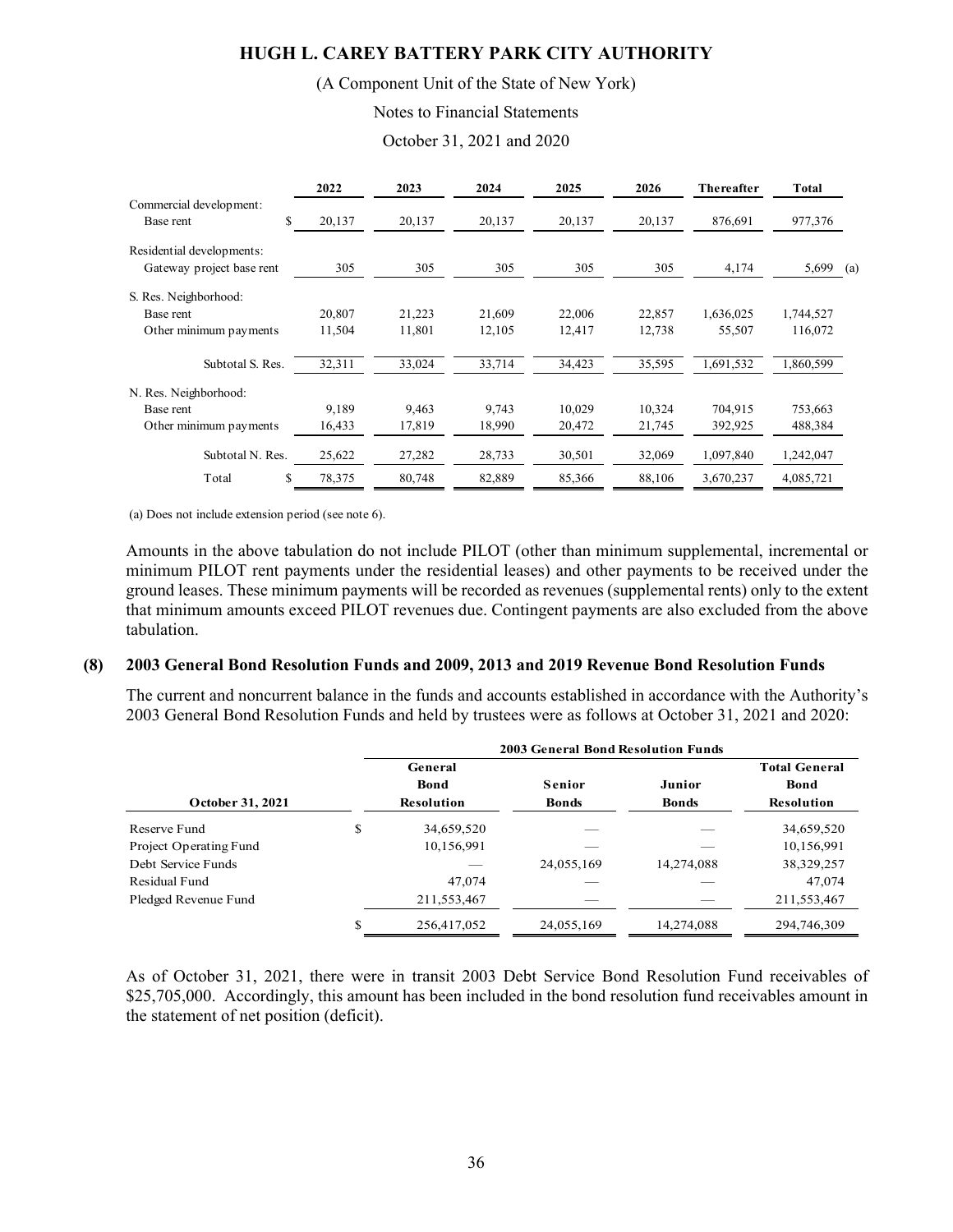(A Component Unit of the State of New York)

Notes to Financial Statements

October 31, 2021 and 2020

|                        | <b>2003 General Bond Resolution Funds</b> |                   |              |              |                      |  |  |
|------------------------|-------------------------------------------|-------------------|--------------|--------------|----------------------|--|--|
|                        |                                           | General           |              |              | <b>Total General</b> |  |  |
|                        |                                           | <b>Bond</b>       | Senior       | Junior       | <b>Bond</b>          |  |  |
| October 31, 2020       |                                           | <b>Resolution</b> | <b>Bonds</b> | <b>Bonds</b> | <b>Resolution</b>    |  |  |
| Reserve Fund           | \$                                        | 34,849,096        |              |              | 34,849,096           |  |  |
| Project Operating Fund |                                           | 8,234,406         |              |              | 8,234,406            |  |  |
| Debt Service Funds     |                                           |                   | 44,650,441   | 23,120,015   | 67,770,456           |  |  |
| Residual Fund          |                                           | 1,095,123         |              |              | 1,095,123            |  |  |
| Pledged Revenue Fund   |                                           | 208,742,344       |              |              | 208,742,344          |  |  |
|                        |                                           | 252,920,969       | 44,650,441   | 23,120,015   | 320,691,425          |  |  |

As of October 31, 2020, there were in transit 2003 Debt Service Bond Resolution Fund receivables of \$384,000. Accordingly, this amount has been included in the bond resolution fund receivables amount in the statement of net position (deficit).

In December 2009, as a result of the 2009 Senior Revenue Bonds issuance, funds and accounts were added to implement certain provisions of the 2003 General Bond Resolutions and were held by trustees as follows at October 31, 2021 and 2020:

|                    |   | 2009A                 | 2009B                 | <b>Total</b> |  |
|--------------------|---|-----------------------|-----------------------|--------------|--|
|                    |   | <b>Senior Revenue</b> | <b>Senior Revenue</b> | 2009         |  |
| October 31, 2021   |   | <b>Bonds</b>          | <b>Bonds</b>          | <b>Bonds</b> |  |
| Project Costs Fund | S | 108,252               |                       | 108,252      |  |
|                    |   |                       | 2009 Revenue Bonds    |              |  |
|                    |   | 2009A                 | 2009B                 | <b>Total</b> |  |
|                    |   | <b>Senior Revenue</b> | <b>Senior Revenue</b> | 2009         |  |
| October 31, 2020   |   | <b>Bonds</b>          | <b>Bonds</b>          | <b>Bonds</b> |  |
| Project Costs Fund | S | 544,087               | 82                    | 544,169      |  |

In October 2013, as a result of the 2013 Senior Revenue Bonds issuance, funds and accounts were added to implement certain provisions of the 2003 General Bond Resolutions and were held by trustees as follows at October 31, 2021 and 2020:

|                    |   | <b>2013 Revenue Bonds</b> |                       |              |  |  |  |
|--------------------|---|---------------------------|-----------------------|--------------|--|--|--|
|                    |   | 2013A                     | 2013B                 | <b>Total</b> |  |  |  |
|                    |   | <b>Senior Revenue</b>     | <b>Senior Revenue</b> | 2013         |  |  |  |
| October 31, 2021   |   | <b>Bonds</b>              | <b>Bonds</b>          | <b>Bonds</b> |  |  |  |
| Project Costs Fund | S | 10,527,590                |                       | 10,527,590   |  |  |  |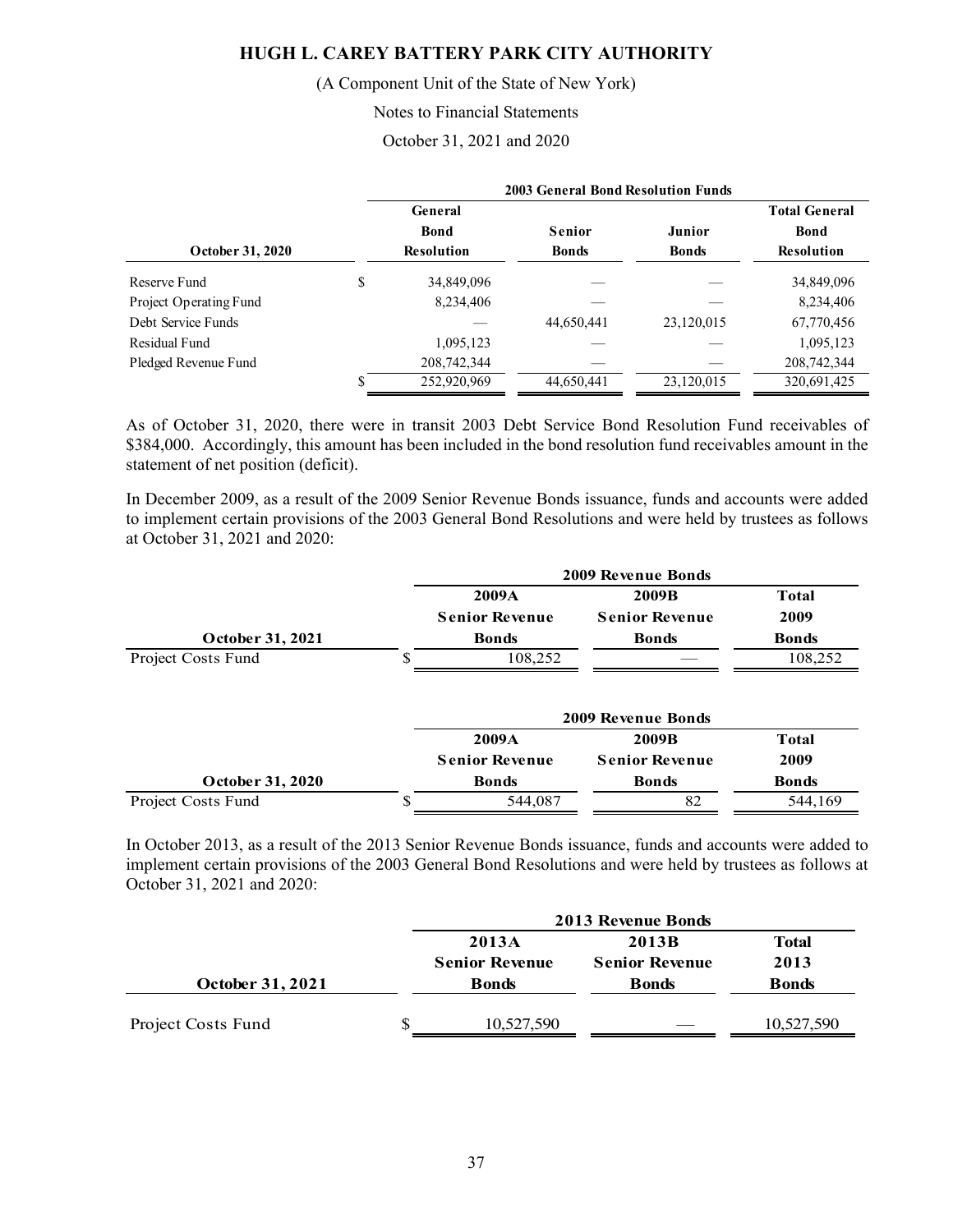(A Component Unit of the State of New York)

Notes to Financial Statements

October 31, 2021 and 2020

|                         |   | <b>2013 Revenue Bonds</b> |                       |              |  |  |  |
|-------------------------|---|---------------------------|-----------------------|--------------|--|--|--|
|                         |   | 2013A                     | 2013B                 | <b>Total</b> |  |  |  |
|                         |   | <b>Senior Revenue</b>     | <b>Senior Revenue</b> | 2013         |  |  |  |
| <b>October 31, 2020</b> |   | <b>Bonds</b>              | <b>Bonds</b>          | <b>Bonds</b> |  |  |  |
| Project Costs Fund      | S | 13,296,454                |                       | 13,296,454   |  |  |  |

In August 2019, as a result of the 2019 Senior Revenue Bonds and Junior Revenue Bonds issuances, funds and accounts were added to implement certain provisions of the 2003 General Bond Resolutions and were held by trustees as follows at October 31, 2021 and 2020:

|                    | 2019 Revenue Bonds    |                       |                       |              |
|--------------------|-----------------------|-----------------------|-----------------------|--------------|
|                    | 2019A                 | 2019B                 | 2019C                 | <b>Total</b> |
|                    | <b>Senior Revenue</b> | <b>Senior Revenue</b> | <b>Senior Revenue</b> | 2019         |
| October 31, 2021   | <b>Bonds</b>          | <b>Bonds</b>          | <b>Bonds</b>          | <b>Bonds</b> |
| Cost of Issuance   | 5.628                 |                       |                       | 5,628        |
| Project Cost Funds | 47,256,401            | 7,832,488             | 3,554,193             | 58,643,082   |
|                    | 47,262,029            | 7,832,488             | 3,554,193             | 58,648,710   |

|                    | <b>2019 Revenue Bonds</b> |                       |                       |              |
|--------------------|---------------------------|-----------------------|-----------------------|--------------|
|                    | 2019A                     | 2019B                 | 2019C                 | Total        |
|                    | <b>Senior Revenue</b>     | <b>Senior Revenue</b> | <b>Senior Revenue</b> | 2019         |
| October 31, 2020   | <b>Bonds</b>              | <b>Bonds</b>          | <b>Bonds</b>          | <b>Bonds</b> |
| Cost of Issuance   | 5,628                     |                       |                       | 5,628        |
| Project Cost Funds | 66,128,570                | 9, 161, 246           | 3,552,178             | 78,841,994   |
|                    | 66,134,198                | 9,161,246             | 3,552,178             | 78,847,622   |

Investments of amounts in funds and accounts established under the various 2003 General Bond Resolutions and 2009, 2013 and 2019 Revenue Bond Resolutions are presently restricted to obligations of the State, U.S. government, and its agencies, or in any other obligations in which the Comptroller of the State of New York is authorized to invest pursuant to Section 98 of the State Finance Law.

Amounts in the Project Costs Fund may be used to pay for costs of certain park, street, community center and other infrastructure improvements, and other capital expenditures.

Amounts in the Debt Service Funds and dedicated funds established under the 2003 General Bond Resolutions are used to pay debt service on the 2003 Swap agreements (see note 10) and the 2009, 2013 and 2019 Revenue Bonds. To the extent not utilized to fund any future debt service deficiencies, the funds will be available to retire bonds issued thereunder in the last year of bond maturity.

A Reserve Fund is held for the payments of debt service for the 2013 Series A Senior Revenue Bonds.

Amounts in the Project Operating Fund established under the 2003 General Bond Resolution Funds are not pledged to pay debt service and may be used by the Authority for and on certain additional indebtedness, which may be issued by the Authority for the funding of maintenance, repair, and restoration of the public open areas and civic facilities, and administrative and other expenditures, as defined.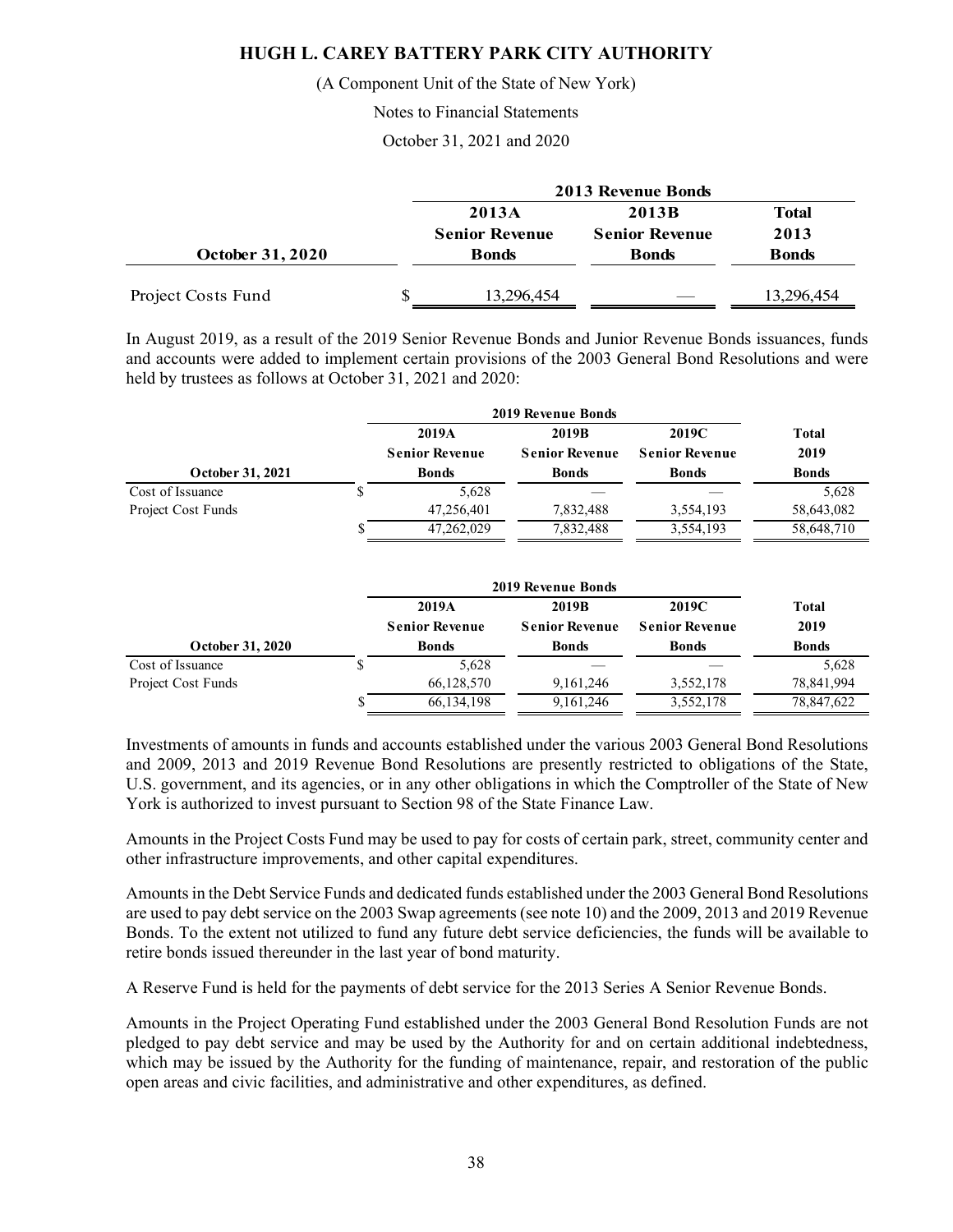(A Component Unit of the State of New York)

Notes to Financial Statements

October 31, 2021 and 2020

Amounts held in the Pledged Revenue Fund ("PRF") are pledged and assigned for the payment of the debt service on the 2003 Swap agreements (see note 10) and the 2009, 2013 and 2019 Revenue Bonds and on certain additional indebtedness, which may be issued by the Authority and secured by the Authority's revenue.

Each November, after meeting funding requirements, the entire balance of funds remaining on deposit in the PRF is transferred to the Residual Fund. These balances become general assets for "lawful corporate purposes." From time to time, revenues not pledged to the bondholders are deposited to the PRF.

## **(9) Authority Bonds Authorized**

The Act, as amended, authorizes the Authority to issue bonds and notes in amounts not to exceed: (a) \$300 million outstanding at any one time for the development of the Project; (b) another \$150 million for the purpose of financing capital costs in connection with development of the Project area, plus a principal amount of bonds and notes issued to fund any related debt service reserve fund and to provide a portion of interest on and costs of issuance related to such indebtedness; (c) \$400 million outstanding at any one time for the making of loans to housing companies organized to provide housing within the Project area pursuant to the New York State Private Housing Finance Law; (d) \$100 million for the purpose of repaying State appropriations including accrued interest thereon and funding the infrastructure of the Project, plus a principal amount of bonds and notes issued to fund any related debt service reserve fund and to provide a portion of interest on and costs of issuance related to such indebtedness; (e) \$150 million for the purpose of making a payment to the City, plus the principal amount of bonds and notes issued to fund any related debt service reserve fund and to provide a portion of interest on and costs of issuance related to such indebtedness; and (f) \$250 million for the purpose of making a payment to the State of New York. Such authorized amounts exclude bonds and notes issued to refund outstanding bonds and notes.

The Act, as amended, also authorizes the Authority to issue bonds for the purpose of furthering the development of a commodities and futures exchange facility in Battery Park City in an amount not to exceed \$110 million, plus the principal amount of bonds and notes issued to fund any related debt service reserve fund and to provide a portion of interest on and costs of issuance related to such indebtedness. As of October 31, 2021 and 2020, no bonds were issued for this purpose.

The Act, as amended, authorized the Authority to enter into interest rate exchange agreements through December 31, 2003 in connection with the issuance of Authority debt or in connection with Authority debt already outstanding, to provide for an exchange of payments based upon fixed and/or variable-interest rates. In October 2003, the Authority entered into \$400 million of interest Swaps (see note 10).

The Act, as amended on December 12, 2019, also authorizes the Authority to issue bonds for the purpose of financing capital costs in connection with a program of infrastructure construction, improvements and other capital expenditures for the project area in an aggregate principal amount not to exceed \$500 million, plus the funding of any related debt service reserve funds, provide capitalized interest, and to provide for fees and other charges and expenses including any underwriter's discounts, related to the issuance of such bonds or notes.

Issuance of additional bonds by the Authority is subject to meeting certain conditions, including approval by the City and the New York State Public Authorities Control Board.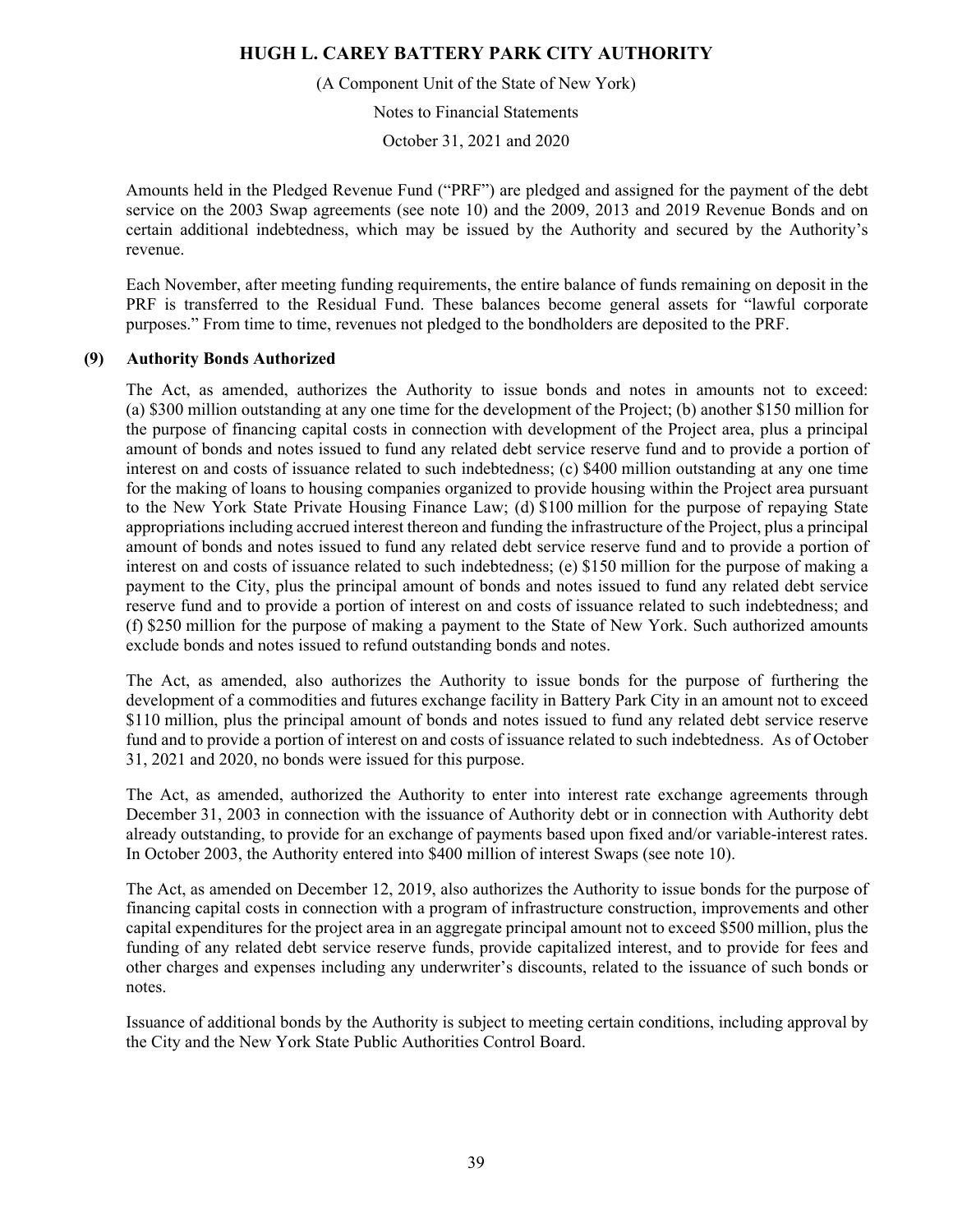(A Component Unit of the State of New York)

Notes to Financial Statements

October 31, 2021 and 2020

### **(10) 2003 Interest Rate Exchange Agreements (Swaps)**

On October 2, 2003, the Authority executed Swaps with three counterparties. The Swaps were executed in conjunction with the Authority's issuance of \$400 million of its 2003 Series C Bonds. The total notional amount of the Swaps was \$400 million, which amortize consistent with the original amortization schedule for the 2003 Series C Bonds. The effective date for the Swaps was October 16, 2003, which coincided with the delivery date of the 2003 Series C Bonds. The Authority executed the Swaps in order to effectively convert the variable-rate 2003 Series C Bonds to a net fixed-rate.

In July 2019, the Authority amended the terms of its Swap agreements with all counterparties. The Authority changed the fixed-rate of interest owed semiannually to counterparties from 3.452% to a range of 3.499% to 3.512%, which is now due to be paid monthly. In return, the counterparties owe the Authority floating-rate interest equal to one-week Securities Industry and Financial Markets Association ("SIFMA") through mid-2024, and thereafter 65% of the fall back rate until maturity. The original notional amounts of the Swaps and the amortization thereof match the original principal amount and amortization schedule of the refunded 2003 Series C Bonds.

On March 5, 2021, ICE Benchmark Administration Limited ("IBA") and the Financial Conduct Authorities ("FCA") announced that the LIBOR cessation date for most USD LIBOR tenors, including 1-Month LIBOR, will be June 30, 2023. On October 23, 2020, the International Swaps and Derivatives Association ("ISDA") published the ISDA 2020 IBOR Fallback Protocol ("Fallback Protocol"), which could be used by parties to a derivative transaction to amend existing transactions to make use of the fallback language. That announcement also triggered the fixing of the USD LIBOR-USD Compound Secured Overnight Funding Rate ("SOFR") fallback spread adjustment for 1-Month LIBOR at 11.448 bps ("SOFR Spread"). The Fallback Protocol provides a mechanism to incorporate the fallback rate for legacy swaps that were executed prior to January 25, 2021, which can be implemented via adherence to the Fallback Protocol or bilateral agreements.

On October 29, 2021, the Authority adhered to the Fallback Protocol. Given each of the Authority's counterparties has also adhered to the Fallback Protocol, the Authority's adherence effectively replaces the fallback language in each of the amended trade confirmation with the Fallback Protocol language, thus replacing LIBOR with SOFR plus the SOFR Spread from mid-2024 through maturity, unless and until such rate is further amended.

The Swaps were not terminated in connection with the issuance of the 2019 Series D Bonds and the 2019 Series E Bonds. Each Swap has been determined to be a hedge of the Authority's variable-rate obligations on the 2019 Series D Bonds and the 2019 Series E Bonds.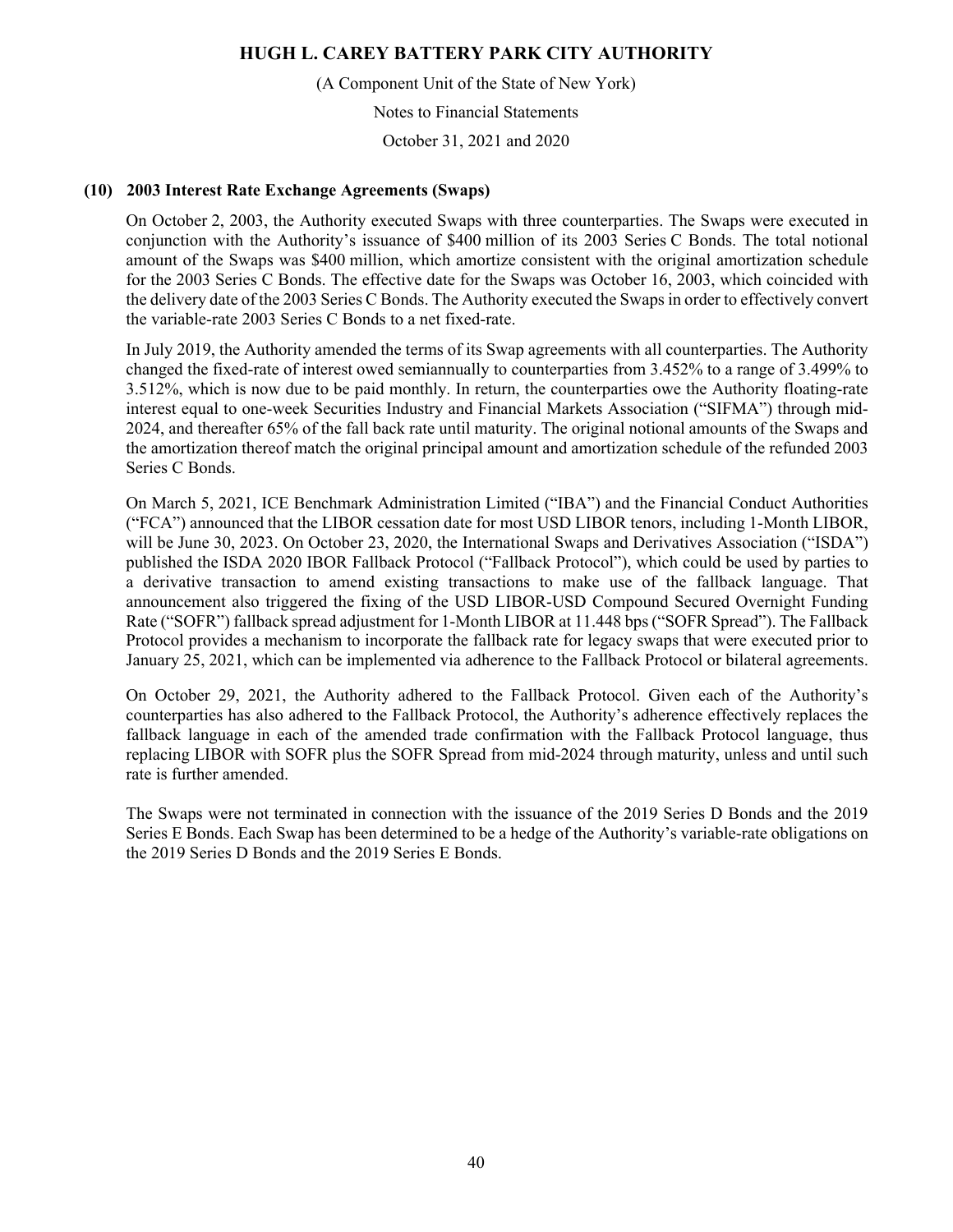#### (A Component Unit of the State of New York)

#### Notes to Financial Statements

October 31, 2021 and 2020

|                        | <b>S</b> wap                    | Interest-rate swaps |                       |                          |  |  |
|------------------------|---------------------------------|---------------------|-----------------------|--------------------------|--|--|
|                        | <b>Notional</b><br>Amortization | Payment             | Pro-Forma<br>Receipts | Pro-Forma<br>Net payment |  |  |
| Year ended October 31: |                                 |                     |                       |                          |  |  |
| 2022                   | \$<br>5,950,000                 | (11,516,726)        | 386,096               | (11, 130, 630)           |  |  |
| 2023                   | 6,150,000                       | (11,304,250)        | 870,879               | (10, 433, 371)           |  |  |
| 2024                   | 6,400,000                       | (11,083,872)        | 1,282,018             | (9,801,854)              |  |  |
| 2025                   | 6,600,000                       | (10, 855, 592)      | 2,032,750             | (8,822,842)              |  |  |
| 2026                   | 6,875,000                       | (10,618,971)        | 2,182,226             | (8,436,745)              |  |  |
| $2027 - 2031$          | 184,025,000                     | (39, 222, 455)      | 9,450,538             | (29, 771, 917)           |  |  |
| $2032 - 2033$          | 114,900,000                     | (5,534,034)         | 1,503,286             | (4,030,748)              |  |  |
| Totals                 | \$<br>330,900,000               | (100, 135, 900)     | 17,707,793            | (82, 428, 107)           |  |  |

The above table shows payments based on the Authority's pay-fixed-rate interest rate Swap payment obligation at an effective interest rate of 3.499% to 3.512%, while the Authority's variable-rate receipts are based on the floating rate equal to one-week SIFMA through mid- 2024, thereafter 65% of SOFR plus SOFR Spread to maturity, which the counterparties are obligated to pay on a monthly basis.

Although the pro-forma receipts shown are projected based on the latest interest rate at October 31, 2021, one-week SIFMA (0.05%) and 65% of SOFR (0.04767%) plus SOFR Spread; actual receipts will depend on the actual fluctuation of one-week SIFMA and SOFR.

The Authority is exposed to a limited degree of counterparty credit risk associated with the Swaps. However, each of the counterparties carries a rating of "Baa1" or higher from at least one of the nationally recognized credit rating agencies. The counterparties are required to post collateral to the extent that they experience an appreciable decline in credit rating and the Swaps have positive fair value for the Authority.

The Authority reduced its basis risk on the Swaps for the five-year period of the amendment to one-week SIFMA, which matches the variable rate on the Series 2019 D Bonds and the Series 2019 E Bonds. Starting in mid-2024, the Swaps floating rate index reverts back to 65% of SOFR plus SOFR Spread, which may result in basis risk.

On August 6, 2019, the Authority refunded its 2013 Series C, 2013 Series D, and 2013 Series E variable-rate Junior Revenue Bonds and issued 2019 Series D and 2019 Series E variable-rate bonds. The interest rates on these bonds were hedged by interest rate swaps, which were bifurcated as of the date of the refunding. As defined by GASB 53, debt-type instruments (swaps) with market exposure are accounted for by bifurcating the transaction between a borrowing and an embedded derivative. The fair values of each element of the bifurcation can be made by estimating the fair value of the instrument (swaps) less the fair value of the borrowing. GASB 53 requires that associated interest swaps be tested for hedge effectiveness to qualify for the application of hedge accounting. On October 31, 2021 and 2020, the associated interest swaps were tested and qualified for hedge accounting. Accordingly, the fair value of the interest rate swaps on August 6, 2019 of negative \$80 million was recorded as an imputed borrowing and a deferred outflow of resources by the Authority. These amounts are being amortized on a straight-line basis over the remaining life of the swaps and were \$66.1 million and \$72.3 million at October 31, 2021 and 2020, respectively. Apart from the imputed borrowing, the interest rate swap agreements, which continue in effect and continue as a hedge, had a negative fair value (from August 6, 2019) of \$4.3 million and \$16.2 million at October 31, 2021 and 2020, respectively. This negative fair value is recorded as a deferred outflow of resources and a liability on the Authority's statements of net position (deficit).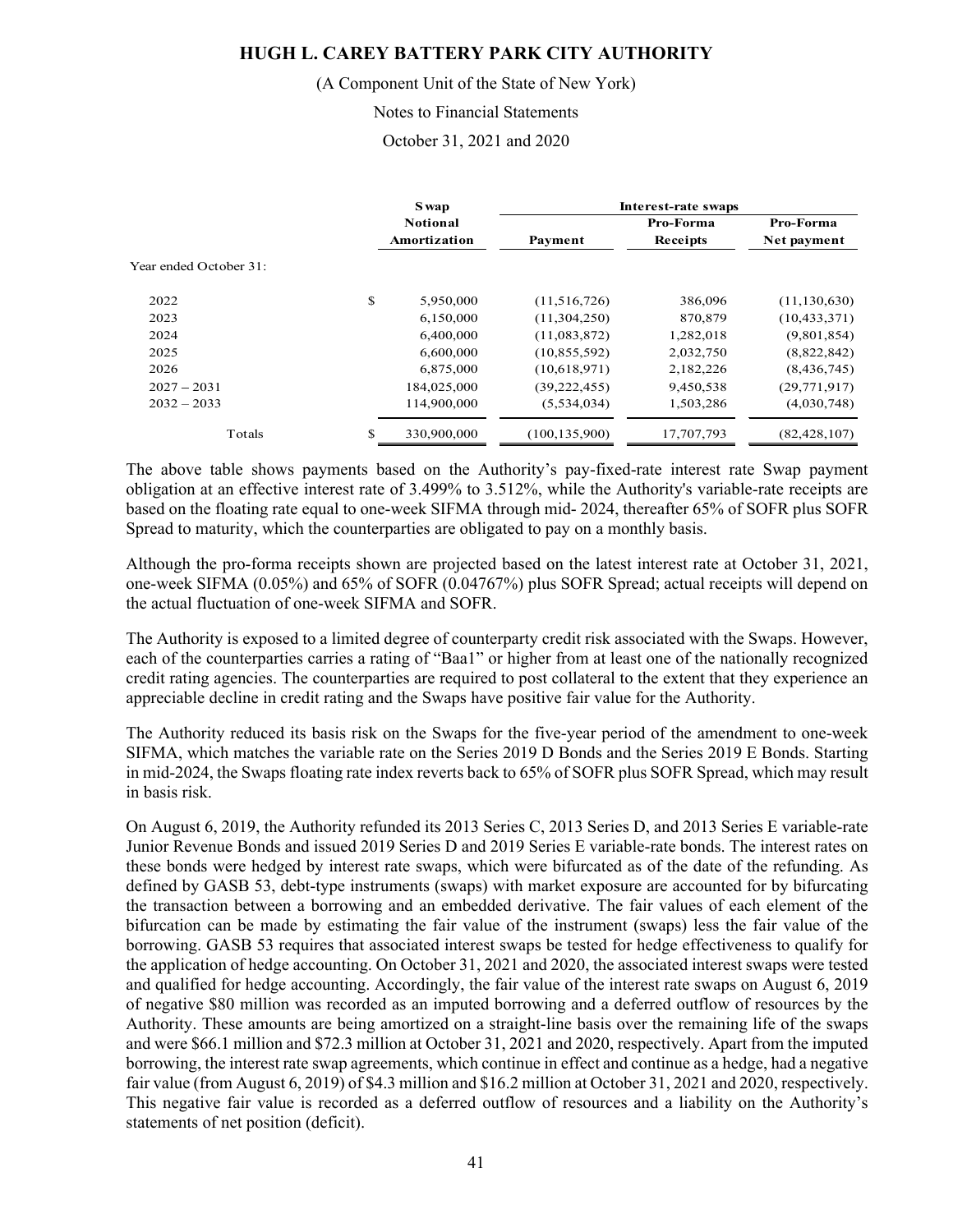(A Component Unit of the State of New York)

Notes to Financial Statements

October 31, 2021 and 2020

Debt service on the 2013 and 2019 Bonds and the 2003 Swap agreements (see notes 12 and 13) is secured by and is payable, after satisfaction of certain administrative, operating, and maintenance obligations of the Authority, solely from certain pledged lease revenues and Swap receipts, which are required to be deposited and maintained in the PRF established under the 2003 General Bond Resolution. The PRF, including income and earnings on investments thereof, has been pledged and assigned to a trustee for the benefit of the owners of the 2013 and 2019 Bonds and certain other beneficiaries, as their respective interest may appear. In addition, the 2013 Series A Senior Revenue Bonds are secured by the Reserve Fund established under the 2003 General Bond Resolution. The rights to payment of the 2013 and 2019 Senior Bonds and senior reimbursement obligations are senior to the payment of the 2019 Junior Bonds, junior swap payments, and junior reimbursement obligations from amounts in the PRF. As of each November 1, amounts in the PRF in excess of funding requirements for project operating expenses and debt service, along with certain other unpledged amounts will be transferred into the Residual Fund (see notes 8 and 9).

## **(11) 2009 Revenue Bonds**

On December 22, 2009, the Authority issued \$56,600,000 of fixed-rate Senior Revenue Bonds, Series 2009A (Federally Taxable—Build America Bonds) (the "2009 Series A Bonds") and \$30,635,000 of fixed-rate Senior Revenue Bonds, Series 2009B (the "2009 Series B Bonds") (see note 17). At October 31, 2021, there were no 2009 Series A Bonds or 2009 Series B Bonds outstanding.

All Series 2009A and 2009B Bonds maturing after November 1, 2019 were refunded on August 6, 2019 and as of that date are no longer debt obligations of the Authority.

The Authority issued certain of the 2009 Series B Bonds at a premium of \$1.81 million, which were being amortized on a straight-line basis until the bonds were refunded on August 6, 2019. The remaining unamortized net bond premiums of approximately \$1.1 million were reclassified to Gain (Loss) on Extinguishment of Debt, when the bonds were refunded.

## **(12) 2013 Revenue Bonds**

On October 23, 2013, the Authority issued \$356,085,000 of fixed-rate Senior Revenue Bonds, Series 2013A (Tax-Exempt Bonds) (the "2013 Series A Bonds") and \$6,700,000 of fixed-rate Senior Revenue Bonds, Series 2013B Federally Taxable Bonds) (the "2013 Series B Bonds").

In addition, the Authority directly placed \$609,530,000 of variable-rate Junior Revenue Bonds with three banks or bank affiliates, comprising \$210,865,000 of Junior Revenue Bonds, Series 2013C (the "2013 Series C Bonds"), \$199,330,000 of Junior Revenue Bonds, Series 2013D (the "2013 Series D Bonds"), and \$199,335,000 of Junior Revenue Bonds, Series 2013E (the "2013 Series E Bonds") (collectively, the "2013 Series C, D, and E Bonds").

The cumulative unamortized loss on redemption or maturity of bonds, including the unamortized bond insurance costs, collectively totaling \$13.2 million and \$14.5 million at October 31, 2021 and 2020, respectively, is classified in the statements of net position (deficit) as a deferred outflow of resources and is being amortized over the respective maturity of the corresponding bonds.

As of October 31, 2021, principal and interest payments due on the 2013 Series A Senior Revenue Bonds were as follows: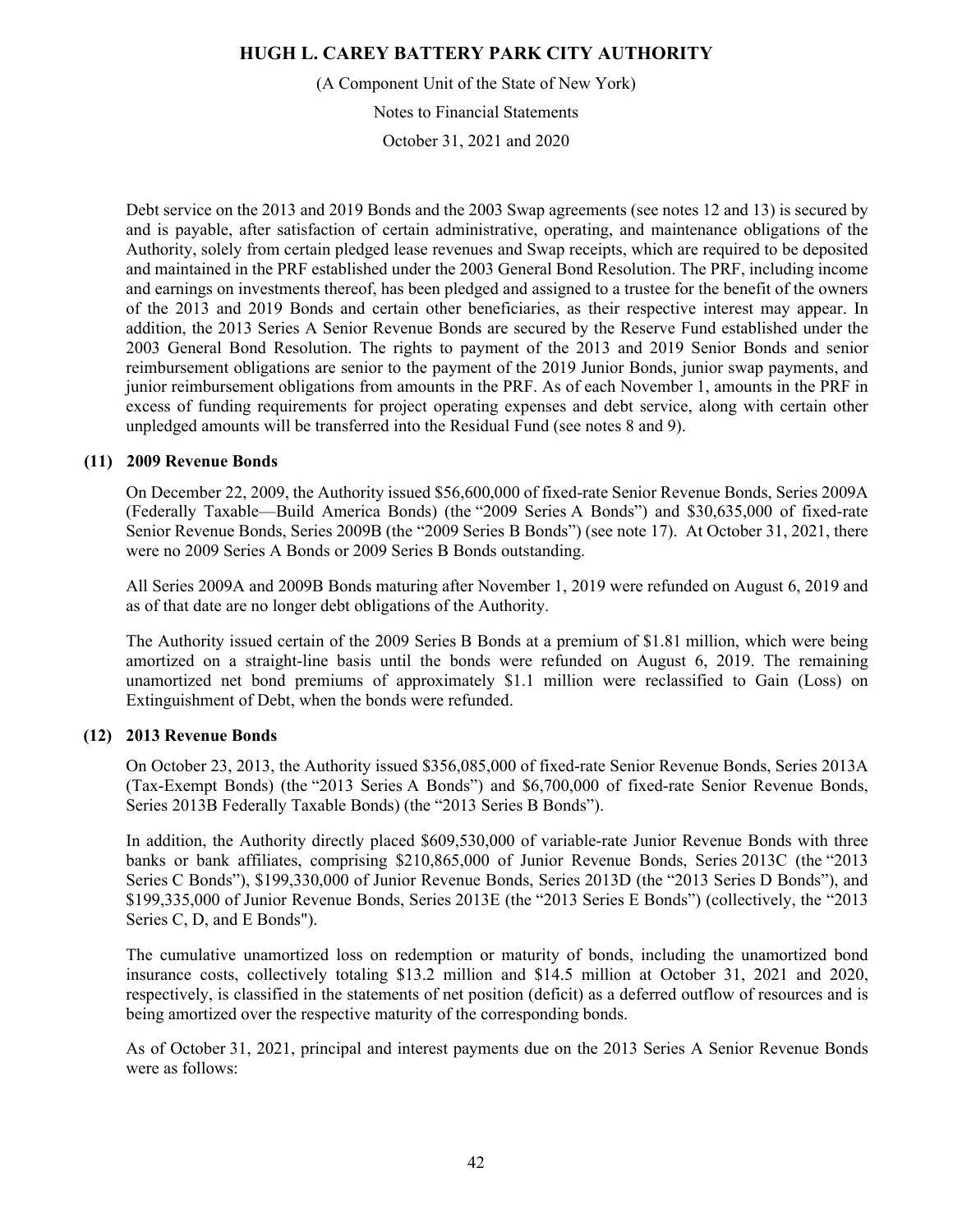(A Component Unit of the State of New York)

Notes to Financial Statements

October 31, 2021 and 2020

#### **2013 Series A Senior Revenue Bonds:**

|                        | <b>Coupon Rate</b> |    | <b>Principal amount</b> | <b>Interest</b> |
|------------------------|--------------------|----|-------------------------|-----------------|
| Year ended October 31: |                    |    |                         |                 |
| 2022                   | $4.00\% - 5.00\%$  | \$ | 27,015,000              | 9,555,350       |
| 2023                   | $4.00\% - 5.00\%$  |    | 28,380,000              | 8,178,050       |
| 2024                   | 5.00%              |    | 29,760,000              | 6,730,050       |
| 2025                   | 5.00%              |    | 28,740,000              | 5,267,550       |
| 2026                   | 5.00%              |    | 25,040,000              | 3,923,050       |
| $2027 - 2031$          | $5.00\%$           |    | 57,765,000              | 7,844,125       |
| 2032                   | $4.00\% - 5.00\%$  |    | 9,595,000               | 204,400         |
| Totals                 |                    | S  | 206,295,000             | 41,702,575      |

The 2013 Series A Senior Bonds maturing after November 1, 2023 are subject to redemption, in whole or in part, at any time on or after November 1, 2023 at the option of the Authority, at a redemption price of par plus interest to the redemption date.

## **2013 Series C, D, and E Junior Revenue Bonds:**

All 2013 Series C, D, and E Junior Revenue Bonds were refunded on August 6, 2019 and, as of that date, are no longer obligations of the Authority.

## **Special Fund**

In September 2003, the Authority entered into an agreement with the City, which supplemented the Settlement Agreement, to provide for the custody of the Special Fund. The Authority established a new Special Fund, funded with \$46 million and from the proceeds of the former Special Fund created pursuant to a former 1993 Master Revenue Resolution upon the dissolution of such existing Special Fund in connection with the 2003 refunding of outstanding Authority bonds.

The Special Fund may only be used by the Authority, as necessary: (i) to pay debt service obligations of the Authority on its bonds, or (ii) for purposes that are jointly agreed upon between the City and the Authority, as the same may be amended from time to time. Neither the Special Fund nor the monies on deposit from time to time therein may be pledged to secure any obligation pursuant to any Resolutions authorizing additional bonds or other bonds or debt obligations of the Authority.

Income and earnings actually received by or for the account of the Authority from investments of monies on deposit from time to time in the Special Fund shall be treated as revenues. In addition to a \$40 million commitment from the Special Fund (see note  $20(c)$ ), in November 2013, the Authority entered into an amendment with the City committing up to \$5 million dollars of funds held in the Special Fund for the construction of Pier A Plaza project and any balances remaining to flow to the City. As of October 31, 2021, the full \$5 million had been used for the construction of Pier A Plaza and the remaining balances were transferred to the City.

#### **(13) 2019 Revenue Bonds**

On August 6, 2019, the Authority issued \$72,765,000 of fixed-rate tax-exempt Senior Revenue Bonds, Series 2019A (Sustainability Bonds) (the "2019 Series A Bonds"), \$146,510,000 of fixed-rate tax-exempt Senior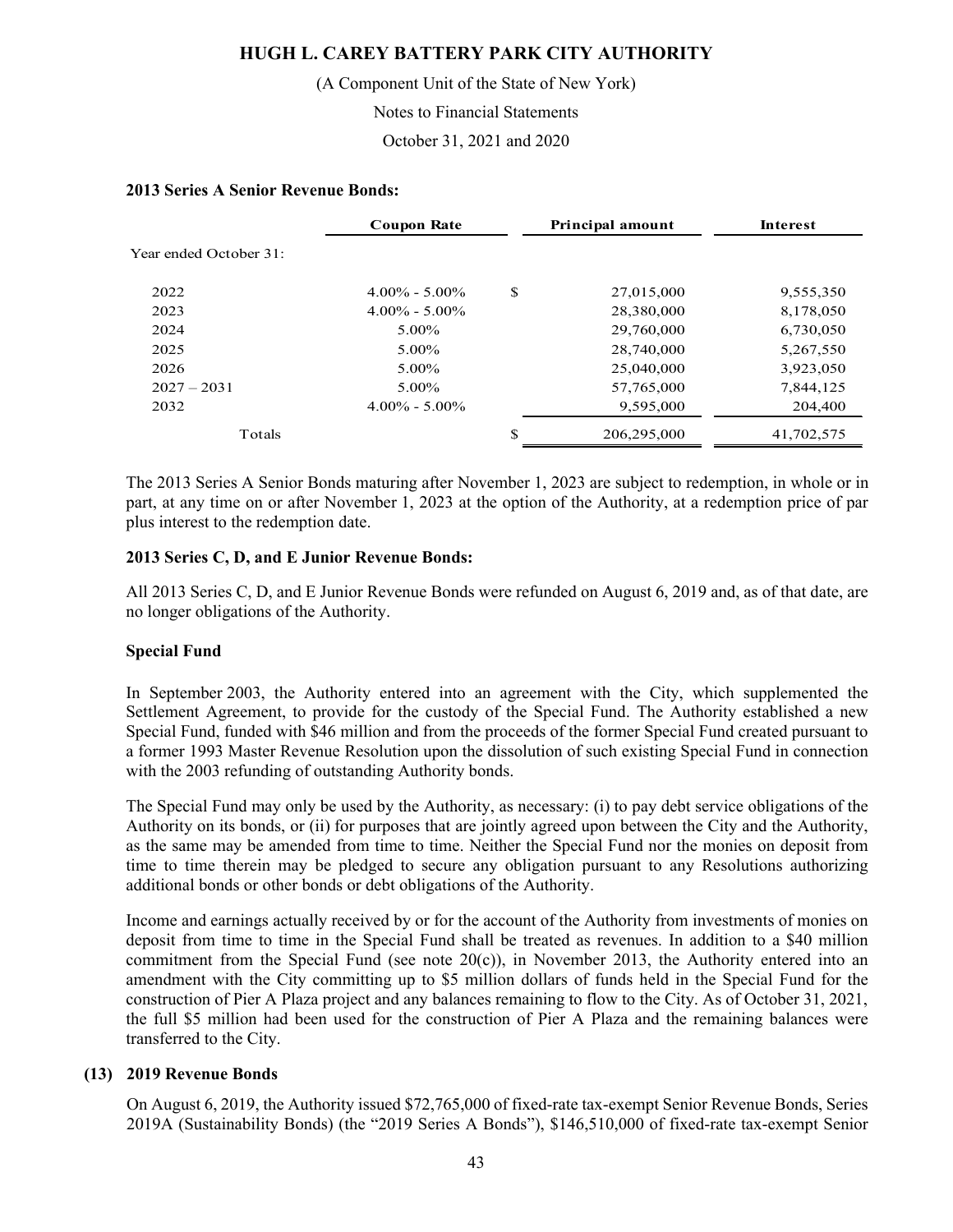(A Component Unit of the State of New York)

Notes to Financial Statements

October 31, 2021 and 2020

Revenue Bonds, Series 2019B (the "2019 Series B Bonds"), and \$3,570,000 of fixed-rate Senior Revenue Bonds, Series 2019C (Federally Taxable) (the "2019 Series C Bonds").

On that date, the Authority also issued \$300,000,000 of variable-rate Junior Revenue Bonds, Series 2019D (Adjustable Rate Bonds) (the "2019 Series D Bonds"), composed of \$150,000,000 of Subseries 2019D-1 and \$150,000,000 of Subseries 2019D-2) and sold \$150,000,000 of variable-rate Junior Revenue Bonds, Series 2019E (the "2019 Series E Bonds") to a bank.

Proceeds of the Series 2019 Bonds were issued for the following purposes:

- A total of \$3,813,506 of proceeds were allocated to pay for costs of issuance.
- A total of \$99,352,522 of proceeds (comprising \$86,150,000 from the 2019 Series A Bonds, \$9,702,522 from the 2019 Series B Bonds, and \$3,500,000 from the 2019 Series C Bonds) are to be used for certain infrastructure and other capital improvements.
- A total of \$671,425,000 of proceeds of the 2019 Series B Bonds, the 2019 Series D Bonds, and the 2019 Series E Bonds was used to refund the 2009 Series A Bonds (\$56,600,000), 2009 Series B Bonds (\$28,055,000), the 2013 Series C Bonds (\$204,835,000), the 2013 Series D Bonds (\$190,965,000), and the 2013 Series E Bonds (\$190,970,000).

As of October 31, 2021, principal and interest payments due on the fixed-rate Senior Revenue Bonds, 2019 Series A, 2019 Series B and 2019 Series C were as follows:

|                        | <b>Coupon Rate</b> | <b>Principal amount</b> | Interest   |
|------------------------|--------------------|-------------------------|------------|
| Year ended October 31: |                    |                         |            |
| 2022                   |                    | \$                      | 3,346,900  |
| 2023                   |                    |                         | 3,346,900  |
| 2024                   |                    |                         | 3,346,900  |
| 2025                   |                    |                         | 3,346,900  |
| 2026                   |                    |                         | 3,346,900  |
| $2027 - 2031$          |                    |                         | 16,734,500 |
| $2032 - 2036$          |                    |                         | 16,734,500 |
| $2037 - 2041$          | 4.00%              | 1,205,000               | 16,710,400 |
| $2042 - 2046$          | $4.00\% - 5.00\%$  | 35,825,000              | 13,044,925 |
| $2047 - 2050$          | 5.00%              | 35,735,000              | 3,682,625  |
| Totals                 |                    | \$<br>72,765,000        | 83,641,450 |

#### **2019 Series A Senior Revenue Bonds**

The 2019 Series A Senior Revenue Bonds maturing on or after November 1, 2030 are subject to redemption, in whole or in part, at any time on or after November 1, 2029 at the option of the Authority, at a redemption price of par plus interest to the redemption date.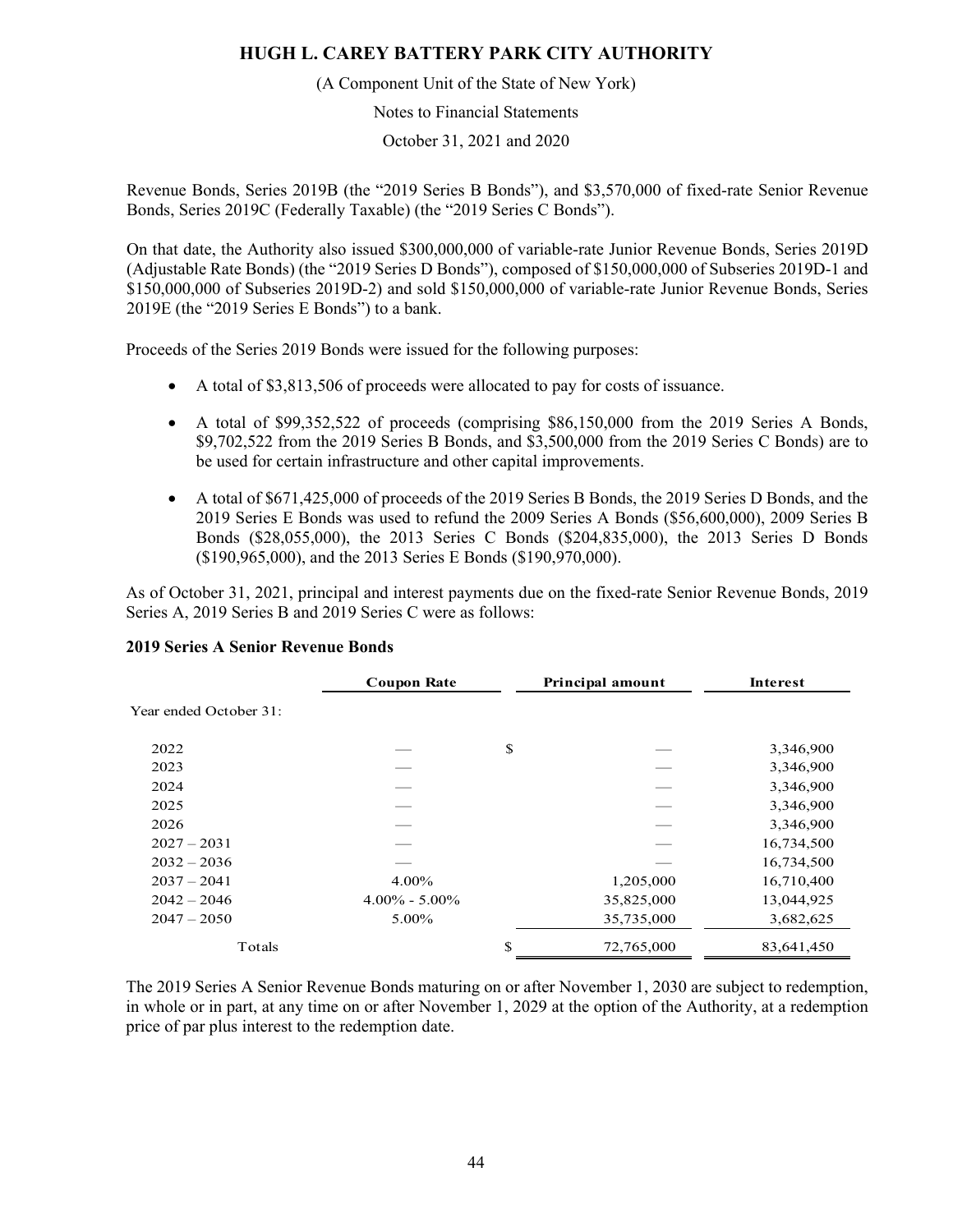(A Component Unit of the State of New York)

Notes to Financial Statements

October 31, 2021 and 2020

#### **2019 Series B Senior Revenue Bonds**

|                        | <b>Coupon Rate</b> | <b>Principal amount</b> | <b>Interest</b> |
|------------------------|--------------------|-------------------------|-----------------|
| Year ended October 31: |                    |                         |                 |
| 2022                   |                    | \$                      | 7,318,150       |
| 2023                   |                    |                         | 7,318,150       |
| 2024                   |                    |                         | 7,318,150       |
| 2025                   |                    |                         | 7,318,150       |
| 2026                   |                    |                         | 7,318,150       |
| $2027 - 2031$          | 5.00%              | 1,245,000               | 36,499,375      |
| $2032 - 2036$          | 5.00%              | 33,115,000              | 32,877,625      |
| $2037 - 2041$          | 5.00%              | 111,415,000             | 17,462,375      |
| 2042                   | 4.00%              | 735,000                 | 14,700          |
| Totals                 |                    | \$<br>146,510,000       | 123,444,825     |

The 2019 Series B Senior Revenue Bonds maturing on or after November 1, 2030 are subject to redemption, in whole or in part, at any time on or after November 1, 2029 at the option of the Authority, at a redemption price of par plus interest to the redemption date.

#### **2019 Series C Senior Revenue Bonds**

|                        | <b>Coupon Rate</b> |    | Principal amount | Interest |
|------------------------|--------------------|----|------------------|----------|
| Year ended October 31: |                    |    |                  |          |
| 2022                   |                    | \$ |                  | 90,321   |
| 2023                   |                    |    |                  | 90,321   |
| 2024                   |                    |    |                  | 90,321   |
| 2025                   |                    |    |                  | 90,321   |
| 2026                   |                    |    |                  | 90,321   |
| 2027-2028              | 2.53%              |    | 3,570,000        | 135,482  |
| Totals                 |                    | S  | 3,570,000        | 587,087  |

The 2019 Series C Senior Revenue Bonds are subject to redemption, in whole or in part, on any business day at the option of the Authority, for the full issue price plus accrued interest or the sum of the present value of the remaining scheduled payments of principal and interest to maturity.

#### **2019 Series D Junior Revenue Bonds:**

Both subseries of the 2019 Series D Bonds are variable-rate demand bonds bears interest at a variable-rate based on one-week SIFMA plus applicable fees. The Authority has also entered into a standby purchase agreement as liquidity support for each of the two subseries.

The Authority has the right to cause the 2019 Series D Bonds to be repurchased from the initial purchasers on any business day at the discretion of the Authority.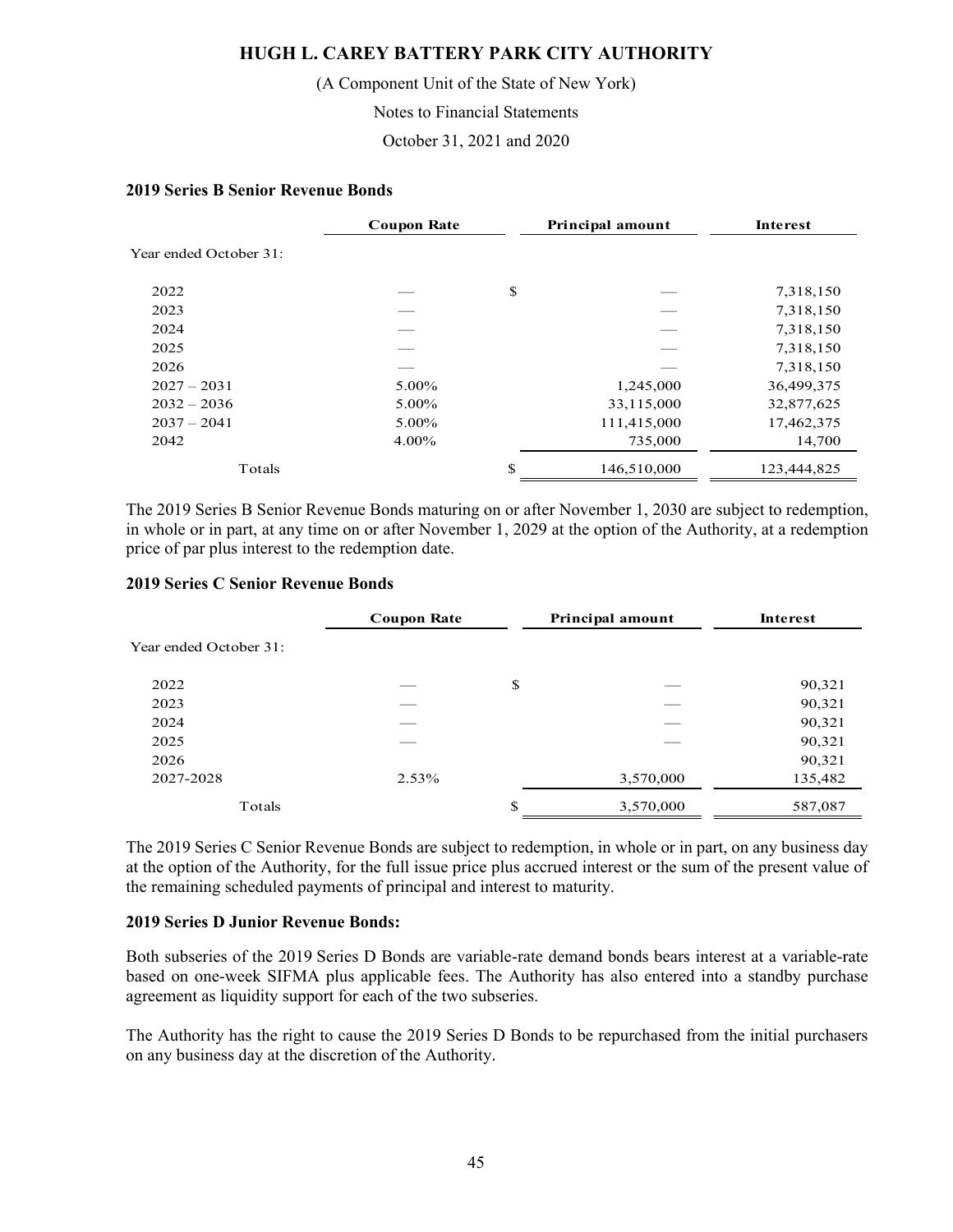(A Component Unit of the State of New York)

Notes to Financial Statements

October 31, 2021 and 2020

#### **2019 Series E Junior Revenue Bonds:**

The 2019 Series E Bonds bear interest at a variable-rate based on one-week SIFMA plus a spread. The Authority has the right to cause the 2019 Series E Bonds to be repurchased from the initial purchasers on any business day upon 20 days prior written notice.

As of October 31, 2021, principal and interest payments due on the 2019 Series D and Series E variable-rate bonds were as follows:

| Junior D               |       | Junior E |             | Total      |             |            |             |            |
|------------------------|-------|----------|-------------|------------|-------------|------------|-------------|------------|
|                        |       |          | Principal   | Interest   | Principal   | Interest   | Principal   | Interest   |
| Year ended October 31: |       |          |             |            |             |            |             |            |
| 2022                   |       | \$       | 2,820,000   | 1.946.916  | 1,415,000   | 1.150.107  | 4,235,000   | 3,097,023  |
| 2023                   |       |          | 2.930,000   | 2,613,026  | 1.470.000   | 1.481.341  | 4,400,000   | 4,094,367  |
| 2024                   |       |          | 3,090,000   | 3,187,333  | 1.545,000   | 1.766.620  | 4,635,000   | 4,953,953  |
| 2025                   |       |          | 4,970,000   | 3.539.234  | 2.490,000   | 1.939.506  | 7,460,000   | 5,478,740  |
| 2026                   |       |          | 8,750,000   | 3.767.853  | 4,370,000   | 2.048.621  | 13,120,000  | 5,816,474  |
| $2027 - 2031$          |       |          | 85,850,000  | 18,237,568 | 42,915,000  | 9,800,004  | 128,765,000 | 28,037,572 |
| $2032 - 2036$          |       |          | 119,480,000 | 11.020.869 | 59,735,000  | 5,870,263  | 179,215,000 | 16,891,132 |
| $2037 - 2041$          |       |          | 69,410,000  | 1.064.695  | 34,710,000  | 565,474    | 104,120,000 | 1,630,169  |
|                        | Total | ъ.       | 297,300,000 | 45,377,494 | 148,650,000 | 24,621,936 | 445,950,000 | 69,999,430 |

The above schedule reflects interest on one-week SIFMA on October 29, 2021 plus applicable fees.

## **(14) Agreements with the City of New York Relating to Disposition of Revenue**

The Authority entered into the Settlement Agreement with the City which provides, in effect, that: (i) all PILOT received by the Authority from its tenants remaining after operating and administrative expenses, payment of a proportionate part of principal and interest on the 2003 Swap agreements (see note 10), 2009, 2013 and 2019 Revenue Bonds (see notes 11, 12 and 13), certain site development costs and any agreed-upon commitments, will be remitted to the City; and (ii) all other rent payments and other revenue received by the Authority, remaining after payment of a proportionate part of the aforementioned items, will be retained by the Authority and spent in such manner and for such purposes as the Authority and the City shall jointly determine.

The \$185.0 million of PILOT-related receipts provided for the transfer to the City during the year ended October 31, 2020 was transferred in June 2021. A provision in the amount of \$178.4 million has been charged as a nonoperating expense for the year ended October 31, 2021.

In January 2010, the City and the Authority signed an amendment to the Settlement agreement (the "2010 Agreement") to distribute \$861 million of accumulated and future excess revenues from the Joint Purpose Fund. The City and State were each allocated \$200 million to be distributed in a pari passu basis.

The Authority met the \$400 million obligation. Additionally, the Authority made payments totaling \$200 million to satisfy the City 421-A fund obligation. The remaining \$261 million distribution to the City payas-you-go capital fund was completed with the current year's provision of \$2.0 million, which was charged to nonoperating expenses for the year ended October 31, 2021. The excess will then be accumulated in accordance with the Settlement Agreement.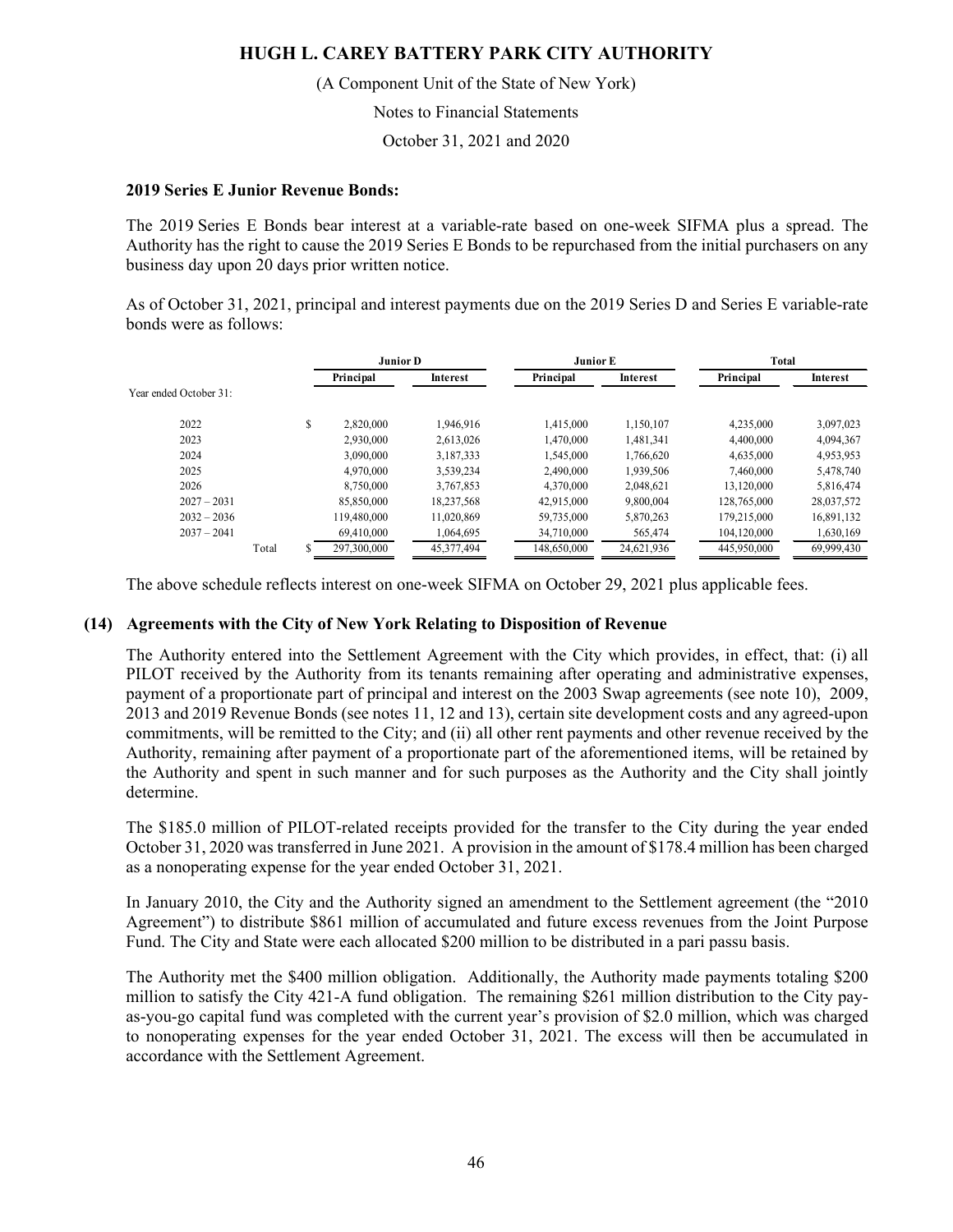(A Component Unit of the State of New York)

Notes to Financial Statements

October 31, 2021 and 2020

## **(15) (A) Rents and Other Receivables**

Rents and other receivables consisted of the following at October 31:

|                                      |    | 2021           | 2020        |
|--------------------------------------|----|----------------|-------------|
| Rents receivable                     | \$ | 15,800,238     | 7,771,711   |
| Interest receivable                  |    | 780,091        | 606,592     |
| M iscellaneous receivables           |    | 109,539        | 108,612     |
| Total receivables                    |    | 16,689,868     | 8,486,915   |
| Less allowance for doubtful accounts |    | (11, 426, 385) | (2,240,375) |
| Net receivables                      | S  | 5,263,483      | 6,246,540   |

For the year ended October 31, 2021, the Authority has increased the allowance for doubtful accounts by approximately \$9.2 million. The increase in the allowance is associated with the uncertainty of collections of non-core lease payments.

## **B) Bond Resolution Fund Receivables**

As of October 31, 2021, \$25,705,000 of bond resolution funds from the debt service accounts were generated by the sale of fund investments (see note 8). The securities were received by the Authority on November 1, 2021. These bond resolution funds have been recorded separately as bond resolution fund receivables in the statement of net position (deficit).

#### **(16) A) Accounts Payable and Other Liabilities**

Accounts payable and other liabilities consisted of the following at October 31:

|                              | 2021             | 2020      |
|------------------------------|------------------|-----------|
| Amounts due to vendors       | \$<br>6,599,856  | 3,757,274 |
| Contract retention costs     | 2,334,035        | 1,156,085 |
| Accrued payroll and benefits | 1,071,293        | 978,785   |
| Accrued bond fees            | 342,008          | 348,048   |
| Due to developers            | 37,416           | 37,416    |
| Total                        | \$<br>10,384,608 | 6,277,608 |

## **B) Bond Resolution Fund Payables**

As of October 31, 2021, \$640,017 of bond resolution funds from the security deposit fund accounts were used to purchase investments (see note 8). The securities were received by the Authority on November 1, 2021. These bond resolution funds have been recorded separately as bond resolution fund payables in the statement of net position (deficit).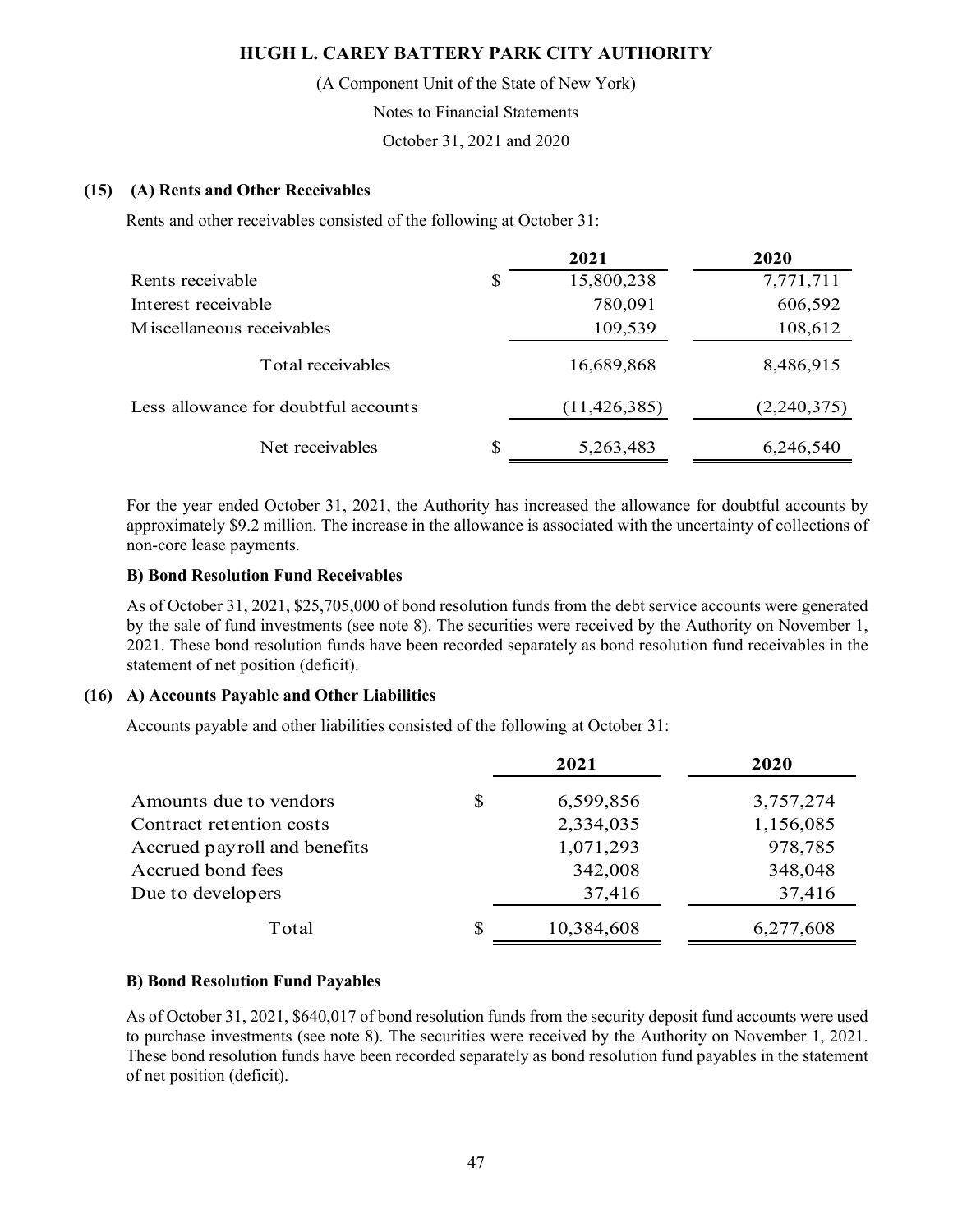(A Component Unit of the State of New York)

Notes to Financial Statements

October 31, 2021 and 2020

#### **(17) Long-Term Liabilities**

The Organization's bonds and other long-term liabilities as of October 31, 2021 and 2020 were comprised of the following obligations:

|                                     | October 31,<br>2020 | <b>Additions</b>         | <b>Deletions</b> | October 31,<br>2021 | Due within<br>one year |
|-------------------------------------|---------------------|--------------------------|------------------|---------------------|------------------------|
| <b>Authority bonds outstanding:</b> |                     |                          |                  |                     |                        |
| 2013 Revenue Bonds:                 |                     |                          |                  |                     |                        |
| Series 2013A<br>S                   | 232,030,000         |                          | 25,735,000       | 206,295,000         | 27,015,000             |
| Unamortized net premiums            | 31,148,388          |                          | 2,831,672        | 28,316,716          |                        |
| Subtotal 2013 Bonds                 | 263,178,388         | $\overline{\phantom{0}}$ | 28,566,672       | 234,611,716         | 27,015,000             |
| 2019 Revenue Bonds:                 |                     |                          |                  |                     |                        |
| Series 2019A                        | 72,765,000          |                          |                  | 72,765,000          |                        |
| Series 2019B                        | 146,510,000         |                          |                  | 146,510,000         |                        |
| Series 2019C                        | 3,570,000           |                          |                  | 3,570,000           |                        |
| Series 2019D                        | 300,000,000         |                          | 2,700,000        | 297,300,000         | 2,820,000              |
| Series 2019E                        | 150,000,000         |                          | 1,350,000        | 148,650,000         | 1,415,000              |
| Subtotal                            | 672,845,000         |                          | 4,050,000        | 668,795,000         | 4,235,000              |
| Unamortized net premiums            | 51,649,318          |                          | 2,517,272        | 49,132,046          |                        |
| Subtotal 2019 Bonds                 | 724,494,318         |                          | 6,567,272        | 717,927,046         | 4,235,000              |
| Total bonds                         |                     |                          |                  |                     |                        |
| outstanding                         | 987,672,706         |                          | 35,133,944       | 952,538,762         | 31,250,000             |
| Other long-term liabilities:        |                     |                          |                  |                     |                        |
| <b>OPEB</b>                         | 38,363,000          | 8,172,418                | 1,042,421        | 45,492,997          |                        |
| Imputed borrowing                   | 72,335,703          |                          | 6,199,290        | 66,136,413          |                        |
| Fair value of interest rate swap    | 16,159,650          |                          | 11,872,932       | 4,286,718           |                        |
| Unearned revenue                    | 273,462,707         | 712,073                  | 15,832,535       | 258,342,245         | 56,744,219             |
| Security and other deposits         | 29,411,256          | 27,737                   |                  | 29,438,993          | 4,738                  |
| Total other long-term               |                     |                          |                  |                     |                        |
| liabilities                         | 429,732,316         | 8,912,228                | 34,947,178       | 403,697,366         | 56,748,957             |
| Total long-term                     |                     |                          |                  |                     |                        |
| liabilities<br>\$                   | 1,417,405,022       | 8,912,228                | 70,081,122       | 1,356,236,128       | 87,998,957             |

Security and other deposits classified as due within one year represent amounts held on behalf of others that may become callable by the Authority within the year.

The October 31, 2021 column less the due within one year equals the non-current liabilities total.

The Organization's bonds and other long-term liabilities as of October 31, 2020 and 2019 were comprised of the following obligations: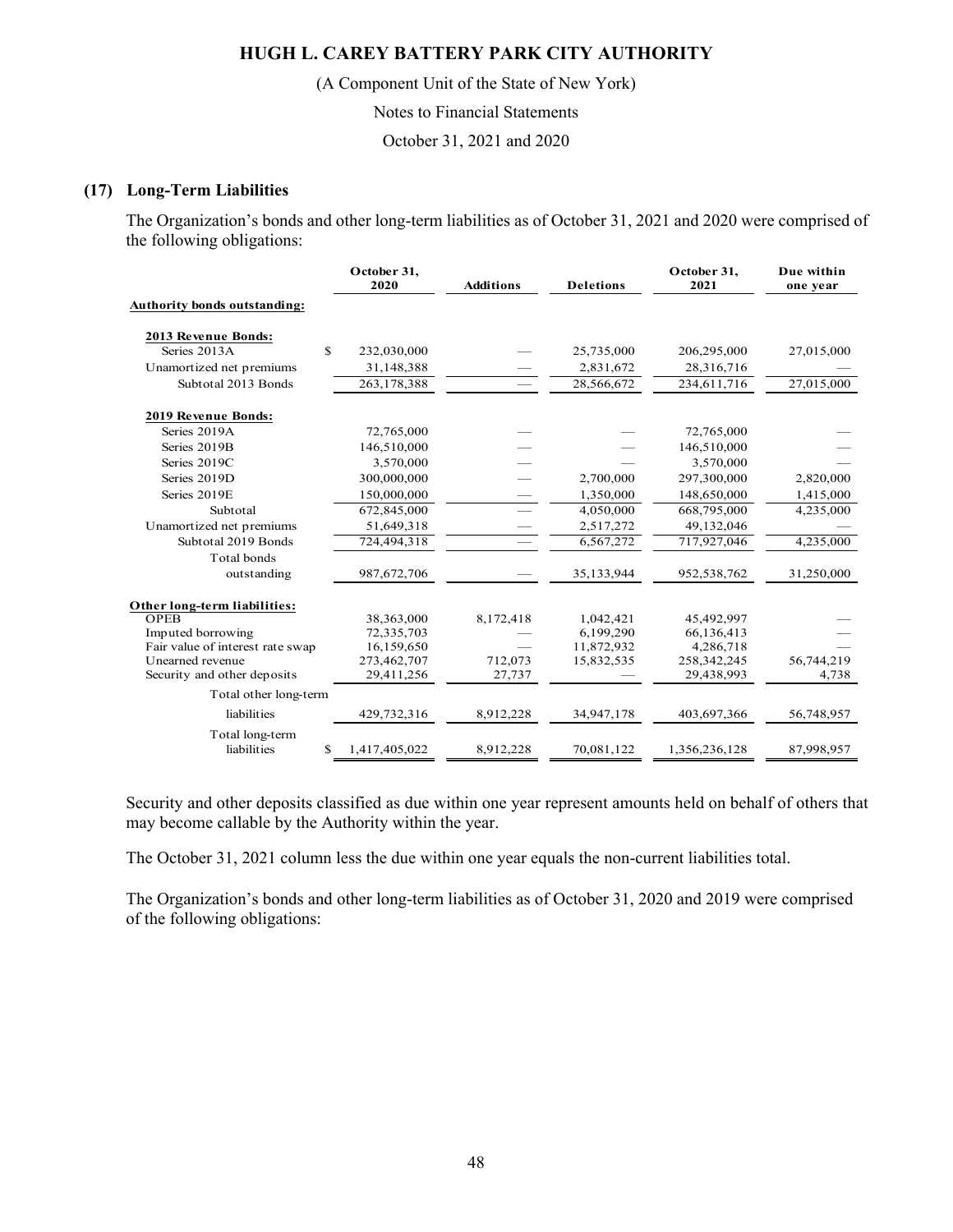#### (A Component Unit of the State of New York)

#### Notes to Financial Statements

October 31, 2021 and 2020

|                                           | October 31,<br>2019 | <b>Additions</b> | <b>Deletions</b> | October 31,<br>2020 | Due within<br>one year |
|-------------------------------------------|---------------------|------------------|------------------|---------------------|------------------------|
| <b>Authority bonds outstanding:</b>       |                     |                  |                  |                     |                        |
|                                           |                     |                  |                  |                     |                        |
| 2013 Revenue Bonds:<br>Series 2013A<br>\$ | 256,620,000         |                  | 24,590,000       | 232,030,000         | 25,735,000             |
|                                           |                     |                  |                  |                     |                        |
| Unamortized net premiums                  | 33,980,060          |                  | 2,831,672        | 31,148,388          |                        |
| Subtotal 2013 Bonds                       | 290,600,060         |                  | 27,421,672       | 263,178,388         | 25,735,000             |
| 2019 Revenue Bonds:                       |                     |                  |                  |                     |                        |
| Series 2019A                              | 72,765,000          |                  |                  | 72,765,000          |                        |
| Series 2019B                              | 146,510,000         |                  |                  | 146,510,000         |                        |
| Series 2019C                              | 3,570,000           |                  |                  | 3,570,000           |                        |
| Series 2019D                              | 300,000,000         |                  |                  | 300,000,000         | 2,700,000              |
| Series 2019E                              | 150,000,000         |                  |                  | 150,000,000         | 1,350,000              |
| Subtotal                                  | 672,845,000         |                  |                  | 672,845,000         | 4,050,000              |
| Unamortized net premiums                  | 54,166,590          |                  | 2,517,272        | 51,649,318          |                        |
| Subtotal 2019 Bonds                       | 727,011,590         |                  | 2,517,272        | 724,494,318         | 4,050,000              |
| Total bonds                               |                     |                  |                  |                     |                        |
| outstanding                               | 1,017,611,650       |                  | 29,938,944       | 987,672,706         | 29,785,000             |
| Other long-term liabilities:              |                     |                  |                  |                     |                        |
| <b>OPEB</b>                               | 34,844,588          | 4,600,142        | 1,081,730        | 38,363,000          |                        |
| Imputed borrowing                         | 78,534,993          |                  | 6,199,290        | 72,335,703          |                        |
| Fair value of interest rate swap          | 746,509             | 15,413,141       |                  | 16,159,650          |                        |
| Unearned revenue                          | 278,799,812         | 4,227,073        | 9,564,178        | 273,462,707         | 60,608,735             |
| Security and other deposits               | 29,117,220          | 294,036          |                  | 29,411,256          | 4,738                  |
| Total other long-term                     |                     |                  |                  |                     |                        |
| liabilities                               | 422,043,122         | 24,534,392       | 16,845,198       | 429,732,316         | 60,613,473             |
| Total long-term                           |                     |                  |                  |                     |                        |
| \$<br>liabilities                         | 1,439,654,772       | 24,534,392       | 46,784,142       | 1,417,405,022       | 90,398,473             |

Security and other deposits classified as due within one year represent amounts held on behalf of others that may become callable by the Authority within the year.

The October 31, 2020 column less the due within one year equals the non-current liabilities total.

#### **(18) Retirement Costs**

#### **Plan Descriptions and Benefits Provided**

The Authority relies on the New York State and Local Retirement System for certain information included below:

*The Authority* – The Battery Park City Authority participates in the New York State and Local Employees' Retirement System ("ERS"), and the New York State and Local Police and Fire Retirement System ("PFRS") which are collectively referred to as the "System." These are cost-sharing multiple-employer retirement systems. The System provides retirement benefits as well as death and disability benefits. The net position of the System is held in the New York State Common Retirement Fund (the "Fund"), which was established to hold all net assets and record changes in plan net position allocated to the System.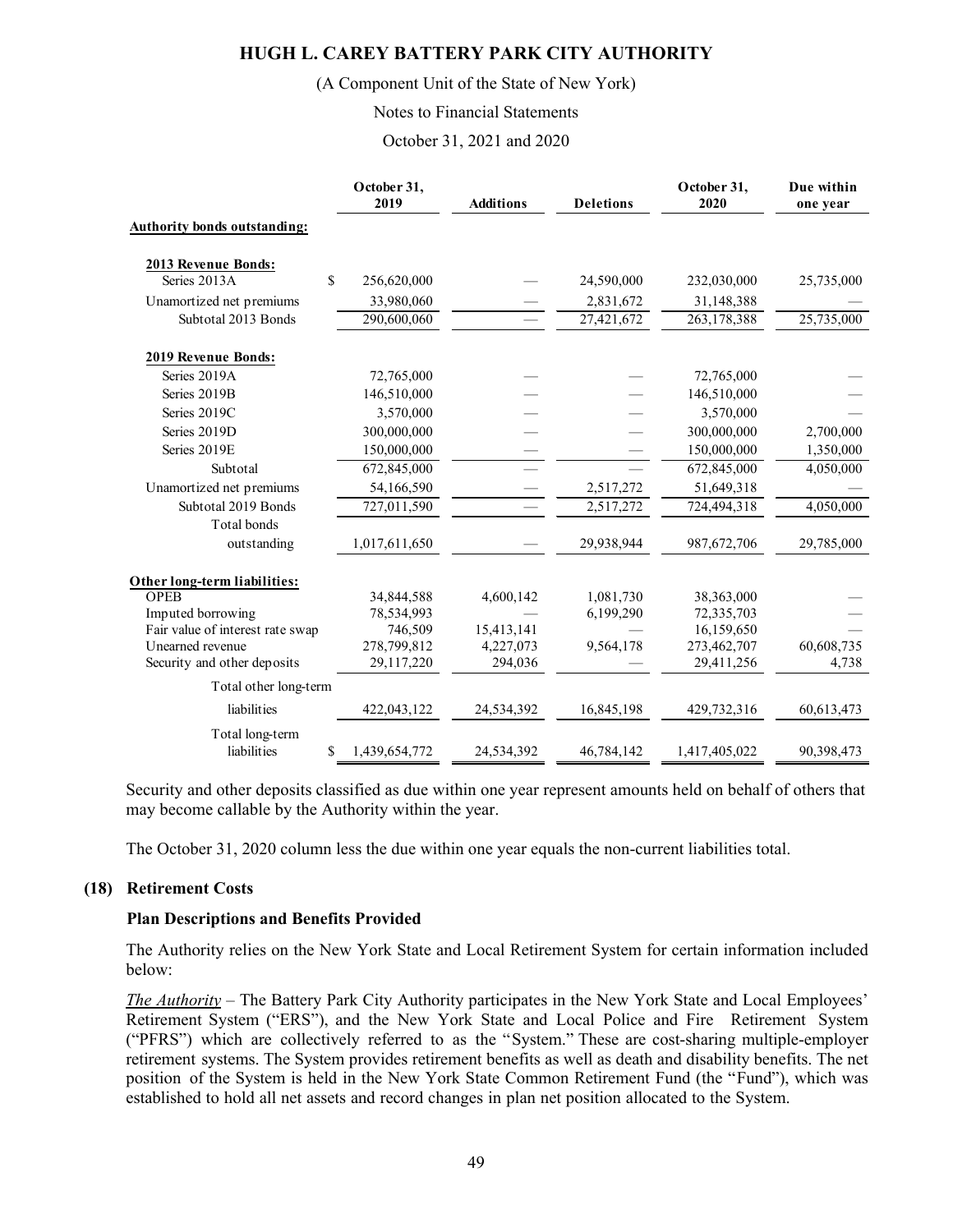(A Component Unit of the State of New York)

Notes to Financial Statements

October 31, 2021 and 2020

The Comptroller of the State of New York serves as the trustee of the Fund and is the administrative head of the System. The Comptroller is an elected official determined in a direct statewide election and serves a fouryear term. System benefits are established under the provisions of the New York State Retirement and Social Security Law ("RSSL"). Once a public employer elects to participate in the System, the election is irrevocable. The New York State Constitution provides that pension membership is a contractual relationship and plan benefits cannot be diminished or impaired. Benefits can be changed for future members only by enactment of a State statute. The Authority also participates in the Public Employees' Group Life Insurance Plan ("GLIP"), which provides death benefits in the form of life insurance. The System is included in the State's financial report as a pension trust fund. That report, including information with regard to benefits provided, may be found at www.osc.state.ny.us/retire/publications/index.php or obtained by writing to the New York State and Local Retirement System, 110 State Street, Albany, NY 12244.

### **Benefits**

The benefits employees will receive are governed by the RSSL. Employees are placed in tiers depending on when they last became members. The benefits in all tiers are 1.67% of the final average salary for each year of service if members retire with less than 20 years. If members retire with more than 20 years of service, the percentages vary according to the tier they are in. The minimum service requirements and minimum age requirement vary according to the tier the employee is in.

Annual cost of living adjustments are provided to pensioners after waiting periods defined in the plan. The adjustments are a percentage of the annual retirement benefit as computed on a base benefit amount not to exceed \$18,000 of the annual retirement benefit. The cost of living percentage is 50% of the Consumer Price Index but not less than 1% or more than 3%.

Ordinary disability benefits are usually one third of salary and are provided to eligible members after ten years or, in some cases, five years of service. Accidental disability benefits are either 75% of salary with an offset for any workers' compensation benefits received or the ordinary disability benefit with the year of service eligibility requirement dropped, depending on the tier. Death benefits are payable upon the death, before retirement, of a member who meets the eligibility requirements as set forth by law. The benefit is generally three times the member's annual salary.

## **Contributions**

The System is noncontributory except for employees who joined the System after July 27, 1976, who contribute 3 percent of their salary for the first ten years of membership, and employees who joined on or after January 1, 2010 (ERS) or January 9, 2010 (PFRS) who generally contribute 3 percent of their salary for their entire length of service. Under the authority of the RSSL, the Comptroller annually certifies the actuarially determined rates expressly used in computing the employers' contributions based on salaries paid during the Systems' fiscal year ending March 31. Contributions for the current year and two preceding years were equal to 100 percent of the contributions required, and were as follows:

| Year |   | <b>ERS</b> |
|------|---|------------|
|      |   |            |
| 2021 | S | 1,036,597  |
| 2020 |   | 965,189    |
| 2019 |   | 1,165,323  |
|      | S | 3,167,109  |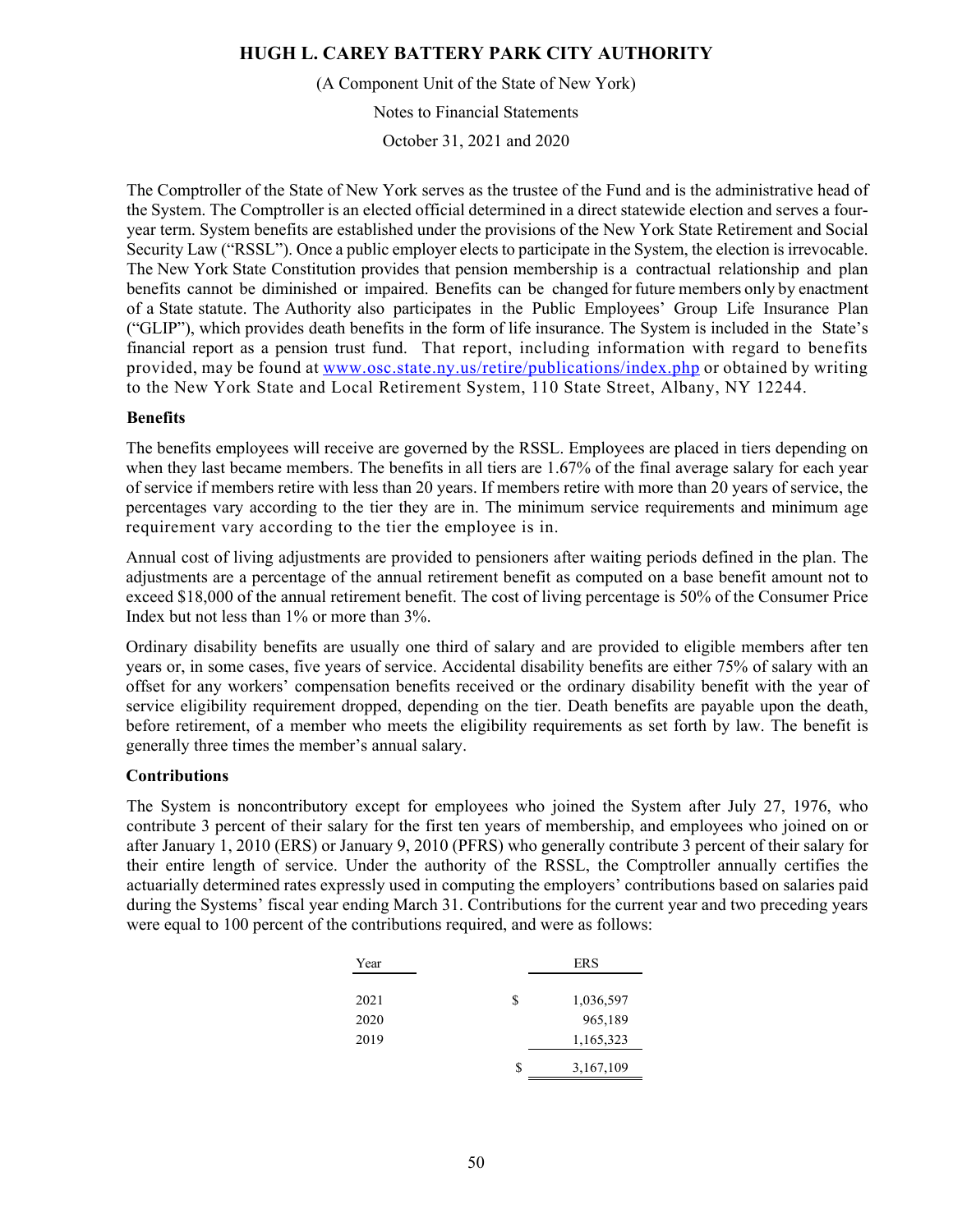(A Component Unit of the State of New York)

Notes to Financial Statements

October 31, 2021 and 2020

At the end of fiscal year 2021, the Authority pre-funded the 2022 required contribution in the amount of \$1,181,874 which has been included in deferred outflows of resources in the accompanying financial statements.

At the end of fiscal year 2020, the Authority pre-funded the 2021 required contribution in the amount of \$1,036,597 which has been included in deferred outflows of resources in the accompanying financial statements.

## **Pension Liabilities, Pension Expense, and Deferred Outflows of Resources and Deferred Inflows of Resources Related to Pensions**

At October 31, 2021 and 2020, the Authority reported a liability of \$30,221 and \$7,796,174, respectively, for its proportionate share of the net pension liability. The net pension liability was measured as of the Systems' fiscal year end at March 31, 2021 and 2020, respectively, and the total pension liability used to calculate the net pension liability was determined by an actuarial valuation as of that date.

The Authority's proportion of the net pension liability was based on a projection of the Authority's longterm share of contributions to the pension plan relative to the projected contributions of all participating members, actuarially determined. At October 31, 2021 and 2020, the Authority's proportion was 0.0303502% and 0.0294411%, respectively**.** 

For the years ended October 31, 2021 and 2020, the Authority recognized pension expense of \$692,578 and \$2,687,152, respectively. At October 31, 2021 and 2020, the Authority reported deferred outflows of resources and deferred inflows of resources related to pensions from the following sources:

| October 31, 2021 |  |  |
|------------------|--|--|
|                  |  |  |

|                                                        |     | <b>Deferred Outflows</b><br>of Resources | <b>Deferred Inflows</b><br>of Resources |
|--------------------------------------------------------|-----|------------------------------------------|-----------------------------------------|
| Differences between expected and actual experience     | \$. | 369,079                                  |                                         |
| Changes of assumptions                                 |     | 5,556,649                                | 104,800                                 |
| Net difference between projected and actual earnings   |     |                                          |                                         |
| on pension plan investments                            |     |                                          | 8,681,223                               |
| Changes in proportion and differences between LG       |     |                                          |                                         |
| contributions and proportionate share of contributions |     | 253,366                                  | 291,986                                 |
| LG contributions subsequent to the measurement date    |     | 1,181,874                                |                                         |
| Total                                                  |     | 7,360,968                                | 9,078,009                               |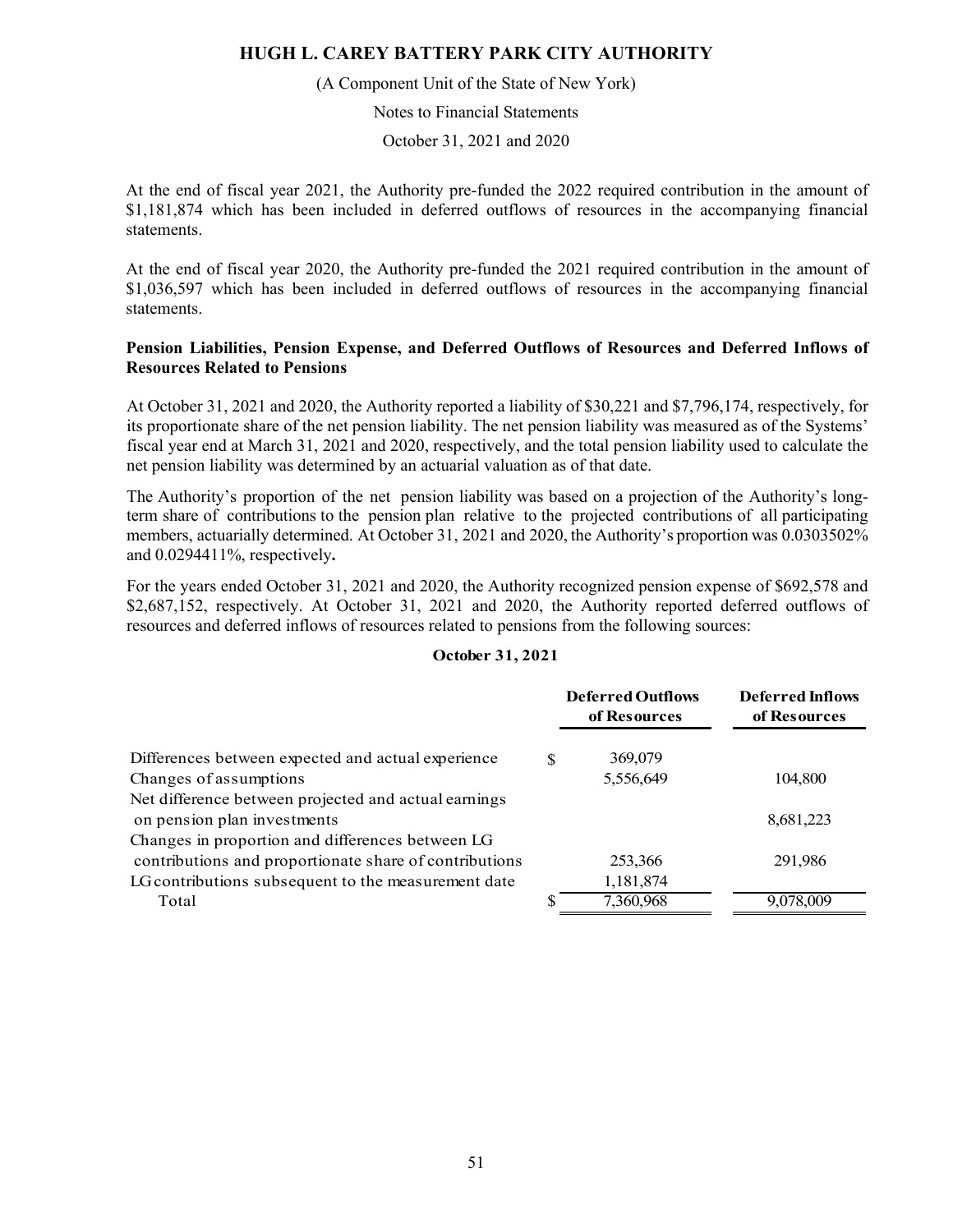(A Component Unit of the State of New York)

Notes to Financial Statements

October 31, 2021 and 2020

#### **October 31, 2020**

|                                                        |    | <b>Deferred Outflows</b><br>of Resources | <b>Deferred Inflows</b><br>of Resources |
|--------------------------------------------------------|----|------------------------------------------|-----------------------------------------|
| Differences between expected and actual experience     | S  | 458,836                                  |                                         |
| Changes of assumptions                                 |    | 156,978                                  | 135,548                                 |
| Net difference between projected and actual earnings   |    |                                          |                                         |
| on pension plan investments                            |    | 3,996,698                                |                                         |
| Changes in proportion and differences between LG       |    |                                          |                                         |
| contributions and proportionate share of contributions |    | 333,823                                  | 258,377                                 |
| LG contributions subsequent to the measurement date    |    | 1,036,597                                |                                         |
| Total                                                  | \$ | 5,982,932                                | 393,925                                 |

As of October 31, 2021 and 2020, \$7,360,968 and \$5,982,932 was reported as a deferred outflow of resources, respectively, and \$9,078,009 and \$393,925 was reported as a deferred inflow of resources, respectively, including a deferred outflow of resources amounting to \$1,181,874 and \$1,036,597 as of October 31, 2021 and 2020, respectively, related to pensions resulting from the Authority's contributions subsequent to the measurement date that will be recognized as pension expense in the next fiscal year. Amounts reported as deferred outflows of resources and deferred inflows of resources related to pensions will be recognized in pension expense as follows:

| Year ended October 31: |   |             |
|------------------------|---|-------------|
| 2022                   | S | 654,182     |
| 2023                   |   | (176,328)   |
| 2024                   |   | (500, 716)  |
| 2025                   |   | (1,694,179) |
| 2026                   |   |             |
| Thereafter             |   |             |
|                        | S | (1,717,041) |

#### **Actuarial Assumptions**

The total pension liability at the System's year-end of March 31, 2021 and 2020 was determined by using an actuarial valuation as of April 1, 2020 and 2019, with update procedures used to roll forward the total pension liability to the System's year-end of March 31, 2021 and 2020.

Significant actuarial assumptions used in the April 1, 2020 and 2019 valuations were as follows:

2020 Interest Rate 5.9% Salary Scale ERS 4.4% Decrement tables April 1, 2015 - March 31, 2020 System's Experience Inflation rate 2.7%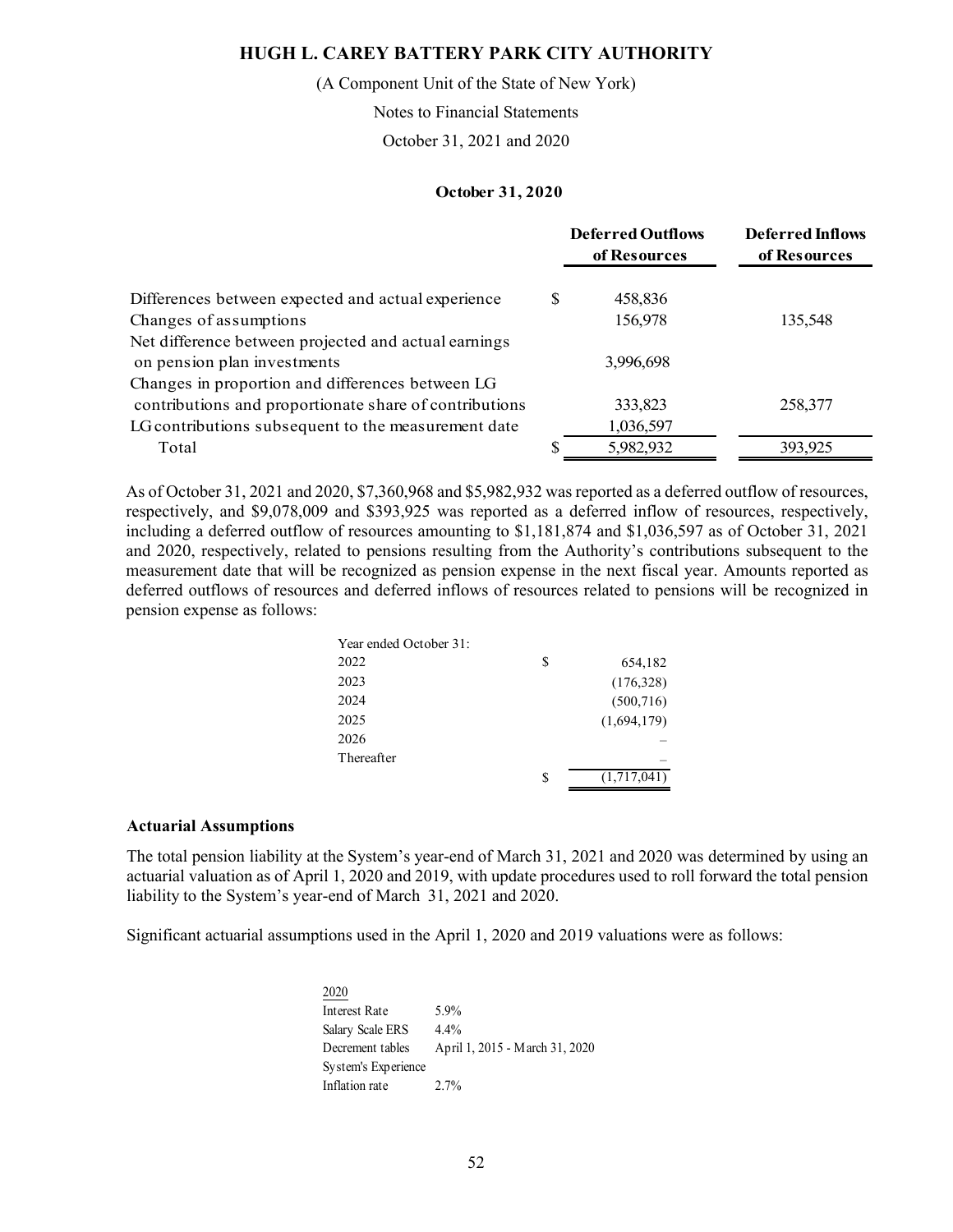#### (A Component Unit of the State of New York)

Notes to Financial Statements

October 31, 2021 and 2020

2019 Interest Rate 6.8% Salary Scale ERS 4.2% Decrement tables April 1, 2010 - March 31, 2015 System's Experience Inflation rate 2.5%

The actuarial assumptions used in the 2020 valuation is based on the results of an actuarial experience study for the period April 1, 2015 – March 31, 2020.

Annuitant mortality rates are based on April 1, 2015 – March 31, 2020 System's experience with adjustments for mortality improvements based on the Society of Actuaries' Scale MP-2020.

The actuarial assumptions used in the 2019 valuation is based on the results of an actuarial experience study for the period April 1, 2010 – March 31, 2015.

Annuitant mortality rates are based on April 1, 2010 – March 31, 2015 System's experience with adjustments for mortality improvements based on the Society of Actuaries' Scale MP-2018.

The long term expected rate of return on pension plan investments was determined using a building block method in which best estimate ranges of expected future real rates of return (expected returns, net of investment expenses and inflation) are developed for each major asset class. These ranges are combined to produce the long term expected rate of return by weighting the expected future real rates of return by the target asset allocation percentage and by adding expected inflation. Best estimates of arithmetic real rates of return for each major asset class and the target asset allocation as of March 31, 2021 and 2020 are summarized below.

#### **March 31, 2021**

| Asset Type                  | Target Allocation | Long Term Expected Real Rate |
|-----------------------------|-------------------|------------------------------|
| Domestic Equity             | 32.00%            | 4.05%                        |
| International Equity        | 15.00%            | $6.30\%$                     |
| Private Equity              | 10.00%            | 6.75%                        |
| Real Estate                 | $9.00\%$          | 4.95%                        |
| Opportunistic/ARS portfolio | $3.00\%$          | 4.50%                        |
| Credit                      | $4.00\%$          | $3.63\%$                     |
| Real Asset                  | $3.00\%$          | 5.95%                        |
| Fixed Income                | 23.00%            | $0.00\%$                     |
| Cash                        | 1.00%             | $0.50\%$                     |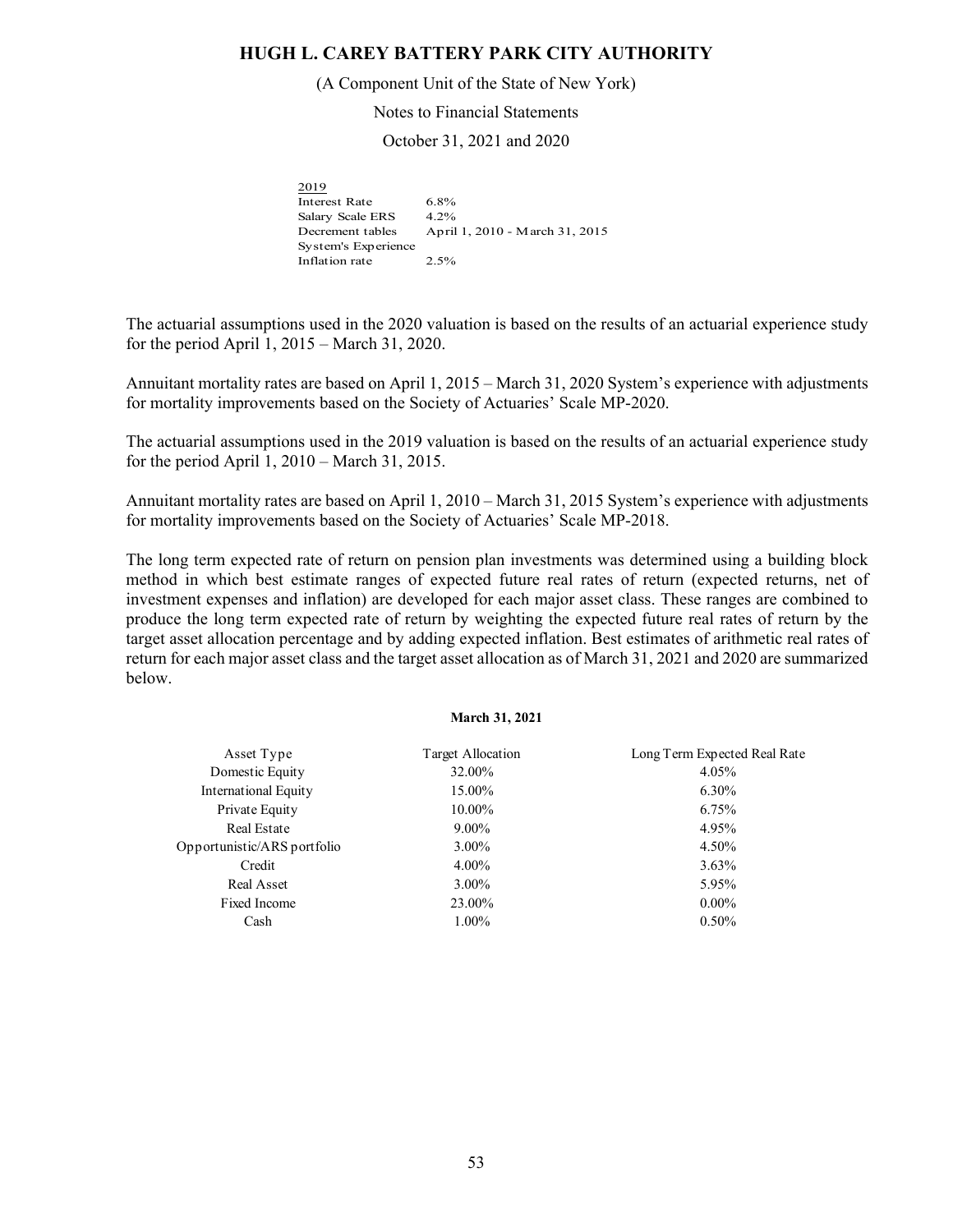(A Component Unit of the State of New York)

Notes to Financial Statements

October 31, 2021 and 2020

#### **March 31, 2020**

| Asset Type              | Target Allocation | Long Term Expected Real Rate |
|-------------------------|-------------------|------------------------------|
| Domestic Equity         | 36.00%            | 4.05%                        |
| International Equity    | 14.00%            | 6.15%                        |
| Private Equity          | 10.00%            | 6.75%                        |
| Real Estate             | 10.00%            | 4.95%                        |
| Absolute Return         | $2.00\%$          | 3.25%                        |
| Opportunistic Portfolio | $3.00\%$          | 4.65%                        |
| Real Asset              | $3.00\%$          | 5.95%                        |
| Bonds, Cash & Mortgages | 18.00%            | 0.75%                        |
| Inflation Indexed Bonds | 4.00%             | $0.50\%$                     |
|                         |                   |                              |

#### **Discount Rate**

The discount rates used to calculate the total pension liability as of March 31, 2021 and 2020 were 5.9% and 6.8%, respectively. The projection of cash flows used to determine the discount rate assumes that contributions from plan members will be made at the current contribution rates and that contributions from employers will be made at statutorily required rates, actuarially. Based upon the assumptions, the System's fiduciary net position was projected to be available to make all projected future benefit payments of current plan members. Therefore the long term expected rate of return on pension plan investments was applied to all periods of projected benefit payments to determine the total pension liability.

#### **Sensitivity of the Proportionate Share of the Net Pension Liability to the Discount Rate Assumption**

The following presents the Authority's proportionate share of the net pension liability calculated using the discount rate of 5.9%, as well as what the Authority's proportionate share of the net pension liability would be if it were calculated using a discount rate that is 1-percentage-point lower (4.9%) or 1-percentagepoint higher (6.9%) than the current rate as of October 31, 2021:

|                               | 1% Decrease | Current Discount | 1% Increase |
|-------------------------------|-------------|------------------|-------------|
|                               | $(4.9\%)$   | $(5.9\%)$        | $(6.9\%)$   |
| Authority's share of the      |             |                  |             |
| Net Pension Liability (Asset) | 8.388.153   | 30.221           | (7,677,749) |

The following presents the Authority's proportionate share of the net pension liability calculated using the discount rate of 6.8% , as well as what the Authority's proportionate share of the net pension liability would be if it were calculated using a discount rate that is 1-percentage-point lower (5.8%) or 1-percentagepoint higher (7.8%) than the current rate as of October 31, 2020:

|                                                           | 1% Decrease<br>$(5.8\%)$ | Current Discount<br>$(6.8\%)$ | 1\% Increase<br>$(7.8\%)$ |
|-----------------------------------------------------------|--------------------------|-------------------------------|---------------------------|
| Authority's share of the<br>Net Pension Liability (Asset) | 14,308,181               | 7,796,174                     | 1,798,589                 |

#### **Pension plan fiduciary net position**

The components of the current-year net pension liability of the System's plan year-end of March 31, 2021 and 2020 were as follows: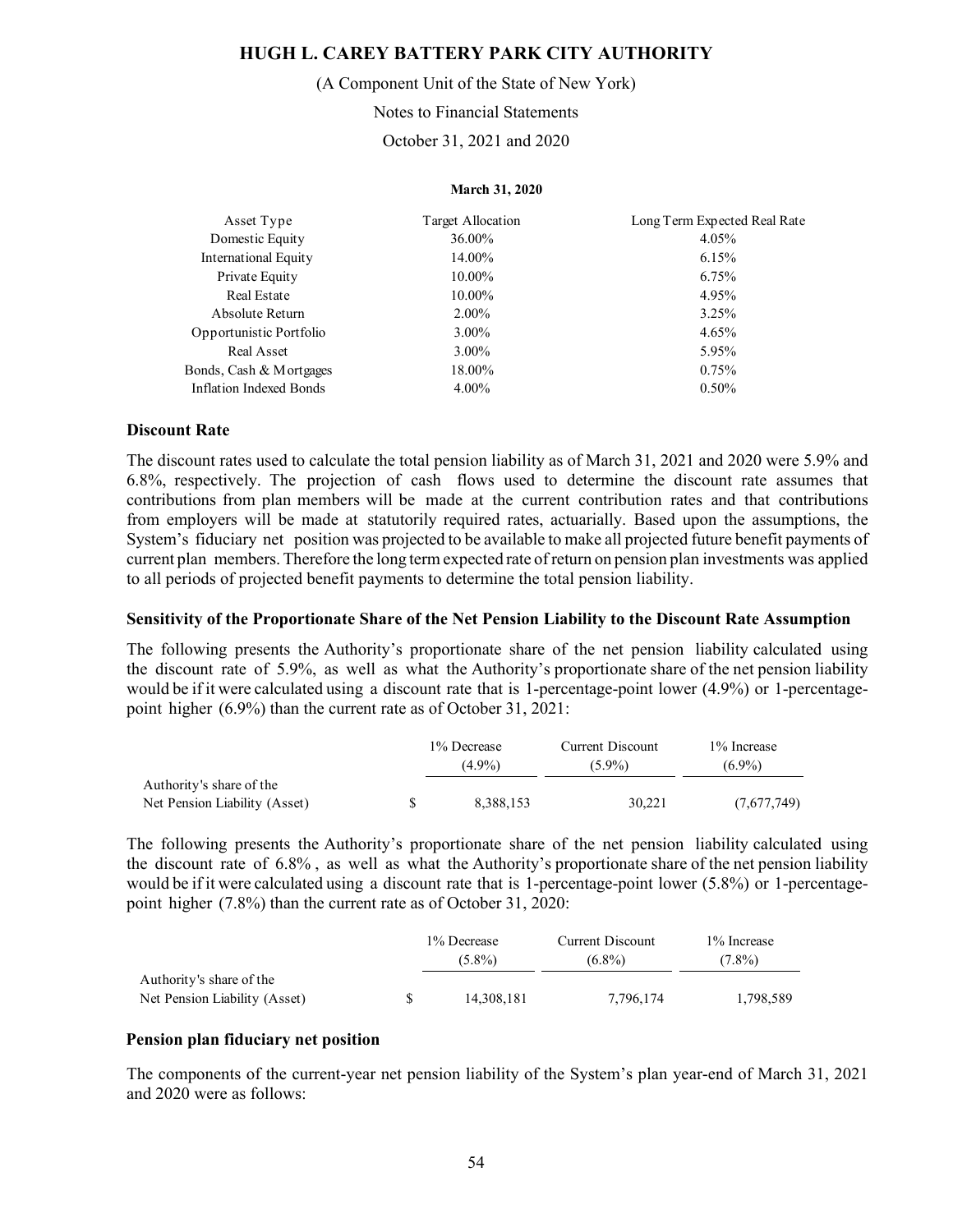(A Component Unit of the State of New York)

Notes to Financial Statements

October 31, 2021 and 2020

|                                    |            | (Dollars in Thousands)   |                          |
|------------------------------------|------------|--------------------------|--------------------------|
|                                    |            | 2021                     | 2020                     |
|                                    | Employees' |                          | Employees'               |
|                                    |            | <b>Retirement System</b> | <b>Retirement System</b> |
| Employers' total pension liability | \$         | 220,680,157              | 194,596,261              |
| Plan net position                  |            | (220, 580, 583)          | (168, 115, 682)          |
| Employers' net pension liability   | \$         | 99,574                   | 26,480,579               |
| Ratio of plan net position to the  |            |                          |                          |
| employers' total pension liability |            | 99.95%                   | 86.40%                   |

Beginning July 1, 2013, New York State made the Voluntary Defined Contribution plan ("VDC") option available to all unrepresented (non-union) employees of NYS public employers who are paid at a rate of \$75,000 or more on an annual basis as an alternative to the ERS/TRS defined benefit plan systems. The NYS VDC is a defined contribution plan. Defined contribution plans are retirement savings vehicles that provide benefits "defined" by employer and employee contributions to the plan and the investment earnings on those contributions.

## **(19) Other Postemployment Benefits (OPEB)**

#### *(a) Plan Description*

The Authority is a participating employer in the New York State Health Insurance Program ("NYSHIP"), which is administered by the State as an agent multiple-employer defined benefit plan.

Under the plan, the Authority provides certain healthcare benefits for eligible retired employees and their dependents under a single-employer noncontributory healthcare plan. Article XI of the New York State Civil Service Law assigns the authority to NYSHIP to establish and amend the benefit provisions of the plan and to establish maximum obligations of the plan members to contribute to the plan. The Authority's Board is authorized to establish contribution rates for employees and retirees below those set by Civil Service Law. The Authority's plan states that employees and/or their dependents become eligible for these benefits at 55 years of age when the employee has 10 years of State service. In calculating the 10-year service requirement, all of the employee's service need not be with the Authority, but may be a composite of New York State service elsewhere, with a minimum of 3 years with the Authority. Employees with no prior State service must work a minimum of 10 years before they and their dependents are eligible for the retirement medical benefits. Eligible retirees hired on or after November 1, 2001, contribute 10% of the cost of single coverage and 25% of the cost of dependent coverage for health insurance benefits. The Authority covers 100% of the cost of single and dependent coverage for employees hired before November 1, 2001. A vestee is an Authority employee vested as a member of the retirement system administered by the State, has withdrawn from State service after meeting the Authority's minimum service requirement, but has not met the age requirement for continuing health insurance. As of October 31, 2021, 180 participants, including 126 employees and 54 retired and/or spouses of retired employees, were eligible to receive these benefits.

NYSHIP does not issue a stand-alone financial report and NYSHIP's agent activities are included within the financial statements of the State.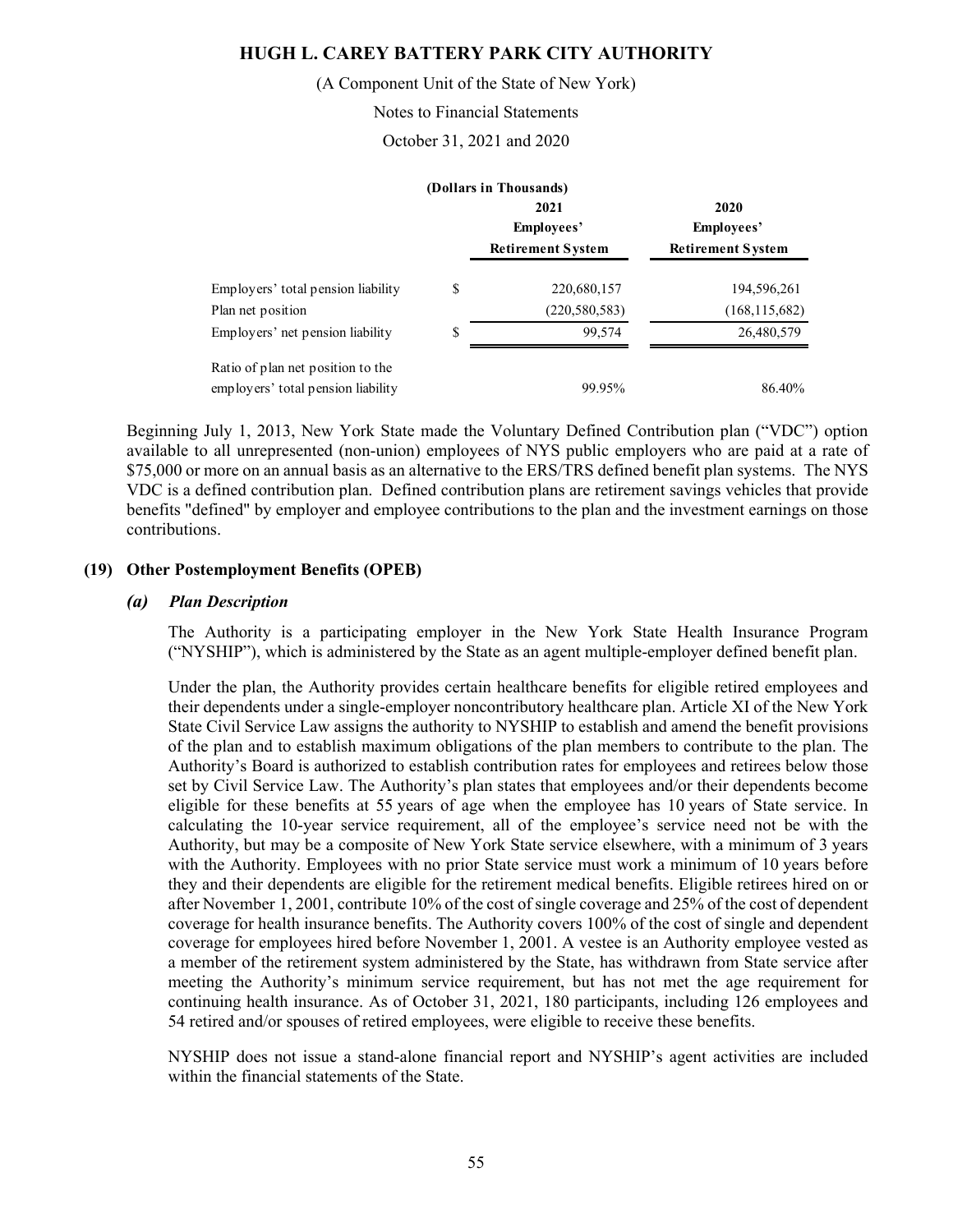(A Component Unit of the State of New York)

Notes to Financial Statements

October 31, 2021 and 2020

For the years ended October 31, 2021 and 2020 and in accordance with GASB Statement 75, updated actuarial valuations were completed for the valuations dated November 1, 2020 and November 1, 2018, accordingly. These are the dates as of which the actuarial valuations were performed. The measurement dates for the actuarial valuations are October 31, 2020 and October 31, 2019, accordingly. These are the dates as of which the OPEB liabilities were determined.

### *(b) Funding*

The contribution requirements (funding) of the Authority's total OPEB obligation are at the discretion of management as approved by the members of the Board. The Authority's total OPEB obligation continues to be financed on a pay-as-you-go basis from assets segregated for the exclusive purpose of paying OPEB obligations.

## *(c) OPEB Liabilities, OPEB Expense, and Deferred Outflows of Resources and Deferred Inflows of Resources Related to OPEB*

The total OPEB liability is the portion of actuarial present value of projected benefit payments that is attributable to past periods of member service using the Entry Age Normal cost method based on the requirements of GASB 75. The total annual OPEB liability was determined by an actuarial valuation as of the valuation date, calculated based on the discount rate and actuarial assumptions and was then projected forward to the measurement date in accordance with the parameters of GASB 75. As of October 31, 2021 and 2020, \$45,492,997 and \$38,363,000, respectively, was reported for the Authority's total OPEB liability.

For the years ended October 31, 2021 and 2020, the Authority recognized OPEB expenses of \$3,597,470 and \$2,609,378, respectively.

Deferred inflows of resources and deferred outflows of resources are a portion of changes in total OPEB liability that is not immediately recognized in OPEB expense.

These changes include differences between expected and actual experience, changes in assumptions and differences between expected and actual earnings on plan investments. As of October 31, 2021 and 2020, the Authority reported deferred outflows of resources and deferred inflows of resources related to OPEB from the following sources:

#### **October 31, 2021**

|                                              | <b>Deferred Inflows</b><br>of Resources | <b>Deferred Outflows</b><br>of Resources |
|----------------------------------------------|-----------------------------------------|------------------------------------------|
| Changes of assumptions                       | 5,987,345                               | 5,671,581                                |
| Contributions subsequent to measurement date |                                         | 1,032,313                                |
|                                              | 5,987,345                               | 6,703,894                                |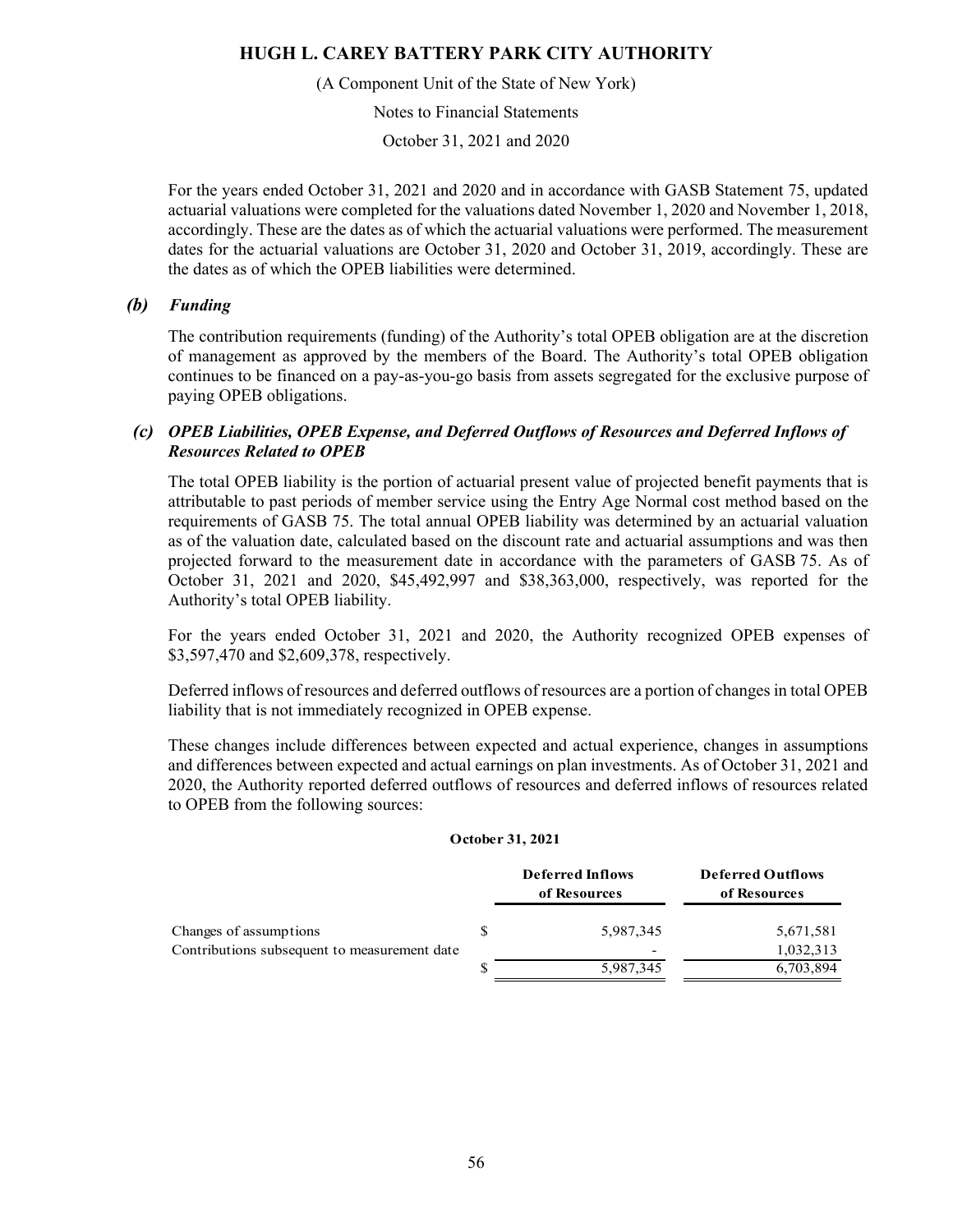(A Component Unit of the State of New York)

Notes to Financial Statements

October 31, 2021 and 2020

### **October 31, 2020**

|                                              | <b>Deferred Inflows</b><br>of Resources | <b>Deferred Outflows</b><br>of Resources |
|----------------------------------------------|-----------------------------------------|------------------------------------------|
| Changes of assumptions                       | 7,077,953                               | 2,160,330                                |
| Contributions subsequent to measurement date | $\overline{\phantom{0}}$                | 1,069,333                                |
|                                              | 7,077,953                               | 3,229,663                                |

Amounts currently reported as deferred outflows of resources and deferred inflows of resources related to OPEB will be recognized in OPEB expense as follows:

| Year ended October 31: |    |            |
|------------------------|----|------------|
| 2022                   | S  | 831,569    |
| 2023                   |    | (200,744)  |
| 2024                   |    | (200,744)  |
| 2025                   |    | (397,215)  |
| 2026                   |    | (323, 370) |
| Thereafter             |    | 1,007,053  |
|                        | \$ | 716,549    |

### *(d) Actuarial Methods and Assumptions*

The Authority's total OPEB liabilities were determined by actuarial valuations as of November 1, 2020 and November 1, 2018:

Significant actuarial assumptions used in the November 1, 2020 valuation were as follows:

| 2020           |                            |
|----------------|----------------------------|
| Inflation Rate | $2.20\%$                   |
| Salary Scale   | 3.20%                      |
| Health Cost    | Getzen Model Version 2020  |
| M ortality     | PUBG-2010 Mortality Tables |
|                |                            |

Significant actuarial assumptions used in the November 1, 2018 valuation were as follows:

| 2018                  |                           |
|-----------------------|---------------------------|
| <b>Inflation Rate</b> | 2.30%                     |
| Salary Scale          | 3.30%                     |
| Health Cost           | Getzen Model Version 2019 |
| M ortality            | RPH-2006 Mortality Tables |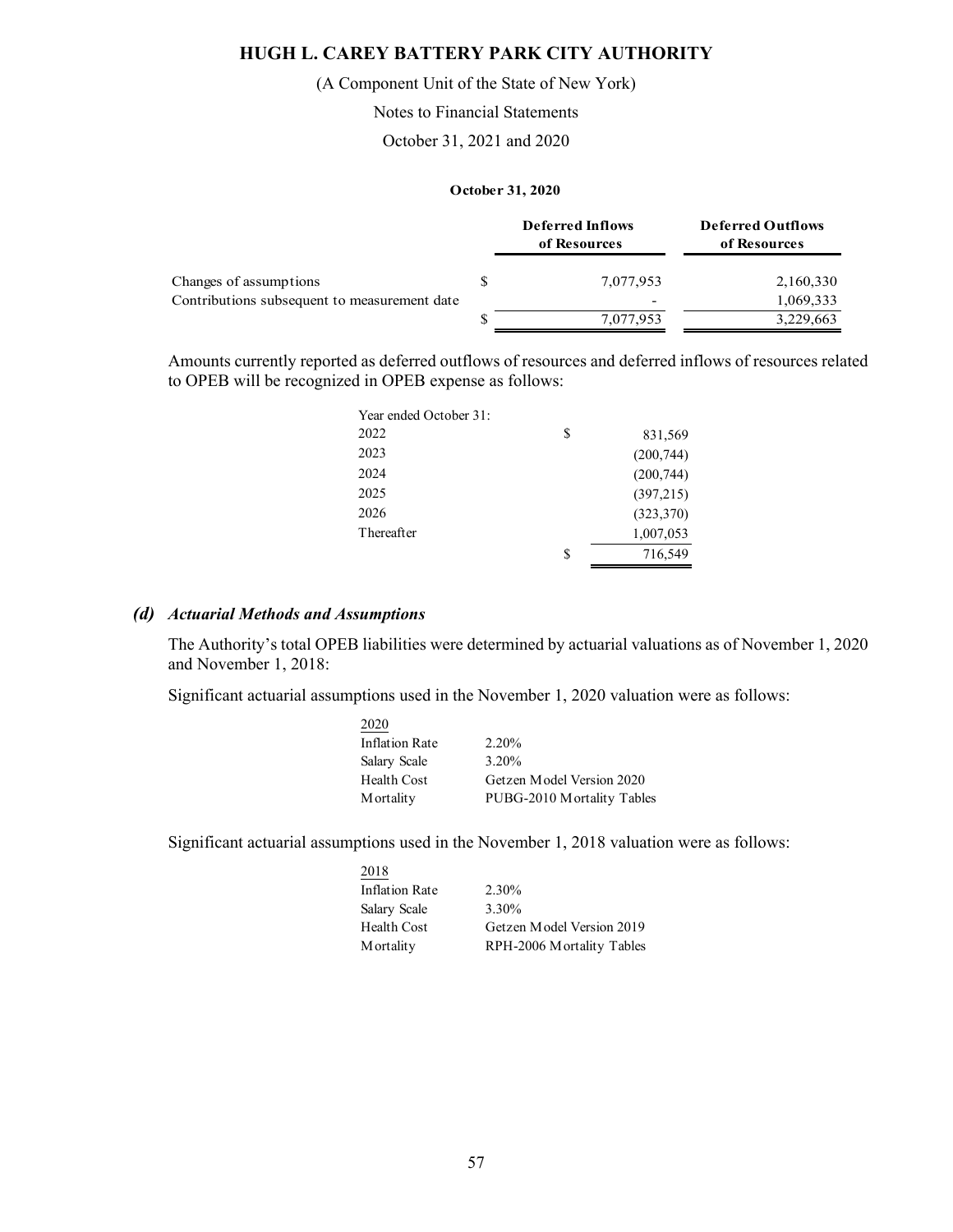(A Component Unit of the State of New York)

Notes to Financial Statements

October 31, 2021 and 2020

This valuation report reflects postemployment benefits that have been extended to current and future retirees and their dependents. Actuarial valuations involve estimates of the value of reported amounts, assumptions about the probability of events in the future and actuarially determined amounts are subject to continual revision as actual results are compared to past expectations and new estimates are made about the future. Examples include assumptions about employment, mortality and the healthcare cost trend. In accordance with GASB 75, the Entry Age Normal cost method was used for determining service costs and the actuarial accrued liability. All benefits estimated to be payable through the OPEB plan to current active and inactive employees as a result of their past service and expected future service.

### 2020

The annual healthcare cost trend rates vary based on type of health coverage valued; initial trends start at 5.3% to 6.2%, declining approximately 0.1% each year to an ultimate trend rate of 3.3%. The trend rates reflect a general inflation level of 2.2%.

### 2018

The annual healthcare cost trend rates vary based on type of health coverage valued; initial trends start at 5.5% to 6.6%, declining approximately 0.1% each year to an ultimate trend rate of 4.6%. The trend rates reflect a general inflation level of 2.3%.

### *(e) Discount Rate*

The discount rates used to calculate the total OPEB liability as of October 31, 2021 and 2020 were 2.15% and 3.67%, respectively. The discount rate is a single rate of return, when applied to all projected benefit payments equal to the sum of: (1) The actuarial present value of benefit payments projected to be made in future periods where the plan assets are projected to be sufficient to meet benefit payments, calculated using the Long-Term Expected Rate of Return. (2) The actuarial present value of projected benefit payments not included in (1), calculated using the Municipal Bond Rate.

The Municipal Bond Rate is a yield or index rate for 20-year, tax exempt general obligation municipal bonds with an average rating of AA/Aa or higher.

## *(f) Sensitivity of the Net OPEB Liability to the Discount Rate Assumption*

The following represents the Authority's total OPEB liability estimated as of October 31, 2021, calculated using the discount rate of 2.15%, as well as what the Authority's net OPEB liability would be if it were calculated using a discount rate that is 1-percentage-point lower (1.15 percent) or 1 percentage-point higher (3.15 percent) than the current rate:

#### **October 31, 2021**

|                      | 1% Decrease<br>$1.15\%$ | Current Discount<br>$2.15\%$ | 1% Increase<br>3.15% |
|----------------------|-------------------------|------------------------------|----------------------|
| Total OPEB Liability | 54,274,159              | 45,492,997                   | 38,576,009           |

The following represents the Authority's total OPEB liability estimated as of October 31, 2020, calculated using the discount rate of 3.67%, as well as what the Authority's net OPEB liability would be if it were calculated using a discount rate that is 1-percentage-point lower (2.67 percent) or 1 percentage-point higher (4.67 percent) than the current rate: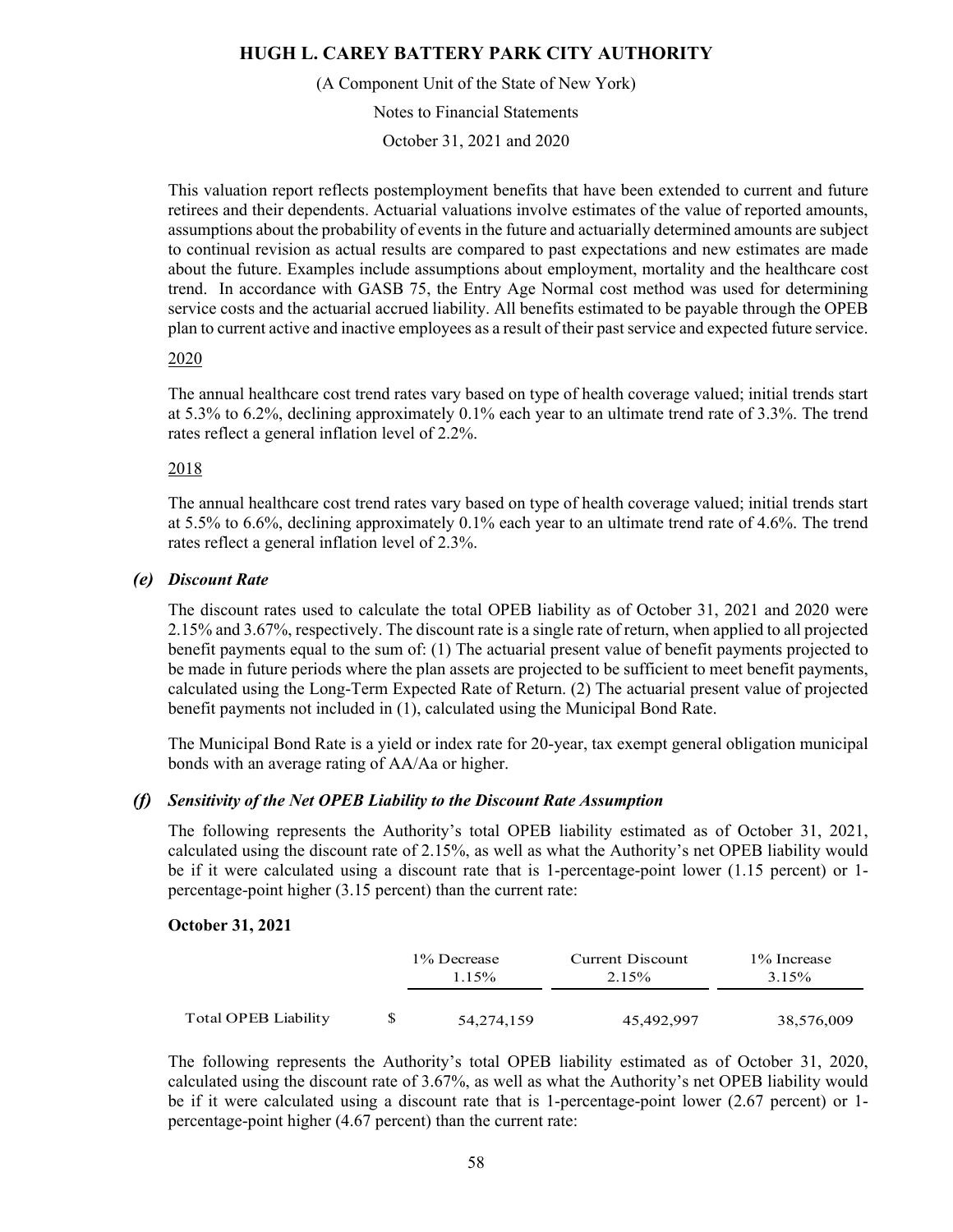(A Component Unit of the State of New York)

Notes to Financial Statements

October 31, 2021 and 2020

### **October 31, 2020**

|                      | 1% Decrease<br>2.67% | Current Discount<br>3.67% | 1% Increase<br>$4.67\%$ |
|----------------------|----------------------|---------------------------|-------------------------|
| Total OPEB Liability | 45,347,000           | 38,363,000                | 32,835,000              |

The following represents the Authority's total OPEB liability estimated as of October 31, 2020, calculated using the current healthcare cost trend rates as well as what the Authority's total OPEB liability would be if it were calculated using trend rates that are 1-percentage-point lower or 1 percentage-point higher than the current trend rates:

#### **October 31, 2021**

|                      | 1% Decrease | Current Trend Rate | 1% Increase |
|----------------------|-------------|--------------------|-------------|
|                      |             |                    |             |
| Total OPEB Liability | 37.718.731  | 45,492,997         | 55,788,106  |

The following represents the Authority's total OPEB liability estimated as of October 31, 2020, calculated using the current healthcare cost trend rates as well as what the Authority's total OPEB liability would be if it were calculated using trend rates that are 1-percentage-point lower or 1 percentage-point higher than the current trend rates:

#### **October 31, 2020**

|                      | 1% Decrease | Current Trend Rate | 1% Increase |
|----------------------|-------------|--------------------|-------------|
|                      |             |                    |             |
| Total OPEB Liability | 31,840,000  | 38,363,000         | 46,957,000  |

### *(g) OPEB Status and Funding Progress*

The Authority's OPEB obligation and the funded status of the plan as of October 31, 2021 is as follows:

| <b>OPEB</b> Balance at November 1, 2020 | S | 38, 363, 000 |
|-----------------------------------------|---|--------------|
| Changes for the period:                 |   |              |
| Service cost                            |   | 2,298,000    |
| Interest                                |   | 1,473,303    |
| Benefit payments                        |   | (1,042,421)  |
| Changes in assumptions                  |   | 4,401,115    |
| Net changes                             |   | 7,129,997    |
| OPEB Balance at October 31, 2021        | S | 45,492,997   |

The following is a list of significant changes in the actuarial assumptions from the prior year:

The discount rate decreased from 3.67% to 2.15%.

Healthcare related assumptions (NYSHIP premiums, per capita claims costs and healthcare trend) were updated from 2019 to 2020.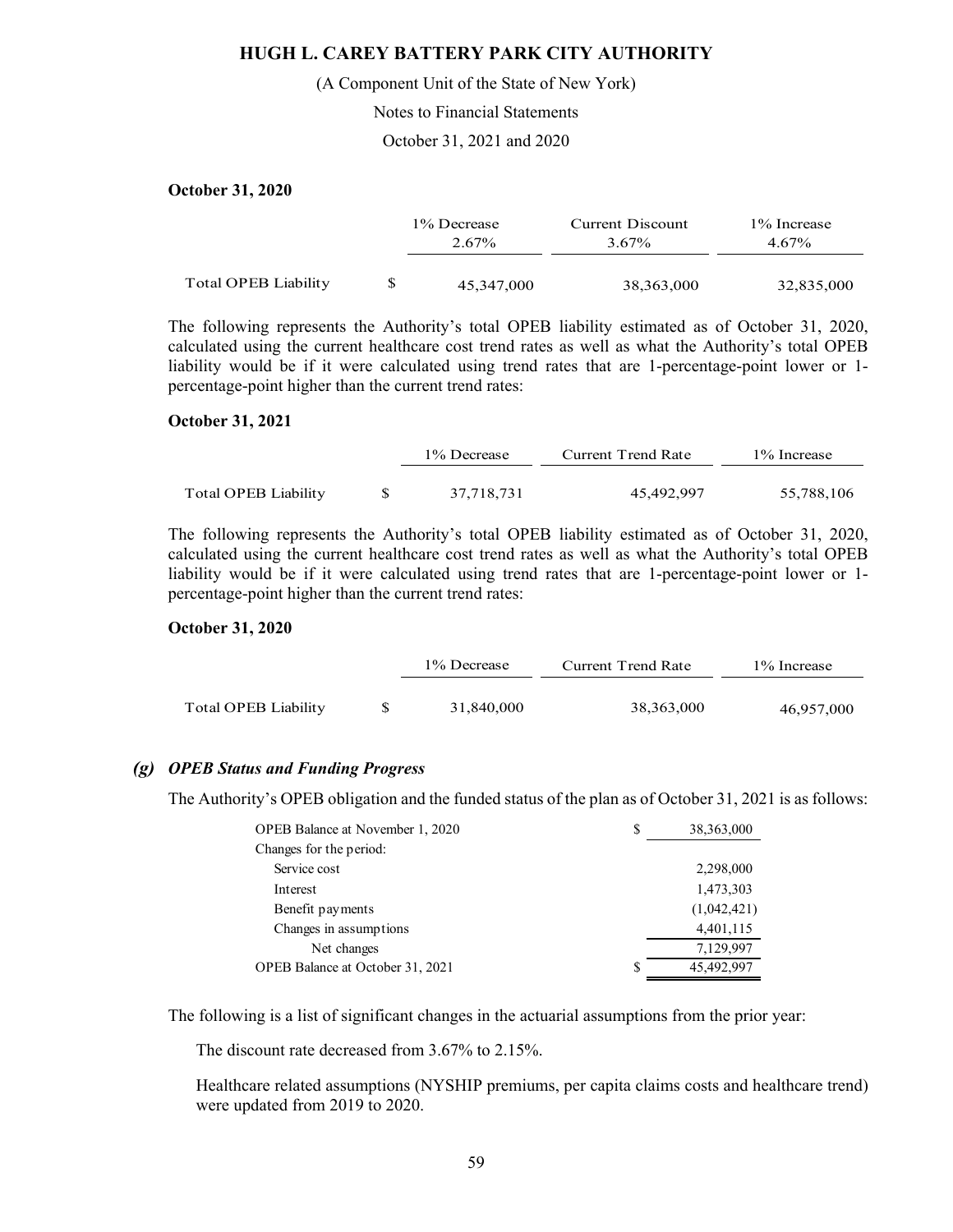(A Component Unit of the State of New York)

Notes to Financial Statements

October 31, 2021 and 2020

The mortality improvement scale was updated from MP-2018 to MP-2020.

The Authority's OPEB obligation and the funded status of the plan as of October 31, 2020 is as follows:

| <b>OPEB</b> Balance at November 1, 2019 | S | 34,844,588 |
|-----------------------------------------|---|------------|
| Changes for the period:                 |   |            |
| Service cost                            |   | 1,947,427  |
| Interest                                |   | 1,399,202  |
| Benefit payments                        |   | (906, 819) |
| Changes in assumptions                  |   | 1,078,602  |
| Net changes                             |   | 3,518,412  |
| OPEB Balance at October 31, 2020        | S | 38,363,000 |

Corporate assets held at October 31, 2021 and 2020 in separate corporate OPEB accounts for the exclusive purpose of paying OPEB obligations were approximately \$42.4 million and \$42.8 million, respectively. The Authority has segregated assets for the exclusive purpose of paying OPEB obligations, the funds cannot be irrevocably dedicated for that purpose and therefore cannot be held as a funded OPEB asset. The OPEB assets are therefore included in the statements of net position (deficit) within the other corporate designated, escrowed, and postemployment benefit funds financial statement classification.

### **(20) Commitments and Other Matters**

- (a) The Authority has entered into construction and other related contracts, having unexpended balances aggregating \$90.4 million as of October 31, 2021.
- (b) The Authority rents office space in Brookfield Place 200 Liberty Street, community meeting space, field offices and maintenance space in condominium buildings in Battery Park City as well as an offsite storage facility. Total rent expense amounted to \$1.2 million and \$1.3 million for the years ended October 31, 2021 and 2020, respectively.

The future minimum lease payments are as follows:

| Year ended October 31:          |    |            |
|---------------------------------|----|------------|
| 2022                            | \$ | 1,705,552  |
| 2023                            |    | 1,702,552  |
| 2024                            |    | 1,702,552  |
| 2025                            |    | 1,702,552  |
| 2026                            |    | 1,612,104  |
| Thereafter                      |    | 7,633,770  |
| Total minimum payments required | S  | 16,059,082 |
|                                 |    |            |

 (c) On October 23, 2007, the members of the Authority approved a proposal by the Governor to pay up to \$40 million of Special Fund monies (see note 12) to the PANYNJ for the pedestrian underpass under Route 9A. The concourse will connect the Winter Garden (on the west, at the edge of Battery Park City) and the World Trade Center site on the east. As of October 31, 2021, the Authority had disbursed a total sum of \$39,130,619 to the PANYNJ.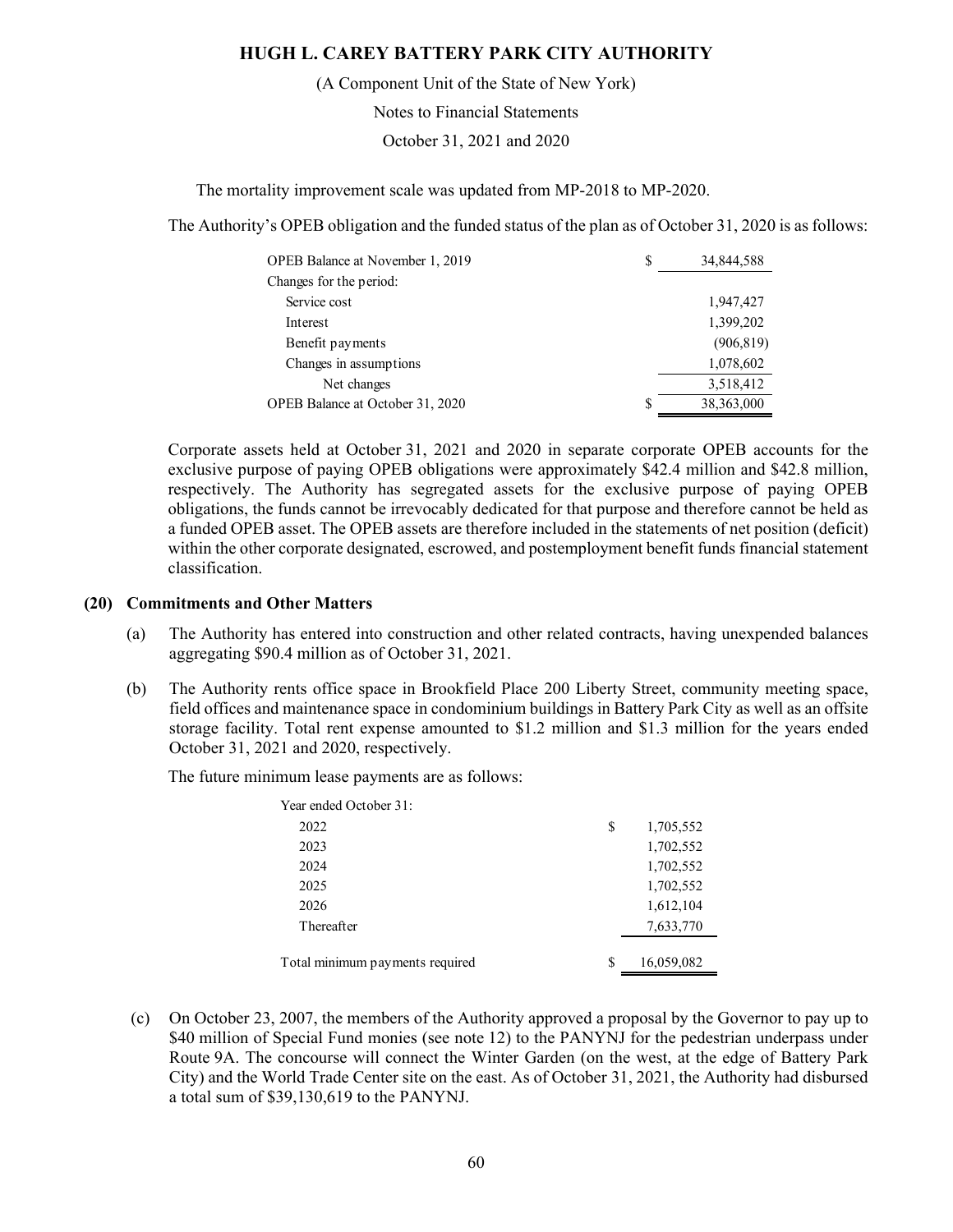(A Component Unit of the State of New York)

Notes to Financial Statements

October 31, 2021 and 2020

(d) Pursuant to its ground lease with Goldman providing for construction by Goldman of a new world headquarters building in Battery Park City, the Authority entered into an arrangement as of July 18, 2007, under which Goldman may make purchases related to construction, furnishing, and equipping the building without liability for New York State and City sales tax, for an aggregate sales tax exemption of up \$60 million. To qualify for the exemption, the Authority is liable for payment of Goldman's purchases in connection with the building, in an amount not to exceed \$100 million (in addition to the value of goods delivered to the building), which purchases Goldman is to make as agent of the Authority, but which Goldman is obligated to pay pursuant to its ground lease. The Goldman Sachs Group, Inc (the corporate parent of Goldman) executed a guaranty to assure reimbursement of any amounts paid by the Authority as a consequence of this arrangement. The likelihood of any payments made directly by the Authority resulting from this arrangement is considered remote.

### **(21) Battery Park City Parks Conservancy**

The Conservancy was incorporated on December 2, 1987 as a New York not-for-profit corporation. The Authority, as sole member of the Conservancy, designated the Authority's members to serve as the Conservancy's Board of Directors. The Conservancy was formed by the Authority to comply with certain requirements of agreements between the Authority and the City pursuant to which the Authority is obligated to maintain and repair the parks and open spaces in and around Battery Park City's residential areas. In March 1988, the Authority entered into a management agreement with the Conservancy, which authorized the Conservancy to undertake all responsibilities, related to the operation, maintenance, and repair of such parks and open spaces. For the fiscal year ended October 31, 2020, the Authority paid the Conservancy \$581 thousand for services, which are included in the Authority's operating expenses. This is eliminated in the blending of the Conservancy's financial statements into the Authority's financial statements (see Other Supplementary Information – Combining Statement of Net Position (Deficit)).

### **(22) Litigation**

The Authority is a party to litigation and claims in the ordinary course of its operations. Since it is not possible to predict the ultimate outcome of these matters, no provision for any liability has been made in the financial statements. Authority management is of the opinion that the liability, if any, for any of these matters will not have a material adverse effect on the financial position of the Authority, and that any potential losses would, in any event, be covered by the Authority's various insurance policies.

## **(23) COVID-19**

The COVID-19 pandemic remains a rapidly evolving situation. The extent of the impact of COVID-19 on the Authority's business and financial results will depend on future developments, including the duration and spread of the outbreak. Due to the rapidly changing business environment, unprecedented market volatility, and other circumstances resulting from the COVID-19 pandemic, the Authority is currently unable to fully determine the extent of COVID-19's impact in future periods. The Authority's performance in future periods will be heavily influenced by the timing, length, and intensity of the economic recoveries in the United States. The Authority continues to monitor evolving economic and general business conditions and the actual and potential impacts on its financial position and results. The Authority does not expect the impact of COVID-19 to have a material impact on its operations.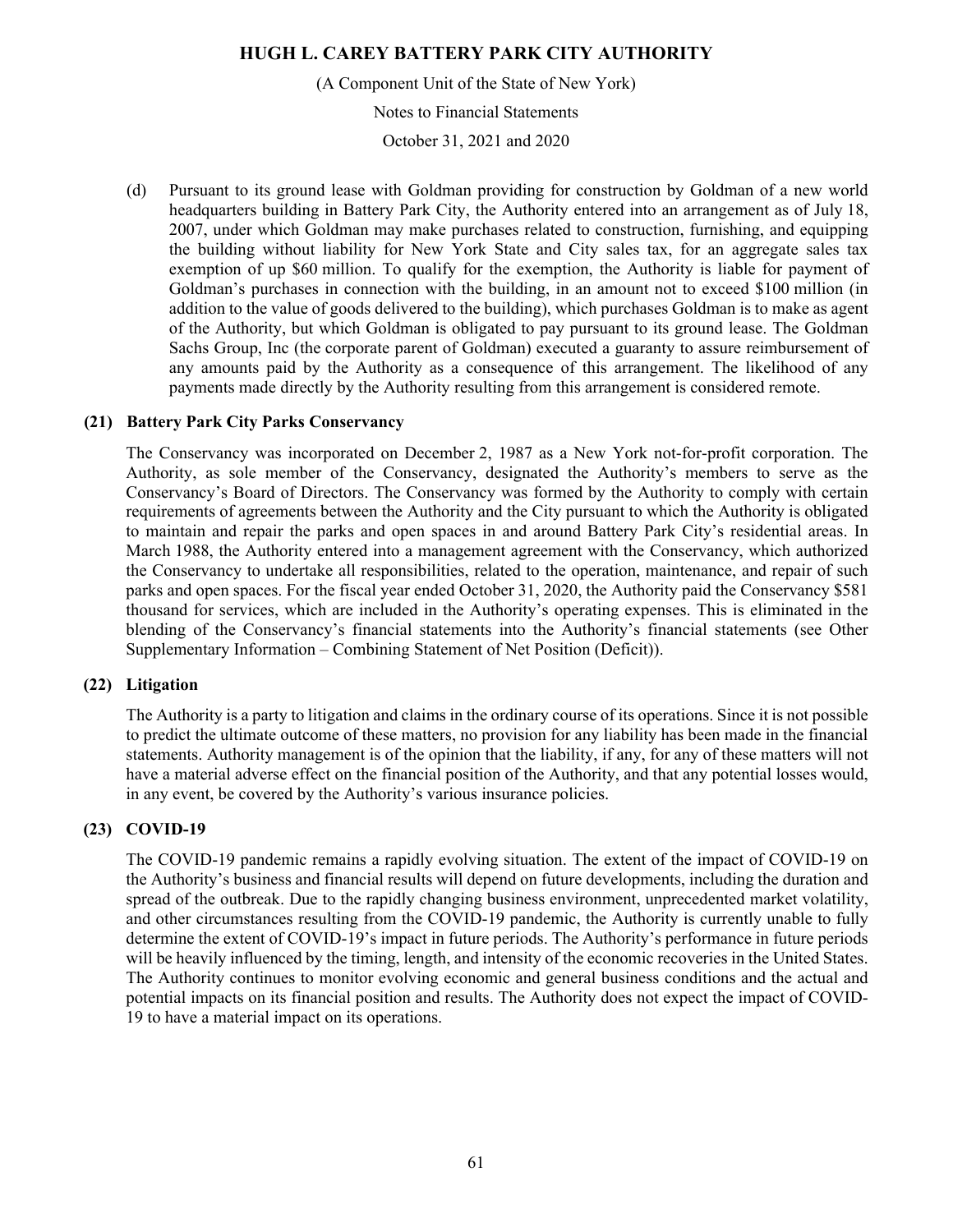(A Component Unit of the State of New York) Required Supplementary Information – Schedule of the Organization's Proportionate Share of the Net Pension Liability Last 10 Fiscal Years \* (Unaudited)

#### **Schedule of the Organization's Proportionate Share of the Net Pension Liability**

#### **New York State and Local Employees' Retirement System**

(Dollar amounts in thousands)

|                                                                                                                | 2021       | 2020             | 2019       | 2018       | 2017   | 2016         | 2015                                                                                                     |
|----------------------------------------------------------------------------------------------------------------|------------|------------------|------------|------------|--------|--------------|----------------------------------------------------------------------------------------------------------|
| The Authority's proportion of the net pension liability (asset)                                                |            |                  |            |            |        |              | $0.03035020\%$ $0.02944110\%$ $0.02678100\%$ $0.02572800\%$ $0.02614580\%$ $0.01468700\%$ $0.01539080\%$ |
| The Authority's proportionate share of the net pension liability (asset)                                       | S<br>30    | 7.796 \$<br>- \$ | 1,898 \$   | 830 \$     | 2.457  | 2.357<br>- S | 519                                                                                                      |
| The Authority's covered payroll                                                                                | $9,519$ \$ | 9.287            | $8,735$ \$ | $8,071$ \$ | 8.054  | 5,664<br>-S  | 3,843<br>-S                                                                                              |
| The Authority's proportionate share of the net pension liability (asset) as a<br>percentage of covered payroll | 0.32%      | 83.95%           | 21.73%     | 10.28%     | 30.51% | 41.61%       | 13.51%                                                                                                   |
| Plan fiduciary net position as a percentage of the total pension liability                                     | 99.95%     | 86.40%           | 96.30%     | 98.20%     | 94.70% | 90.70%       | 98.10%                                                                                                   |

#### **Notes to Schedule:**

*Accounting and Financial Reporting for Pensions.* \* Data is not available for years prior to the fiscal year 2015 implementation of Governmental Accounting Standards Board Statement No. 68,

#### Changes of assumptions

Changes of assumptions reflect the changes in the discount rate. The following are the discount rates used in each measurement period:

| Measurement Date - March 31: | Percentage |
|------------------------------|------------|
| 2021                         | 5.90%      |
| 2020                         | 6.80%      |
| 2019                         | 7.00%      |
| 2018                         | 7.00%      |
| 2017                         | 7.00%      |
| 2016                         | 7.00%      |
| 2015                         | 7.50%      |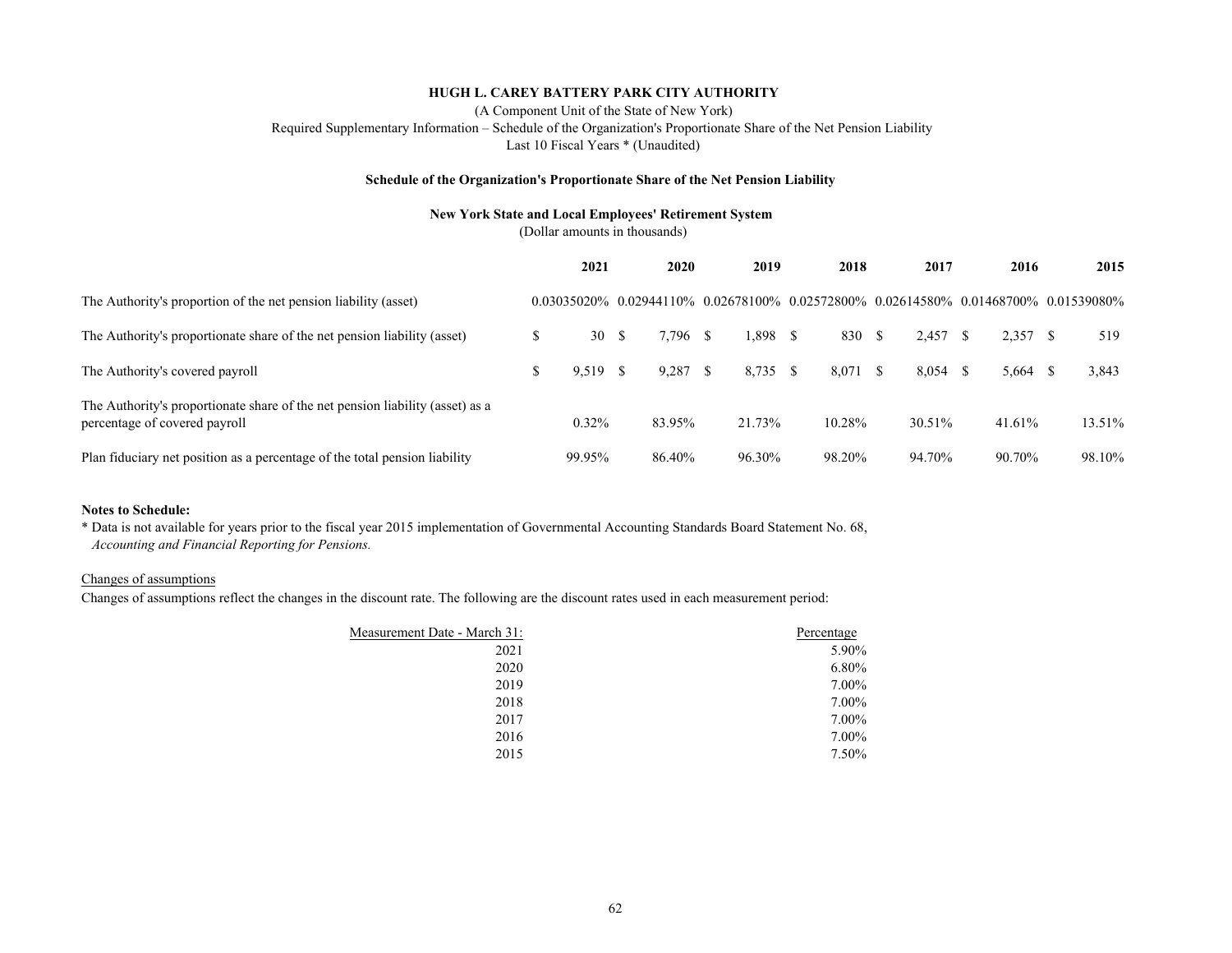(A Component Unit of the State of New York) Required Supplementary Information – Schedule of Employer Contributions Last 10 Fiscal Years (Unaudited)

#### **Schedule of Employer Contributions**

#### **New York State and Local Retirement System**

(Dollar amounts in thousands)

|                                                                        | 2021       |      | 2020       |       | 2019       |        | 2018     |        | 2017   |        | 2016                |       | 2015       |     | 2014   |    | 2013       |        | 2012   |
|------------------------------------------------------------------------|------------|------|------------|-------|------------|--------|----------|--------|--------|--------|---------------------|-------|------------|-----|--------|----|------------|--------|--------|
| Actuarially determined contribution                                    | 1,037      | - S  | 965        | -S    | $1,165$ \$ |        | 930 \$   |        | 713    | -S     | 518 \$              |       | 710 \$     |     | 605    | -S | 541 \$     |        | 527    |
| Contribution in relation to the actuarially determined<br>contribution | $1,037$ \$ |      | 965        | - S   | $1,165$ \$ |        | 930 \$   |        | 713 \$ |        | 518 \$              |       | 710 \$     |     | 605 \$ |    | 541 \$     |        | 527    |
| Contribution deficiency (excess)                                       |            | - \$ |            | $- S$ |            | $-$ \$ |          | $-$ \$ |        | $-$ \$ |                     | $- S$ |            | - 5 | $\sim$ | -S |            | $-$ \$ | $\sim$ |
| The Authority's covered payroll                                        | $9,519$ \$ |      | $9,287$ \$ |       | 8,735 \$   |        | 8,071 \$ |        | 8,054  | - S    | 5,664 $\frac{1}{2}$ |       | $3,843$ \$ |     | 4,427  | -S | $4,220$ \$ |        | 3,061  |
| Contribution as a percentage of covered payroll                        | 10.89%     |      | 10.39%     |       | 13.34%     |        | 11.52%   |        | 8.85%  |        | 9.15%               |       | 18.48%     |     | 13.67% |    | 12.82%     |        | 17.22% |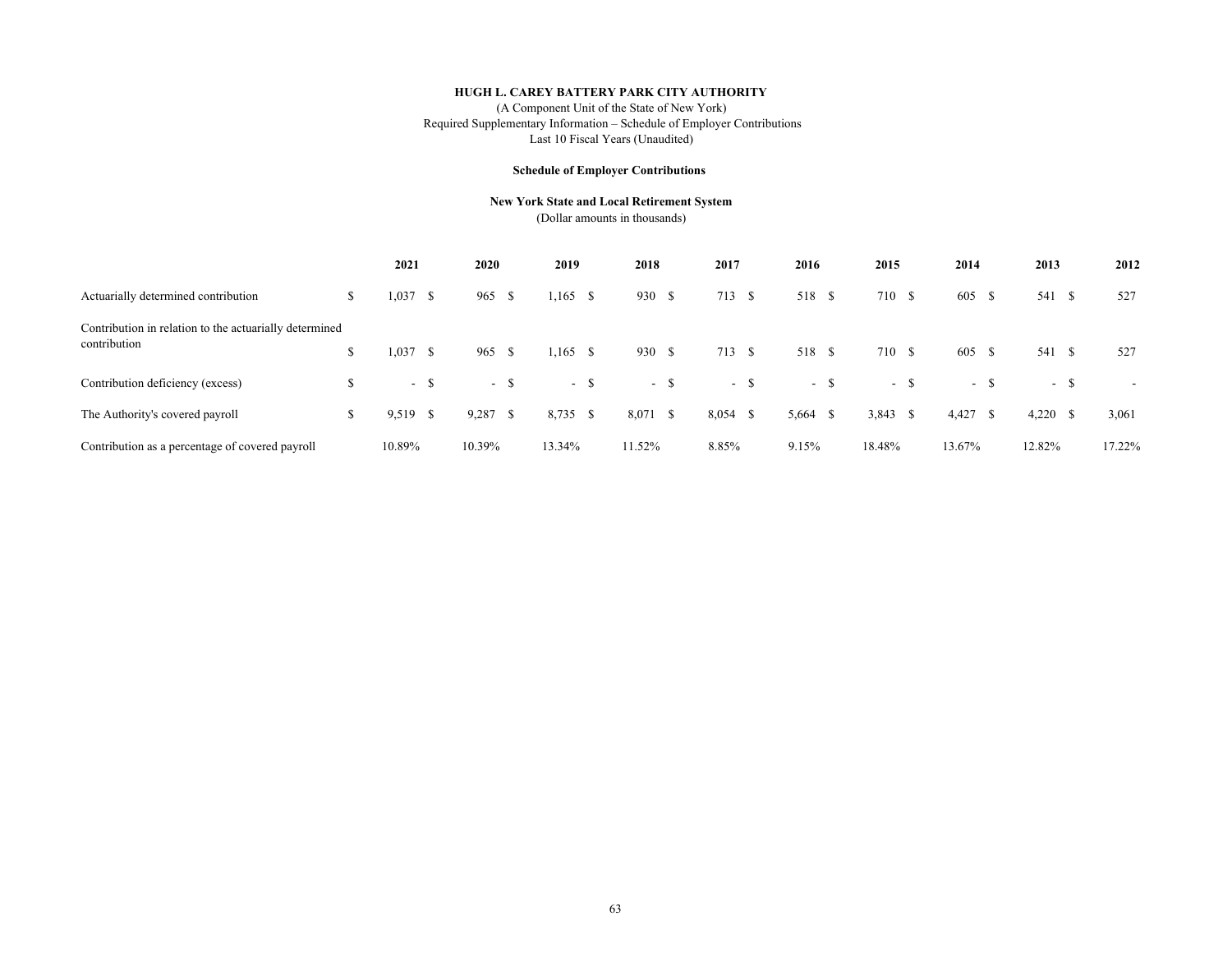(A Component Unit of the State of New York) Required Supplementary Information – Schedule of Changes in Total OPEB Lability and Related Ratios Last 10 Fiscal Years \* (Unaudited)

#### (Dollar amounts in thousands)

#### **Schedule of Changes in Total OPEB Liability and Related Ratios**

|                                                                                   |   | 2021    | 2020   | 2019    | 2018    |
|-----------------------------------------------------------------------------------|---|---------|--------|---------|---------|
| <b>Total OPEB Liability</b>                                                       |   |         |        |         |         |
| Service cost                                                                      | S | 2.298   | 1.947  | 2.103   | 2,137   |
| Interest cost                                                                     |   | 1.473   | 1.399  | 1.402   | 1,288   |
| Effect of economic/demographic gains or (losses)                                  |   | 4.401   | 1.079  | (7,927) | (1,260) |
| <b>Benefit Payments</b>                                                           |   | (1,042) | (907)  | (925)   | (896)   |
| <b>Net Change in Total OPEB Liability</b>                                         |   | 7.130   | 3,518  | (5,347) | 1,269   |
| <b>Total OPEB Liability - Beginning</b>                                           |   | 38,363  | 34.845 | 40,192  | 38,923  |
| <b>Total OPEB Liability - Ending</b>                                              |   | 45,493  | 38,363 | 34,845  | 40,192  |
| Covered emplovee payroll                                                          |   | 10.929  | 10.432 | 9.943   | 9,406   |
| <b>Total OPEB Liability as a Percentage of Covered</b><br><b>Employee Payroll</b> |   | 416%    | 368%   | 350%    | 427%    |

#### **Notes to Schedule:**

\* This schedule is intended to present the 10 most current fiscal years of data. However, only four years of data are available with the adoption of GASB Statement 75 during the year ended October 31, 2018.

#### Changes of assumptions

Changes of assumptions reflect the changes in the discount rate each year. The following are the discount rates used in each year:

| Year Ended | Percentage |
|------------|------------|
| 2021       | 2.15%      |
| 2020       | 3.67%      |
| 2019       | 3.85%      |
| 2018       | 3.35%      |

The assets that have been accumulated do not meet the definition of a trust as defined in GASB Statement 75 to pay related benefits, as the assets are not irrevocable. The Authority funds OPEB benefits on a pay-as-you-go basis and contributions are not actuarially determined. Therefore, the required supplementary information related to actuarially determined contributions for the last 10 fiscal years is not applicable.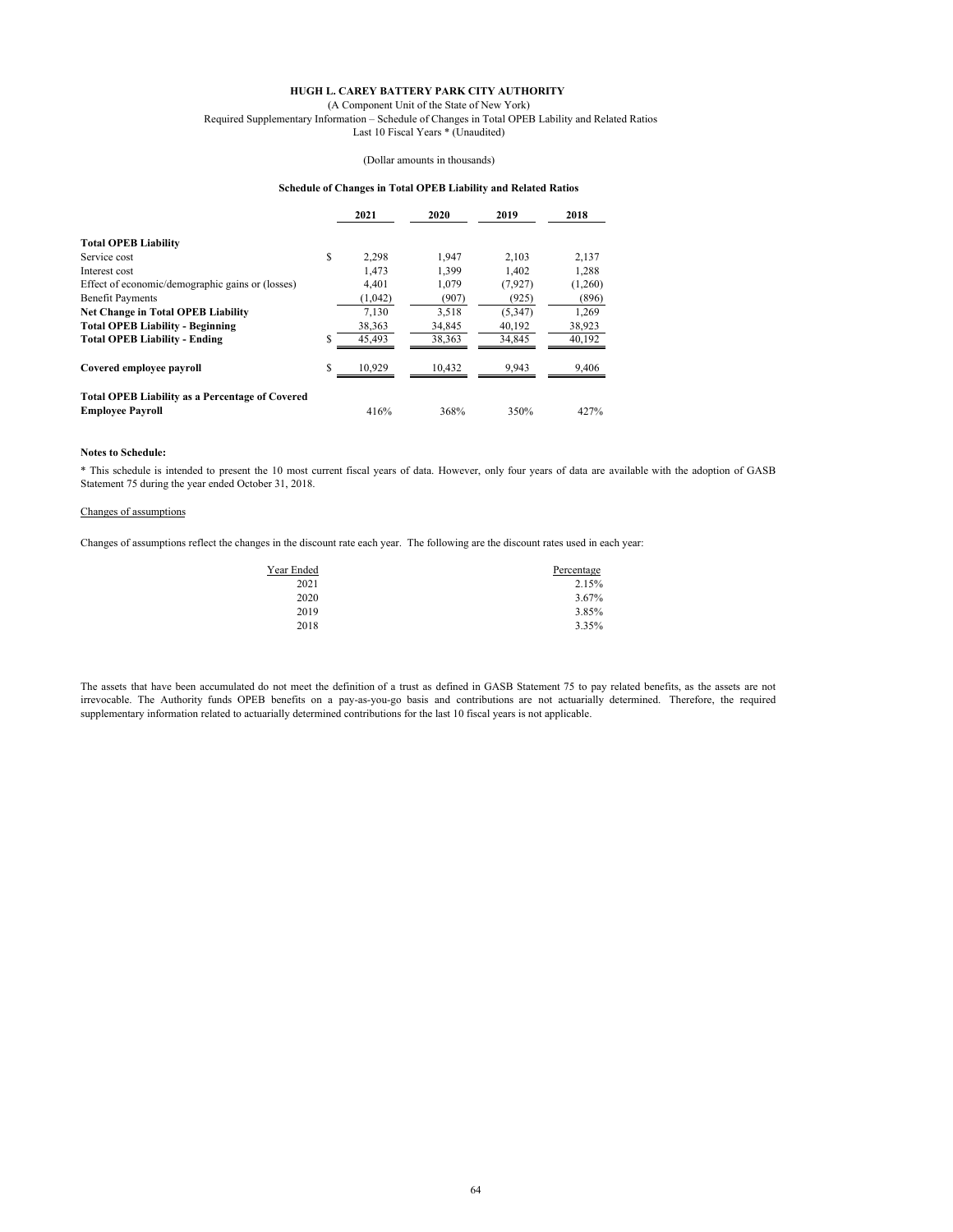#### (A Component Unit of the State of New York)

Other Supplementary Information – Combining Statement of Net Position (Deficit)

October 31, 2021

| <b>Assets</b>                                                                        | <b>Battery Park</b><br>City<br><b>Authority</b> | <b>Battery Park</b><br><b>City Parks</b><br>Conservancy | <b>Total</b>  |
|--------------------------------------------------------------------------------------|-------------------------------------------------|---------------------------------------------------------|---------------|
| Current assets:                                                                      |                                                 |                                                         |               |
| Bank deposits                                                                        | \$<br>24,043                                    | 34,392                                                  | 58,435        |
| Investments                                                                          | 11,894,927                                      |                                                         | 11,894,927    |
| Restricted assets:                                                                   |                                                 |                                                         |               |
| Rents and other receivables (net of allowance for doubtful accounts of \$11,426,385) | 5,263,483                                       |                                                         | 5,263,483     |
| 2003 General Bond Resolution Funds                                                   | 260,086,789                                     |                                                         | 260,086,789   |
| 2009 Revenue Bond Resolution Funds                                                   | 108,252                                         |                                                         | 108,252       |
| 2013 Revenue Bond Resolution Funds                                                   | 8,106,592                                       |                                                         | 8,106,592     |
| 2019 Revenue Bond Resolution Funds                                                   | 16,500,777                                      |                                                         | 16,500,777    |
| Bond resolution fund receivables                                                     | 25,705,000                                      |                                                         | 25,705,000    |
| Corporate-designated, escrowed, and OPEB funds                                       | 1,487,770                                       |                                                         | 1,487,770     |
| Total current assets                                                                 | 329,177,633                                     | 34,392                                                  | 329,212,025   |
| Noncurrent assets:                                                                   |                                                 |                                                         |               |
| Restricted assets:                                                                   |                                                 |                                                         |               |
| 2003 General Bond Resolution Funds                                                   | 34,659,520                                      |                                                         | 34,659,520    |
| 2009 Revenue Bond Resolution Funds                                                   |                                                 |                                                         |               |
| 2013 Revenue Bond Resolution Funds                                                   | 2,420,998                                       |                                                         | 2,420,998     |
| 2019 Revenue Bond Resolution Funds                                                   | 42,147,933                                      |                                                         | 42,147,933    |
| Residential lease required funds                                                     | 29,780,125                                      |                                                         | 29,780,125    |
| Corporate-designated, escrowed, and OPEB funds                                       | 92,280,988                                      |                                                         | 92,280,988    |
| Battery Park City project assets - at cost, less accumulated depreciation            | 545,657,338                                     |                                                         | 545,657,338   |
| Other assets                                                                         | 6,851,291                                       |                                                         | 6,851,291     |
| Total noncurrent assets                                                              | 753,798,193                                     |                                                         | 753,798,193   |
| Total assets                                                                         | 1,082,975,826                                   | 34,392                                                  | 1,083,010,218 |
| <b>Deferred Outflows of Resources</b>                                                |                                                 |                                                         |               |
| Deferred pension outflows                                                            | 7,360,968                                       |                                                         | 7,360,968     |
| Deferred OPEB outflows                                                               | 6,703,894                                       |                                                         | 6,703,894     |
| Accumulated decrease in fair value of interest rate swaps                            | 4,286,718                                       |                                                         | 4,286,718     |
| Unamortized loss on extinguishment of bonds                                          | 13,233,329                                      |                                                         | 13,233,329    |
| Deferred costs of refunding, less accumulated amortization of \$13,878,045           | 66,136,413                                      |                                                         | 66,136,413    |
| Total deferred outflows of resources                                                 | 97,721,322                                      |                                                         | 97,721,322    |
| Total assets and deferred outflows of resources                                      | \$1,180,697,148                                 | 34,392                                                  | 1,180,731,540 |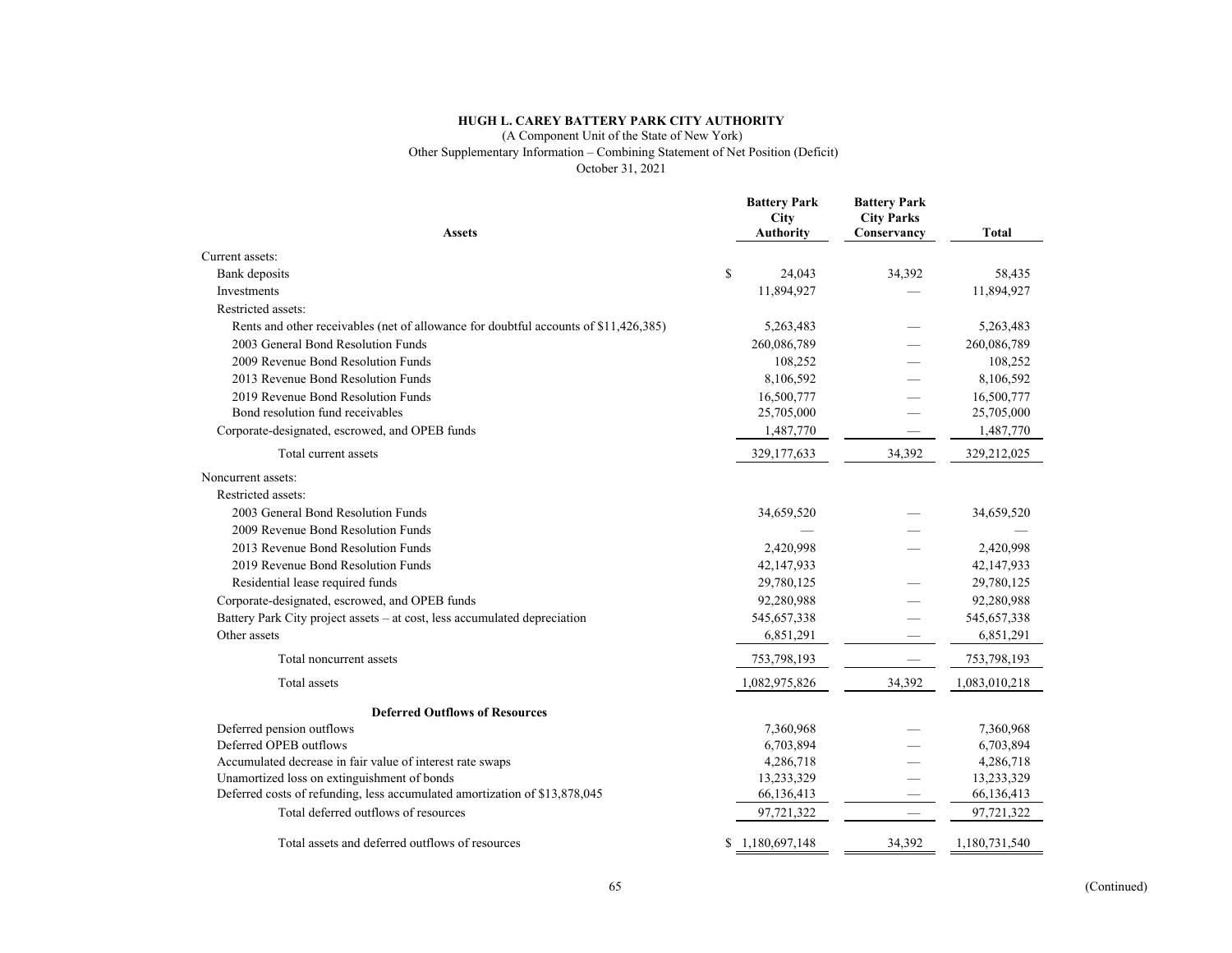#### (A Component Unit of the State of New York) Other Supplementary Information – Combining Statement of Net Position (Deficit)

October 31, 2021

| <b>Liabilities</b>                                                          |    | <b>Battery Park</b><br><b>City</b><br><b>Authority</b> | <b>Battery Park</b><br><b>City Parks</b><br>Conservancy | Total           |
|-----------------------------------------------------------------------------|----|--------------------------------------------------------|---------------------------------------------------------|-----------------|
| Current liabilities:                                                        |    |                                                        |                                                         |                 |
| Accrued interest on bonds                                                   | \$ | 11,540,436                                             |                                                         | 11,540,436      |
| Accounts payable and other liabilities                                      |    | 10,384,608                                             |                                                         | 10,384,608      |
| Accrued pension payable                                                     |    | 30,221                                                 |                                                         | 30,221          |
| Due to the City of New York                                                 |    | 178,407,943                                            |                                                         | 178,407,943     |
| Due to the City of New York - 2010 Agreement                                |    | 1,968,068                                              |                                                         | 1,968,068       |
| Due to the Port Authority of New York & New Jersey                          |    | 869,381                                                |                                                         | 869,381         |
| Unearned revenue:                                                           |    |                                                        |                                                         |                 |
| PILOT revenue                                                               |    | 41,374,383                                             |                                                         | 41,374,383      |
| Base rent and other revenue                                                 |    | 15,369,836                                             |                                                         | 15,369,836      |
| Security and other deposits                                                 |    | 4,738                                                  |                                                         | 4,738           |
| 2013 Revenue Bonds                                                          |    | 27,015,000                                             |                                                         | 27,015,000      |
| 2019 Revenue Bonds                                                          |    | 4,235,000                                              |                                                         | 4,235,000       |
| Bond resolution fund payables                                               |    | 640,817                                                |                                                         | 640,817         |
| Total current liabilities                                                   |    | 291,840,431                                            |                                                         | 291,840,431     |
| Noncurrent liabilities:                                                     |    |                                                        |                                                         |                 |
| Unearned revenue:                                                           |    |                                                        |                                                         |                 |
| Base rent and other revenue                                                 |    | 201,598,026                                            |                                                         | 201,598,026     |
| Security and other deposits                                                 |    | 29,434,255                                             |                                                         | 29,434,255      |
| <b>OPEB</b>                                                                 |    | 45,492,997                                             |                                                         | 45,492,997      |
| Fair value of interest rate swaps                                           |    | 4,286,718                                              |                                                         | 4,286,718       |
| Imputed borrowing                                                           |    | 66,136,413                                             |                                                         | 66,136,413      |
| Bonds outstanding:                                                          |    |                                                        |                                                         |                 |
| 2013 Revenue Bonds, less accumulated amortization of \$22,908,336           |    | 207,596,716                                            |                                                         | 207,596,716     |
| 2019 Revenue Bonds, less accumulated amortization of \$4,545,344            |    | 713,692,046                                            |                                                         | 713,692,046     |
| Total noncurrent liabilities                                                |    | 1,268,237,171                                          |                                                         | 1,268,237,171   |
| <b>Total liabilities</b>                                                    |    | 1,560,077,602                                          |                                                         | 1,560,077,602   |
| <b>Deferred Inflows of Resources</b>                                        |    |                                                        |                                                         |                 |
| Deferred pension inflows                                                    |    | 9,078,009                                              |                                                         | 9,078,009       |
| Deferred OPEB inflows                                                       |    | 5,987,345                                              |                                                         | 5,987,345       |
| Total deferred inflows of resources                                         |    | 15,065,354                                             |                                                         | 15,065,354      |
| <b>Net Position (Deficit)</b>                                               |    |                                                        |                                                         |                 |
| Net investment in capital assets                                            |    | 28,703,435                                             |                                                         | 28,703,435      |
| Restricted:                                                                 |    |                                                        |                                                         |                 |
| Debt service                                                                |    | 21,041,583                                             |                                                         | 21,041,583      |
| Under bond resolutions and other agreements                                 |    | 73,146,938                                             |                                                         | 73,146,938      |
| Unrestricted (deficit)                                                      |    | (517, 337, 764)                                        | 34,392                                                  | (517, 303, 372) |
| Total net position (deficit)                                                |    | (394, 445, 808)                                        | 34,392                                                  | (394, 411, 416) |
| Total liabilities, deferred inflows of resources and net position (deficit) | S  | 1,180,697,148                                          | 34.392                                                  | 1,180,731,540   |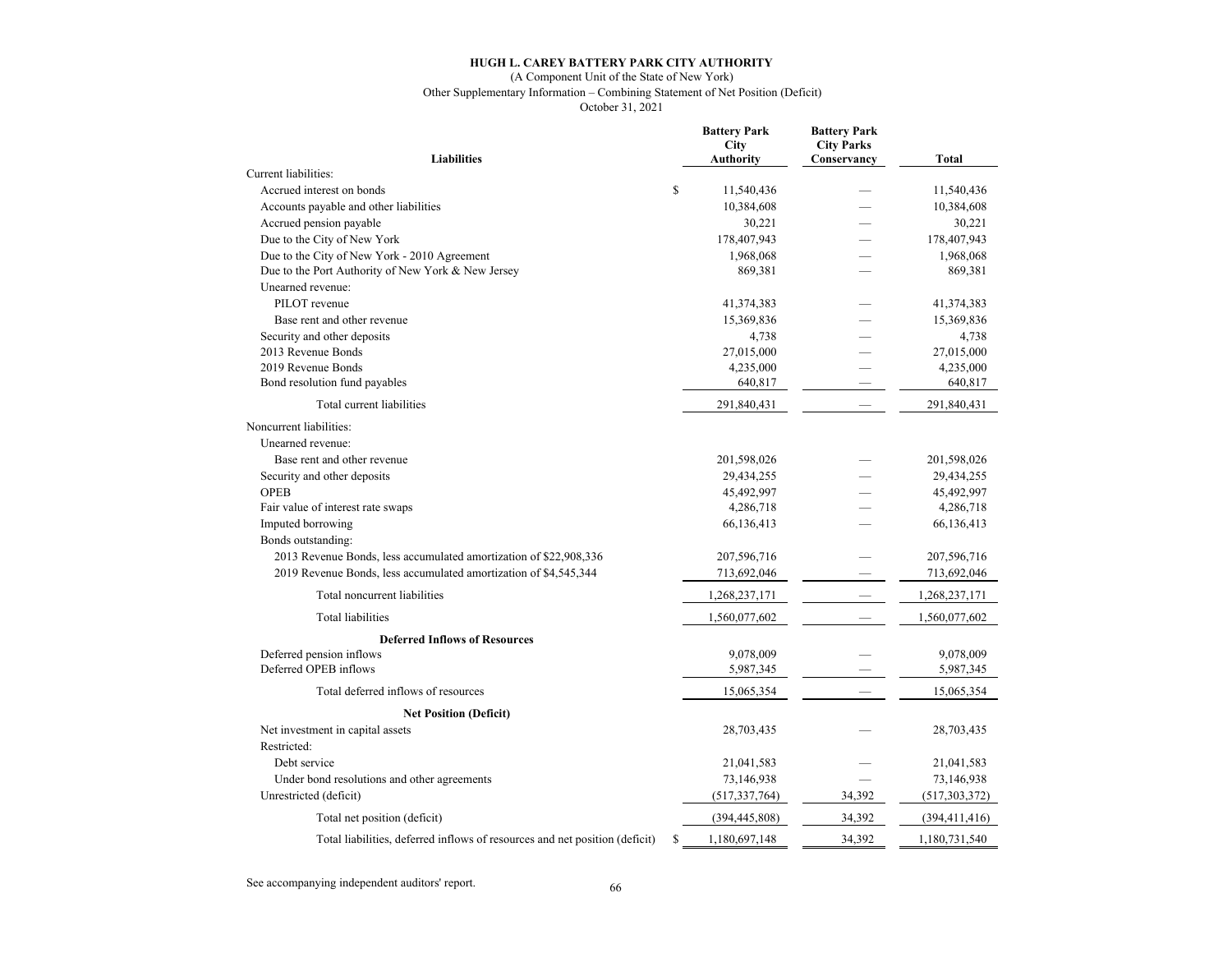#### (A Component Unit of the State of New York)

Other Supplementary Information – Combining Statement of Net Position (Deficit)

October 31, 2020

| <b>Assets</b>                                                                       | <b>Battery Park</b><br>City<br><b>Authority</b> | <b>Battery Park</b><br><b>City Parks</b><br>Conservancy | <b>Total</b>  |
|-------------------------------------------------------------------------------------|-------------------------------------------------|---------------------------------------------------------|---------------|
| Current assets:                                                                     |                                                 |                                                         |               |
| Bank deposits                                                                       | \$<br>21,120                                    | 34,392                                                  | 55,512        |
| Investments                                                                         | 14,290,520                                      |                                                         | 14,290,520    |
| Restricted assets:                                                                  |                                                 |                                                         |               |
| Rents and other receivables (net of allowance for doubtful accounts of \$2,240,375) | 6,246,540                                       |                                                         | 6,246,540     |
| 2003 General Bond Resolution Funds                                                  | 285, 842, 329                                   |                                                         | 285, 842, 329 |
| 2009 Revenue Bond Resolution Funds                                                  | 380,000                                         |                                                         | 380,000       |
| 2013 Revenue Bond Resolution Funds                                                  | 7,448,805                                       |                                                         | 7,448,805     |
| 2019 Revenue Bond Resolution Funds                                                  | 43,862,301                                      |                                                         | 43,862,301    |
| Bond resolution fund receivables                                                    | 384,000                                         |                                                         | 384,000       |
| Corporate-designated, escrowed, and OPEB funds                                      | 2,330,704                                       |                                                         | 2,330,704     |
| Total current assets                                                                | 360,806,319                                     | 34,392                                                  | 360,840,711   |
| Noncurrent assets:                                                                  |                                                 |                                                         |               |
| Restricted assets:                                                                  |                                                 |                                                         |               |
| 2003 General Bond Resolution Funds                                                  | 34,849,096                                      |                                                         | 34,849,096    |
| 2009 Revenue Bond Resolution Funds                                                  | 164,169                                         |                                                         | 164,169       |
| 2013 Revenue Bond Resolution Funds                                                  | 5,847,649                                       |                                                         | 5,847,649     |
| 2019 Revenue Bond Resolution Funds                                                  | 34,985,321                                      |                                                         | 34,985,321    |
| Residential lease required funds                                                    | 29,066,447                                      |                                                         | 29,066,447    |
| Corporate-designated, escrowed, and OPEB funds                                      | 87,016,181                                      |                                                         | 87,016,181    |
| Battery Park City project assets – at cost, less accumulated depreciation           | 529,934,997                                     |                                                         | 529,934,997   |
| Other assets                                                                        | 7,228,870                                       |                                                         | 7,228,870     |
| Total noncurrent assets                                                             | 729,092,730                                     |                                                         | 729,092,730   |
| Total assets                                                                        | 1,089,899,049                                   | 34,392                                                  | 1,089,933,441 |
| <b>Deferred Outflows of Resources</b>                                               |                                                 |                                                         |               |
| Deferred pension outflows                                                           | 5,982,932                                       |                                                         | 5,982,932     |
| Deferred OPEB outflows                                                              | 3,229,663                                       |                                                         | 3,229,663     |
| Accumulated decrease in fair value of interest rate swaps                           | 16,159,650                                      |                                                         | 16,159,650    |
| Unamortized loss on extinguishment of bonds                                         | 14,532,049                                      |                                                         | 14,532,049    |
| Deferred costs of refunding, less accumulated amortization of \$7,678,755           | 72,335,703                                      | $\qquad \qquad \longleftarrow$                          | 72,335,703    |
| Total deferred outflows of resources                                                | 112,239,997                                     | $\hspace{0.05cm}$                                       | 112,239,997   |
| Total assets and deferred outflows of resources                                     | \$1,202,139,046                                 | 34,392                                                  | 1,202,173,438 |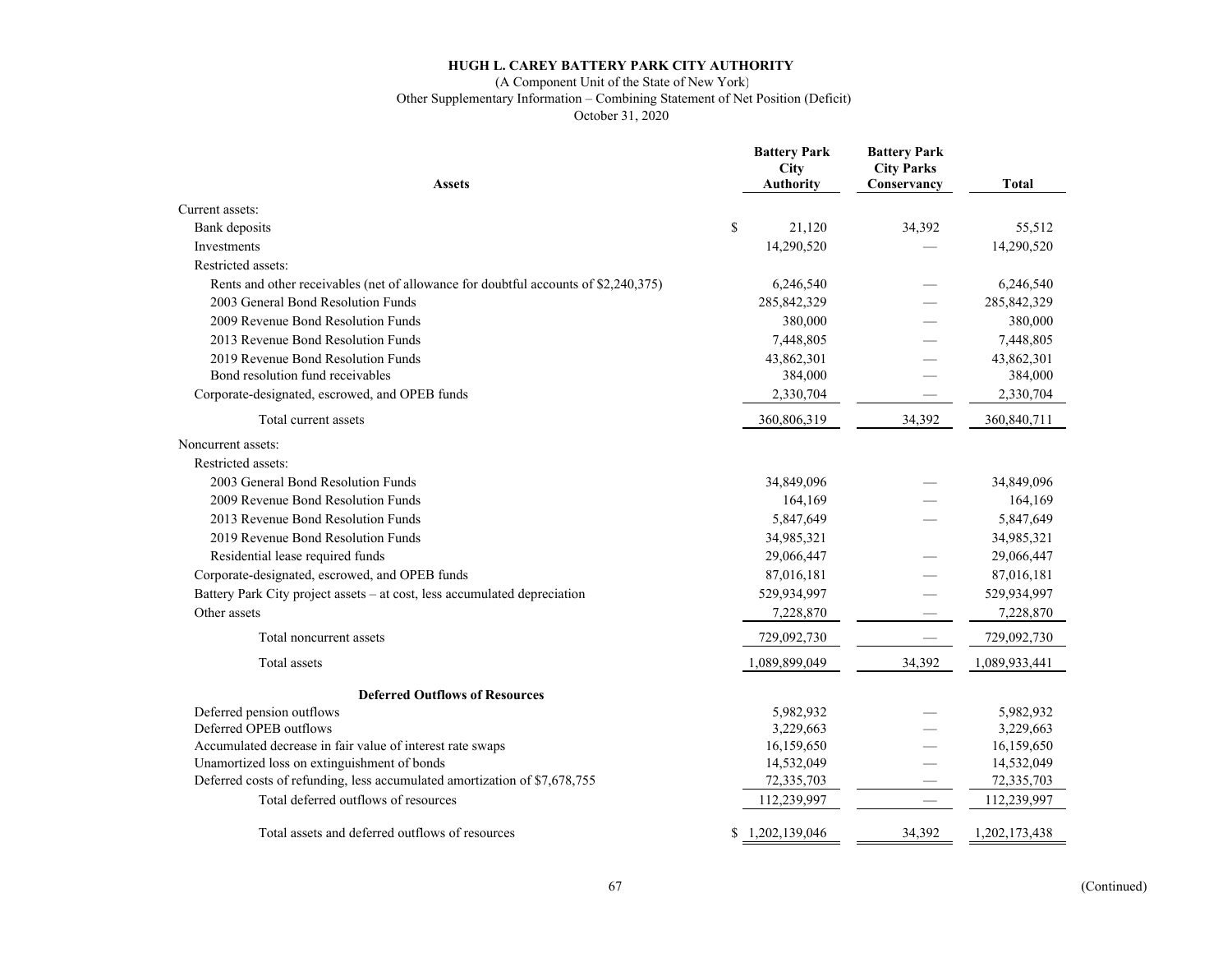(A Component Unit of the State of New York)

Other Supplementary Information – Combining Statement of Net Position (Deficit)

October 31, 2020

| <b>Liabilities</b>                                                          |    | <b>Battery Park</b><br>City<br><b>Authority</b> | <b>Battery Park</b><br><b>City Parks</b><br>Conservancy | <b>Total</b>    |
|-----------------------------------------------------------------------------|----|-------------------------------------------------|---------------------------------------------------------|-----------------|
| Current liabilities:                                                        |    |                                                 |                                                         |                 |
| Accrued interest on bonds                                                   | \$ | 12,203,688                                      |                                                         | 12,203,688      |
| Accounts payable and other liabilities                                      |    | 6,277,608                                       |                                                         | 6,277,608       |
| Accrued pension payable                                                     |    | 7,796,174                                       |                                                         | 7,796,174       |
| Due to the City of New York                                                 |    | 185,036,280                                     |                                                         | 185,036,280     |
| Due to the City of New York - 2010 Agreement                                |    | 44,722,646                                      |                                                         | 44,722,646      |
| Due to the Port Authority of New York & New Jersey                          |    | 869,381                                         |                                                         | 869,381         |
| Unearned revenue:                                                           |    |                                                 |                                                         |                 |
| PILOT revenue                                                               |    | 44,482,150                                      |                                                         | 44,482,150      |
| Base rent and other revenue                                                 |    | 16,126,585                                      |                                                         | 16,126,585      |
| Security and other deposits                                                 |    | 4,738                                           |                                                         | 4,738           |
| 2013 Revenue Bonds                                                          |    | 25,735,000                                      |                                                         | 25,735,000      |
| 2019 Revenue Bonds                                                          |    | 4,050,000                                       |                                                         | 4,050,000       |
| Total current liabilities                                                   |    | 347,304,250                                     |                                                         | 347,304,250     |
| Noncurrent liabilities:                                                     |    |                                                 |                                                         |                 |
| Unearned revenue:                                                           |    |                                                 |                                                         |                 |
| Base rent and other revenue                                                 |    | 212,853,972                                     |                                                         | 212,853,972     |
| Security and other deposits                                                 |    | 29,406,518                                      |                                                         | 29,406,518      |
| <b>OPEB</b>                                                                 |    | 38,363,000                                      |                                                         | 38,363,000      |
| Fair value of interest rate swaps                                           |    | 16,159,650                                      |                                                         | 16,159,650      |
| Imputed borrowing                                                           |    | 72,335,703                                      |                                                         | 72,335,703      |
| Bonds outstanding:                                                          |    |                                                 |                                                         |                 |
| 2013 Revenue Bonds, less accumulated amortization of \$20,076,664           |    | 237,443,388                                     |                                                         | 237,443,388     |
| 2019 Revenue Bonds, less accumulated amortization of \$3,119,861            |    | 720,444,318                                     |                                                         | 720,444,318     |
| Total noncurrent liabilities                                                |    | 1,327,006,549                                   |                                                         | 1,327,006,549   |
| <b>Total liabilities</b>                                                    |    | 1,674,310,799                                   |                                                         | 1,674,310,799   |
| <b>Deferred Inflows of Resources</b>                                        |    |                                                 |                                                         |                 |
| Deferred pension inflows                                                    |    | 393,925                                         |                                                         | 393.925         |
| Deferred OPEB inflows                                                       |    | 7,077,953                                       |                                                         | 7,077,953       |
| Total deferred inflows of resources                                         |    | 7,471,878                                       |                                                         | 7,471,878       |
| <b>Net Position (Deficit)</b>                                               |    |                                                 |                                                         |                 |
| Net investment in capital assets                                            |    | 15,270,063                                      |                                                         | 15,270,063      |
| Restricted:                                                                 |    |                                                 |                                                         |                 |
| Debt service                                                                |    | 51,237,934                                      |                                                         | 51,237,934      |
| Under bond resolutions and other agreements                                 |    | 2,020,894                                       |                                                         | 2,020,894       |
| Unrestricted (deficit)                                                      |    | (548, 172, 522)                                 | 34,392                                                  | (548, 138, 130) |
| Total net position (deficit)                                                |    | (479, 643, 631)                                 | 34,392                                                  | (479, 609, 239) |
| Total liabilities, deferred inflows of resources and net position (deficit) | S  | 1,202,139,046                                   | 34,392                                                  | 1,202,173,438   |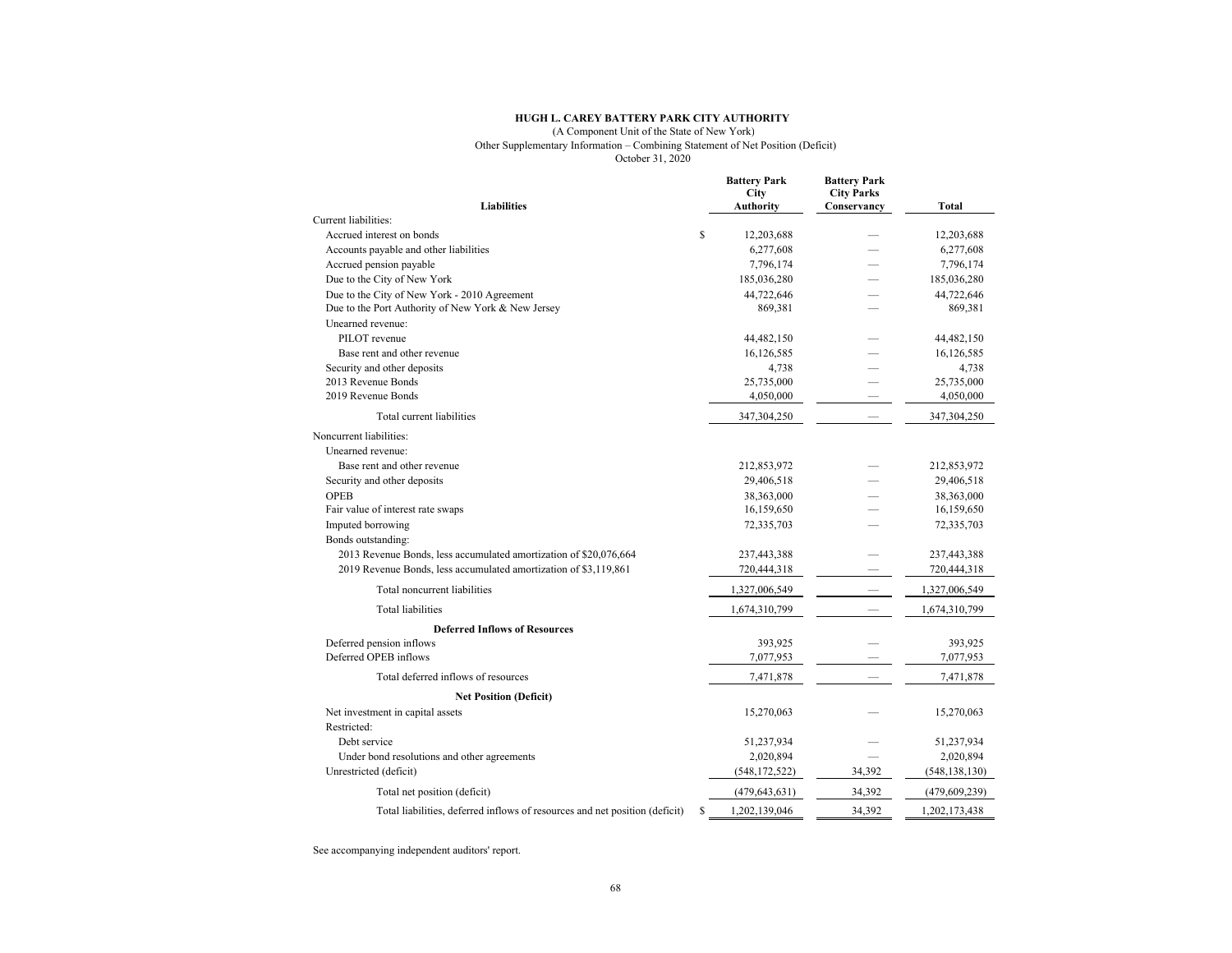# **HUGH L. CAREY BATTERY PARK CITY AUTHORITY** (A Component Unit of the State of New York)

#### Other Supplementary Information – Combining Statement of Revenues, Expenses, and Changes in Net Position (Deficit)

#### Year Ended October 31, 2021

|                                                                                   | <b>Battery Park</b><br><b>City</b><br>Authority | <b>Battery Park</b><br><b>City Parks</b><br>Conservancy | <b>Eliminations</b> | <b>Total</b>    |
|-----------------------------------------------------------------------------------|-------------------------------------------------|---------------------------------------------------------|---------------------|-----------------|
| Operating revenues:                                                               |                                                 |                                                         |                     |                 |
| Revenues from ground leases:                                                      |                                                 |                                                         |                     |                 |
| Base rent                                                                         | \$<br>64,411,481                                |                                                         |                     | 64,411,481      |
| Supplemental rent                                                                 |                                                 |                                                         |                     |                 |
| Payments in lieu of real estate taxes                                             | 283,446,304                                     |                                                         |                     | 283,446,304     |
| Civic facilities payments and other                                               | 16,153,249                                      |                                                         |                     | 16,153,249      |
| Total operating revenues                                                          | 364,011,034                                     |                                                         |                     | 364,011,034     |
| Operating expenses:                                                               |                                                 |                                                         |                     |                 |
| Wages and related benefits                                                        | 16,470,652                                      |                                                         |                     | 16,470,652      |
| <b>OPEB</b>                                                                       | 3,597,470                                       |                                                         |                     | 3,597,470       |
| Other operating and administrative expenses                                       | 37,855,298                                      |                                                         |                     | 37,855,298      |
| Depreciation of project assets                                                    | 10,359,704                                      |                                                         |                     | 10,359,704      |
| Other depreciation and amortization                                               | 810,311                                         |                                                         |                     | 810,311         |
| Total operating expenses                                                          | 69,093,435                                      |                                                         |                     | 69,093,435      |
| Operating income                                                                  | 294,917,599                                     |                                                         |                     | 294,917,599     |
| Nonoperating revenues (expenses):                                                 |                                                 |                                                         |                     |                 |
| Investment income on funds relating to:                                           |                                                 |                                                         |                     |                 |
| 2003 Revenue Bonds                                                                | 1,194,180                                       |                                                         |                     | 1,194,180       |
| Corporate-designated, escrowed, and OPEB funds                                    | 1,246,408                                       |                                                         |                     | 1,246,408       |
| Realized and unrealized losses                                                    | (3,337,710)                                     |                                                         |                     | (3,337,710)     |
| Other revenue                                                                     | 3,722,874                                       |                                                         |                     | 3,722,874       |
| Interest expense relating to:                                                     |                                                 |                                                         |                     |                 |
| 2003 Swap agreements – net expense                                                | (11, 438, 456)                                  |                                                         |                     | (11, 438, 456)  |
| 2003 Revenue Bonds                                                                | (11, 725)                                       |                                                         |                     | (11, 725)       |
| 2013 Revenue Bonds                                                                | (7,396,978)                                     |                                                         |                     | (7,396,978)     |
| 2019 Revenue Bonds                                                                | (10, 807, 755)                                  |                                                         |                     | (10,807,755)    |
| Loss on extinguishment from debt                                                  | (1,298,720)                                     |                                                         |                     | (1,298,720)     |
| Provision for transfer to the City of New York of payments in                     |                                                 |                                                         |                     |                 |
| lieu of real estate taxes and other amounts                                       | (178, 404, 727)                                 |                                                         |                     | (178, 404, 727) |
| Provision for transfer to the City of New York per 2010 agreement                 | (1,968,068)                                     |                                                         |                     | (1,968,068)     |
| Provision for transfer to the City of New York - West Thames St Pedestrian Bridge | (1,219,099)                                     |                                                         |                     | (1,219,099)     |
| Total nonoperating expenses                                                       | (209, 719, 776)                                 |                                                         |                     | (209, 719, 776) |
| Change in net position (deficit)                                                  | 85,197,823                                      |                                                         |                     | 85,197,823      |
| Net position (deficit), beginning of year                                         | (479, 643, 631)                                 | 34,392                                                  |                     | (479, 609, 239) |
| Net position (deficit), end of year                                               | \$<br>(394, 445, 808)                           | 34,392                                                  |                     | (394, 411, 416) |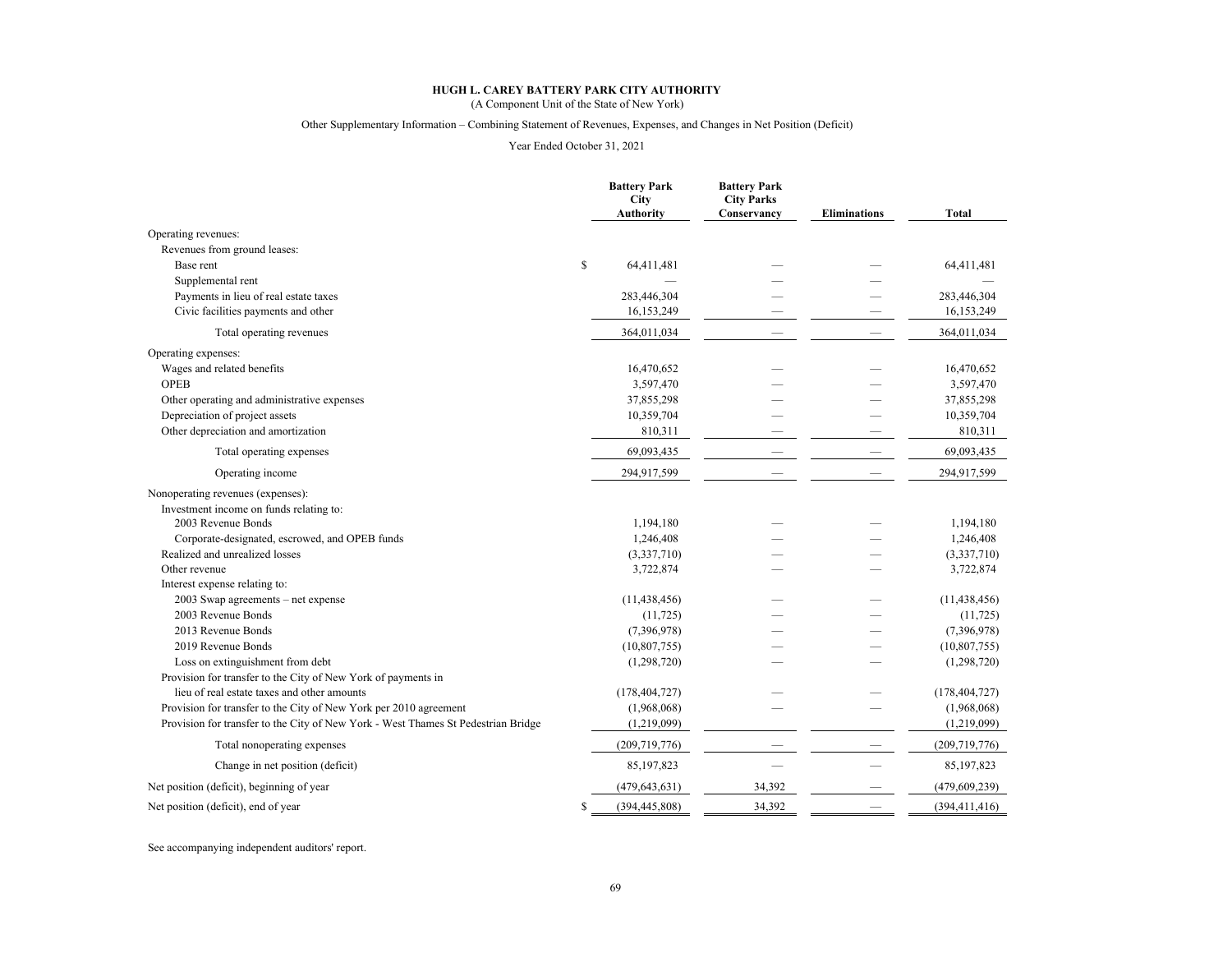(A Component Unit of the State of New York)

#### Other Supplementary Information – Combining Statement of Revenues, Expenses, and Changes in Net Position (Deficit)

Year Ended October 31, 2020

|                                                                                   | <b>Battery Park</b><br><b>City</b><br>Authority | <b>Battery Park</b><br><b>City Parks</b><br>Conservancy | <b>Eliminations</b> | <b>Total</b>    |
|-----------------------------------------------------------------------------------|-------------------------------------------------|---------------------------------------------------------|---------------------|-----------------|
| Operating revenues:                                                               |                                                 |                                                         |                     |                 |
| Revenues from ground leases:                                                      |                                                 |                                                         |                     |                 |
| Base rent                                                                         | \$<br>63,116,514                                |                                                         |                     | 63,116,514      |
| Supplemental rent                                                                 | 880,724                                         |                                                         |                     | 880,724         |
| Payments in lieu of real estate taxes                                             | 271,007,680                                     |                                                         |                     | 271,007,680     |
| Civic facilities payments and other                                               | 13,351,831                                      | 581,452                                                 | (581, 452)          | 13,351,831      |
| Total operating revenues                                                          | 348,356,749                                     | 581,452                                                 | (581, 452)          | 348,356,749     |
| Operating expenses:                                                               |                                                 |                                                         |                     |                 |
| Wages and related benefits                                                        | 18,485,029                                      |                                                         |                     | 18,485,029      |
| <b>OPEB</b>                                                                       | 2,609,378                                       |                                                         |                     | 2,609,378       |
| Other operating and administrative expenses                                       | 25,021,127                                      | 533,328                                                 | (581, 452)          | 24,973,003      |
| Depreciation of project assets                                                    | 10,124,213                                      |                                                         |                     | 10,124,213      |
| Other depreciation and amortization                                               | 732,052                                         | 11,048                                                  |                     | 743,100         |
| Total operating expenses                                                          | 56,971,799                                      | 544,376                                                 | (581, 452)          | 56,934,723      |
| Operating income                                                                  | 291,384,950                                     | 37,076                                                  |                     | 291,422,026     |
| Nonoperating revenues (expenses):                                                 |                                                 |                                                         |                     |                 |
| Investment income on funds relating to:                                           |                                                 |                                                         |                     |                 |
| 2003 Revenue Bonds                                                                | 1,243,753                                       |                                                         |                     | 1,243,753       |
| Corporate-designated, escrowed, and OPEB funds                                    | 1,328,832                                       |                                                         |                     | 1,328,832       |
| Realized and unrealized gains                                                     | 7,022,914                                       |                                                         |                     | 7,022,914       |
| Loss on project assets                                                            | (760, 462)                                      |                                                         |                     | (760, 462)      |
| Interest expense relating to:                                                     |                                                 |                                                         |                     |                 |
| 2003 Swap agreements – net expense                                                | (9,314,163)                                     |                                                         |                     | (9,314,163)     |
| 2003 Revenue Bonds                                                                | (11, 823)                                       |                                                         |                     | (11, 823)       |
| 2013 Revenue Bonds                                                                | (8,676,728)                                     |                                                         |                     | (8,676,728)     |
| 2019 Revenue Bonds                                                                | (13,899,887)                                    |                                                         |                     | (13,899,887)    |
| Loss on extinguishment from debt                                                  | (1,298,720)                                     |                                                         |                     | (1,298,720)     |
| Bond issuance costs                                                               | (12, 344)                                       |                                                         |                     | (12, 344)       |
| Provision for transfer to the City of New York of payments in                     |                                                 |                                                         |                     |                 |
| lieu of real estate taxes and other amounts                                       | (185, 033, 064)                                 |                                                         |                     | (185, 033, 064) |
| Provision for transfer to the City of New York per 2010 agreement                 | (44, 722, 646)                                  |                                                         |                     | (44, 722, 646)  |
| Provision for transfer to the City of New York - West Thames St Pedestrian Bridge | (1,103,320)                                     |                                                         |                     | (1,103,320)     |
| Total nonoperating expenses                                                       | (255, 237, 658)                                 |                                                         |                     | (255, 237, 658) |
| Change in net position (deficit)                                                  | 36,147,292                                      | 37,076                                                  |                     | 36,184,368      |
| Net position (deficit), beginning of year                                         | (515,790,923)                                   | (2,684)                                                 |                     | (515, 793, 607) |
| Net position (deficit), end of year                                               | \$<br>(479, 643, 631)                           | 34,392                                                  |                     | (479, 609, 239) |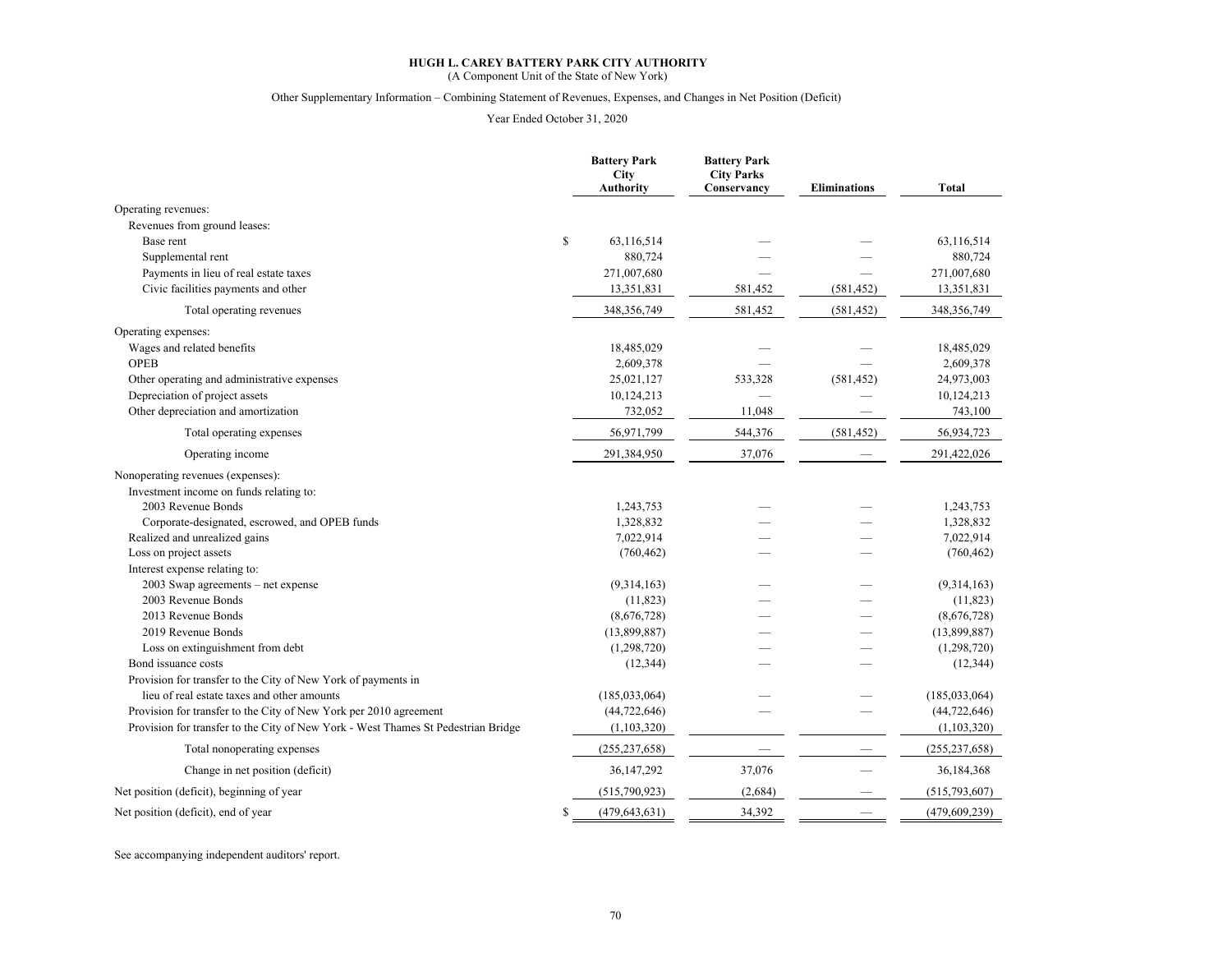(A Component Unit of the State of New York)

## Other Supplementary Information – Combining Statement of Cash Flows

Year Ended October 31, 2021

|                                                               | <b>Battery Park</b><br><b>City</b><br><b>Authority</b> | <b>Battery Park</b><br><b>City Parks</b><br>Conservancy | <b>Eliminations</b>      | <b>Total</b>    |
|---------------------------------------------------------------|--------------------------------------------------------|---------------------------------------------------------|--------------------------|-----------------|
| Cash flows from operating activities:                         |                                                        |                                                         |                          |                 |
| Cash receipts from:                                           |                                                        |                                                         |                          |                 |
| Tenant payments                                               | \$<br>337,850,634                                      |                                                         |                          | 337,850,634     |
| Receipts from the Authority                                   |                                                        |                                                         |                          |                 |
| Miscellaneous receipts                                        | 2,073,545                                              |                                                         |                          | 2,073,545       |
| Total cash receipts from operating activities                 | 339,924,179                                            |                                                         |                          | 339,924,179     |
| Cash payments for:                                            |                                                        |                                                         |                          |                 |
| Salaries and benefits                                         | (17, 754, 130)                                         |                                                         |                          | (17, 754, 130)  |
| Services and supplies                                         | (27, 247, 614)                                         |                                                         |                          | (27, 247, 614)  |
| Total cash payments for operating activities                  | (45,001,744)                                           |                                                         |                          | (45,001,744)    |
| Net cash provided by operating activities                     | 294,922,435                                            | $\overline{\phantom{0}}$                                |                          | 294,922,435     |
| Cash flows from noncapital financing activities:              |                                                        |                                                         |                          |                 |
| Payments from LMDC West Thames St Pedestrian Bridge           | 4,723,427                                              |                                                         |                          | 4,723,427       |
| Payments to NYC EDC - West Thames St Pedestrian Bridge        | (5,394,458)                                            |                                                         |                          | (5,394,458)     |
| Payments to the City of New York                              | (229, 755, 710)                                        |                                                         |                          | (229, 755, 710) |
| Receipts from FEMA                                            | 3,289,203                                              |                                                         |                          | 3,289,203       |
| Net cash used in noncapital financing activities              | (227, 137, 538)                                        |                                                         |                          | (227, 137, 538) |
| Cash flows from capital and related financing activities:     |                                                        |                                                         |                          |                 |
| Development costs – site improvements and construction        | (23,667,134)                                           |                                                         |                          | (23,667,134)    |
| Capital asset expenditures                                    | (639, 959)                                             |                                                         |                          | (639, 959)      |
| Receipts for capital projects                                 | 1,366,891                                              |                                                         |                          | 1,366,891       |
| Auction fees for variable debt                                | (11, 725)                                              |                                                         |                          | (11, 725)       |
| Swap payment made on the 2003 Swap agreement                  | (11, 465, 336)                                         |                                                         |                          | (11, 465, 336)  |
| Swap interest payments received on the 2003 Swap agreement    | 29,645                                                 |                                                         |                          | 29,645          |
| Interest paid on 2013 Senior Revenue Bonds                    | (10, 868, 525)                                         |                                                         | $\overline{\phantom{a}}$ | (10,868,525)    |
| Principal paydown on 2013 Senior Revenue Bonds                | (25,735,000)                                           |                                                         |                          | (25,735,000)    |
| Interest paid on 2019 Senior Revenue Bonds                    | (10, 755, 371)                                         |                                                         |                          | (10, 755, 371)  |
| Interest paid on 2019 Junior Revenue Bonds                    | (1, 139, 884)                                          |                                                         |                          | (1, 139, 884)   |
| Principal paydown on 2019 Junior Revenue Bonds                | (4,050,000)                                            |                                                         |                          | (4,050,000)     |
| Remarketing fees for Series 2019D                             | (148, 662)                                             |                                                         |                          | (148, 662)      |
| Bond purchase agreement fees for Series 2019D                 | (1,310,324)                                            |                                                         |                          | (1,310,324)     |
| Net cash used in capital and related                          |                                                        |                                                         |                          |                 |
| financing activities                                          | (88, 395, 384)                                         |                                                         |                          | (88, 395, 384)  |
| Cash flows from investing activities:                         |                                                        |                                                         |                          |                 |
| Interest and realized gains received on investment securities | 2,508,376                                              |                                                         |                          | 2,508,376       |
| Maturities and redemptions of investment securities           | 841,780,525                                            |                                                         |                          | 841,780,525     |
| Purchases of investment securities                            | (865, 483, 557)                                        |                                                         |                          | (865, 483, 557) |
| Net cash used in investing activities                         | (21, 194, 656)                                         |                                                         |                          | (21, 194, 656)  |
| Decrease in cash and cash equivalents                         | (41, 805, 143)                                         |                                                         |                          | (41,805,143)    |
| Cash and cash equivalents, beginning of year                  | 116,114,792                                            | 34,392                                                  |                          | 116,149,184     |
| Cash and cash equivalents, end of year                        | \$<br>74,309,649                                       | 34.392                                                  |                          | 74,344,041      |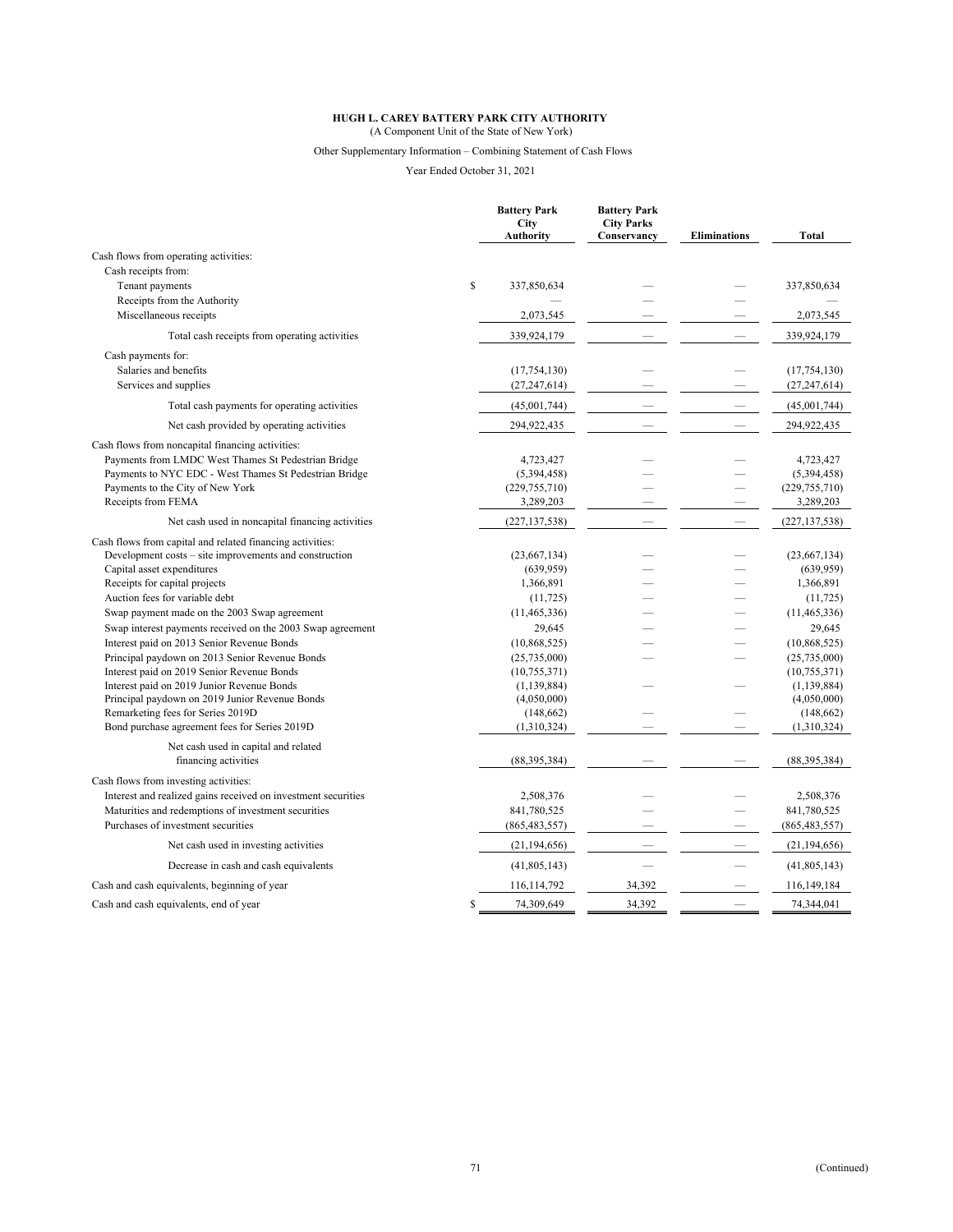(A Component Unit of the State of New York)

# Other Supplementary Information – Combining Statement of Cash Flows

Year Ended October 31, 2021

|                                                            |    | <b>Battery Park</b><br>City<br><b>Authority</b> | <b>Battery Park</b><br><b>City Parks</b><br>Conservancy | <b>Eliminations</b> | <b>Total</b>   |
|------------------------------------------------------------|----|-------------------------------------------------|---------------------------------------------------------|---------------------|----------------|
| Reconciliation of operating income to net cash provided by |    |                                                 |                                                         |                     |                |
| operating activities:                                      |    |                                                 |                                                         |                     |                |
| Operating income                                           | S  | 294,917,599                                     |                                                         |                     | 294,917,599    |
| Adjustments to reconcile operating income to net cash      |    |                                                 |                                                         |                     |                |
| provided by operating activities:                          |    |                                                 |                                                         |                     |                |
| Provision for bad debt expense                             |    | 9,186,010                                       |                                                         |                     | 9,186,010      |
| Depreciation and amortization                              |    | 11,170,015                                      |                                                         |                     | 11,170,015     |
| Other                                                      |    | 202,828                                         |                                                         |                     | 202,828        |
| Changes in operating assets and liabilities:               |    |                                                 |                                                         |                     |                |
| (Increase) in rents and other receivables                  |    | (8,028,066)                                     |                                                         |                     | (8,028,066)    |
| Decrease in other assets                                   |    | 207,227                                         |                                                         |                     | 207,227        |
| Increase in accounts payable and other liabilities         |    | 282,031                                         |                                                         |                     | 282,031        |
| (Decrease) in revenue received in advance                  |    | (15, 120, 462)                                  |                                                         |                     | (15, 120, 462) |
| Increase in OPEB                                           |    | 7,129,997                                       |                                                         |                     | 7,129,997      |
| (Decrease) in pension liability                            |    | (7,765,953)                                     |                                                         |                     | (7,765,953)    |
| Changes in deferred resources:                             |    |                                                 |                                                         |                     |                |
| Deferred pension resources                                 |    | 7,306,048                                       |                                                         |                     | 7,306,048      |
| Deferred OPEB resources                                    |    | (4, 564, 839)                                   |                                                         |                     | (4, 564, 839)  |
| Net cash provided by operating activities                  |    | 294,922,435                                     |                                                         |                     | 294,922,435    |
| Reconciliation to cash and cash equivalents, end of year:  |    |                                                 |                                                         |                     |                |
| Bank deposits                                              | S. | 24,043                                          | 34,392                                                  |                     | 58,435         |
| Cash and cash equivalents                                  |    | 37,887,337                                      |                                                         |                     | 37,887,337     |
| Investments with less than 91-day maturities               |    | 36,398,269                                      |                                                         |                     | 36,398,269     |
| Cash and cash equivalents, end of year                     |    | 74,309,649                                      | 34,392                                                  |                     | 74,344,041     |

See accompanying independent auditors' report.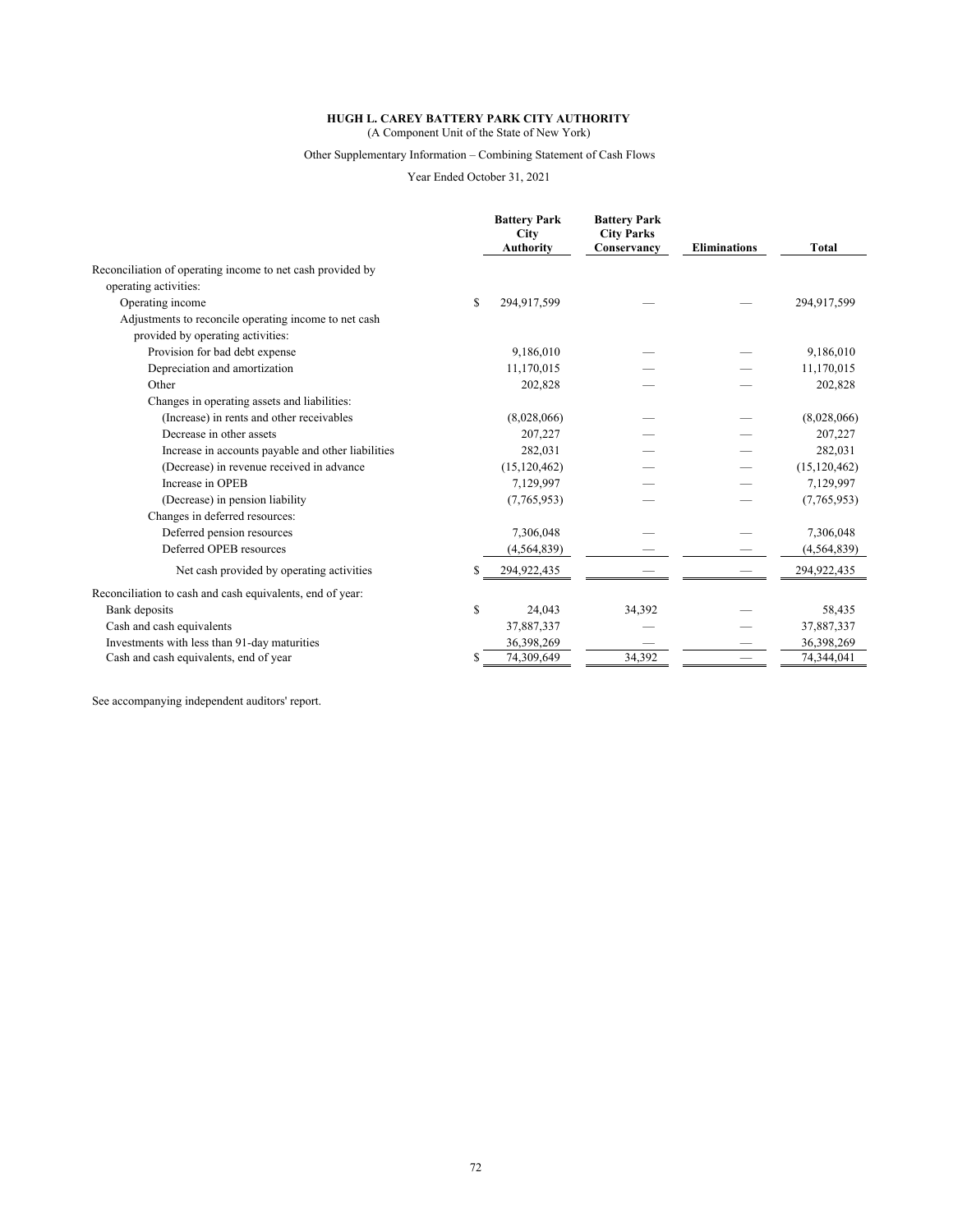(A Component Unit of the State of New York)

## Other Supplementary Information – Combining Statement of Cash Flows

Year Ended October 31, 2020

|                                                                                                          | <b>Battery Park</b><br><b>City</b><br><b>Authority</b> | <b>Battery Park</b><br><b>City Parks</b><br>Conservancy | <b>Eliminations</b> | <b>Total</b>             |
|----------------------------------------------------------------------------------------------------------|--------------------------------------------------------|---------------------------------------------------------|---------------------|--------------------------|
| Cash flows from operating activities:                                                                    |                                                        |                                                         |                     |                          |
| Cash receipts from:                                                                                      |                                                        |                                                         |                     |                          |
| Tenant payments                                                                                          | $\mathbb{S}$<br>342,189,818                            |                                                         |                     | 342,189,818              |
| Receipts from the Authority                                                                              |                                                        | 600,000                                                 | (600,000)           |                          |
| Miscellaneous receipts                                                                                   | 364,648                                                |                                                         |                     | 364,648                  |
| Total cash receipts from operating activities                                                            | 342,554,466                                            | 600,000                                                 | (600,000)           | 342,554,466              |
| Cash payments for:                                                                                       |                                                        |                                                         |                     |                          |
| Salaries and benefits                                                                                    | (17, 771, 684)                                         |                                                         |                     | (17, 771, 684)           |
| Services and supplies                                                                                    | (25,890,711)                                           | (595, 109)                                              | 600,000             | (25,885,820)             |
| Total cash payments for operating activities                                                             | (43, 662, 395)                                         | (595, 109)                                              | 600,000             | (43,657,504)             |
| Net cash provided by operating activities                                                                | 298,892,071                                            | 4,891                                                   |                     | 298,896,962              |
| Cash flows from noncapital financing activities:                                                         |                                                        |                                                         |                     |                          |
| Payments from LMDC West Thames St Pedestrian Bridge                                                      | 1,709,003                                              |                                                         |                     | 1,709,003                |
| Payments to NYC EDC - West Thames St Pedestrian Bridge                                                   | (2,581,243)                                            |                                                         |                     | (2,581,243)              |
| Payments to the City of New York                                                                         | (196, 709, 698)                                        |                                                         |                     | (196, 709, 698)          |
| Net cash used in noncapital financing activities                                                         | (197, 581, 938)                                        |                                                         |                     | (197, 581, 938)          |
| Cash flows from capital and related financing activities:                                                |                                                        |                                                         |                     |                          |
| Development costs – site improvements and construction                                                   | (19, 455, 573)                                         |                                                         |                     | (19, 455, 573)           |
| Capital asset expenditures                                                                               | (1,046,366)                                            |                                                         |                     | (1,046,366)              |
| Receipts for capital projects                                                                            | 533,084                                                |                                                         |                     | 533,084                  |
| Payments for bond issuance costs                                                                         | (12, 344)                                              |                                                         |                     | (12, 344)                |
| Auction fees for variable debt                                                                           | (11, 823)                                              |                                                         |                     | (11, 823)                |
| Swap payment made on the 2003 Swap agreement                                                             | (9, 288, 312)<br>316,946                               |                                                         |                     | (9, 288, 312)<br>316,946 |
| Swap interest payments received on the 2003 Swap agreement<br>Interest paid on 2013 Senior Revenue Bonds | (12,098,150)                                           |                                                         |                     | (12,098,150)             |
| Principal paydown on 2013 Senior Revenue Bonds                                                           | (24,590,000)                                           |                                                         |                     | (24,590,000)             |
| Interest paid on 2019 Senior Revenue Bonds                                                               | (7,917,148)                                            |                                                         |                     | (7,917,148)              |
| Interest paid on 2019 Junior Revenue Bonds                                                               | (4,651,104)                                            |                                                         |                     | (4,651,104)              |
| Remarketing fees for Series 2019D                                                                        | (150, 103)                                             |                                                         |                     | (150, 103)               |
| Bond purchase agreement fees for Series 2019D                                                            | (1,304,747)                                            |                                                         |                     | (1, 304, 747)            |
| Net cash used in capital and related                                                                     |                                                        |                                                         |                     |                          |
| financing activities                                                                                     | (79, 675, 640)                                         |                                                         |                     | (79,675,640)             |
| Cash flows from investing activities:                                                                    |                                                        |                                                         |                     |                          |
| Interest and realized gains received on investment securities                                            | 7,892,576                                              |                                                         |                     | 7,892,576                |
| Maturities and redemptions of investment securities                                                      | 921,282,583                                            |                                                         |                     | 921,282,583              |
| Purchases of investment securities                                                                       | (1,000,912,419)                                        |                                                         |                     | (1,000,912,419)          |
| Net cash used in investing activities                                                                    | (71, 737, 260)                                         | $\overline{\phantom{0}}$                                | $\qquad \qquad$     | (71, 737, 260)           |
| (Decrease) increase in cash and cash equivalents                                                         | (50, 102, 767)                                         | 4,891                                                   |                     | (50,097,876)             |
| Cash and cash equivalents, beginning of year                                                             | 166,217,559                                            | 29,501                                                  |                     | 166,247,060              |
| Cash and cash equivalents, end of year                                                                   | \$<br>116,114,792                                      | 34,392                                                  |                     | 116,149,184              |